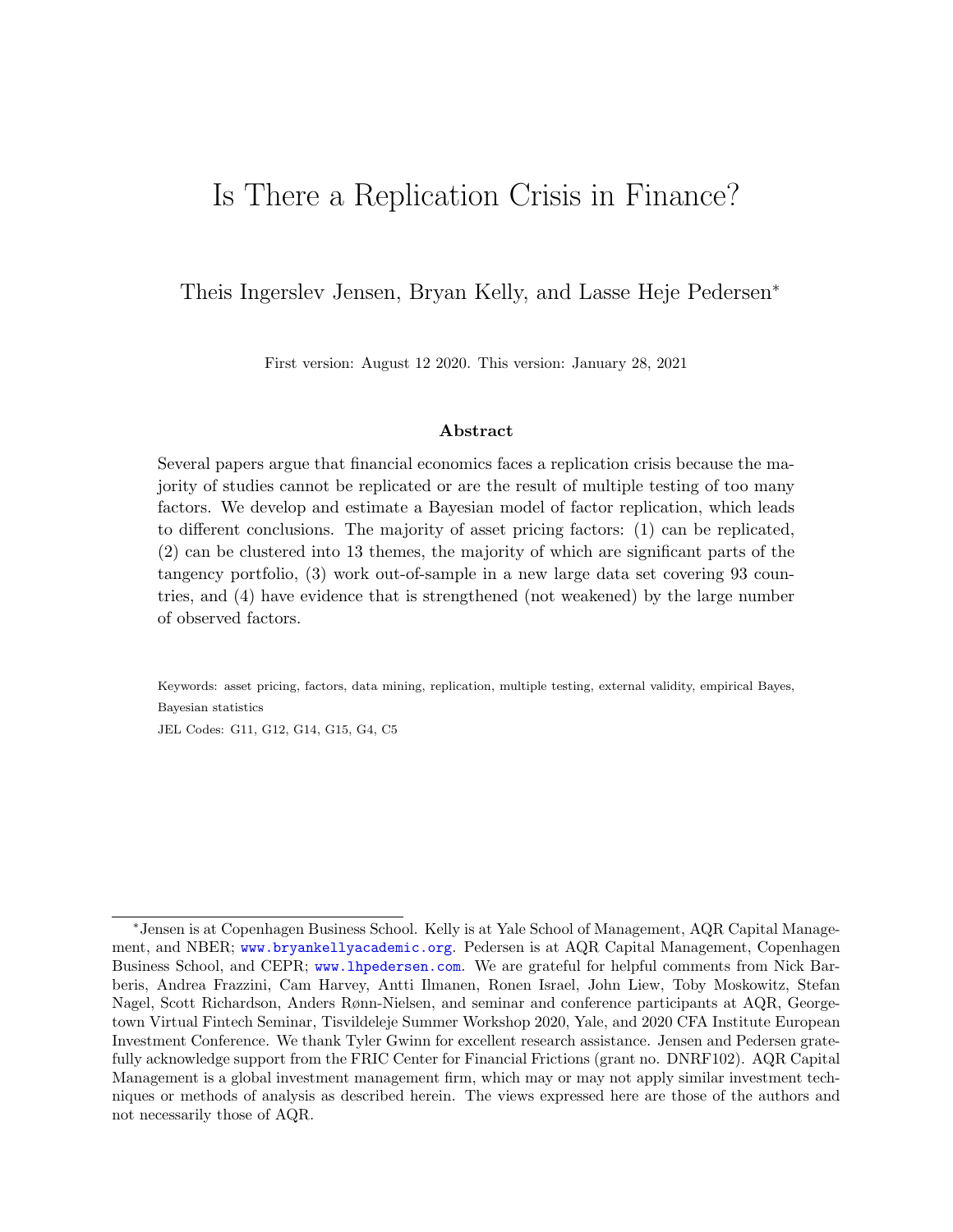Several research fields face replication crises (or credibility crises), including medicine [\(Ioannidis,](#page-51-0) [2005\)](#page-51-0), psychology [\(Nosek et al.,](#page-52-0) [2012\)](#page-52-0), management [\(Bettis,](#page-50-0) [2012\)](#page-50-0), experimental economics [\(Maniadis et al.,](#page-52-1) [2017\)](#page-52-1), and now also financial economics. Challenges to the replicability of finance research take two basic forms:

1. No internal validity. Most studies cannot be replicated with the same data (e.g., because of coding errors or faulty statistics) or are not robust in the sense that the main results cannot be replicated using slightly different methodologies and/or slightly different data.<sup>[1](#page-1-0)</sup> E.g., [Hou et al.](#page-51-1)  $(2020)$  state:

"Most anomalies fail to hold up to currently acceptable standards for empirical finance"

2. No external validity. Most studies may be robustly replicated, but are spurious and driven by "p-hacking," that is, finding significant results by testing multiple hypotheses without controlling the false discovery rate. Such spurious results are not expected to replicate in other samples or time periods, in part because the sheer number of factors is simply too large, and too fast growing, to be believable. E.g., [Cochrane](#page-50-1) [\(2011\)](#page-50-1) asks for a consolidation of the "factor zoo," and [Harvey et al.](#page-51-2) [\(2016\)](#page-51-2) states:

"most claimed research findings in financial economics are likely false." $2$ 

We examine both of these challenges theoretically and empirically. We conclude that neither criticism is tenable and that the collective body of factor research is both internally and externally valid.

We analyze replicability of the main finance factors using a Bayesian model and a new global data set of 153 factors across 93 countries. To help advance replication in finance,

<span id="page-1-0"></span><sup>&</sup>lt;sup>1</sup>[Hamermesh](#page-51-3) [\(2007\)](#page-51-3) contrasts "pure replication" and "scientific replication." Pure replication is, "checking on others' published papers using their data," also called "reproduction" by [Welch](#page-52-2) [\(2019\)](#page-52-2). Scientific replication uses, "different sample, different population and perhaps similar, but not identical model." We focus on scientific replication. We propose a new modeling framework to jointly estimate factor alphas, we use robust factor construction methods that are applied uniformly to all factors, and we test both internal and external validity of prior factor research in several dimensions, including out-of-sample time series replication and international sample replication. In complementary and contemporaneous work, [Chen and](#page-50-2) [Zimmermann](#page-50-2) [\(2020\)](#page-50-2) consider pure replication, attempting to use the same data and methods as the original papers for a large number of factors. They are able to reproduce nearly 100% of factors, but [Hou et al.](#page-51-1) [\(2020\)](#page-51-1) challenge the scientific replication and [Harvey et al.](#page-51-2) [\(2016\)](#page-51-2) challenge validity due to multiple testing.

<span id="page-1-1"></span><sup>2</sup>Similarly, [Linnainmaa and Roberts](#page-52-3) [\(2018\)](#page-52-3) state "the majority of accounting-based return anomalies, including investment, are most likely an artifact of data snooping."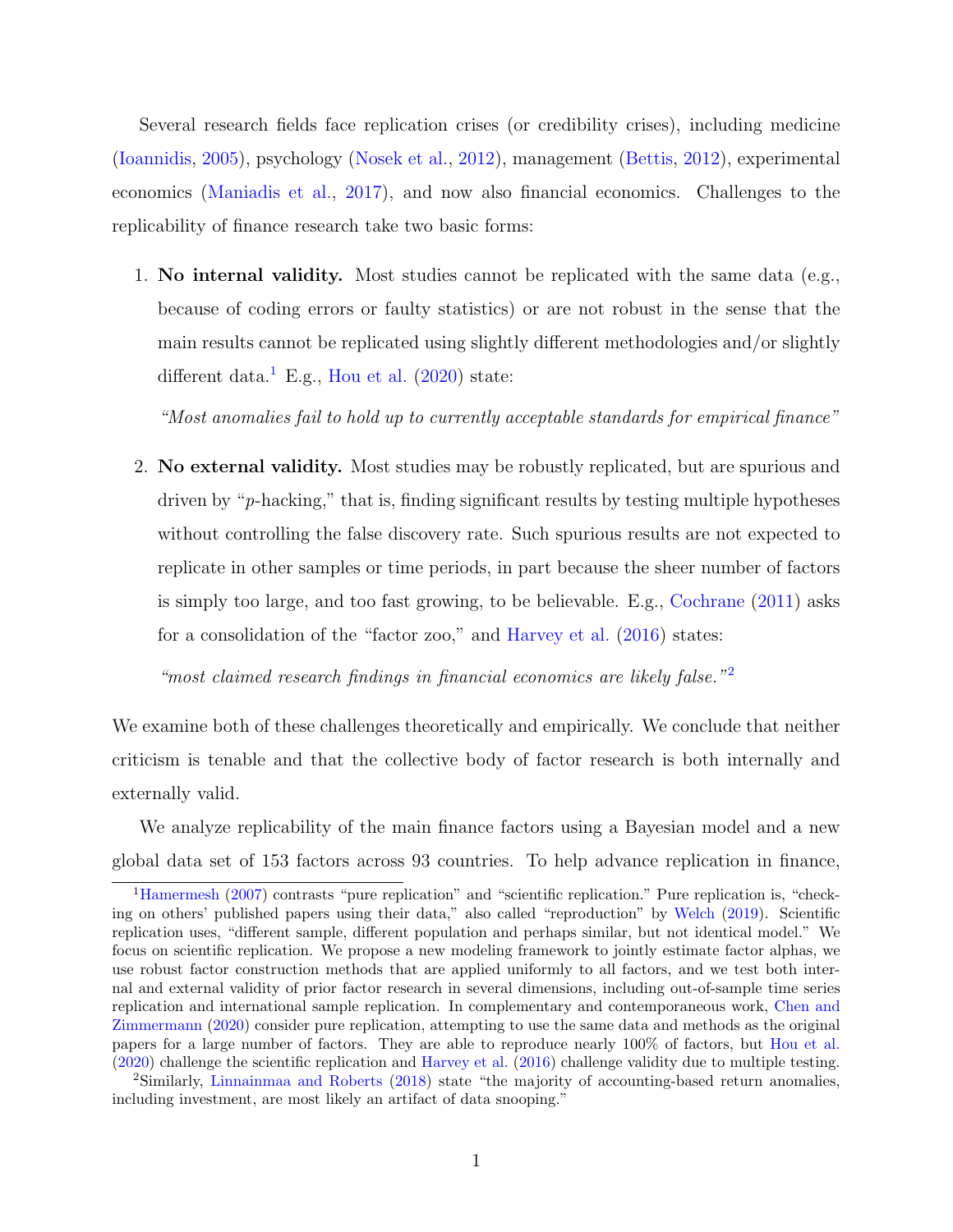<span id="page-2-0"></span>

Figure 1: Replication Rates Versus the Literature

Note: This figure summarizes analyses throughout the paper. Refer to Section [3](#page-29-0) for estimation details.

we have made this data set easily accessible to researchers via a direct open-source link to WRDS. We also include meticulous documentation of the data set and the underlying code base to reproduce it.

Our findings challenge the dire view of finance research. We find that the majority of factors do replicate, do survive joint modeling of all factors, do hold up out-of-sample, are strengthened (not weakened) by the large number of observed factors, are further strengthened by global evidence, and the number of factors can be understood as multiple versions of a smaller number of themes. At the same time, a non-trivial minority of factors fail to replicate in our data, but the overall evidence is much less disastrous than some people suggest. Further, we show that factors must be understood in light of economic theory and we develop a Bayesian model that offers a very different interpretation of the evidence on factor replication.

Figure [1](#page-2-0) illustrates our main results and how they relate to the literature in a sequence of steps. It presents the "replication rate," that is, the percent of factors with a statistically significant average excess return. Our paper builds on the extraordinarily expansive and thorough factor replication study of [Hou et al.](#page-51-1) [\(2020\)](#page-51-1). The starting point of Figure [1—](#page-2-0)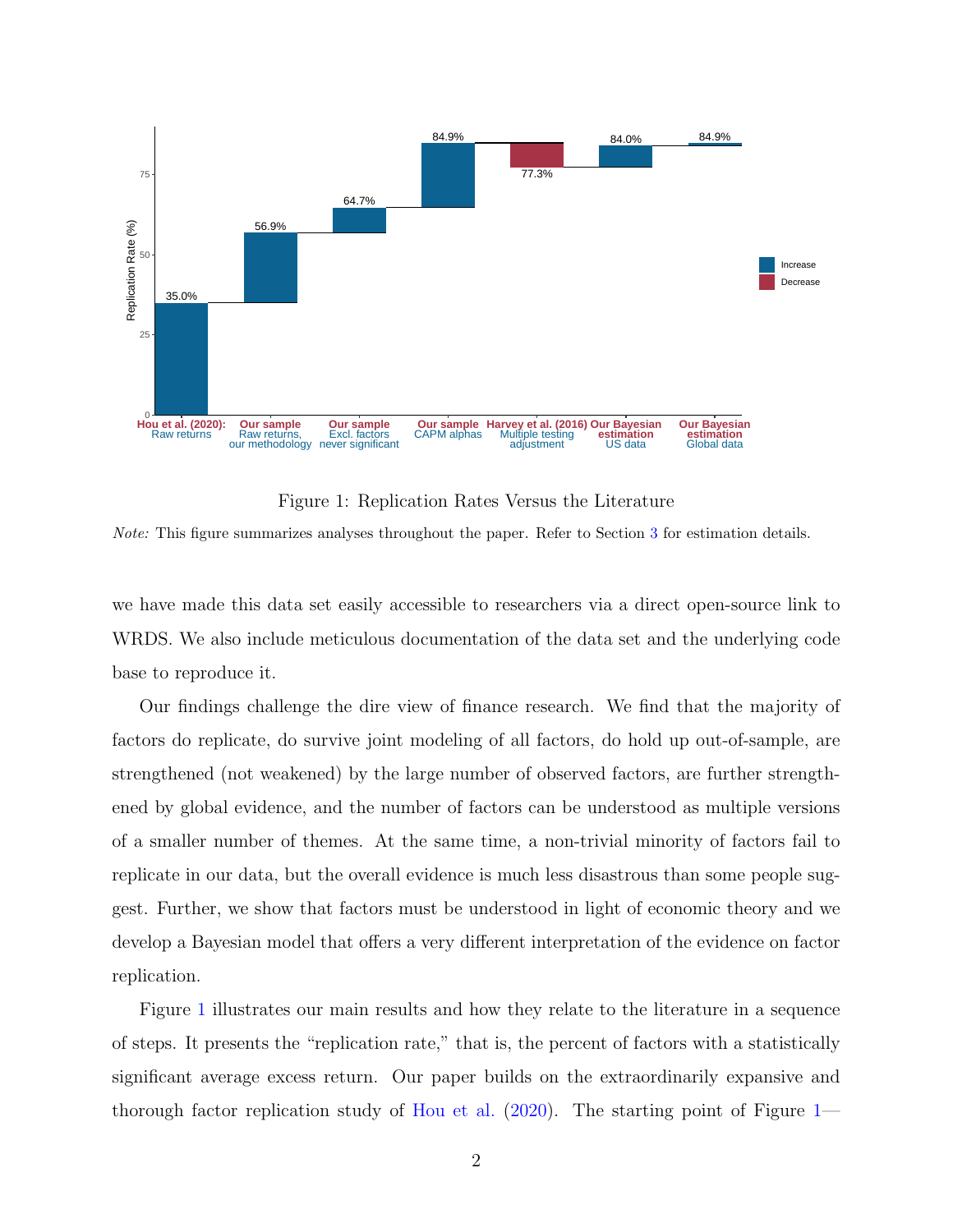shown as the first bar on the left—is the 35% replication reported by [Hou et al.](#page-51-1) [\(2020\)](#page-51-1) in their universe of 452 factors.

#### Differences in Sample and Factor Construction

The second bar in Figure [1](#page-2-0) shows the replication rate in our main sample of US factors. It is based on significant OLS t-statistics for average raw factor returns, in direct comparability to the 35% calculation from [Hou et al.](#page-51-1) [\(2020\)](#page-51-1). While our factor data construction has minor differences versus [Hou et al.](#page-51-1) [\(2020\)](#page-51-1), we find a baseline replication rate of 56.9%, a difference of 21.9 percentage points.

This difference has the following decomposition. First, we use a longer sample, which contributes  $+4.3\%$  to the difference in replication rate. Second, for each characteristic, [Hou](#page-51-1) [et al.](#page-51-1) [\(2020\)](#page-51-1) construct three variations on each factor having either 1-month, 6-month, or 12-month holding periods. They treat these as separate factors so that their factor count essentially multiplies their characteristics count by a factor of three. In contrast, we focus on 1-month returns because this is the horizon of interest in almost all of the original studies (and we believe it is the most economically meaningful since it uses the most current data as theory dictates). Our focus on only the 1-month holding period factor for each characteristic contributes  $+4.0\%$  to our replication rate.

Next, [Hou et al.](#page-51-1) [\(2020\)](#page-51-1) focus their analysis on value-weighted factors rather than the standard [Fama and French](#page-51-4) [\(1993\)](#page-51-4) methodology that gives half the weight to small stocks (or equal-weighting that gives even more weight to small stocks). However, pure value weighting sometimes leads to excessively concentrated portfolios that mask the behavior of factors.<sup>[3](#page-3-0)</sup> We use a weighting scheme that we refer to as "capped value-weighting" that winsorizes market caps at the NYSE  $80<sup>th</sup>$  percentile. This weighting is a helpful compromise between pure value-weighting and the Fama-French method since our factors continue to emphasize large stocks, but the capped scheme avoids undue skewness toward a few mega stocks, which in turn produces more robust factor behavior over time and across countries. Capped value weights contribute  $+8.5\%$  to our higher replication rate.<sup>[4](#page-3-1)</sup>

<span id="page-3-0"></span><sup>3</sup>For example, Nokia stock accounted for more than 70% of the total market capitalization in Finland in 1999 and 2000.

<span id="page-3-1"></span><sup>&</sup>lt;sup>4</sup>In Figure [C.1](#page-62-0) of the appendix, we show an alternative version of Figure [1](#page-2-0) with factors constructed using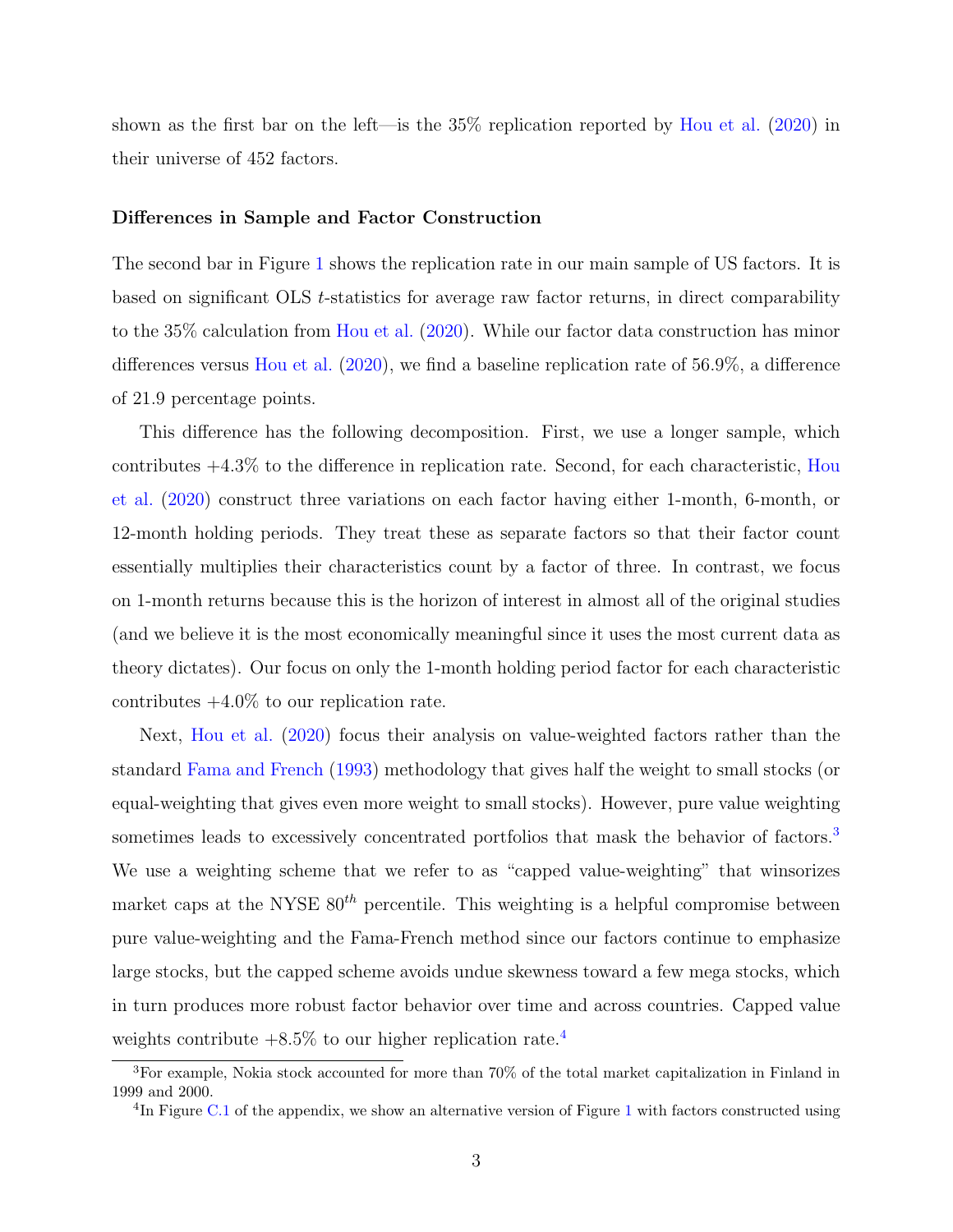We add 15 factors to our sample that were previously studied in the literature but not studied by [Hou et al.](#page-51-1) [\(2020\)](#page-51-1), which contributes  $+2.4\%$ . The remaining  $+2.7\%$  difference in replication rates is due to minor (and conservative) factor construction details that we believe robustify factor behavior.<sup>[5](#page-4-0)</sup> We discuss this decomposition further in Section [2,](#page-26-0) where we detail our factor construction choices and discuss why we prefer them.

The [Hou et al.](#page-51-1) [\(2020\)](#page-51-1) sample includes a number of factors that the original studies found to be insignificant.<sup>[6](#page-4-1)</sup> We exclude these when calculating the replication rate. After we make this adjustment, the replication rate rises to 64.7%, shown in the third bar in Figure [1.](#page-2-0)

### Alpha, Not Raw Return

[Hou et al.](#page-51-1) [\(2020\)](#page-51-1) analyze and test factors' raw returns. But if we wish to learn about "anomalies," economic theory dictates the use of risk-adjusted returns. Raw return gives a misleading inference for the factor if it differs from the alpha: When the raw return is significant, but the alpha is not, it simply means that the factor is taking risk exposure and the risk premium is significant, which does not indicate anomalous returns of the factor. Likewise, when the raw return is insignificant, but the alpha is significant, then the factor's efficacy is masked by its risk exposure. An example of this is the low-beta anomaly, where theory predicts that the alpha of a dollar-neutral low-beta factor is positive, but its raw return is negative or close to zero [\(Frazzini and Pedersen,](#page-51-5) [2014\)](#page-51-5). In this case, the "failure to replicate" of [Hou et al.](#page-51-1) [\(2020\)](#page-51-1) is, in fact, support for the betting-against-beta theory.

We analyze alpha to the CAPM, which is the clearest theoretical benchmark model that is not mechanically linked to other so-called anomalies in the list of replicated factors. The fourth bar in Figure [1](#page-2-0) shows that the replication rate rises to 84.9% based on tests of factors' CAPM alpha.

In their abstract, [Hou et al.](#page-51-1)  $(2020)$  also emphasize a stunning  $4\%$  replication rate among factors that they group in a "trading frictions" category. For this same set of factors, we

straight (as opposed to capped) value weights. It shows that all of our conclusions are unaffected. Our ultimate replication rate in this case is 77.3% (based on global data and Bayesian model estimates).

<span id="page-4-0"></span><sup>&</sup>lt;sup>5</sup>We use tercile spreads while they use deciles; we use tercile breakpoints from all stocks above the NYSE  $20<sup>th</sup>$  percentile (i.e., non-micro-caps), they use straight NYSE breakpoints; we always lag data four months, they use a mixture of updating schemes; we exclude IBES factor due to their relatively short history.

<span id="page-4-1"></span><sup>&</sup>lt;sup>6</sup>We identify 34 factors from [Hou et al.](#page-51-1)  $(2020)$  for which the original paper did not find a significant alpha or did not study factor returns (see appendix Table [C.3\)](#page-72-0).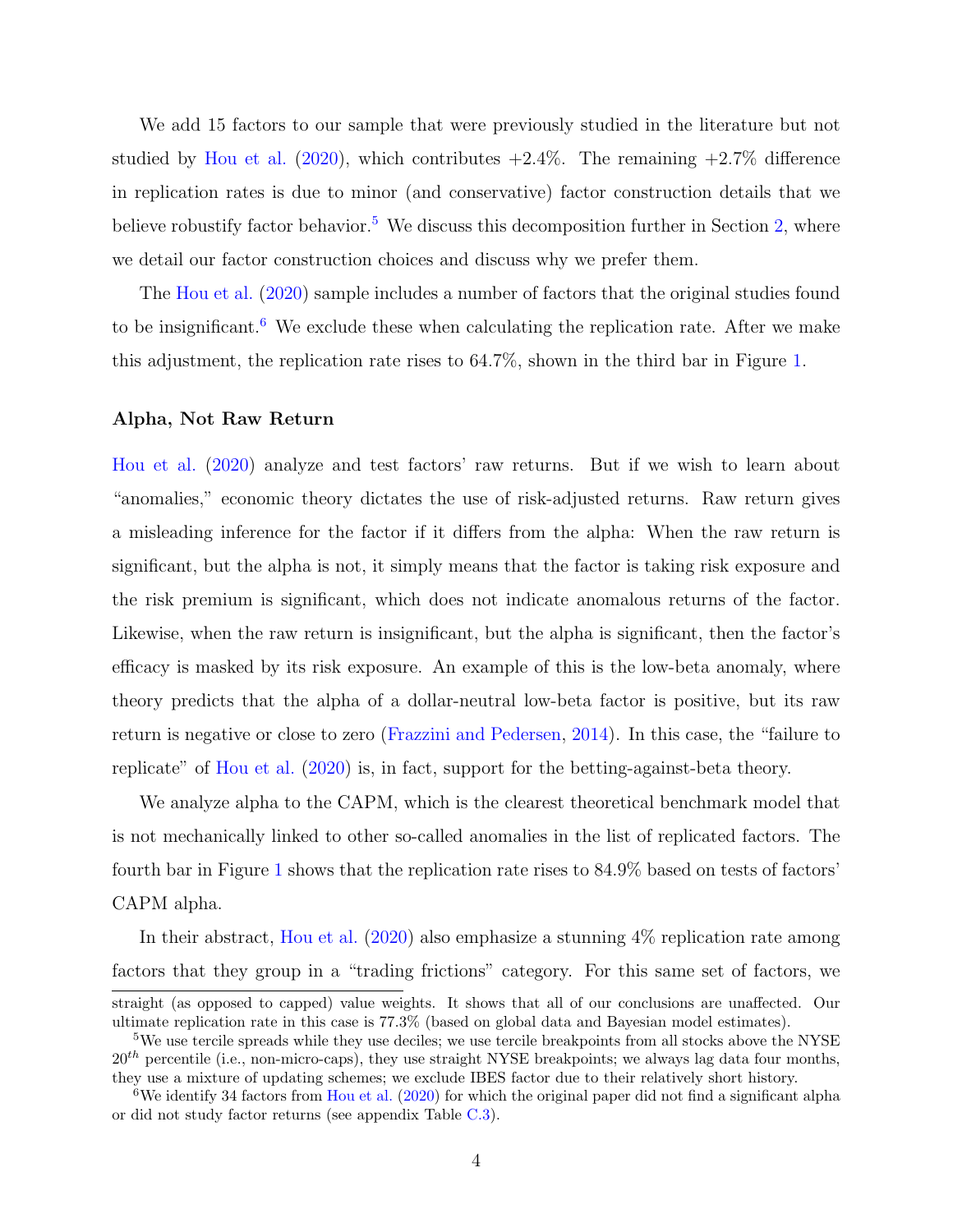find a replication rate of 63% based on CAPM alphas.

### Multiple Testing and Bayesian Modeling

The first four bars in Figure [1](#page-2-0) are based on individual ordinary least squares (OLS) t-statistics for each factor. But [Harvey et al.](#page-51-2) [\(2016\)](#page-51-2) rightly point out that this type of analysis suffers from a multiple testing (MT) problem. [Harvey et al.](#page-51-2) [\(2016\)](#page-51-2) recommend MT adjustments that raise the threshold for a t-statistic to be considered statistically significant. We report one such MT correction using a leading method proposed by [Benjamini and Yekutieli](#page-50-3) [\(2001\)](#page-50-3). Accounting for MT in this manner, we find that the replication rate drops to 77.3% (the fifth bar of Figure [1\)](#page-2-0). For comparison, [Hou et al.](#page-51-1) [\(2020\)](#page-51-1) consider a similar adjustment and find that their replication rate drops from 35% with OLS to 18% after MT correction.

However, sticking with independent tests and adding an ex post p-value correction based on Bonferroni, family-wise error rate, or false discovery rate adjustments can be an unnecessarily crude solution to the multiple testing problem. This approach is best justified in environments where independence among subjects is a reasonable assumption, as is sometimes the case in biomedical research. If the data are dependent, on the other hand, independent testing with an MT correction fails to make efficient use the data.

Our handling of the MT problem is different. We propose a Bayesian framework and directly model the joint behavior of all the factors. There are two major benefits to our approach. First, we impose a prior that all alphas are expected to be zero. The role of the Bayesian prior is conceptually similar to that of frequentist MT corrections—it imposes conservatism on statistical inference and controls the false discovery rate.[7](#page-5-0) As emphasized by [Gelman et al.](#page-51-6) [\(2012\)](#page-51-6), "the problem of multiple comparisons can disappear entirely when viewed from a hierarchical Bayesian perspective." We provide a detailed elaboration of this point in Section [1.](#page-9-0) In addition, Bayesian estimation produces a posterior distribution that describes all there is to know about alpha estimates. It provides a basis for p-values as in traditional hypothesis testing, but can tell us much more. For example, it can be used to calculate the probability of seeing a particular number of alphas larger than some threshold,

<span id="page-5-0"></span><sup>7</sup>A large statistics literature explains how Bayesian estimation naturally combats MT problems; see [Gelman et al.](#page-51-7) [\(2013\)](#page-51-7) and references therein.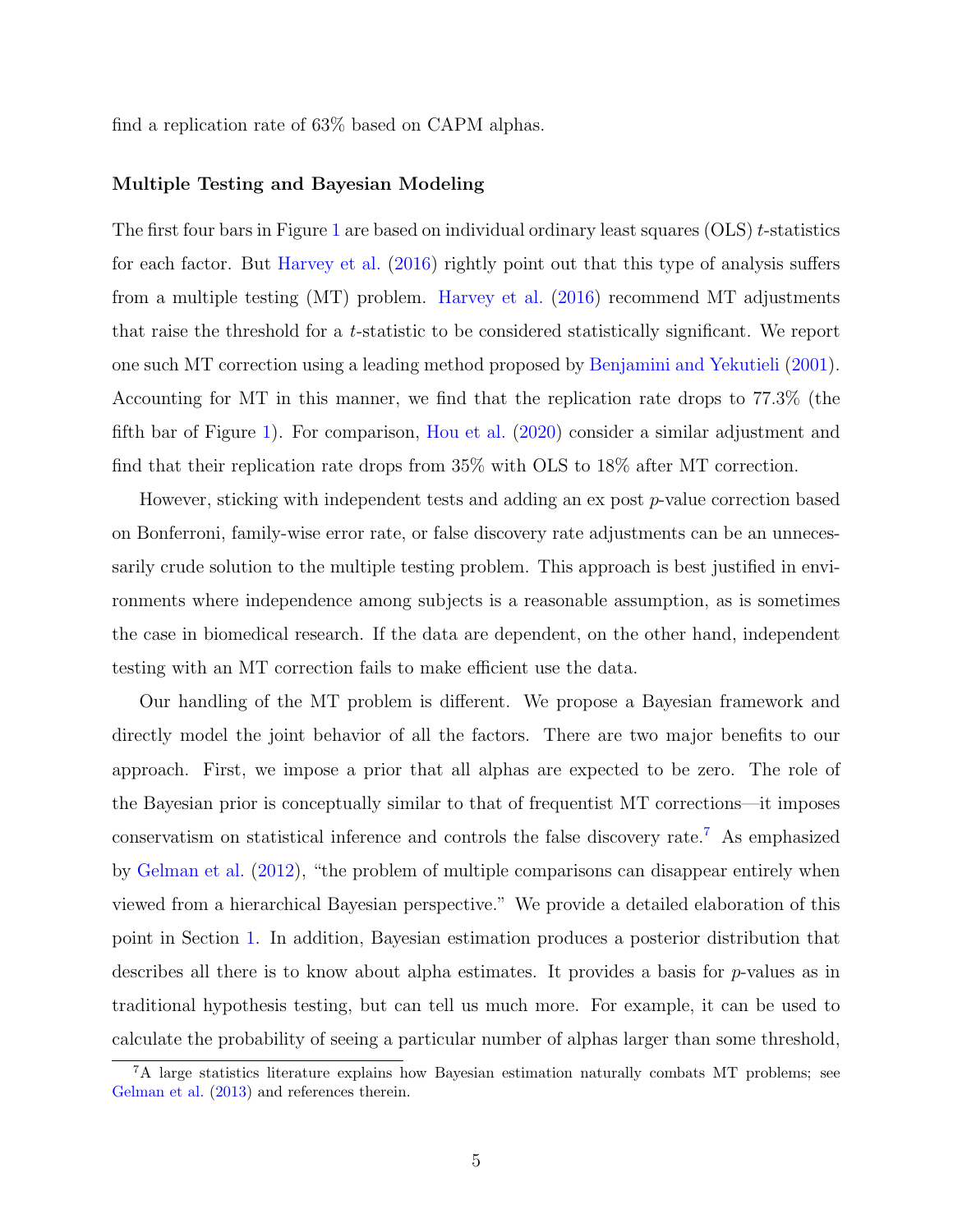or to calculate expected discovery rates of true and false positives (calculations we make later). The completeness with which the posterior describes model parameters is the basis of [Harvey](#page-51-8) [\(2017\)](#page-51-8)'s argument in favor of Bayesian approaches to factor evaluation.[8](#page-6-0)

Second, we use a joint model of factors, which allows us to conduct inference for all factor alphas simultaneously. The joint structure among factors leverages dependence in the data in order to draw more informative statistical inferences (relative to conducting independent individual tests). Our zero-alpha prior shrinks alpha estimates of all factors, thereby raising p-values with similar conservatism as a frequentist MT correction. At the same, however, the model allows us to learn more about the alpha of any individual factor, borrowing estimation strength across all factors. This improves precision of alpha estimates for all factors, which lowers p-values all else equal. Which effect dominates when we construct our final Bayesian p-values—the conservative shrinkage to the prior or the improved precision of alphas—is an empirical question. In our sample, we find that the two effects almost exactly offset, which is why the Bayesian multiple testing view delivers a replication rate nearly identical to the OLS-based rate. The intuition behind this surprising result is simply that having many factors can be a strength rather than a weakness when assessing the replicability of factor research. For example, the better a factor has performed and the longer its time series, the stronger and tighter is our posterior, but our posterior is further tightened if similar factors have also performed well, and if additional data shows that these factors have performed well in many other countries.<sup>[9](#page-6-1)</sup>

From our Bayesian approach to the MT problem, our estimated replication rate rises to 84.0% (the sixth bar of Figure [1\)](#page-2-0). The results summarized in the first six bars of Figure [1](#page-2-0) lead us to conclude that factor research, by and large, demonstrates internal validity.

<span id="page-6-0"></span> $8$ Our analysis differs from [Harvey](#page-51-8) [\(2017\)](#page-51-8) who focuses on MT adjustments via minimum Bayes factors, while we propose a complete Bayesian modeling and estimation scheme.

<span id="page-6-1"></span><sup>9</sup>Taking this intuition further, we can glean additional information from studying whether factors work in other asset classes, as has been done for value and momentum [\(Asness et al.,](#page-50-4) [2013\)](#page-50-4), betting against beta [\(Frazzini and Pedersen,](#page-51-5) [2014\)](#page-51-5), time series momentum [\(Moskowitz et al.,](#page-52-4) [2012\)](#page-52-4), and carry [\(Koijen et al.,](#page-51-9) [2018\)](#page-51-9).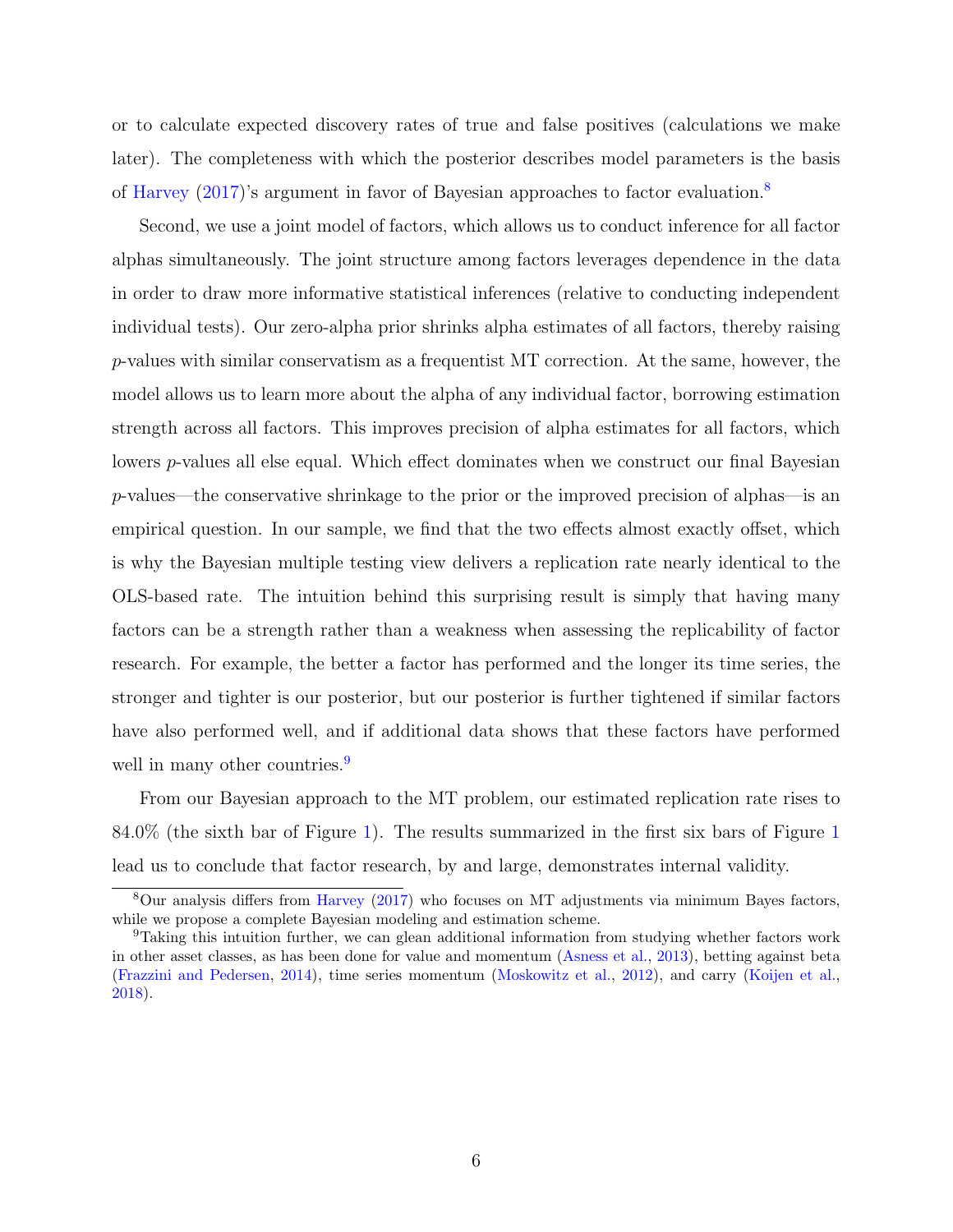### Global Replication

We investigate how our conclusions are affected when we extend the data to include all factors in a large global panel of 93 countries. The last bar in Figure [1,](#page-2-0) shows that, based on the global sample, the final replication rate rises slightly to 84.9%. This estimate is based on the Bayesian model extended to incorporate the joint behavior of international data. Because it accounts for the global correlation structure among factors, the model recognizes that international evidence is not independent out-of-sample evidence, and uses only the incremental global evidence to update the overall replicability assessment. And it continues to account for multiple testing. The global result reflects that factor performance in the US replicates well in an extensive cross section of countries. Serving as our final estimate, the global factor replication rate more than doubles that of [Hou et al.](#page-51-1) [\(2020\)](#page-51-1) by grounding our tests in economic theory and modern Bayesian statistics. We conclude from the global analysis that factor research demonstrates external validity in the cross section of countries.

### Post-publication Performance

[McLean and Pontiff](#page-52-5) [\(2016\)](#page-52-5) find that US factor returns "are 26% lower out-of-sample and 58% lower post-publication," suggesting that "investors learn about mispricing from academic publications."[10](#page-7-0) Our Bayesian framework shows that, given a prior belief of zero alpha but an OLS alpha  $(\hat{\alpha})$  that is positive, then our posterior belief about alpha lies somewhere between zero and  $\hat{\alpha}$ . Hence, a positive but attenuated post-publication alpha is the expected outcome based on Bayesian learning, rather than a sign of non-reproducibility. Further, when comparing factors cross-sectionally, the prediction of the Bayesian framework is that higher pre-publication alphas, if real, should be associated with higher post-publication alphas on average. And that is exactly what we find. We contribute new cross-sectional out-of-sample evidence that factors with higher in-sample alpha generally have higher out-of-sample alpha, and our Bayesian model offers a logical interpretation of this evidence. We conclude from this analysis that factor research demonstrates external validity in the time series. $^{11}$  $^{11}$  $^{11}$ 

<span id="page-7-0"></span> $10$ Extending the evidence to global stock markets, Jacobs and Müller [\(2020\)](#page-51-10) find that "the United States is the only country with a reliable post-publication decline in long-short returns."

<span id="page-7-1"></span><sup>11</sup>Data prior to the sample used in original studies also constitutes out-of-sample evidence [\(Linnainmaa](#page-52-3) [and Roberts,](#page-52-3) [2018;](#page-52-3) [Ilmanen et al.,](#page-51-11) [2019\)](#page-51-11). Our external validity conclusions are the same when we also include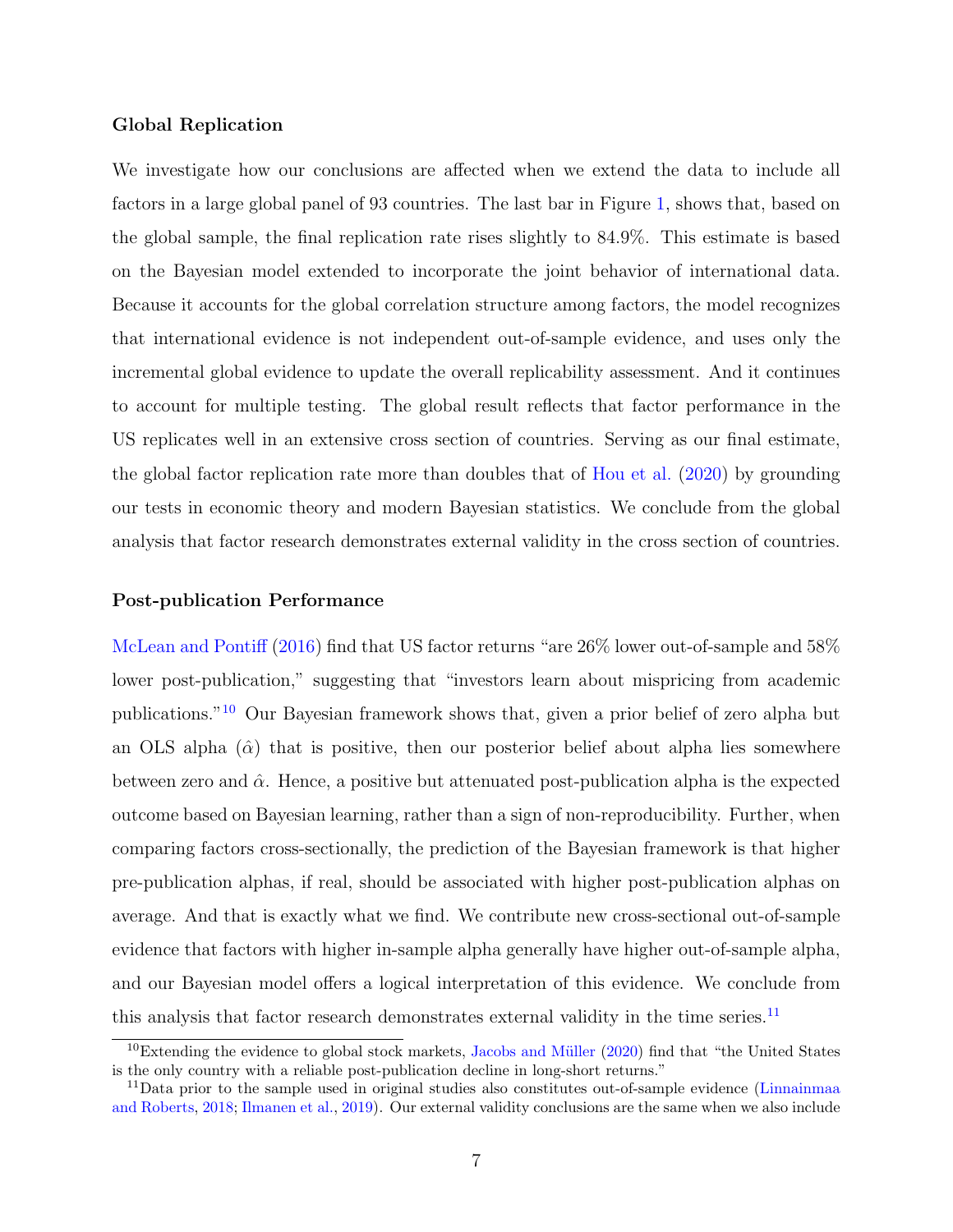### The Multidimensional Challenge

[Harvey et al.](#page-51-2) [\(2016\)](#page-51-2) challenge the sheer number of factors and [Cochrane](#page-50-1) [\(2011\)](#page-50-1) refers to as "the multidimensional challenge" when he asks "which characteristics really provide independent information...which are subsumed by others...how many of these new factors are really important?"

The factor research universe should not be viewed as hundreds of distinct factors. We show that factors cluster into a relatively small number of highly correlated themes, and this property features prominently in our Bayesian modeling approach. We propose a factor taxonomy that algorithmically classifies factors into 13 themes possessing a high degree of within-theme return correlation and economic concept similarity, and low across-theme correlation. The emergence of themes, in which factors are minor variations on a related idea, is intuitive. For example, each value factor is defined by a specific valuation ratio, but there are many plausible ratios. Considering their variations is not spurious alpha-hacking, particularly when the "correct" value signal approach is debatable.

We estimate a replication rate of greater than 75% in 10 of the 13 themes (based on the Bayesian model including MT adjustment), the exceptions being "seasonality," "leverage," and "size" factor themes. We also analyze which themes matter when simultaneously controlling for all other themes. To do so, we estimate the ex post tangency portfolio of 13 theme-representative portfolios. We find that 10 of the 13 themes enter into the tangency portfolio with significantly positive weights, where the three displaced themes are "profitability," "investment," and "size."

Our factor theme analysis offers a different perspective on the multiplicity of factors.<sup>[12](#page-8-0)</sup> At the most basic level, it shows 1) that many factors are highly correlated, well in excess of 50% on average within themes, and 2) that many themes contribute significantly to the tangency portfolio. This means that many different factors bear distinct information about the economy-wide risk-return tradeoff—in other words that most themes have alpha with respect to all others.

pre-original-study out-of-sample evidence.

<span id="page-8-0"></span><sup>&</sup>lt;sup>12</sup>See [Bryzgalova et al.](#page-50-5) [\(2019\)](#page-51-12), [Chordia et al.](#page-50-6) [\(2020\)](#page-51-13), [Kelly et al.](#page-51-12) (2019), [Kozak et al.](#page-51-13) (2020), [Green et al.](#page-51-14) [\(2017\)](#page-51-14), and [Feng et al.](#page-51-15) [\(2020\)](#page-51-15) for other perspectives on high-dimensional asset pricing problems, and [Chen](#page-50-7)  $(2020)$  for an argument why everything cannot be *p*-hacking.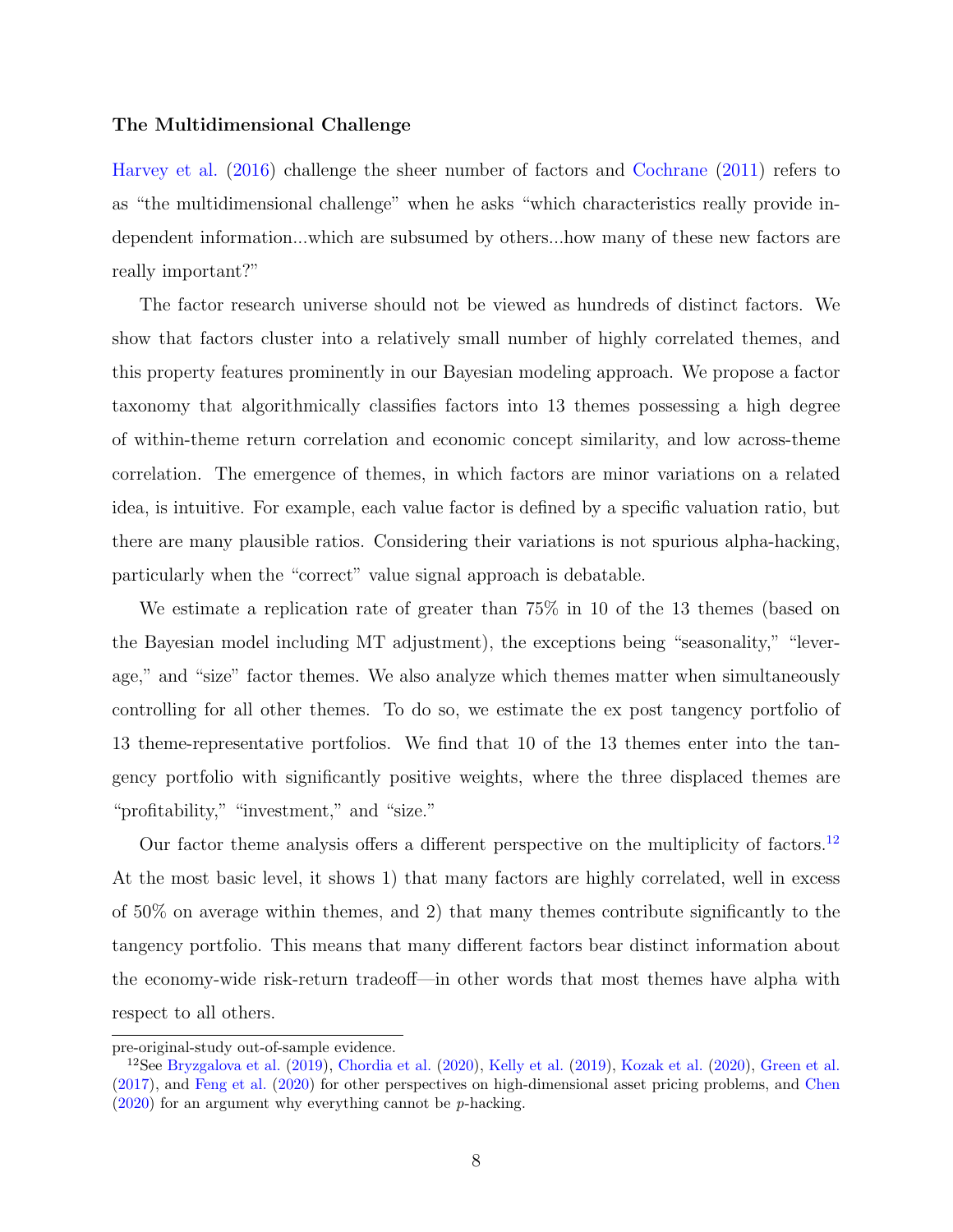Why, the profession asks, have we arrived at a "factor zoo"? The answer, evidently, is because the risk-return tradeoff is complex and difficult to measure. The complexity manifests in our inability to isolate a single, silver bullet characteristic that pins down the risk-return tradeoff. Classifying factors into themes, we trace the economic culprits to roughly a dozen concepts. This is already a multidimensional challenge, but it is compounded by the fact that within a theme there are many detailed choices for how to configure the economic concept, which results in highly correlated within-theme factors. Together, the themes (and the factors in them) each make slightly different contributions to our collective understanding of markets. A more positive take on the factor zoo is not as a collective exercise in data mining and false discovery; instead, it is a natural outcome of a decentralized effort in which researchers make contributions that are correlated with, but incrementally improve on, the shared body of knowledge.

Finally, we present a number of new stylized facts regarding factor performance and replication at the theme level, at the country level, and within size groups ranging from mega-caps to micro-caps. We end with a comment on finance replication in general and in our database in particular.

# <span id="page-9-0"></span>1 A Bayesian Model of Factor Replication

This section presents our Bayesian model for assessing factor replicability. We first draw out some basic implications of the Bayesian framework for interpreting evidence on individual factor alphas, then present a hierarchical structure for simultaneously modeling factors in a variety themes and across many countries.

### 1.1 Learning About Alpha: The Bayes Case

### Posterior Alpha

We begin by considering an excess return factor  $f_t$ . A study of "anomalous" factor returns requires a risk benchmark, without which we cannot separate distinctive factor behavior from run of the mill risk compensation. We assume a CAPM benchmark due to its history as a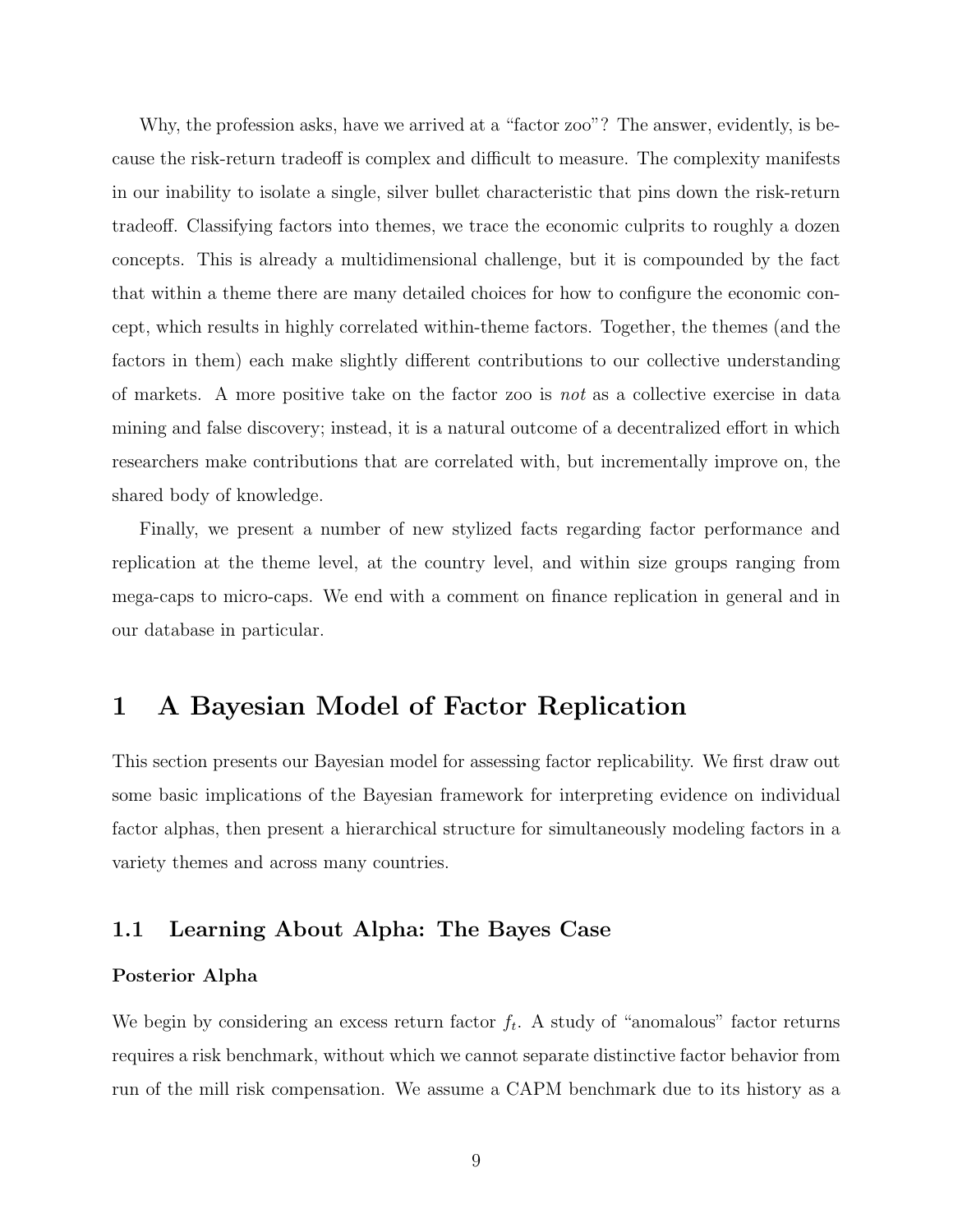factor research benchmark for decades, and because it is not mechanically related to any of the factors that we attempt to replicate (in contrast to, say, the model of [Fama and French,](#page-51-4) [1993,](#page-51-4) which by construction explains size and value factors). The factor's net performance versus the excess market factor  $(r_t^m)$  is its  $\alpha$ :

<span id="page-10-1"></span>
$$
f_t = \alpha + \beta r_t^m + \varepsilon_t. \tag{1}
$$

Our Bayesian prior is that the alpha is normally distributed with mean zero and variance  $\tau^2$ , or  $\alpha \sim N(0, \tau^2)$ . The mean of zero implies that CAPM holds on average, and  $\tau$  measures the potential deviations from CAPM. Intuitively, the higher the confidence in the prior, the lower is  $\tau$ . The error term,  $\varepsilon_t \sim N(0, \sigma^2)$ , has volatility  $\sigma$ , is independent and identically distributed over time, and  $\sigma$  and  $\beta$  are observable.<sup>[13](#page-10-0)</sup>

The risk-adjusted return,  $\alpha$ , is estimated as the average market-adjusted factor return from T periods of data:

$$
\hat{\alpha} = \frac{1}{T} \sum_{t} \left( f_t - \beta r_t^m \right) = \alpha + \frac{1}{T} \sum_{t} \varepsilon_t.
$$
\n(2)

This observed ordinary least squares (OLS) estimate  $\hat{\alpha}$  is distributed  $N(\alpha, \sigma^2/T)$  given the true alpha,  $\alpha$ . From Bayes' rule, we can compute the posterior distribution of the true alpha given the data evidence and prior. The posterior exhaustively describes the Bayesian's beliefs about alpha at a future time  $t > T$  given the past experience, including the posterior expected factor performance,

$$
E(\alpha|\hat{\alpha}) = E\left(f_t - \beta r_t^m \middle| \hat{\alpha}\right). \tag{3}
$$

We derive the posterior alpha distribution via Bayes' rule (the derivation, which is standard,

<span id="page-10-0"></span><sup>&</sup>lt;sup>13</sup>Here we seek to derive some simple expressions that illustrate the economic implications of Bayesian logic. In the empirical implementation, we use slightly richer model, taking into account that  $\sigma$  and  $\beta$  must be estimated, but this does not affect the economic points that we make in this section.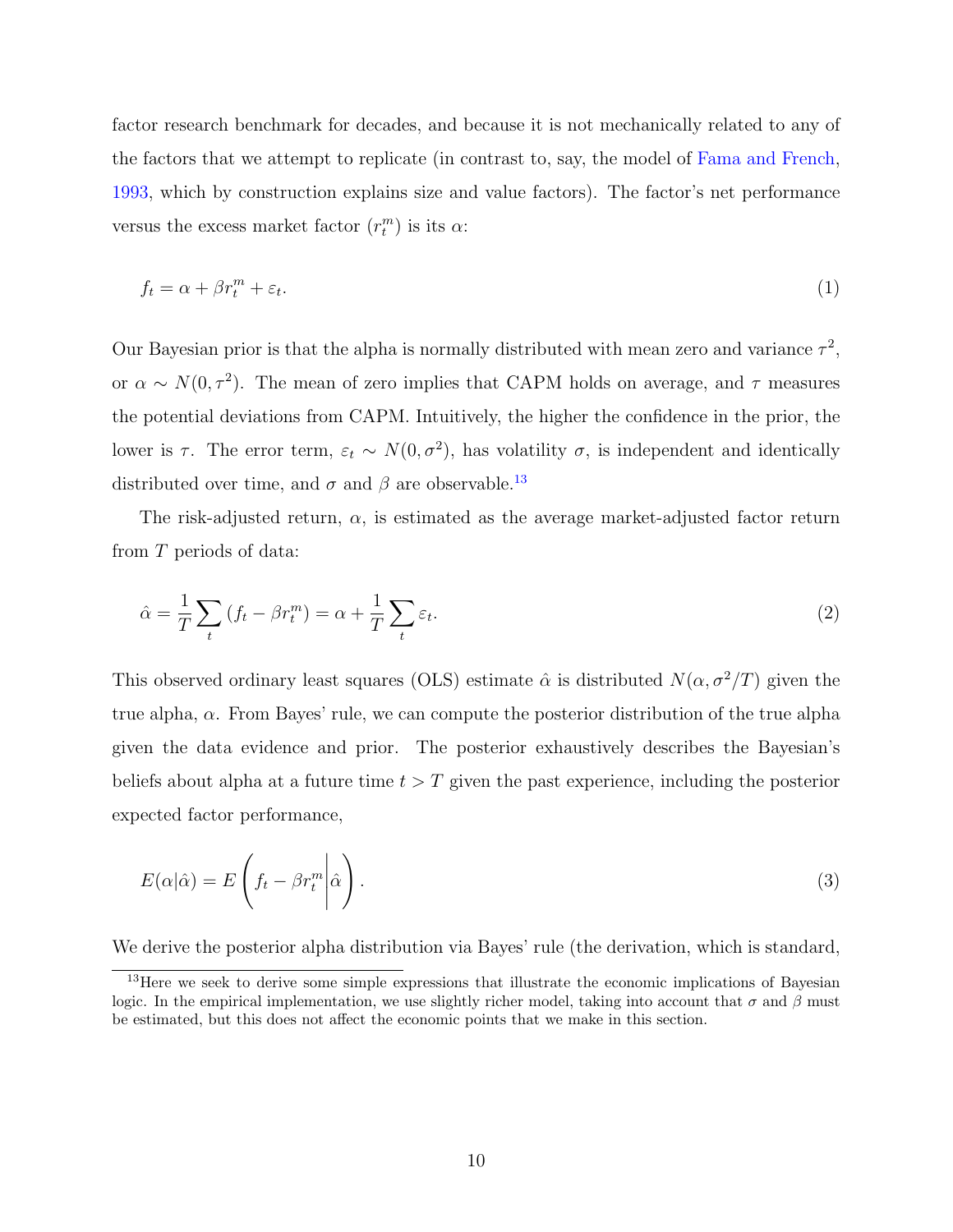is shown in Appendix [A\)](#page-53-0). The posterior alpha is normal with mean

<span id="page-11-0"></span>
$$
E(\alpha|\hat{\alpha}) = \kappa \hat{\alpha} \tag{4}
$$

where  $\kappa$  is a shrinkage factor given by

$$
\kappa = \frac{\tau^2}{\tau^2 + \sigma^2/T} = \frac{1}{1 + \frac{\sigma^2}{\tau^2 T}} \in (0, 1)
$$
\n(5)

and the posterior variance is

<span id="page-11-1"></span>
$$
Var(\alpha|\hat{\alpha}) = \kappa \frac{\sigma^2}{T} = \frac{1}{\frac{1}{\sigma^2/T} + \frac{1}{\tau^2}}.
$$
\n
$$
(6)
$$

The first insight from this posterior is that a Bayesian predicts future returns will have smaller alpha (in absolute value) than the OLS estimate  $\hat{\alpha}$ , because the posterior mean  $(\kappa \hat{\alpha})$ must lie between  $\hat{\alpha}$  and the prior mean of zero. Said differently, a large observed alpha might be due to luck and, given the prior, we expect that at least part of this performance indeed is luck. The more data we have (higher T), the less shrinkage there is (i.e.,  $\kappa$  closer to 1). Likewise, the stronger is the prior of zero alpha (i.e., lower  $\tau$ ), the heavier is the shrinkage.

When evaluating out-of-sample evidence, a positive, but lower, alpha is sometimes interpreted as a sign of replication failure. But this is the expected outcome from the Bayesian perspective (i.e., based on the latest posterior), and can be fully consistent with a high degree of replicability. In fact, we show later that the comparatively low post-publication factor performance documented by [McLean and Pontiff](#page-52-5) [\(2016\)](#page-52-5) turns out to be consistent with the posterior a Bayesian would have formed given published results. Thus, post-publication results have tended to confirm the Bayesian's beliefs and as a result the Bayesian posterior alpha estimate has been extraordinarily stable over time (see Section [3.2\)](#page-34-0).

### Alpha-hacking

Because out-of-sample alpha attenuation is not generally a sign of replication failure, we may want a more direct probe for non-replicability. We can build such a test into our Bayesian framework by embedding scope for "alpha-hacking," or selectively reporting or manipulating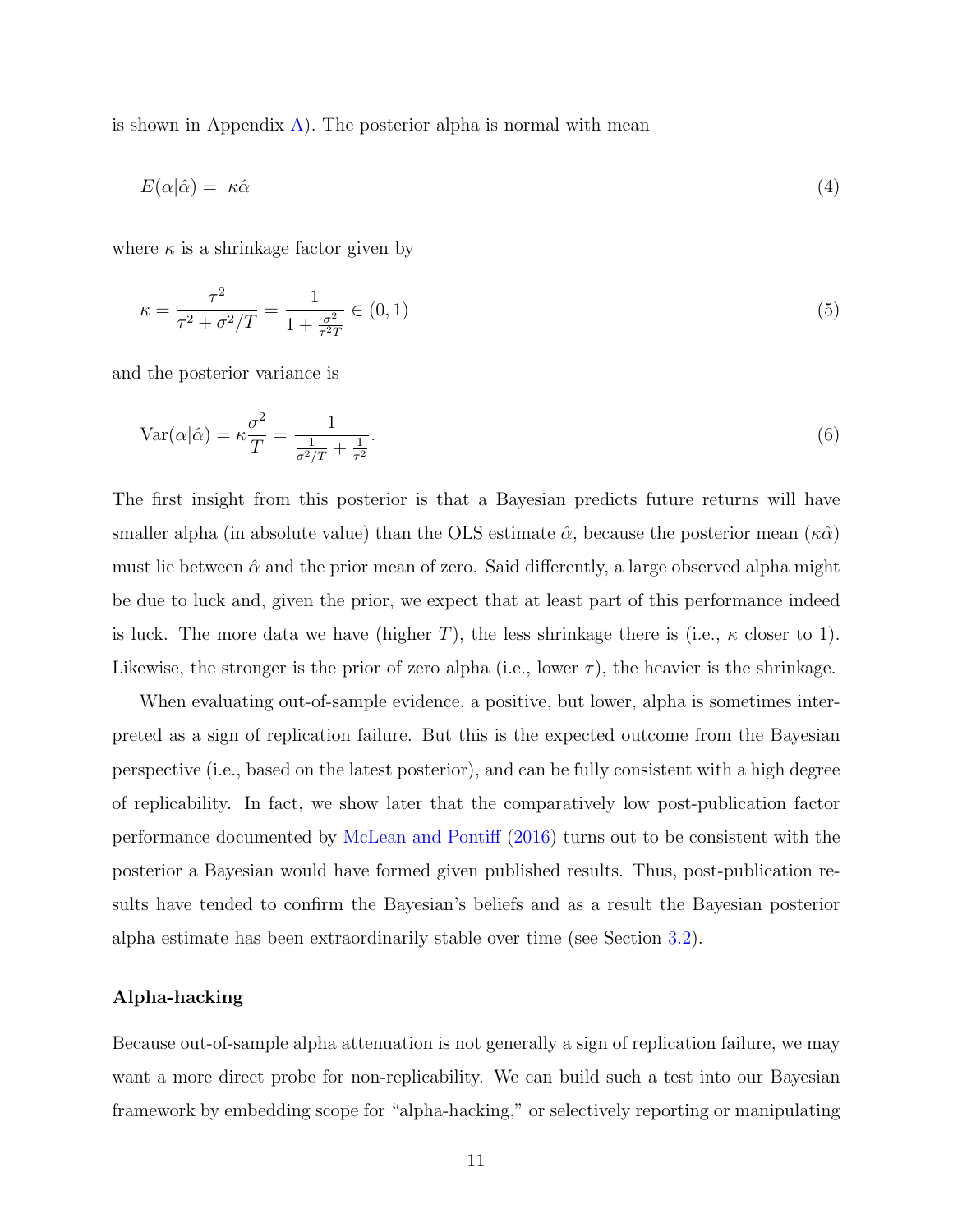data to artificially make the alpha seem larger. We represent this idea using the following distribution of factor returns in the in-sample time period  $t = 1, \ldots, T$ :

$$
f_t = \alpha + \beta r_t^m + \underbrace{\tilde{\varepsilon}_t + u}_{\varepsilon_t}.
$$
 (7)

Here,  $\tilde{\varepsilon}_t \sim N(0, \sigma^2)$  captures usual return shocks and  $u \sim N(\bar{\varepsilon}, \sigma_u^2)$  represents return inflation due to alpha-hacking. The total in-sample return shock  $\varepsilon_t$  is normally distributed,  $N(\bar{\varepsilon}, \bar{\sigma}^2)$ , where  $\bar{\varepsilon} \ge 0$  is the alpha-hacking bias, and the variance  $\bar{\sigma}^2 = \sigma^2 + \sigma_u^2 \ge \sigma^2$  is elevated due to the artificial noise created by alpha-hacking.<sup>[14](#page-12-0)</sup> Naturally, the false benefits of alpha-hacking disappear in out-of-sample data, or in other words  $\varepsilon_t \sim N(0, \sigma^2)$  for  $t > T$ . The Bayesian accounts for alpha-hacking as follows:

**Proposition 1 (Alpha-hacking)** The posterior alpha with alpha-hacking is given by

<span id="page-12-1"></span>
$$
E(\alpha|\hat{\alpha}) = -\kappa_0 + \kappa^{hacking}\hat{\alpha}
$$
\n(8)

where  $\kappa^{hacking} = \frac{1}{1 + \frac{\bar{\sigma}^2}{\tau^2 T}}$  $\leq \kappa$  and  $\kappa_0 = \kappa^{hacking} \bar{\varepsilon} \geq 0$ . Further,  $\kappa^{hacking} \to 0$  in the limit of "pure alpha-hacking,"  $\tau \to 0$  or  $\bar{\sigma} \to \infty$ .

The Bayesian posterior alpha accounts for alpha-hacking in two ways. First, the estimated alpha is shrunk more heavily toward zero since the factor  $\kappa^{\text{hacking}}$  is now smaller. Second, the alpha is further discounted by the intercept term  $\kappa_0$  due to the bias in the error terms.

We examine alpha-hacking empirically in Section [3.2](#page-34-0) in light of Proposition [1.](#page-12-1) We consider a cross-sectional regression of factors' out-of-sample (e.g., post-publication) alphas on their in-sample alphas, looking for the signatures of alpha-hacking in the form of a negative intercept term or a slope coefficient that is too small. Appendix [A](#page-53-0) presents additional theoretical results characterizing alpha-hacking.

<span id="page-12-0"></span><sup>&</sup>lt;sup>14</sup>We note that this elevated variance cannot be detected by looking at the in-sample variance of residual returns since the alpha-hacking term u does not depend on time t.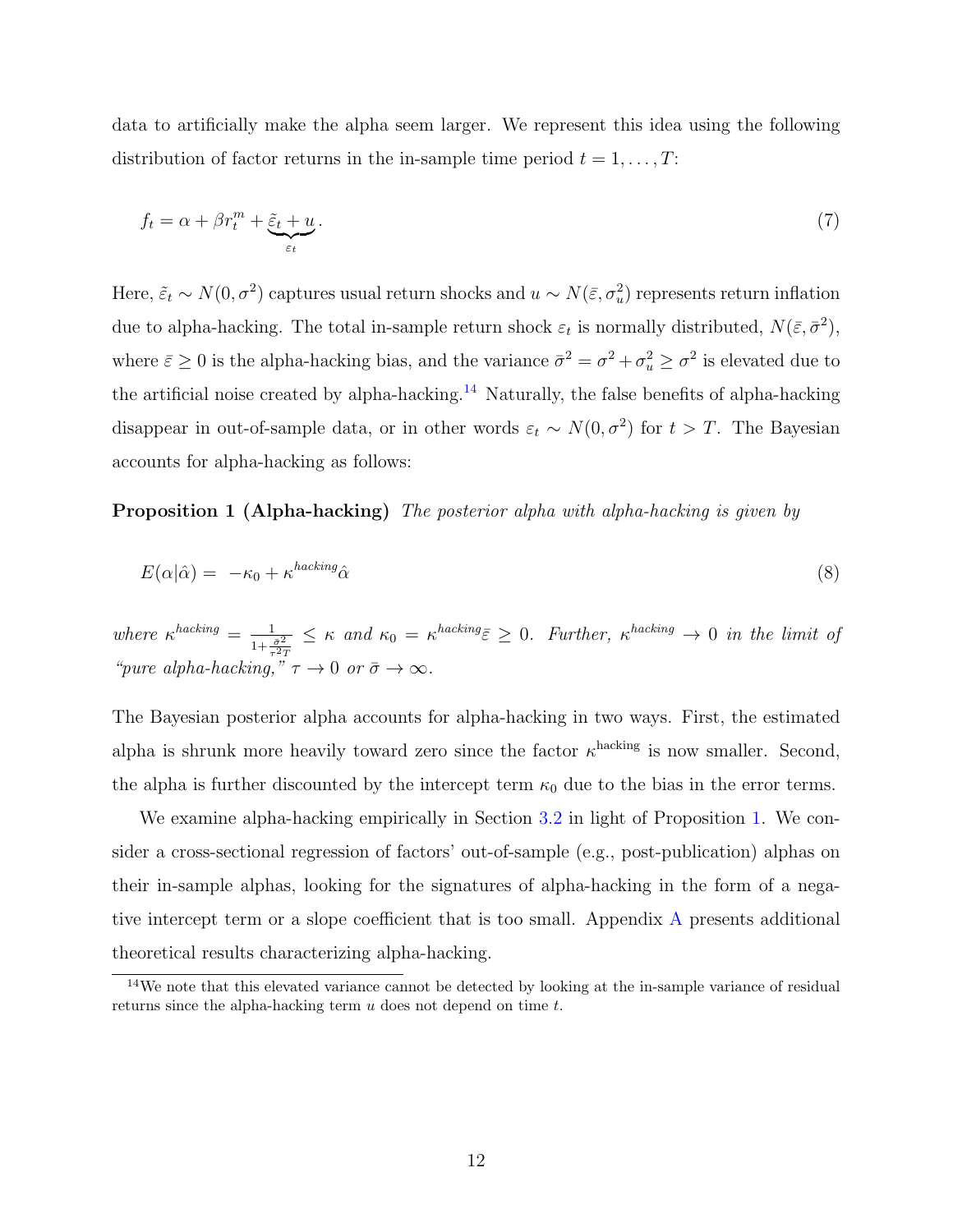### 1.2 Hierarchical Bayesian Model

### Shared Alphas: The Case of Complete Pooling

We now embed a critical aspect of factor research into our Bayesian framework: Factors are often correlated and conceptually related to each other. For concreteness, we begin with a setting in which the researcher has access to "domestic" evidence in  $(1)$  as well as "global" evidence from an international factor,  $f_t^g$ <sup>g</sup>, with known exposure  $\beta^g$  to the global market index  $r_t^g$  $\frac{g}{t}$ :

$$
f_t^g = \alpha + \beta^g r_t^g + \varepsilon_t^g. \tag{9}
$$

Here, we assume that the true alpha for this global factor is the same as the domestic alpha. In other words, we have complete "pooling" of information about alpha across the two samples. As an alternative interpretation, the researcher could have access to two related factors, say two different value factors in the same country, and assume that they have the same alpha because they capture the same investment principle.

The global shock,  $\varepsilon_t^g$ <sup>g</sup>, is normally distributed  $N(0, \sigma^2)$ , and  $\varepsilon_t^g$  and  $\varepsilon_t$  are jointly normal with correlation  $\rho$ <sup>[15](#page-13-0)</sup>. The estimated alpha based on the global evidence is simply its marketadjusted return:

<span id="page-13-1"></span>
$$
\hat{\alpha}^g = \frac{1}{T} \sum_t \left( f_t^g - \beta^g r_t^g \right). \tag{10}
$$

To see the power of global evidence (or, more generally, the power of observing related strategies), we consider the posterior when observing both the domestic and global evidence.

Proposition 2 (The Power of Shared Evidence) The posterior alpha given the domestic estimate,  $\hat{\alpha}$ , and the global estimate,  $\hat{\alpha}^g$ , is normally distributed with mean

$$
E(\alpha|\hat{\alpha}, \hat{\alpha}^g) = \kappa^g \left(\frac{1}{2}\hat{\alpha} + \frac{1}{2}\hat{\alpha}^g\right). \tag{11}
$$

<span id="page-13-0"></span><sup>&</sup>lt;sup>15</sup>The framework can be generalized to a situation where the global shocks have a different volatility and sample length. In this case, the Bayesian posterior puts more weight on the sample with lower volatility and longer sample.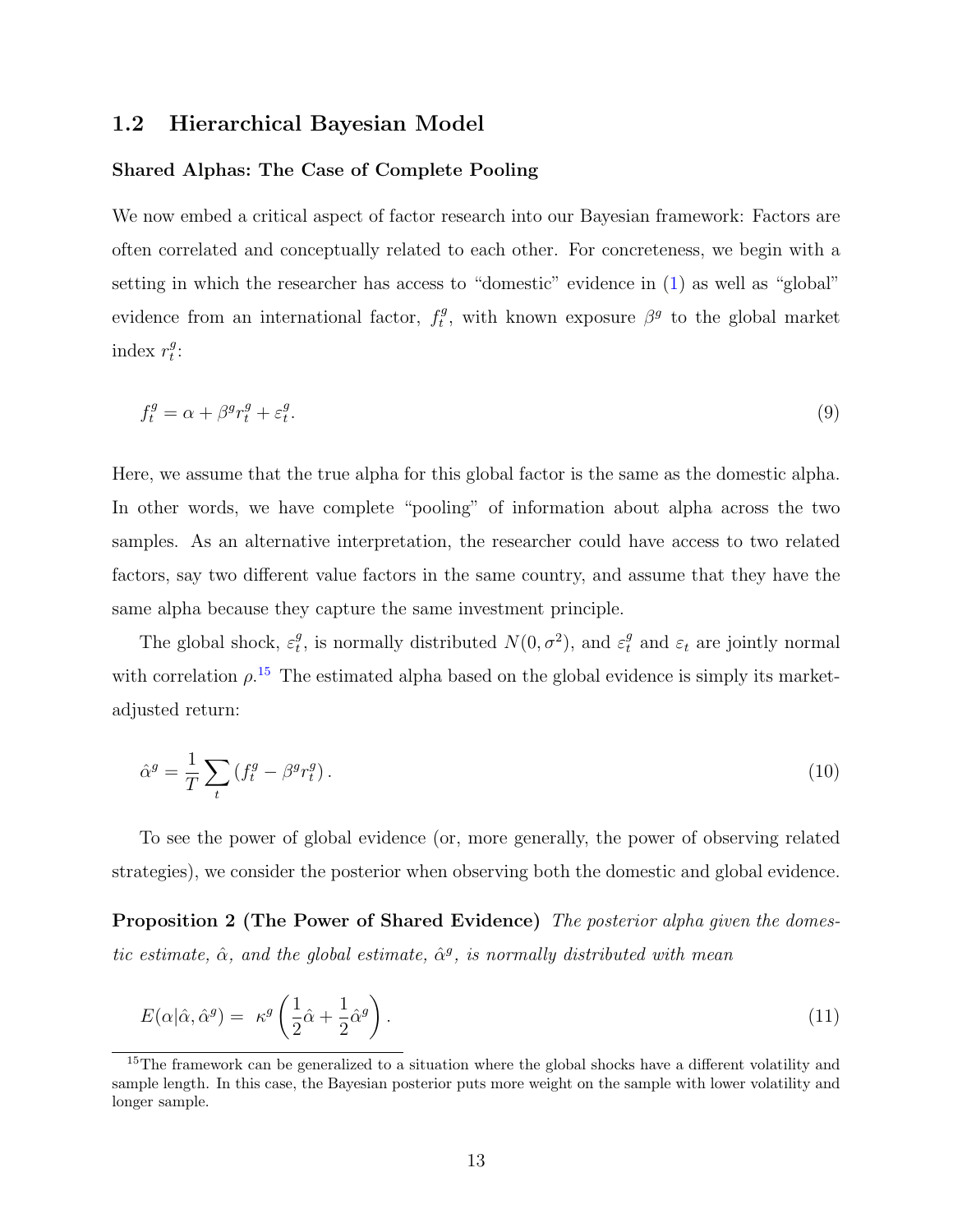The global shrinkage parameter is

$$
\kappa^g = \frac{1}{1 + \frac{\sigma^2}{\tau^2 T} \frac{1+\rho}{2}} \in [\kappa, 1] \tag{12}
$$

which decreases with the correlation  $\rho$ , attaining the minimum value,  $\kappa^g = \kappa$ , when  $\rho = 1$ . The posterior variance is lower when observing both domestic and global evidence:

$$
Var(\alpha|\hat{\alpha}) \ge Var(\alpha|\hat{\alpha}, \hat{\alpha}^g). \tag{13}
$$

Naturally, the posterior depends on the average alpha observed domestically and globally. Furthermore, the combined alpha is shrunk toward the prior of zero. The shrinkage factor  $\kappa^g$ is smaller (heavier shrinkage) if the markets are more correlated because the global evidence provides less new information. With low correlation, the global evidence adds a lot of independent information, shrinkage is lighter, and the Bayesian becomes more confident in the data and less reliant on the prior. The proposition shows that, if a factor has been found to work both domestically and globally, then the Bayesian expects stronger out-of-sample performance than a factor that has only worked domestically (or has only been analyzed domestically).

Two important effects are at play here, and both are important for understanding the empirical evidence presented below: The domestic and global alphas are shrunk both toward each other and toward zero. For example, suppose that a factor worked domestically but not globally, say  $\hat{\alpha} = 10\% > \hat{\alpha}^g = 0\%$ . Then the overall evidence points to an alpha of 1  $rac{1}{2}\hat{\alpha} + \frac{1}{2}$  $\frac{1}{2}\hat{\alpha}^g = 5\%$ , but shrinkage toward the prior results in a lower posterior, say, 2.5%. Hence, the Bayesian expects future factor returns in both regions of 2.5%. That shared alphas are shrunk together is a key feature of a joint model, and it generally leads to different conclusions than when factors are evaluated independently. Next we consider a perhaps more realistic model in which factors are only partially shrunk toward each other.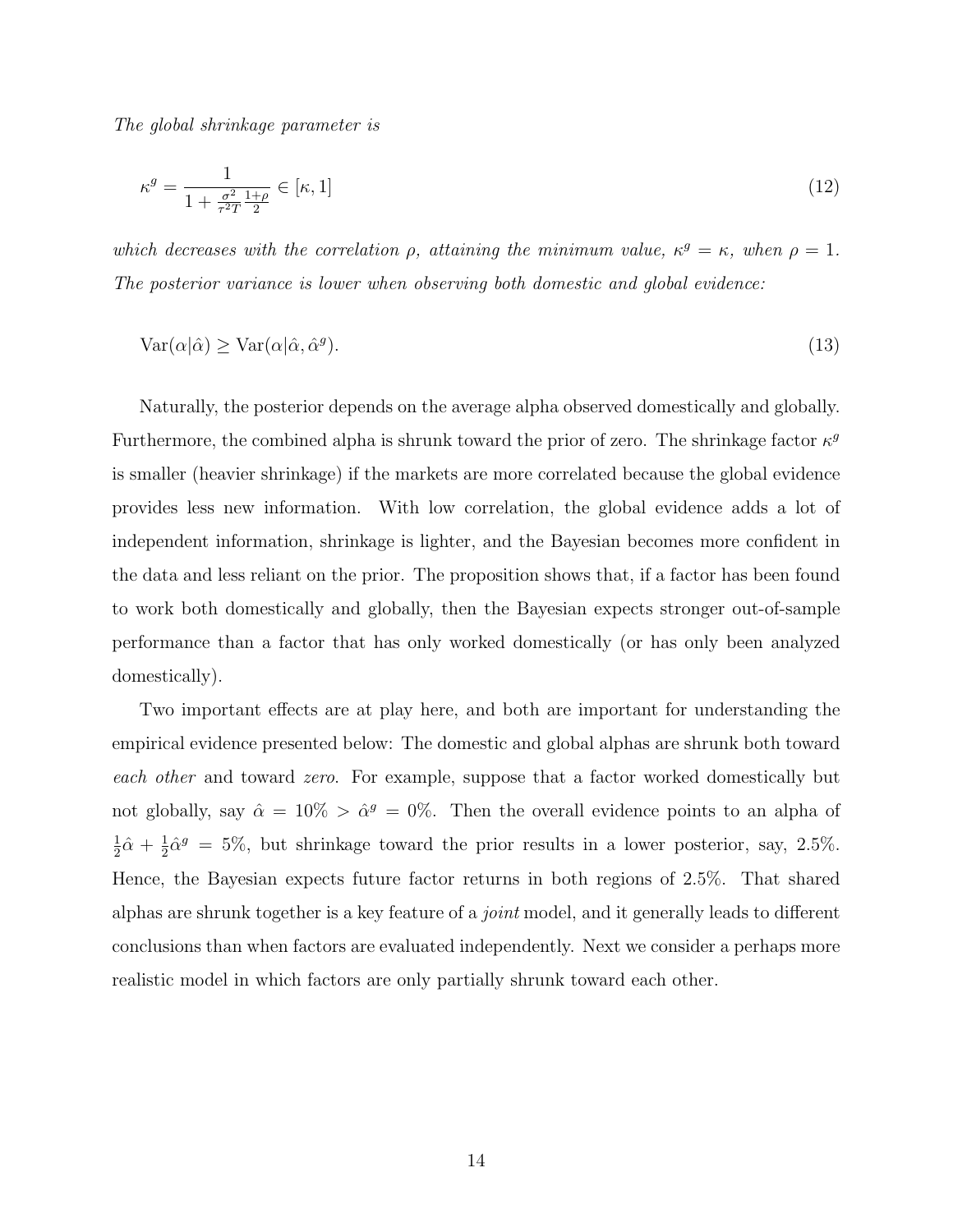### Hierarchical Alphas: The Case of Partial Pooling

We now consider several factors, numbered  $i = 1, ..., N$ . Factor i has a true alpha given by

<span id="page-15-2"></span>
$$
\alpha^i = c + w^i. \tag{14}
$$

Here, c is the common component of all alphas, which has a prior distribution given by  $N(0, \tau_c^2)$ . Likewise, w<sup>*i*</sup> is the idiosyncratic alpha component, which has a prior distribution given by  $N(0, \tau_w^2)$ , independent of c and across i. Said differently, we can imagine that nature first picks of the overall c from  $N(0, \tau_c^2)$  and then picks the factor-specific  $\alpha^i$  from  $N(c, \tau_w^2)$ .

This hierarchical model is a realistic compromise between assuming that all factor alphas are completely different (using equation  $(4)$  for each alpha separately) and assuming that they are all the same (using Proposition [2\)](#page-13-1). Rather than assuming no pooling or complete pooling, the hierarchical model allows factors to have a common component and an idiosyncratic component.

Suppose we observe factor returns of

$$
f_t^i = \alpha^i + \beta^i r_t^m + \varepsilon_t^i \tag{15}
$$

where  $\varepsilon_t^i$  are normally distributed with mean 0 and variance  $\sigma^2$  and  $\text{Cor}(\varepsilon_t^i, \varepsilon_t^j)$  $(t)$  =  $\rho \geq 0$  for all i, j.<sup>[16](#page-15-0)</sup> Computing the observed alpha estimates as above,  $\hat{\alpha}^i = \frac{1}{7}$  $\frac{1}{T} \sum_t (f_t^i - \beta^i r_t^m)$ , we derive the posterior in the following result.<sup>[17](#page-15-1)</sup>

### <span id="page-15-3"></span>Proposition 3 (Hierarchical Alphas) The posterior alpha of factor *i* given the evidence

<span id="page-15-0"></span><sup>&</sup>lt;sup>16</sup>Alternatively, we can write the error terms in a similar way to how we write the alphas in  $(14)$ , namely Extractively, we can write the error terms in a similar way to now we write the alphas in (14), halflely  $\varepsilon_t^i = \sqrt{\rho} \tilde{\varepsilon}_t + \sqrt{1-\rho} \tilde{\varepsilon}_t^i$ , where  $\tilde{\varepsilon}_t^i$  are idiosyncratic shocks that are independent across common shock  $\tilde{\varepsilon}_t$ , with  $\text{Var}(\tilde{\varepsilon}_t^i) = \text{Var}(\tilde{\varepsilon}_t) = \sigma^2$ . We note that we require (the empirically realistic case) that  $\rho \geq 0$  since we cannot have an arbitrarily large number of normal random variables with equal negative correlation (because the corresponding variance-covariance matrix would not be positive semi-definite for large enough  $N$ ).

<span id="page-15-1"></span><sup>&</sup>lt;sup>17</sup>The general hierarchical model is used extensively in the statistics literature, see, e.g., [Gelman et al.](#page-51-7) [\(2013\)](#page-51-7), but to our knowledge the results in Proposition [3](#page-15-3) are not in the literature.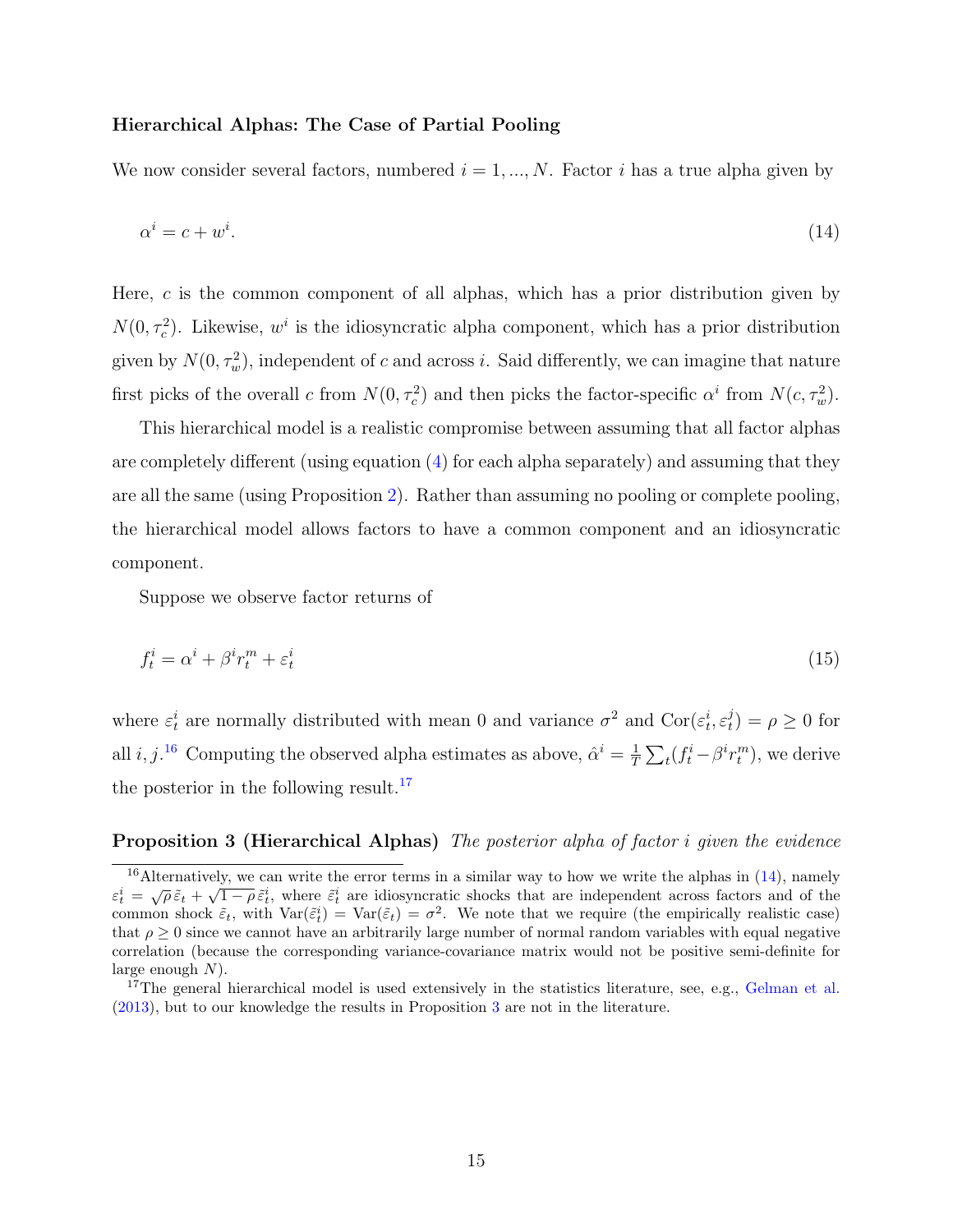on all factors is normally distributed with mean

$$
E(\alpha^{i}|\hat{\alpha}^{1},\ldots,\hat{\alpha}^{N}) = \frac{1}{1 + \frac{\rho\sigma^{2}}{\tau_{c}^{2}T} + \frac{\tau_{w}^{2} + (1-\rho)\sigma^{2}/T}{\tau_{c}^{2}N}}\hat{\alpha}^{i} + \frac{1}{1 + \frac{(1-\rho)\sigma^{2}}{\tau_{w}^{2}T}}\left(\hat{\alpha}^{i} - \frac{1}{1 + \frac{\tau_{w}^{2} + (1-\rho)\sigma^{2}/T}{(\tau_{c}^{2} + \rho\sigma^{2}/T)N}}\hat{\alpha}^{i}\right),
$$
\n(16)

where  $\hat{\alpha}^{\cdot} = \frac{1}{N}$  $\frac{1}{N}\sum_j \hat{\alpha}^j$  is average alpha. When the number of factors N grows, the limit is

<span id="page-16-0"></span>
$$
\lim_{N \to \infty} E(\alpha^i | \hat{\alpha}^1, \dots, \hat{\alpha}^N) = \frac{1}{1 + \frac{\rho \sigma^2}{\tau_c^2 T}} \hat{\alpha}^1 + \frac{1}{1 + \frac{(1 - \rho)\sigma^2}{\tau_w^2 T}} \left( \hat{\alpha}^i - \hat{\alpha}^1 \right). \tag{17}
$$

The posterior variance of factor i's alpha using the information in all factor returns is lower than the posterior variance when looking at this factor in isolation:

$$
Var(\alpha^i | \hat{\alpha}^1, \dots, \hat{\alpha}^N) < Var(\alpha^i | \hat{\alpha}^i). \tag{18}
$$

The posterior variance is decreasing in N and, as  $N \to \infty$ , its limit is

<span id="page-16-1"></span>
$$
\operatorname{Var}(\alpha^i|\hat{\alpha}^1,\ldots,\hat{\alpha}^N) \searrow \frac{\rho\sigma^2}{T} \frac{1}{1 + \frac{\rho\sigma^2}{\tau_c^2 T}} + \frac{(1-\rho)\sigma^2}{T} \frac{1}{1 + \frac{(1-\rho)\sigma^2}{\tau_w^2 T}}.
$$
\n(19)

The main insight of this proposition is that having data on many factors is helpful for estimating the alpha of any of them. Intuitively, the posterior for any individual alpha depends on all of the other observed alphas because they are all informative about the common alpha component. That is, the other observed alphas tell us whether alpha exists in general or, said another way, tell us if the CAPM appears to be violated in general. Further, the factor's own observed alpha tells us whether this specific factor appears to be especially good or bad. Using all of the factors jointly reduces posterior variance for all alphas. In summary, the joint model with hierarchical alphas has the dual benefits of identifying the common component in alphas and tightening confidence intervals by sharing information among factors.

To understand the proposition in more detail, consider first the (unrealistic) case in which all factor returns have independent shocks  $(\rho = 0)$ . In this case, we essentially know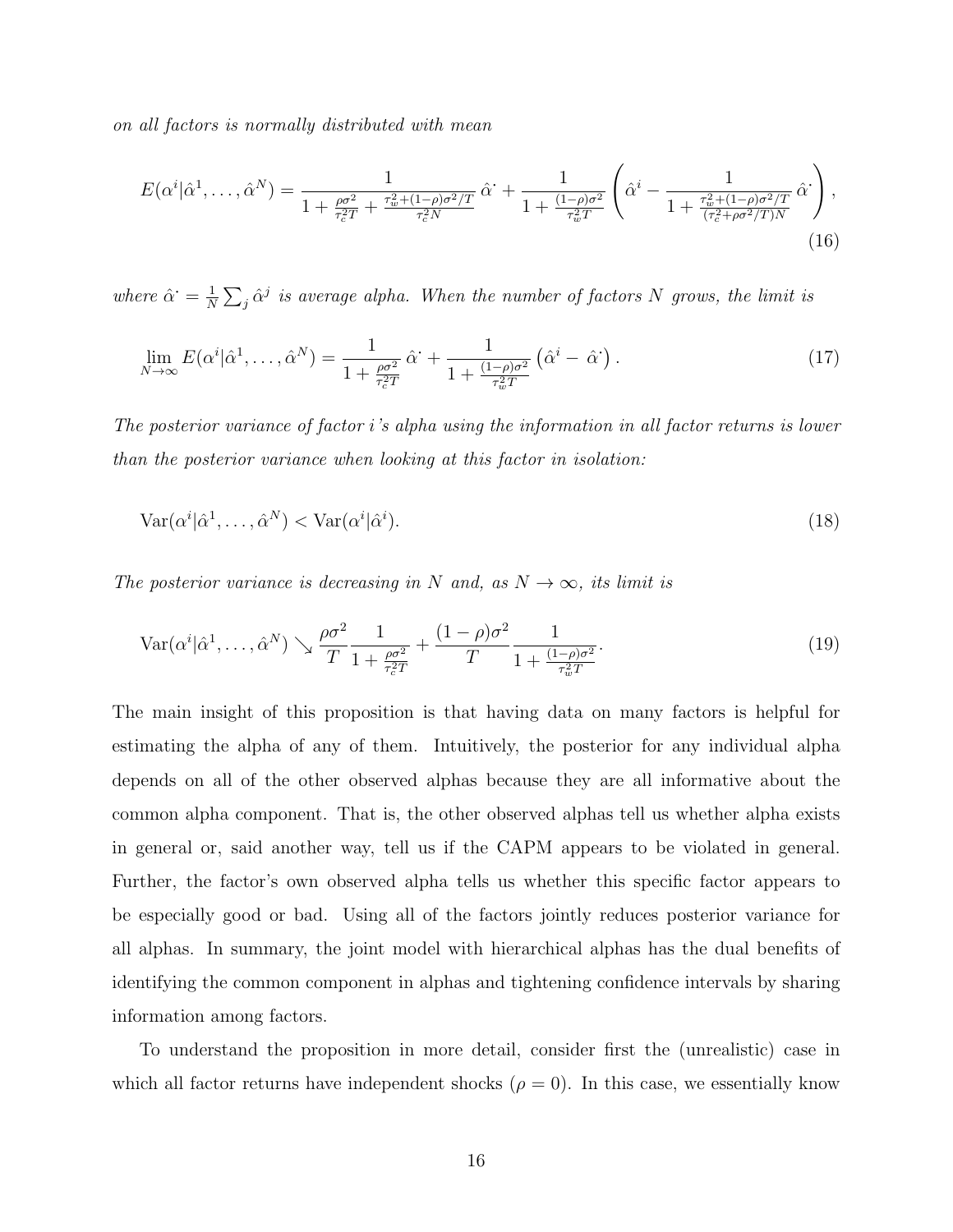the overall alpha when we see many uncorrelated factors. Indeed, the average observed alpha becomes a precise estimator of the overall alpha with more and more observed factors,  $\hat{\alpha}$   $\rightarrow$  c. Since we essentially know the overall alpha in this limit, the first term in [\(17\)](#page-16-0) becomes  $1 \times \hat{\alpha}$  when  $\rho = 0$  meaning that we don't need any shrinkage here. The second term is the outperformance of factor i above the average alpha, and this outperformance is shrunk toward our prior of zero. Indeed, the outperformance is multiplied by a number less than one, and this multiplier naturally decreases in the return volatility  $\sigma$  and decreases in our conviction in the prior (increases in  $\tau_w$ ).

The posterior variance is also intuitive in the case of  $\rho = 0$ . The posterior variance is clearly lower compared to only observing the performance of factor i itself:

$$
\text{Var}(\alpha^i|\hat{\alpha}^1,\hat{\alpha}^2\ldots) = \frac{\sigma^2}{T} \frac{1}{1 + \frac{\sigma^2}{\tau_w^2 T}} < \frac{\sigma^2}{T} \frac{1}{1 + \frac{\sigma^2}{(\tau_c^2 + \tau_w^2)T}} = \text{Var}(\alpha^i|\hat{\alpha}^i) \tag{20}
$$

based on [\(19\)](#page-16-1) and [\(6\)](#page-11-1). With partial pooling, the posterior variance decreases because the denominator on the left does not have  $\tau_c^2$ , reflecting that uncertainty about the general alpha has been eliminated by observing many factors.

In the realistic case where factor returns are correlated  $(\rho > 0)$ , we see that both the average alpha  $\hat{\alpha}$  and factor i's outperformance  $\hat{\alpha}^i - \hat{\alpha}$  are shrunk toward the prior of zero. This is because we cannot precisely estimate the overall alpha even with an infinite number of correlated factors—the correlated part never vanishes. Nevertheless, we still shrink the confidence interval,  $Var(\alpha^i | \hat{\alpha}^1, \dots, \hat{\alpha}^N) \leq Var(\alpha^i | \hat{\alpha}^i)$ , since more information is always better than less.

#### Multi-level Hierarchical Model

The model development to this point is simplified to draw out its intuition. Our empirical implementation is based on a more realistic (and slightly more complex) model that takes into account that factors naturally belong to different economic themes and to different regions.

In our global analysis, we have  $N$  different characteristic signals (e.g., book-to-market) across K regions, for a total of NK factors (e.g., US, developed, and emerging markets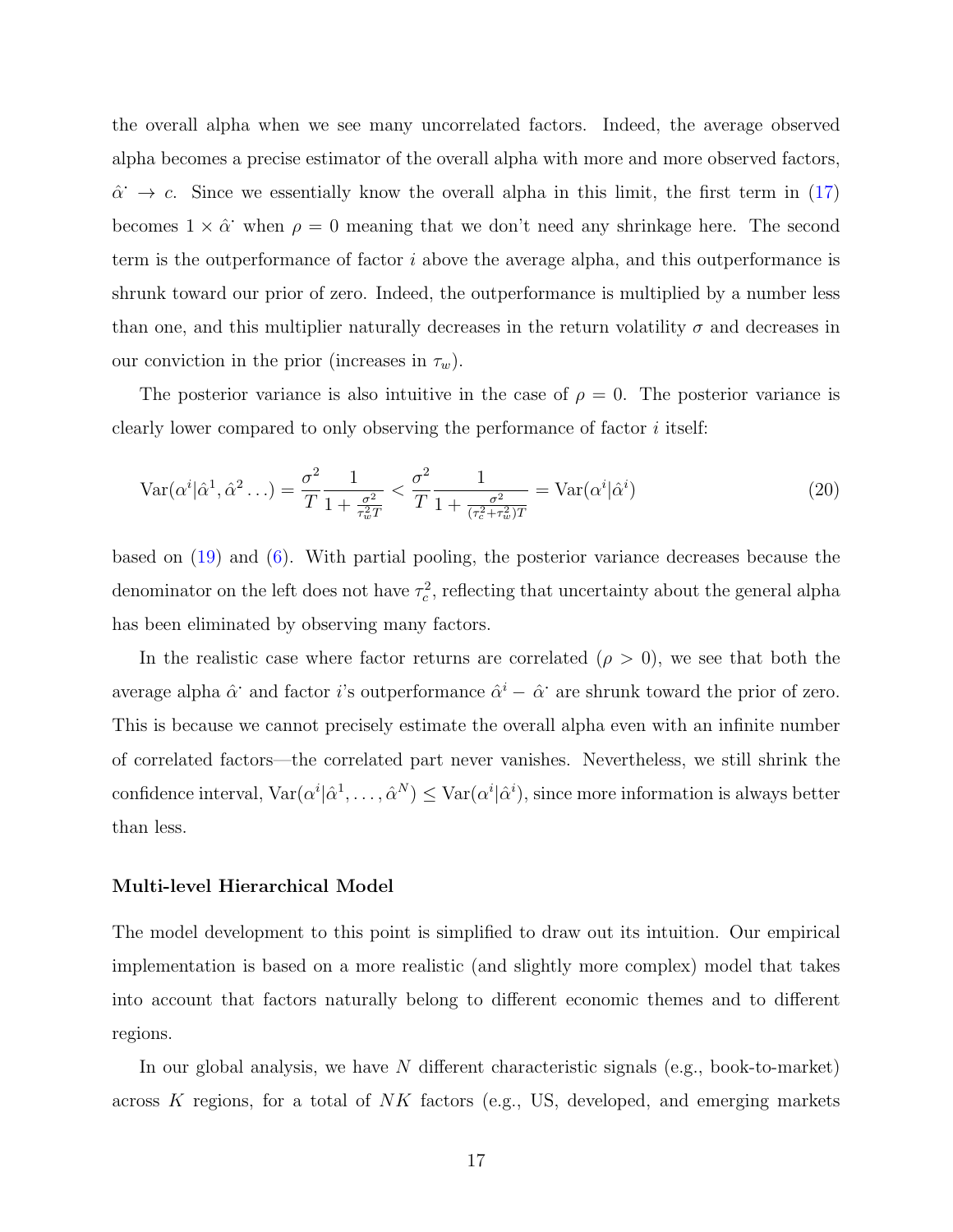versions of book-to-market). Each of the N signals belongs to a smaller number of J theme clusters, where one cluster consists of various value factors, another consists of various momentum factors, and so on. One level of our hierarchical model allows for partially shared alphas among factors in the same theme cluster. Another level allows for commonality across regions among factors associated with the same underlying characteristic, capturing for example the connection between the book-to-market factor in different markets.

<span id="page-18-1"></span>Mathematically, this means that an individual factor  $i$  has an alpha of

$$
\alpha^i = \alpha^o + c^j + s^n + w^i. \tag{21}
$$

Concretely, suppose factor  $i \in \{1, \ldots, NK\}$  is the book-to-market factor in the US region. Part of its alpha is driven by a component that is common to all factors,  $\alpha^o$ , which we set to zero in the empirical implementation. In addition, this factor  $i$  belongs to the value cluster  $j \in \{1, ..., J\}$ , which contributes a cluster-specific alpha  $c^j \sim N(0, \tau_c^2)$ . Next, since factor *i* is based on book-to-market characteristic  $n \in \{1, ..., N\}$ , it has an incremental signal-specific alpha of  $s^n \sim N(0, \tau_s^2)$  that is shared across regions—e.g., it's the common behavior among book-to-market factors regardless of geography. Finally,  $w^i \sim N(0, \tau_w^2)$  is factor i's idiosyncratic alpha, namely the incremental alpha that is unique to the US version of book-to-market.

We write this model in vector form  $as^{18}$  $as^{18}$  $as^{18}$ 

$$
\alpha = \alpha^o 1_{NK} + Mc + Zs + w \tag{22}
$$

where  $\alpha = (\alpha^1, \ldots, \alpha^{NK})'$ ,  $c = (c^1, \ldots, c^J)'$ ,  $s = (s^1, \ldots, s^N)'$ ,  $w = (w^1, \ldots, w^{NK})'$ , M is the  $NK \times J$  matrix of cluster memberships, and Z is the  $NK \times N$  matrix indicating the characteristic that factor i is based on. In particular,  $M_{i,j} = 1$  if factor i is in cluster j and  $M_{i,j} = 0$  otherwise. Likewise,  $Z_{i,n} = 1$  if factor i is based on characteristic n and  $Z_{i,n} = 0$ 

<span id="page-18-0"></span><sup>&</sup>lt;sup>18</sup>The notation  $1_N$  refers to an  $N \times 1$  vector of ones and  $I_N$  is the  $N \times N$  identity matrix.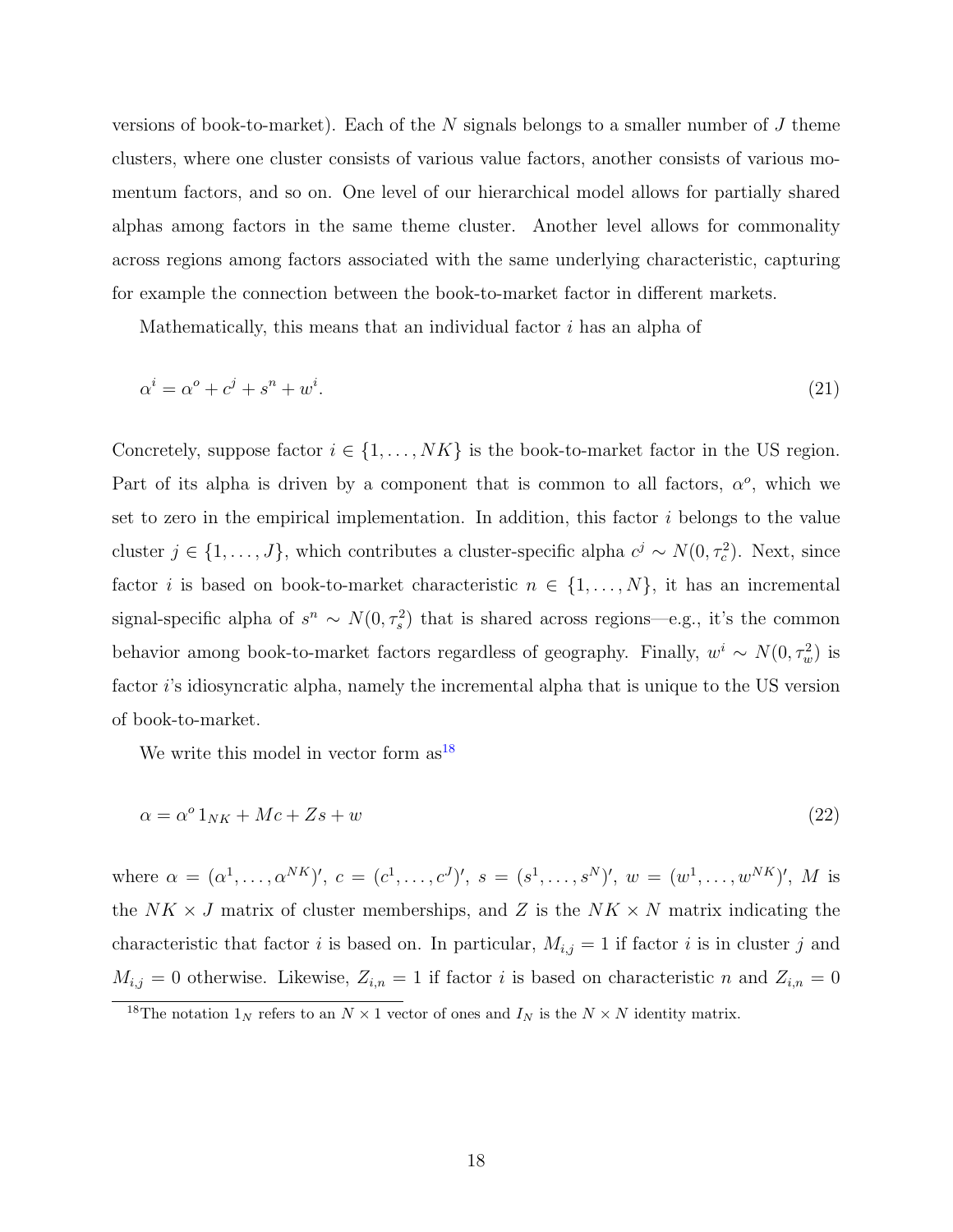otherwise. This hierarchical model implies that the prior variance of alpha, denoted  $\Omega$ , is<sup>[19](#page-19-0)</sup>

<span id="page-19-2"></span>
$$
\Omega = \text{Var}(\alpha) = MM'\tau_c^2 + ZZ'\tau_s^2 + I_{NK}\tau_w^2. \tag{23}
$$

In some cases, we analyze this model within a single region,  $K = 1$  (for example, in our US-only analysis). In this case, there is no difference between signal-specific alphas and idiosyncratic alphas, so we collapse one level of the model by setting  $\tau^s = 0$  and  $s^n = 0$ for  $n \in \{1, \ldots, N\}$ . In any case, the following result shows how to compute the posterior distribution of all alphas based on the prior uncertainty,  $\Omega$ , and a general variance-covariance matrix of return shocks,  $\Sigma = \text{Var}(\varepsilon)$ . This result is at the heart of our empirical analysis.

Proposition 4 In the multi-level hierarchical model, the posterior of the vector of true alphas is normally distributed with posterior mean

<span id="page-19-1"></span>
$$
E(\alpha|\hat{\alpha}) = \left(\Omega^{-1} + T\Sigma^{-1}\right)^{-1} \left(\Omega^{-1} \mathbb{1}_{NK}\alpha_0 + T\Sigma^{-1}\hat{\alpha}\right)
$$
\n(24)

and posterior variance

$$
Var(\alpha|\hat{\alpha}) = (\Omega^{-1} + T\Sigma^{-1})^{-1}.
$$
\n(25)

### 1.3 Bayesian Multiple Testing and Empirical Bayes Estimation

Frequentist MT corrections embody a principle of conservatism that seeks to limit false discoveries, controlling the family-wise error rate (FWER) or the false discovery rate (FDR). Leading frequentist methods achieve this by widening confidence intervals and raising  $p$ values, but do not alter the underlying point estimate.

<span id="page-19-0"></span><sup>&</sup>lt;sup>19</sup>Stated differently, each diagonal element of  $\Omega$  is  $\tau_c^2 + \tau_s^2 + \tau_w^2$ . Further, if  $i \neq k$ , then the  $(i, k)^{th}$  element of  $\Omega$  is  $\tau_c^2 + \tau_s^2$  if i and k are constructed from the same signal in the same cluster in different regions, it is  $\tau_c^2$  if i and k are constructed from different signals in the same cluster, and it is 0 if i and k are in different clusters.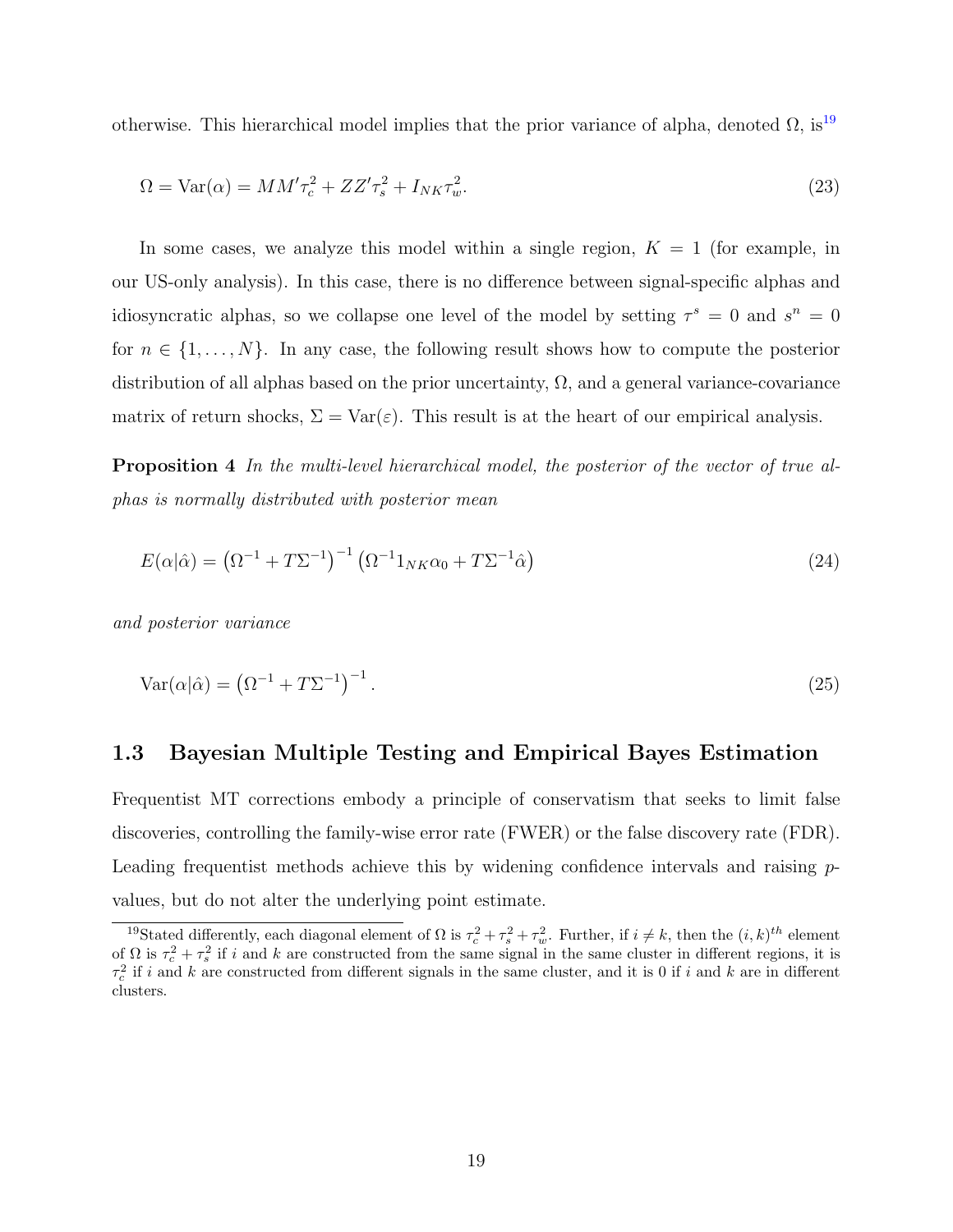### Bayesian Multiple Testing

A large statistics literature describes how Bayesian modeling is effective for making reliable inferences in the face of multiple testing.<sup>[20](#page-20-0)</sup> Drawing on this literature, our hierarchical model is a prime example of how Bayesian methods accomplish their MT correction based on two key model features.

First is the model prior, which imposes statistical conservatism in analogy to frequentist MT methods. It anchors the researcher's beliefs to a sensible default (e.g., all alphas are zero) in case the data are insufficiently informative about the parameters of interest. Reduction of false discoveries is achieved first by shrinking estimates toward the prior. When there is no information in the data, the alpha point estimate is the prior mean and there are no false discoveries. As data evidence accumulates, posterior beliefs migrate away from the prior toward the OLS alpha estimate. In the process, discoveries begin to emerge, though they remain dampened relative to OLS. In the large data limit, Bayesian beliefs converge on OLS with no MT correction, which is justified because in the limit there are no false discoveries. In other words, the prior embodies a particularly flexible form conservatism—the Bayesian model decides how severe of an MT correction to make based on the informativeness of the data.

Second is the hierarchical structure that captures joint behavior of factors. Modeling factors jointly means that each alpha is shrunk toward its cluster mean (i.e., toward related factors), in addition to being shrunk toward the prior of zero. So, if we observe a cluster of factors in which most perform poorly, then this evidence reduces the posterior alpha even for the few factors with strong performance—another form of Bayesian MT correction. In addition to this Bayesian discovery control coming through shrinkage of the posterior mean alpha, the Bayesian confidence interval also plays an important role and changes as a function of the data. Indeed, having data on related factors leads to a contraction of the confidence intervals in our joint Bayesian model. So while alpha shrinkage often has the effect of reducing discoveries, the increased precision from joint estimation has the opposite effect of enhancing statistical power and thus increases discoveries.

<span id="page-20-0"></span><sup>20</sup>See [Gelman et al.](#page-51-6) [\(2012\)](#page-51-6); [Berry and Hochberg](#page-50-8) [\(1999\)](#page-50-8); [Greenland and Robins](#page-51-16) [\(1991\)](#page-51-16); [Efron and Tibshirani](#page-50-9) [\(2002\)](#page-50-9), among others. See [Gelman](#page-51-17) [\(2016\)](#page-51-17) for an intuitive, informal discussion of the topic.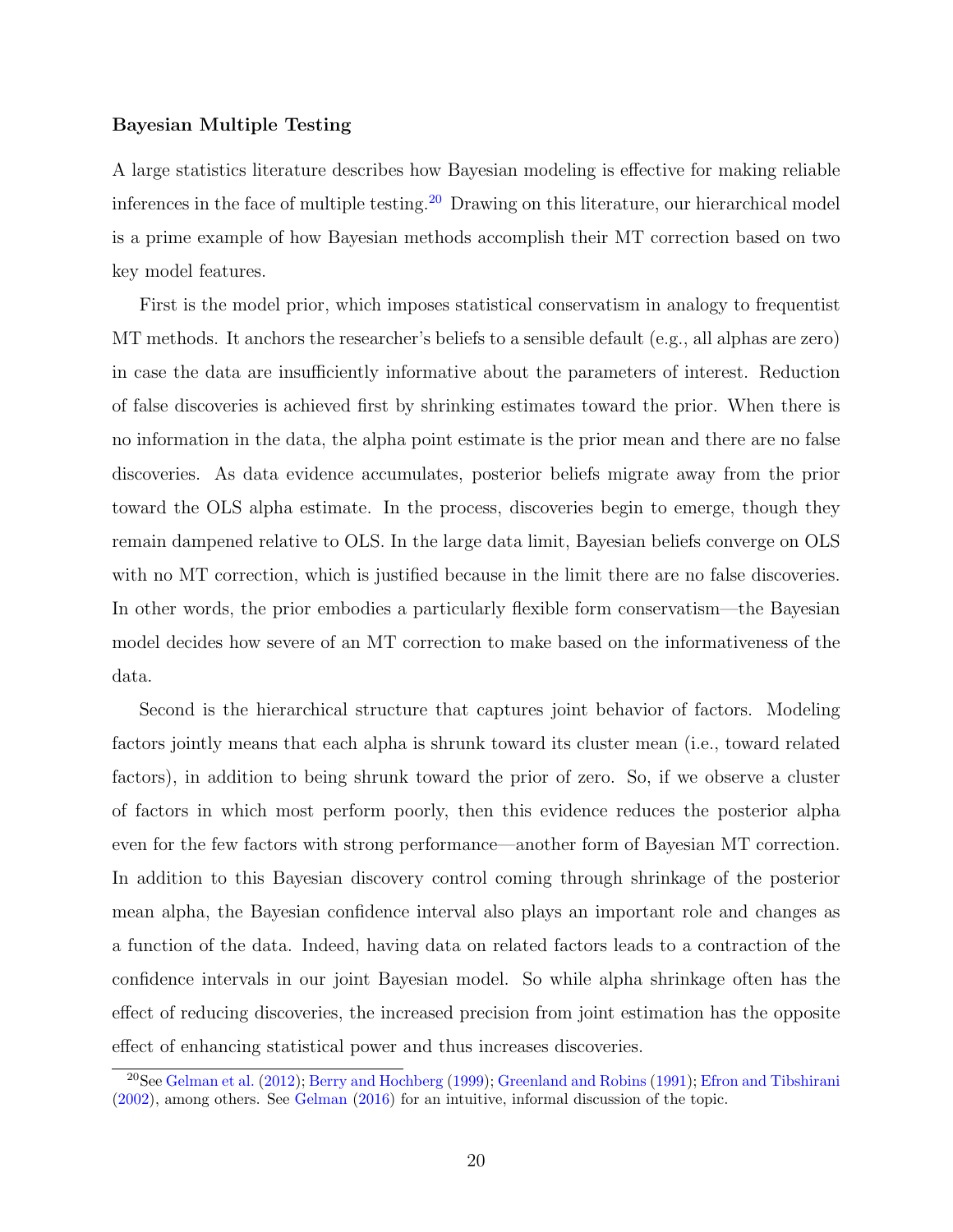In summary, a typical implementation of frequentist MT corrections estimates parameters independently for each factor, leaves these parameters unchanged, but inflates p-values to reduce the number of discoveries. In contrast, our hierarchical model leverages dependence in the data to efficiently learn about all alphas simultaneously. All data therefore helps to determine the center and width of each alpha's confidence interval (Propositions [3](#page-15-3) and [4\)](#page-19-1). This leads to more precise estimates with "built-in" Bayesian MT correction.

#### Empirical Bayes Estimation

Given the central role of the prior, it might seem problematic that the severity of the Bayesian MT adjustment is at the discretion of the researcher. A powerful (and somewhat surprising) aspect of a hierarchical model is that the prior can be learned in part from the data. This idea is formalized in the idea of "empirical Bayes (EB)" estimation, which has emerged as a major toolkit for navigating multiple tests in high-dimensional statistical settings [\(Efron,](#page-50-10) [2012\)](#page-50-10).

The general approach to EB is to specify a multi-level hierarchical model, and then to use the dispersion of estimated effects within each level to learn about the prior parameters for that level. In our setting, the specific implementation of EB is dictated by Proposition [4.](#page-19-1) We first compute each factor's abnormal return,  $\hat{\alpha}$ , as the intercept in a CAPM regression on the market excess return. Next, we set the overall alpha prior mean,  $\alpha^o$ , to zero to enforce conservatism in our inferences.

From here, the benefits of EB kick in: The realized dispersion in alphas across factors helps to determine the appropriate level of conviction for the prior (that is, the appropriate values for  $\tau_c^2$ ,  $\tau_s^2$ , and  $\tau_w^2$ ). For example, if we compute the average alpha for each cluster,  $\hat{c}^j$ (e.g., the average value alpha, the average momentum alpha, and so on), the cross-sectional variation in  $\hat{c}^j$  suggests that  $\tau_c^2 \cong \frac{1}{J}$  $\frac{1}{J-1}\sum_{j=1}^{J}(\hat{c}^j-\hat{c}^{\cdot})^2$ . The same idea applies to  $\tau_s^2$ . Likewise, variation in observed alphas after accounting for hierarchical connections is informative about  $\tau_w^2 \cong \frac{1}{NK-1}$  $\frac{1}{NK-N-J}\sum_{i=1}^{N}(\hat{w}^i)^2$ , where  $\hat{w} = \hat{\alpha} - M\hat{c} - Z\hat{s}$ .

The above variances illustrate the point that EB can help calibrate prior variances using the data itself. But those calculations are too crude, because they ignore sampling variation coming from the noise in returns,  $\varepsilon$ , which has covariance matrix  $\Sigma$ . Empirical Bayes esti-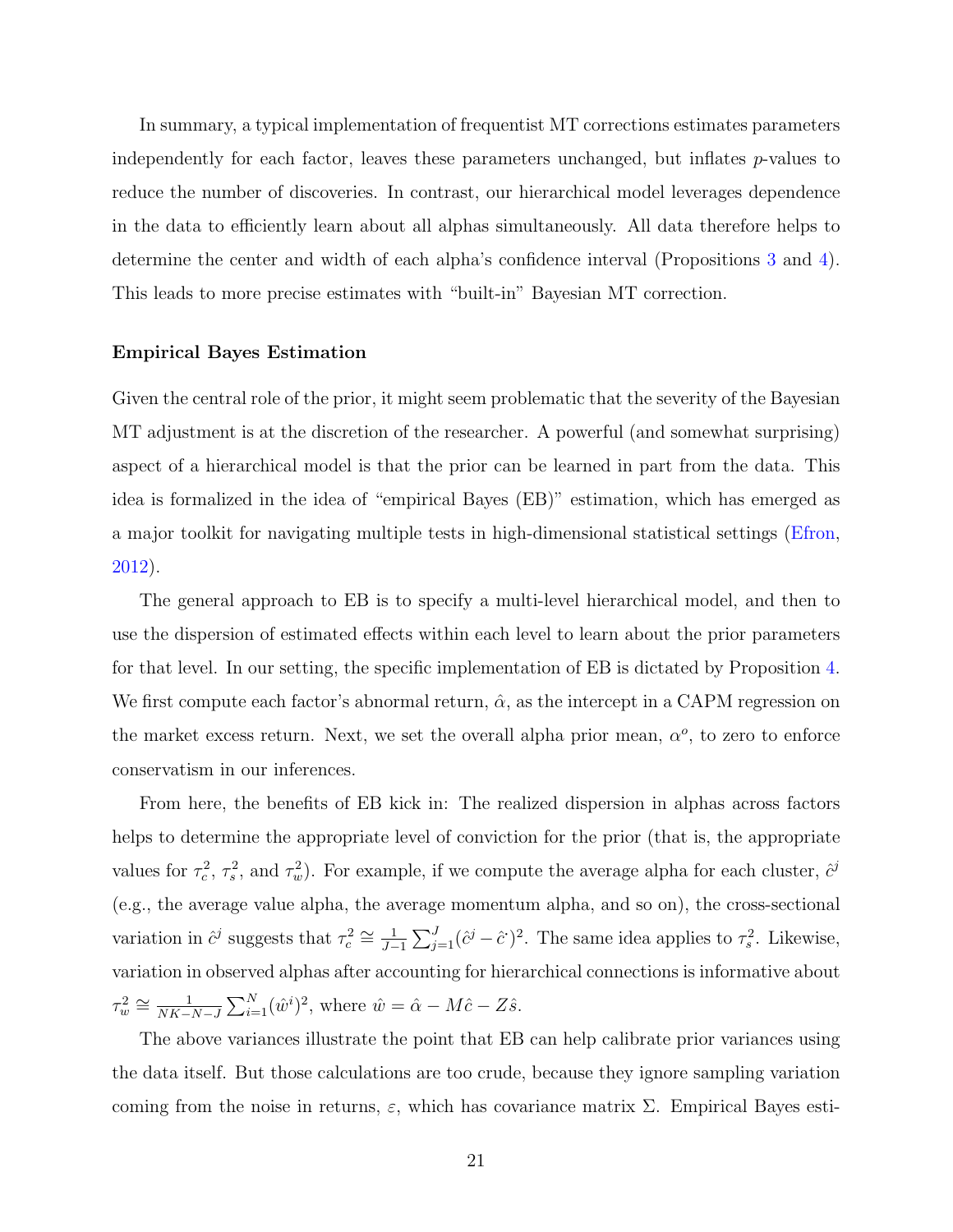mates the prior variances by maximizing the prior likelihood function of the observed alphas,  $\hat{\alpha} \sim N(0, \Omega(\tau_c, \tau_s, \tau_w) + \hat{\Sigma}/T)$ , where the notation emphasizes that  $\Omega$  depends on  $\tau_c$ ,  $\tau_s$ , and  $\tau_w$  according to [\(23\)](#page-19-2). The likelihood function accounts for sampling variation through the a plug-in estimate of the covariance matrix of factor return shocks,  $\hat{\Sigma}^{21}$  $\hat{\Sigma}^{21}$  $\hat{\Sigma}^{21}$ 

### Bayesian FDR and FWER

With the EB estimates on hand, we can compute the posterior distribution of the alphas from Proposition [4.](#page-19-1) From the posterior, we can in turn compute Bayesian versions of the FDR and FWER. Suppose that we consider a factor to be "discovered" if its z-score is greater than the critical value  $\bar{z} = 1.96$ :

<span id="page-22-2"></span>
$$
\frac{E(\alpha^i|\hat{\alpha}^1,\ldots,\hat{\alpha}^N)}{\sqrt{\text{Var}(\alpha^i|\hat{\alpha}^1,\ldots,\hat{\alpha}^N)}} > \bar{z}.\tag{26}
$$

That is, factor *i* is discovered if  $p$ -value<sup>Bayes</sup>  $\lt 2.5\%,^{22}$  $\lt 2.5\%,^{22}$  $\lt 2.5\%,^{22}$  where we use the posterior to compute

$$
p\text{-value}_{i}^{\text{Bayes}} = Pr(\alpha^{i} < 0 | \hat{\alpha}^{1}, \dots, \hat{\alpha}^{N}).
$$
\n
$$
(27)
$$

This is a false discovery if the true alpha is actually non-positive. The Bayesian FDR is:

<span id="page-22-3"></span>
$$
\text{FDR}^{\text{Bayes}} = E\left(\frac{\sum_{i} 1_{\{i \text{ false discovery}\}}}{\sum_{i} 1_{\{i \text{ discovery}\}}}\left|\hat{\alpha}^{1}, \ldots, \hat{\alpha}^{N}\right.\right) \tag{28}
$$

where we condition on the data including at least one discovery (so the denominator is not zero), otherwise FDR is set to zero (see [Benjamini and Hochberg,](#page-50-11) [1995\)](#page-50-11).

The following proposition is a novel characterization of the Bayesian FDR, and shows that it is the average Bayesian p-value across all discoveries:

Proposition 5 (Bayesian FDR) Conditional on the parameters of the prior distribution and data with at least one discovery, the Bayesian false discovery rate is the average Bayesian p-value:

<span id="page-22-1"></span><span id="page-22-0"></span> $21$ We discuss the details of our EB estimation procedure in Appendix [B.](#page-59-0)

<sup>&</sup>lt;sup>22</sup>We use a critical value of 2.5% rather than 5% because the 1.96 cut-off corresponds to a 2-sided test, while false discoveries are only on one side in the Bayesian framework.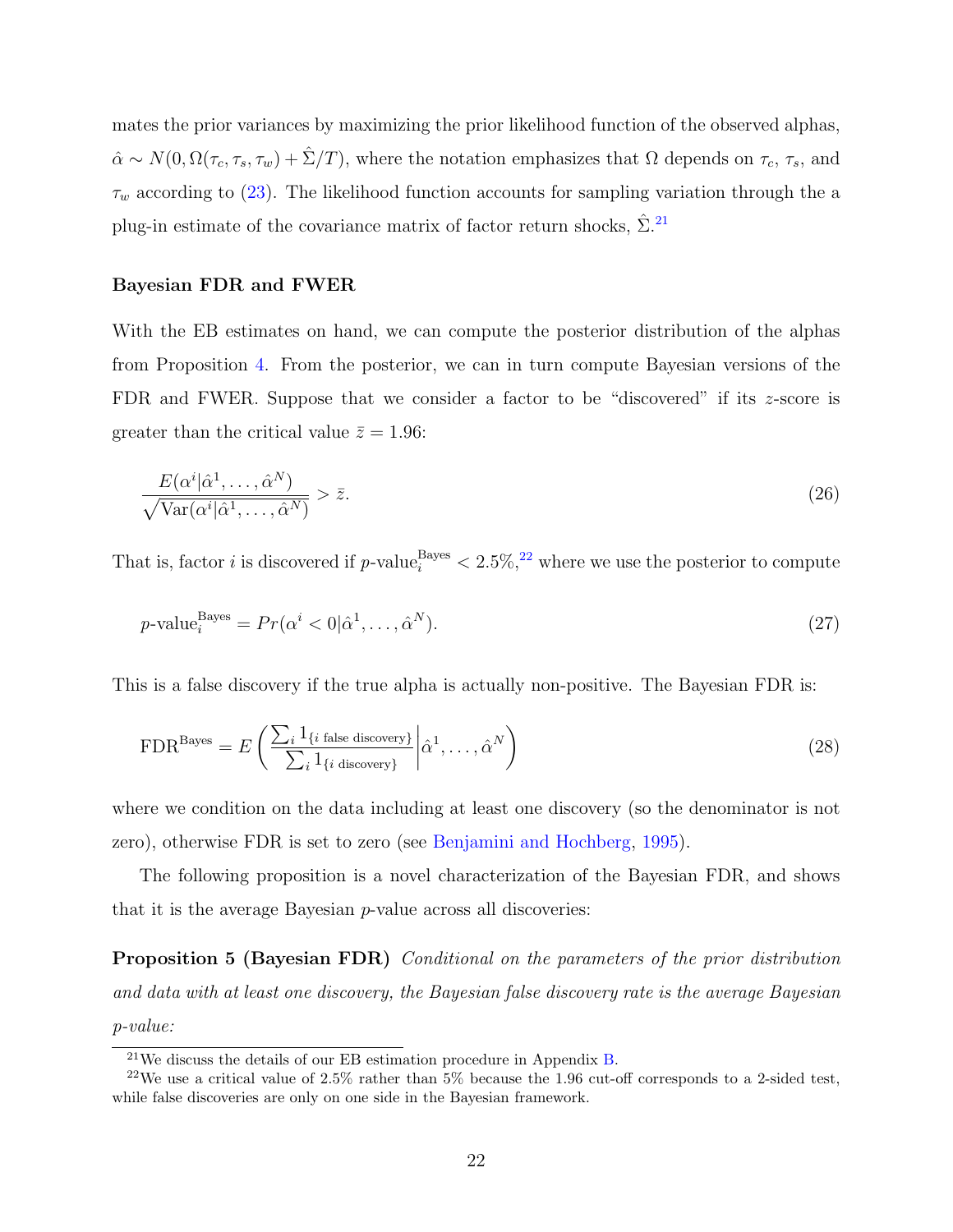$$
\text{FDR}^{\text{Bayes}} = \frac{1}{\# \text{discovering}} \sum_{i \text{ discovery}} p\text{-value}_i^{\text{Bayes}} \le 2.5\%. \tag{29}
$$

This result shows explicitly how the Bayesian framework controls the false discovery rate without the need for additional MT adjustments. The definition of a discovery ensures that at most 2.5% of the discoveries are false according to the Bayesian posterior, which is exactly the right distribution for assessing discoveries from the perspective of the Bayesian. Further, if many of the discovered factors are highly significant (as is the case in our data), then the Bayesian FDR is much lower than  $2.5\%$ .<sup>[23](#page-23-0)</sup>

We can also compute a Bayesian version of the family-wise error rate, which is the probability of making one or more false discoveries in total:

$$
\text{FWER}^{\text{Bayes}} = Pr\left(\sum_{i} 1_{\{i \text{ false discovery}\}} \ge 1 \middle| \hat{\alpha}^{1}, \dots, \hat{\alpha}^{N}\right). \tag{30}
$$

If we define a discovery as in [\(26\)](#page-22-2) using the standard critical value  $\bar{z} = 1.96$ , then we do not necessarily control the family-wise error rate, FWER<sup>Bayes</sup>, since this is a harsh criterion that is concerned with the risk of a single false discovery without regard for the number of missed discoveries. In any case,  $FWER<sup>Bayes</sup>$  is a probability that we can compute from the posterior so it is straightforward to choose a critical value  $\bar{z}$  to ensure FWER<sup>Bayes</sup>  $\leq 5\%$  or any other level one prefers. The main point is that the Bayesian approach to replication lends itself to any inferential calculation the researcher desires because the posterior is a complete characterization of Bayesian beliefs about model parameters.

#### A Comparison of Frequentist and Bayesian False Discovery Control

We illustrate the benefits of Bayesian inference for our replication analysis via simulation. We assume a factor generating process based on the hierarchical model above and, for simplicity, consider a single region (as in our empirical US-only analysis), removing  $s^n$  and  $\tau_s^2$  from equations [\(21\)](#page-18-1) and [\(23\)](#page-19-2). We analyze discoveries as we vary the prior variances  $\tau_c$  and  $\tau_w$ .

<span id="page-23-0"></span> $^{23}$ Proposition [5](#page-22-3) formalizes the argument of [Greenland and Robins](#page-51-16) [\(1991\)](#page-51-16) that "from the empirical-Bayes or Bayesian perspective, multiple comparisons are not really a 'problem.' Rather, the multiplicity of comparisons provides an opportunity to improve our estimates through judicious use of any prior information (in the form of model assumptions) about the ensemble of parameters being estimated."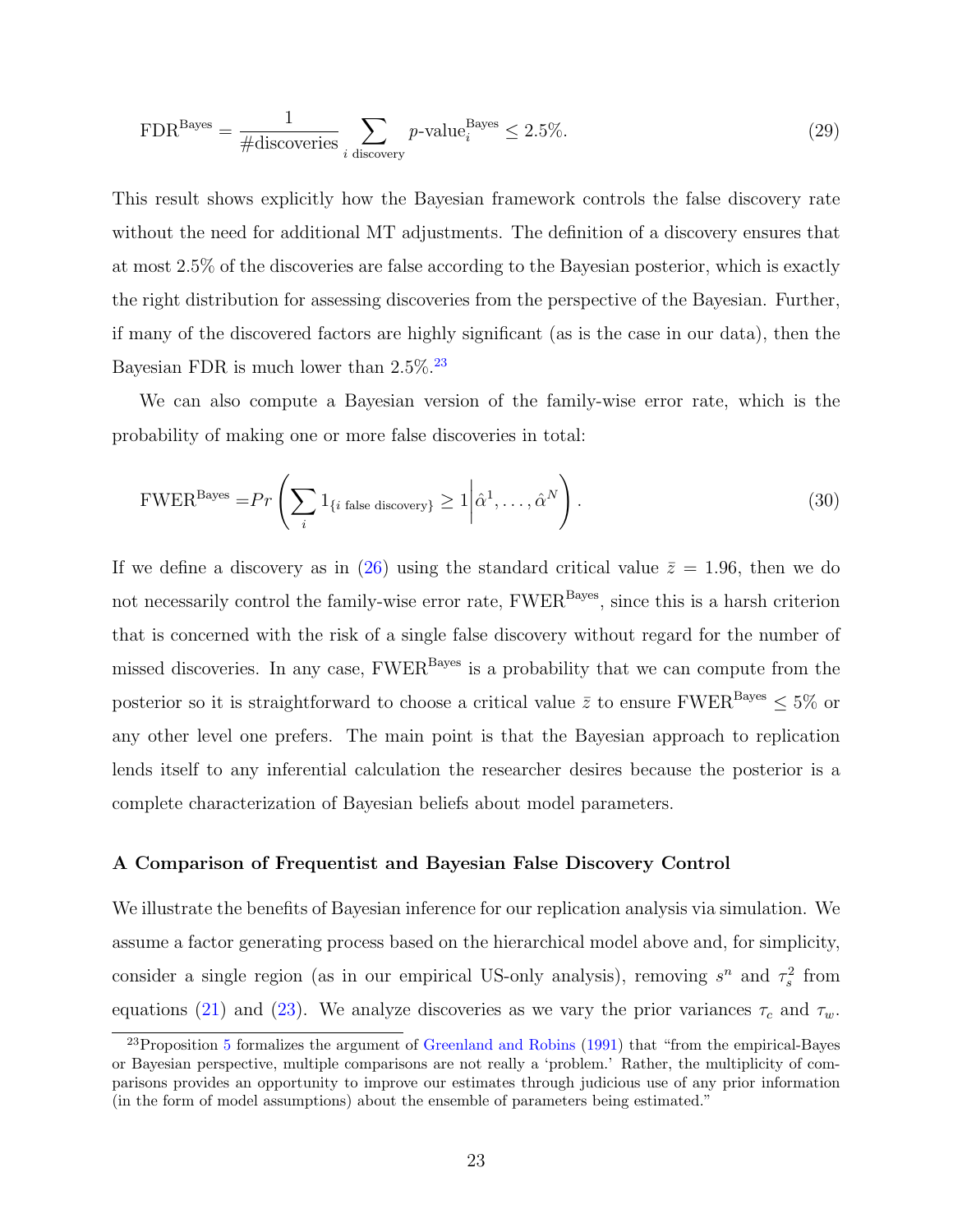The remaining parameters are calibrated to our estimates for the US region in our empirical analysis below.

We simulate an economy with 130 factors in 13 different clusters of 10 factors each, observed monthly over 68 years. We assume that the mean alpha,  $\alpha^o$ , is zero. We then draw a cluster alpha from  $c^j \sim N(0, \tau_c^2)$  and a factor-specific alpha as  $w^i \sim N(0, \tau_w^2)$ . Based on these alphas, we generate realized returns by adding Gaussian noise.<sup>[24](#page-24-0)</sup>

We compute p-values separately using OLS with no adjustment or adjusting with the Benjamini-Yekutieli (BY) method. We also use EB to estimate the posterior alpha distribution, treating  $\tau_c$  and  $\tau_w$  as known in order to simplify simulations and focus on the Bayesian updating. For OLS and BY, a discovery occurs when the alpha estimate is positive and the two-sided p-value is below 5%. For EB, we consider it a discovery when the posterior probability that alpha is negative is less that 2.5%. For each pair of  $\tau_c$  and  $\tau_w$ , we draw 10,000 simulated samples, and report average discovery rates over all simulations.

Figure [2](#page-25-0) reports alpha discoveries based on the OLS, BY, and EB approaches. For each method, we report the true FDR in the top panels (recall, we know the truth since this is a simulation) and the "true discovery rate"  $^{25}$  $^{25}$  $^{25}$  in the bottom panels.

When idiosyncratic variation in true alphas is small (left panels with  $\tau_w = 0.01\%$ ) and the variation in cluster alphas is also small (values of  $\tau_c$  near zero on the horizontal axis), alphas are very small and true discoveries are unlikely. In this case, the OLS false discovery rate can be as high as 25% as seen in the upper left panel. However, both BY and EB successfully correct this problem and lower the FDR. The lower left panel shows that the BY correction pays a high price for its correction in terms of statistical power when  $\tau_c$  is larger. In contrast, EB exhibits much better power to detect true positives while maintaining a similar false discovery control as BY. In fact, when there are more discoveries to be made in the data (as  $\tau_c$  increases), EB becomes even more likely to identify true positives than OLS. This is due

<span id="page-24-0"></span><sup>&</sup>lt;sup>24</sup>The noise covariance matrix has a block structure calibrated to our data, with a correlation of 0.55 among factors in the same cluster and a correlation of 0.03 across clusters. The return volatility for each factor is 10% per annum.

<span id="page-24-1"></span> $25$ We define the true discovery rate to be the number of significantly positive alphas according to, respectively, OLS, BY, and EB divided by the number of truly positive alphas. Given our simulation structure, half of the alphas are expected to be positive in any simulation. Some of these will be small (i.e., economically insignificant) positives, so a testing procedure would require a high degree of statistical power to detect them. This is why the true discovery rate is below one even for high values of  $\tau_c$ .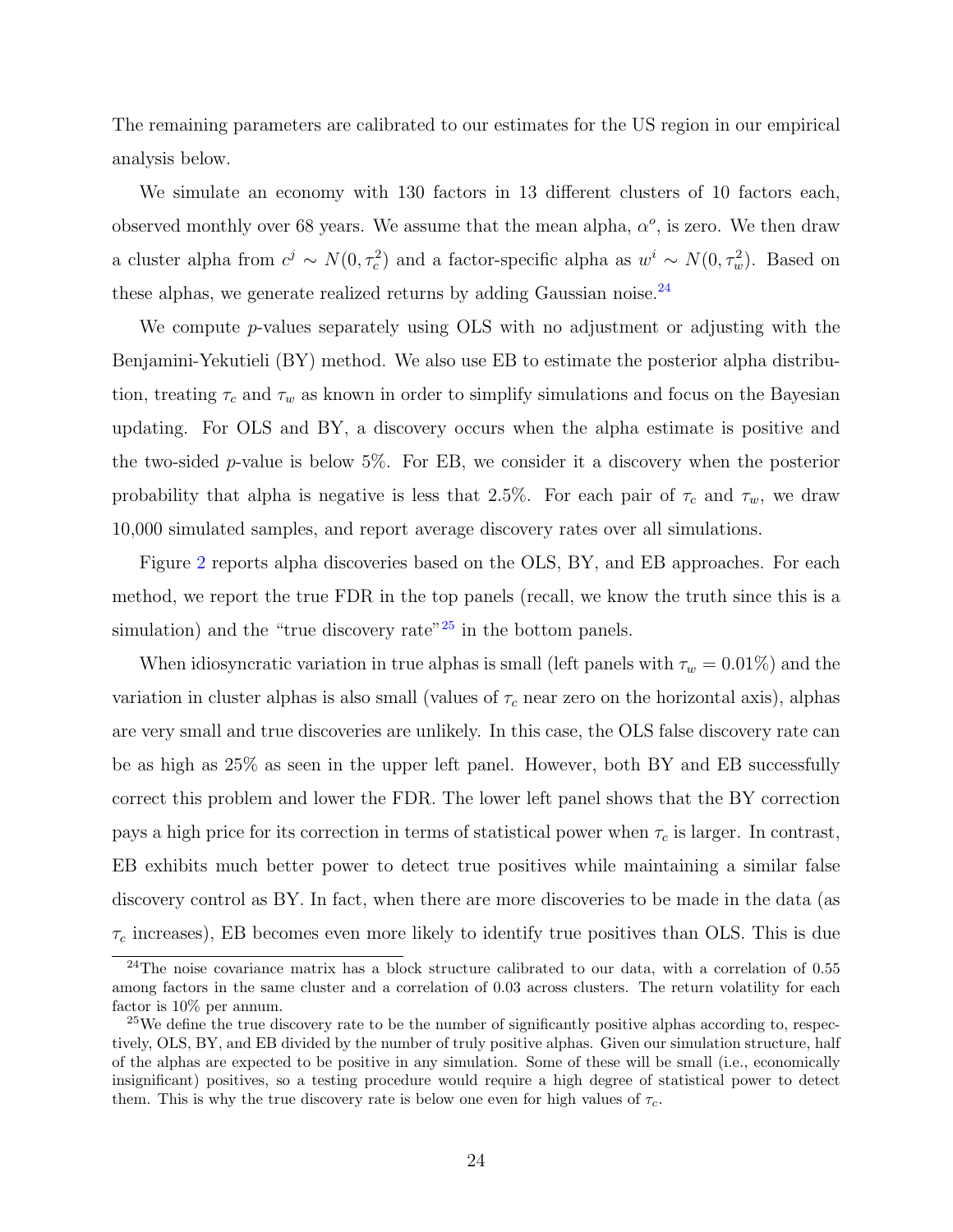<span id="page-25-0"></span>

Type:  $\rightarrow$  OLS  $\rightarrow$  Benjamini and Yekutieli  $\rightarrow$  Empirical Bayes

Figure 2: Simulation Comparison of False Discovery Rates

Note: The upper panels show the realized false discovery rate computed as the proportion of discovered factors for which the true alpha is negative, averaged over 10,000 simulations. The lower panels show the true discovery rate computed as the number of discoveries where the true alpha is positive divided by the total number of factors where the true alpha is positive. The left and right panels use low and high values of idiosyncratic variation in alphas  $(\tau_w)$ , respectively. The x-axis varies cluster alpha dispersion,  $\tau_c$ .

to the joint nature of the Bayesian model, whose estimates are especially precise compared to OLS due to EB's ability to learn more efficiently from dependent data. This illustrates a point of [Greenland and Robins](#page-51-16) [\(1991\)](#page-51-16) that "Unlike conventional multiple comparisons, empirical-Bayes and Bayes approaches will alter and can improve point estimates and can provide more powerful tests and more precise (narrower) interval estimators." When the idiosyncratic variation is larger ( $\tau_w = 0.20\%$ ), there are many more true discoveries to be made, so the false discovery rate tends to be low even for OLS with no correction. Yet in the lower right panel we continue to see the costly loss of statistical power suffered by the BY correction.

In summary, EB accomplishes a flexible MT adjustment by adapting to the data generating process. When discoveries are rare so that there is a comparatively high likelihood of false discovery, EB imposes heavy shrinkage and behaves similarly to the conservative BY correction. In this case, the benefit of conservatism costs little in terms of power exactly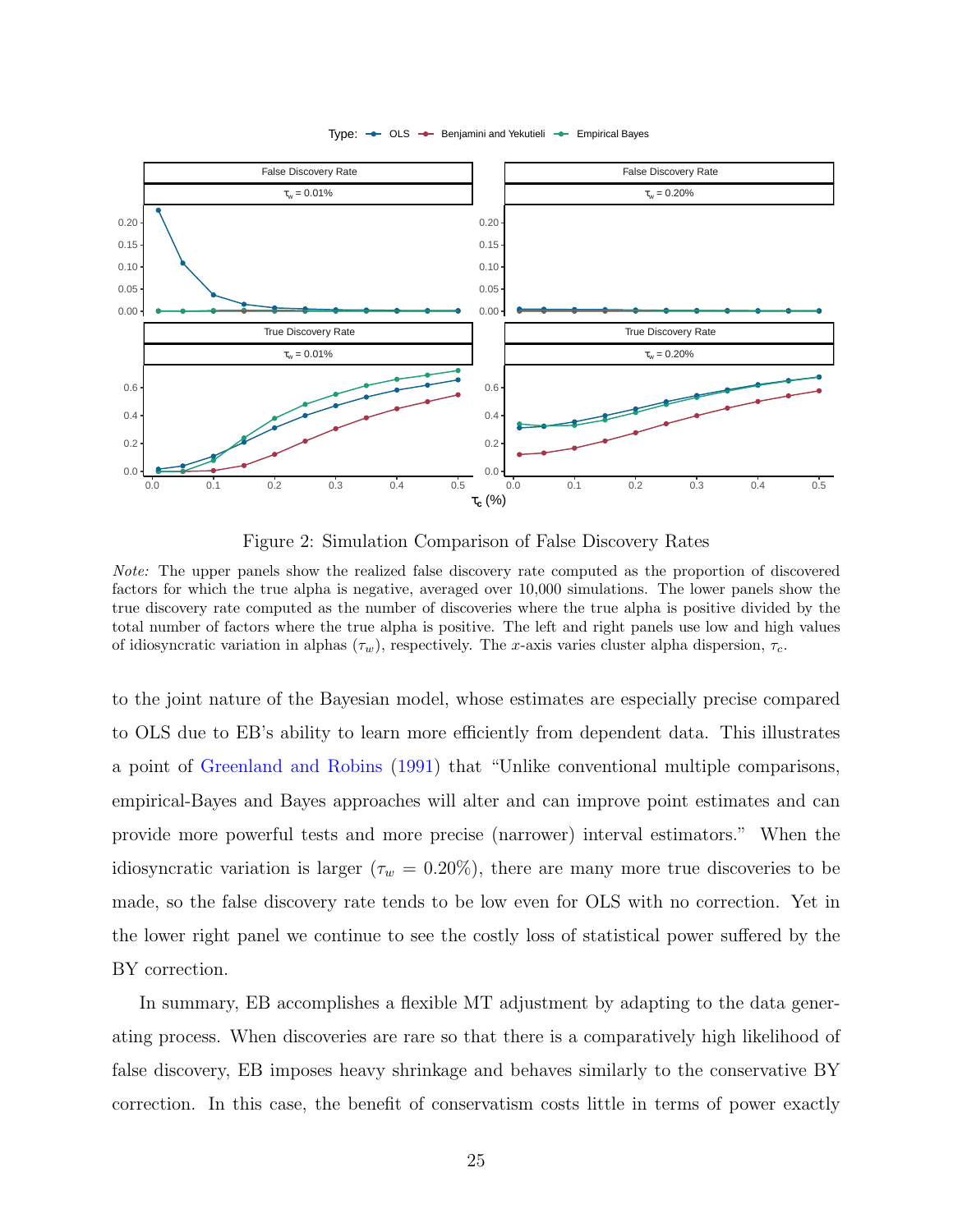because true discoveries are rare. Yet when discoveries are more likely, EB behaves more like uncorrected OLS, giving it high power to detect discoveries and suffering little in terms of false discoveries because true positives abound.

The limitations of frequentist MT corrections are well studied in the statistics literature. [Berry and Hochberg](#page-50-8) [\(1999\)](#page-50-8) note that "these procedures are very conservative (especially in large families) and have been subjected to criticism for paying too much in terms of power for achieving (conservative) control of selection effects." The reason is that, while inflating confidence intervals and p-values indeed reduces the discovery of false positives, it also reduces power to detect true positives.

Much of the discussion around MT adjustments in the finance literature fails to consider the loss of power associated with frequentist corrections. But, as [Greenland and Hofman](#page-51-18) [\(2019\)](#page-51-18) point out, this tradeoff should be a first-order consideration for a researcher navigating multiple tests, and frequentist MT corrections tend to place an implicit cost on false positives that can be unreasonably large. Unlike some medical contexts for example, there is no obvious motivation for asymmetric treatment of false positives and missed positives in factor research. The finance researcher may be willing to accept the risk of a few false discoveries to avoid missing too many true discoveries. In statistics, this is sometimes discussed in terms of an (abstract) cost of Type I versus Type II errors,  $26$  but in finance we can make this cost concrete: We can look at the profit of trading on the discovered factors, where the cost of false discoveries is then the resulting extra risk and money lost (Section [3.3\)](#page-40-0).

# <span id="page-26-0"></span>2 A New Public Data Set of Global Factors

We study a global dataset with 153 factors in 93 countries. In this section, we provide a brief overview of our data construction. We have posted the code along with extensive documentation detailing every implementation choice that we make for each factor.<sup>[27](#page-26-2)</sup>

<span id="page-26-1"></span><sup>26</sup>As [Greenland and Robins](#page-51-16) [\(1991\)](#page-51-16) point out, "Decision analysis requires, in addition to the likelihood function, a loss function, which indicates the cost of each action under the various possible values for the unknown parameter (benefits would be expressed as negative costs). Construction of a loss function requires one to quantify costs in terms of dollars, lives lost, or some other common scale."

<span id="page-26-2"></span> $^{27}$ It is available at <www.bryankellyacademic.org> and at [https://github.com/bkelly-lab/](https://github.com/bkelly-lab/GlobalFactor) [GlobalFactor](https://github.com/bkelly-lab/GlobalFactor).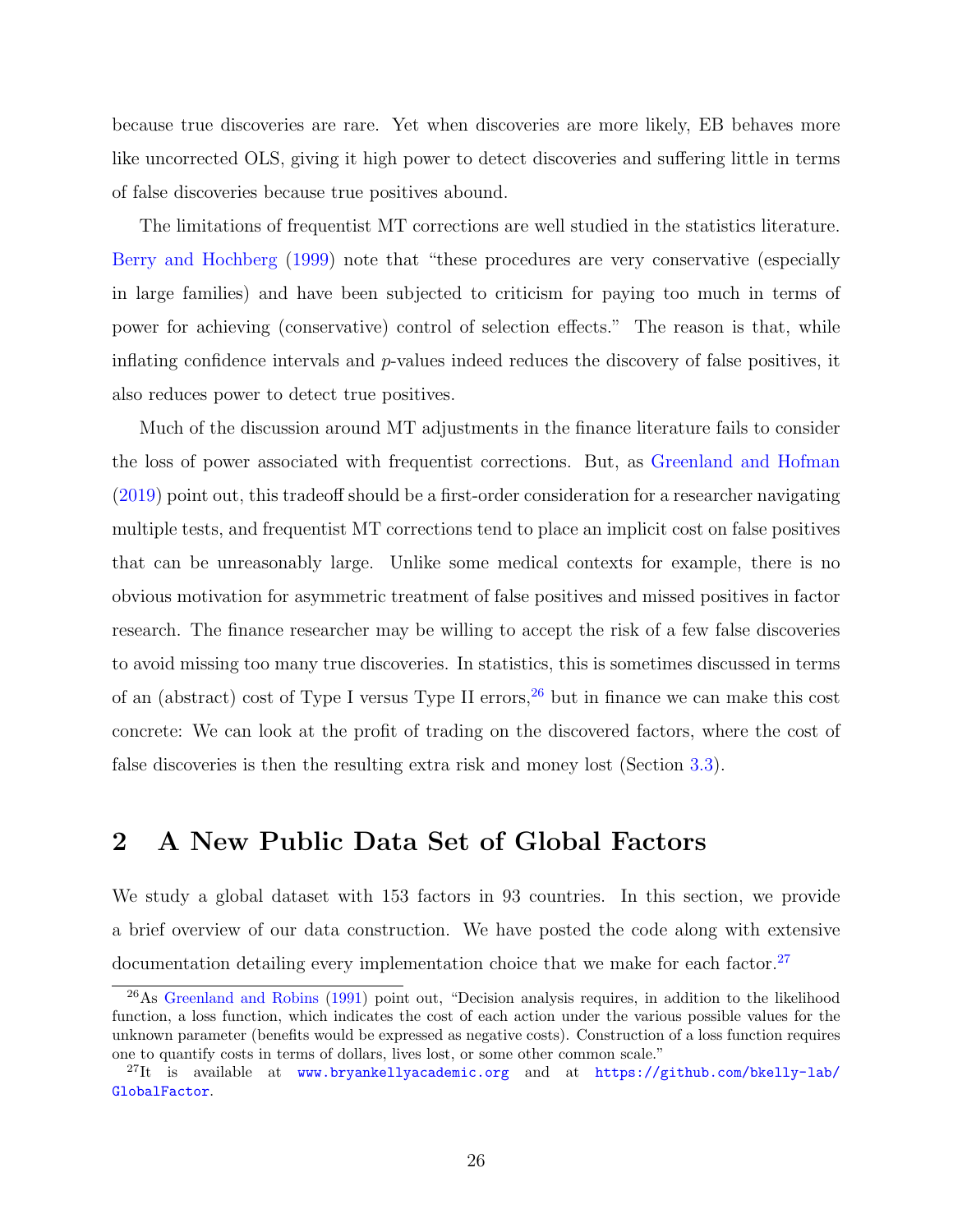### Factors

The set of factors we study is based on the exhaustive list compiled by [Hou et al.](#page-51-1) [\(2020\)](#page-51-1). They study 202 different characteristic signals from which they build 452 factor portfolios. The proliferation is due to treating 1, 6, and 12-month holding periods for a given characteristic as different factors, and due to their inclusion of both annual and quarterly updates of some accounting-based factors. In contrast, we focus on a 1-month holding period for all factors, and we only include the version that updates with the most recent accounting data (which could be either annual or quarterly). Lastly, we exclude a small number of factors for which data is not available globally. This gives us a set of 180 feasible global factors. For this set, we exclude factors based on industry or analyst data because they have comparatively short samples.<sup>[28](#page-27-0)</sup> This leaves us with 138 factors. Finally, we add 15 factors studied in the literature that were not included in [Hou et al.](#page-51-1) [\(2020\)](#page-51-1).

For each characteristic, we build the 1-month holding period factor return within each country as follows. First, in each country and month, we sort stocks into characteristic terciles (top/middle/bottom third) with breakpoints based on non-micro stocks in that country.[29](#page-27-1) For each tercile, we compute its "capped value weight" return, meaning that we weight stocks by their market equity winsorized at the NYSE  $80<sup>th</sup>$  percentile. This construction ensures that tiny stocks have tiny weights and any one mega stock does not dominate a portfolio, seeking to create tradable, yet balanced, portfolios.<sup>[30](#page-27-2)</sup> The factor is then defined as the high-tercile return minus the low-tercile return, corresponding to the excess return of a long-short zero-net-investment strategy. The factor is long (short) the tercile identified by the original paper to have the highest (lowest) expected return. Finally, we compute each factor's  $\hat{\alpha}^i$  via an OLS regression on a constant and the corresponding region's market portfolio.

<span id="page-27-0"></span><sup>&</sup>lt;sup>28</sup>Global industry codes (GICS) are only available from 2000 and  $I/B/E/S$  data from the mid-1980's (but coverage in early years is somewhat sparse).

<span id="page-27-1"></span><sup>&</sup>lt;sup>29</sup>Specifically, we start with all non-micro stocks in a country (i.e., larger than NYSE  $20<sup>th</sup>$  percentile) and sort them into three groups of equal numbers of stocks based on the characteristic, say book-to-market. Then we distribute the micro-cap stocks into the three groups based on the same characteristic breakpoints. This process ensures that the non-micro stocks are distributed equally across portfolios, creating more tradable portfolios.

<span id="page-27-2"></span> $30$ For robustness, Figure [C.1](#page-62-0) of the appendix reports our replication results to using standard, uncapped value weights to construct factors.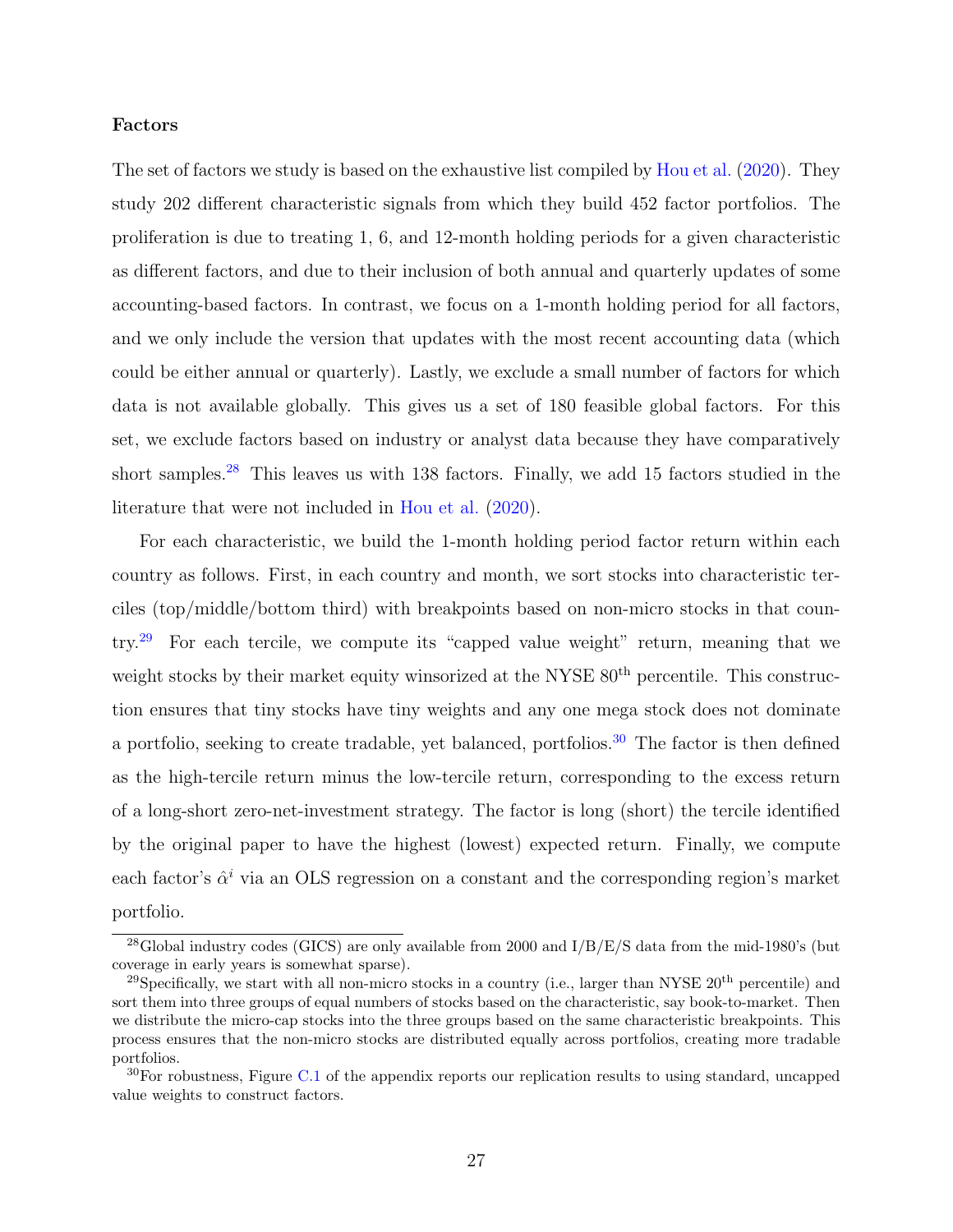For a factor return to be non-missing, we require that it has at least 5 stocks in each of the long and short legs. We also require a minimum of 60 non-missing monthly observations for each country-specific factor for inclusion in our sample. When grouping countries into regions (US, developed ex. US, and emerging) we use the MSCI development classification as of January 7th 2021. When aggregating factors across countries, we use capitalizationweighted averages of the country-specific factors. For the developed and emerging market factors, we require that at least three countries have non-missing factor returns.

### Clusters

We group factors into clusters using hierarchical agglomerative clustering [\(Murtagh and](#page-52-6) [Legendre,](#page-52-6) [2014\)](#page-52-6). We define the distance between factors as one minus their pairwise correlation and use the linkage criterion of [Ward](#page-52-7) [\(1963\)](#page-52-7). The correlation is computed based on CAPM-residual returns of US factors signed as in the original paper. Appendix Figure [C.2](#page-63-0) shows the resulting dendrogram, which illustrates the hierarchical clusters identified by the algorithm. Based on the dendrogram, we choose 13 clusters that demonstrate a high degree of economic and statistical similarity. The cluster names indicate the types of characteristics that dominate each group: Accruals<sup>∗</sup> , Debt Issuance<sup>∗</sup> , Investment<sup>∗</sup> , Leverage<sup>∗</sup> , Low risk, Momentum, Profit Growth, Profitability, Quality, Seasonality, Size<sup>\*</sup>, Skewness<sup>\*</sup>, and Value, where the star (\*) indicates that these factors bet against the corresponding characteristic (e.g., accrual factors go long stocks with low accruals while shorting those with high accruals). Appendix Figure [C.3](#page-64-0) shows that the average within-cluster pairwise correlation is above 0.5 for 10 out of 13 clusters, and Table [C.3](#page-72-0) provides details on the cluster assignment, sign convention, and original publication source for each factor.

### Data

Return data is from CRSP for the US (beginning in 1926) and from Compustat for all other countries (beginning in 1986 for most developed countries).<sup>[31](#page-28-0)</sup> All accounting data is from Compustat. For international data, all variables are measured in US dollars (based on exchange rates from Compustat) and excess returns are relative to the US treasury bill

<span id="page-28-0"></span><sup>31</sup>Appendix Table [C.5](#page-81-0) shows start date and other information for all countries included in our dataset.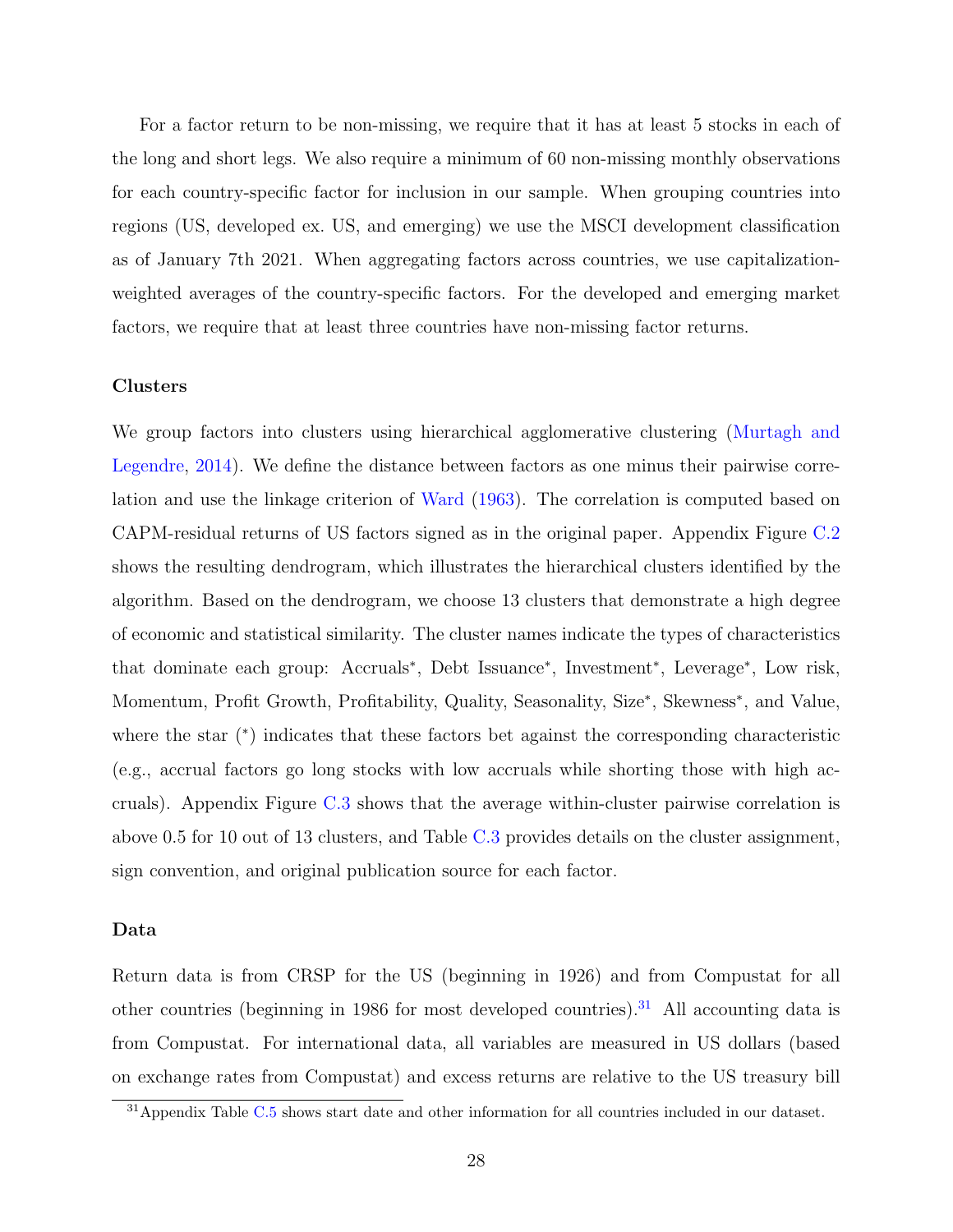rate. To alleviate the influence of data errors in international data, we winsorize return and market equity across all countries in the international sample in each month at 0.1% and 99.9%.

We restrict our focus to common stocks that are identified by Compustat as the primary security of the underlying firm and assign stocks to countries based on the country of their exchange.<sup>[32](#page-29-1)</sup> In the US, we include delisting returns from CRSP. If a delisting return is missing and the delisting is for a performance-based reason, we set the delisting return to −30% following [Shumway](#page-52-8) [\(1997\)](#page-52-8). In the global data, delisting returns are not available, so all performance-based delistings are assigned a return of −30%.

We create characteristics using both annual and quarterly accounting data, and assume accounting data is available to the public four months after the fiscal period end. When creating a factor we use the most recent data, which means that most accounting characteristics are updated four times per year when the quarterly release becomes available. An important choice in this implementation is that we aggregate quarterly income and cash flow items over the most recent four quarters to avoid distortions from seasonal effects in the underlying business. When creating valuation ratios, we always use the most recent price data following [Asness and Frazzini](#page-50-12) [\(2013\)](#page-50-12).

### Empirical Bayes Estimation

We estimate the hyperparameters and the posterior alpha distributions of our Bayesian model via EB. Appendix [B](#page-59-0) provides details on the EB methodology and the estimated parameters.

# <span id="page-29-0"></span>3 Empirical Assessment of Factor Replicability

We now report replication results for our global factor sample. We first present an internal validity analysis by studying US factors over the full sample. Then we analyze external validity in the global cross section and in the time series (post-publication factor returns).

<span id="page-29-1"></span><sup>&</sup>lt;sup>32</sup>Compustat identifies primary securities in the US, Canada and rest of the world. This means that some firms can have up to three securities in our data set. In practice, the vast majority of firms (97%) only have one security in our sample at a given point in time.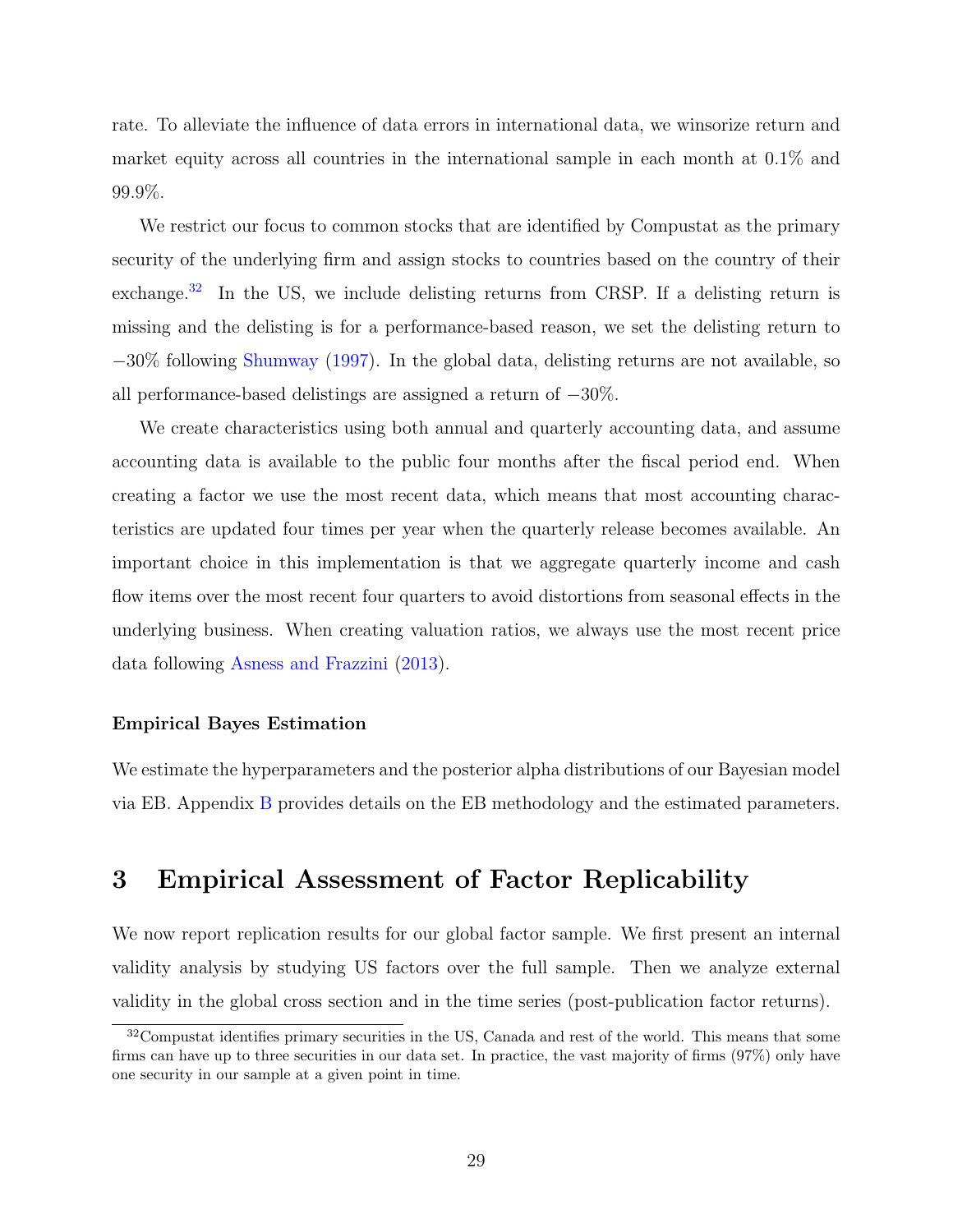<span id="page-30-0"></span>

Figure 3: Alpha Distributions for US Factors

Note: The figure reports point estimates and confidence intervals for US factors. The upper left reports OLS estimates. The upper right uses the OLS point estimate but adjusts the confidence interval following the BY procedure. The lower left panel shows our EB posterior confidence intervals using only US data. The lower right continues to show EB results for US factors, but estimates the US factor posterior from global data rather than US-only data. Blue (red) confidence intervals correspond to factors that were significant in the original study in the literature and that we find significant (insignificant) based on the method in each panel. Green intervals correspond to factors that the original study find insignificant or do not evaluate in terms of average return significance. The order of factors is the same in all panels and is arranged from lowest OLS alpha to highest. Table [C.4](#page-77-0) shows the factor names arranged in the same order.

### 3.1 Internal Validity

We report full sample performance of US factors in Figure [3.](#page-30-0) Each panel illustrates the CAPM alpha point estimate of each factor corresponding to the dot at the center of the vertical bars. Vertical bars represent the 95% confidence interval for each estimate. Bar colors differentiate between three types of factors. Blue shows factors that are significant in the original study and remain significant in our full sample. Red shows factors that are significant in the original study but are insignificant in our test. Green shows factors that are not significant in the original study, but are included in the sample of [Hou et al.](#page-51-1) [\(2020\)](#page-51-1).

The four panels in Figure [3](#page-30-0) differ in how the alphas and their confidence intervals are estimated. The upper left panel reports the simple OLS estimate of each alpha,  $\hat{\alpha}_{ols}$ , and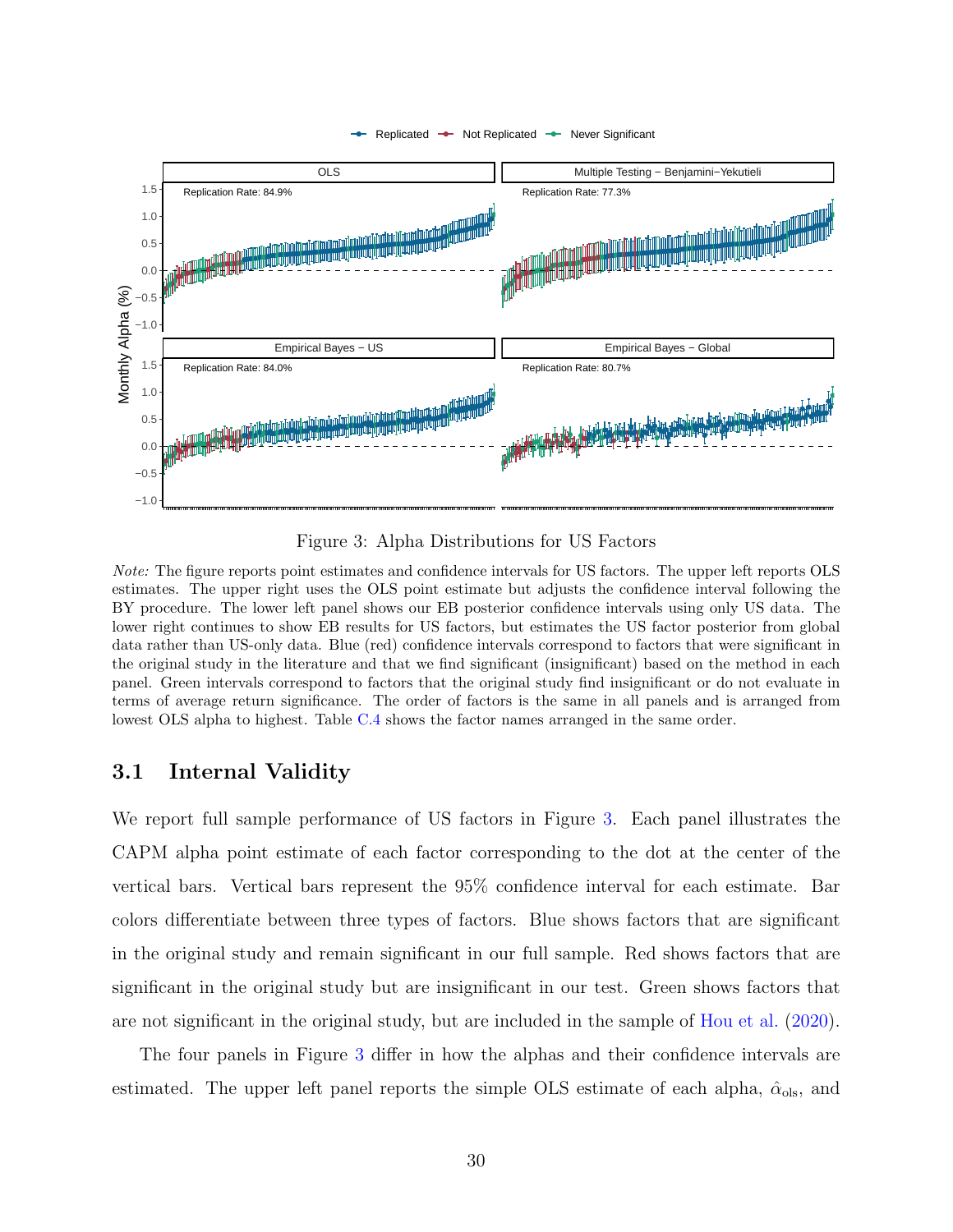the 95% confidence intervals based on unadjusted standard errors,  $\hat{\alpha}_{ols} \pm 1.96 \times SE_{ols}.$ <sup>[33](#page-31-0)</sup> The factors are sorted by OLS  $\hat{\alpha}$  estimate, and we use this ordering for the other three panels as well. We find that the OLS replication rate is 84.9%, computed as the number of blue factors (101) divided by the sum of red and blue factors (119). Based on OLS tests, factors are highly replicable.

The upper right panel repeats this analysis using the MT adjustment of [Benjamini and](#page-50-3) [Yekutieli](#page-50-3) [\(2001\)](#page-50-3) (denoted BY), which is advocated by [Harvey et al.](#page-51-2) [\(2016\)](#page-51-2) and implemented by [Hou et al.](#page-51-1) [\(2020\)](#page-51-1). This method leaves the OLS point estimate unchanged, but inflates the  $p$ -value. We illustrate this visually by widening the alpha confidence interval. Specifically, we find the BY-implied critical value<sup>[34](#page-31-1)</sup> in our sample to be a t-statistic of 2.75, and we compute the corresponding confidence interval as  $\hat{\alpha}_{ols} \pm 2.75 \times SE_{ols}$ . We deem a factor as significant according to the BY method if this interval lies entirely above zero. Naturally, this widening of confidence intervals produces a lower replication rate of 77.3%. However, the BY correction does not materially change the OLS-based conclusion that factors appear highly replicable.

The lower left panel is based on our empirical Bayes estimates using the full sample of US factors. For each factor, we use Proposition [4](#page-19-1) to compute its posterior mean,  $E(\alpha_i | (\hat{\alpha}_j)_{j \text{ any US factor}})$ , shown as the dot at the center of the confidence interval. These dots change relative to the OLS estimates, in contrast to BY and other frequentist MT methods that only change the size of the confidence intervals. We also compute the posterior volatility to produce Bayesian confidence intervals,  $E(\alpha_i | (\hat{\alpha}_j)_{j \text{ any US factor}}) \pm 1.96 \times$  $\sigma(\alpha_i | (\hat{\alpha}_j)_j)$  any US factor). The replication rate based on Bayesian model estimates is 84.0%, larger than BY and, coincidentally, similar to the OLS replication rate. This replication rate has a built-in conservatism from the zero-alpha prior, and it further accounts for the multiplicity of factors because each factor's posterior depends on *all* of the observed evidence in the US (not just own-factor performance).

The lower right panel again reports EB estimates for US factor, but now we allow the

<span id="page-31-0"></span><sup>&</sup>lt;sup>33</sup>We define  $SE_{ols}$  as the diagonal of the alpha covariance matrix  $\hat{\Sigma}$ , which we estimate according to Appendix [B.](#page-59-0)

<span id="page-31-1"></span> $34$ We compute the BY-implied critical value as the average of the t-statistic of the factor that is just significant based on BY (the factor with the highest BY-adjusted p-value below  $5\%$ ) and the t-statistic of the factor that is just insignificant (the factor with the lowest BY-adjusted  $p$ -value above 5%).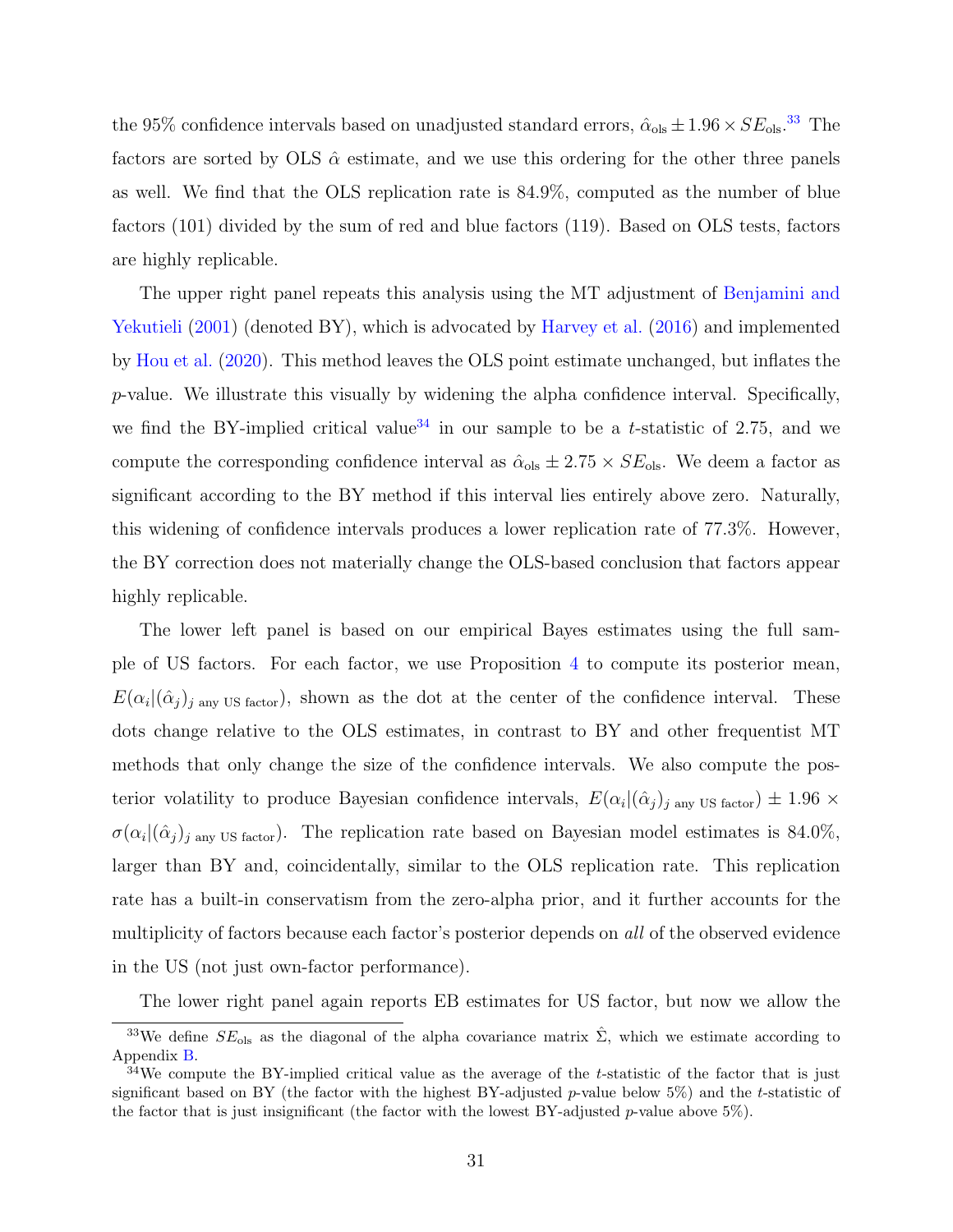posterior to depend not just on US data, but on data from all over the world. That is, we compute the posterior mean and variance for each US factor conditional on the alpha estimates for all factors in all regions. The resulting replication rate is 80.7%, which is slightly lower than the EB replication rate using only US data. Some posterior means are reduced due to the fact that some factors have not performed as well outside the US, which affects posterior means for the US through the dependence among global alphas. For example, when the Bayesian model seeks to learn the true alpha of the "US annual sales growth" factor, the Bayesian's conviction regarding positive alpha is reduced by taking into account that the international version of this factor has underperformed the US version.[35](#page-32-0)

To further assess internal validity, we investigate the replication rate for US factors when those factors are constructed from subsamples based on stock size. One of the leading criticisms of factor research replicability is that results are driven by illiquid small stocks whose behavior in large part reflects market frictions and microstructure as opposed to just economic fundamentals or investor preferences. In particular, [Hou et al.](#page-51-1) [\(2020\)](#page-51-1) argue that they find a low replication rate because they limit the influence of micro-caps. We find that factors demonstrate a high replication rate throughout the size distribution. Panel A of Figure [4](#page-33-0) reports replication rates for US size categories shown in the five bars: mega stocks (largest 20% of stocks based on NYSE breakpoints), large stocks (market capitalization between the  $80^{th}$  and  $50^{th}$  percentile of NYSE stocks), small stocks (between the  $50^{th}$  and  $20<sup>th</sup>$  percentile), micro stocks (between the  $20<sup>th</sup>$  and  $1<sup>st</sup>$  percentile), and nano stocks (market capitalization below the  $1^{st}$  percentile).

We see that the EB replication rates in mega and large stock samples are 77.3% and 81.5%, respectively. This is only marginally lower than the overall US sample replication rate of 84.0%, indicating that criticisms of factor replicability based on arguments around stock size or liquidity are largely groundless. Even micro and nano stocks deliver replication rates of 81.5% and 71.4%, respectively.

<span id="page-32-0"></span>In Panel B of Figure [4,](#page-33-0) we report US factor replication rates by theme cluster. 10 out

<sup>35</sup>To provide a few more details on this example, the US factor based on annual sales growth (sale gr1) has a posterior volatility of 0.0987% using only US data and 0.0768% using global data, leading to a tighter confidence interval with the global data. However, the posterior mean is 0.264% using only US data and 0.128% using global data.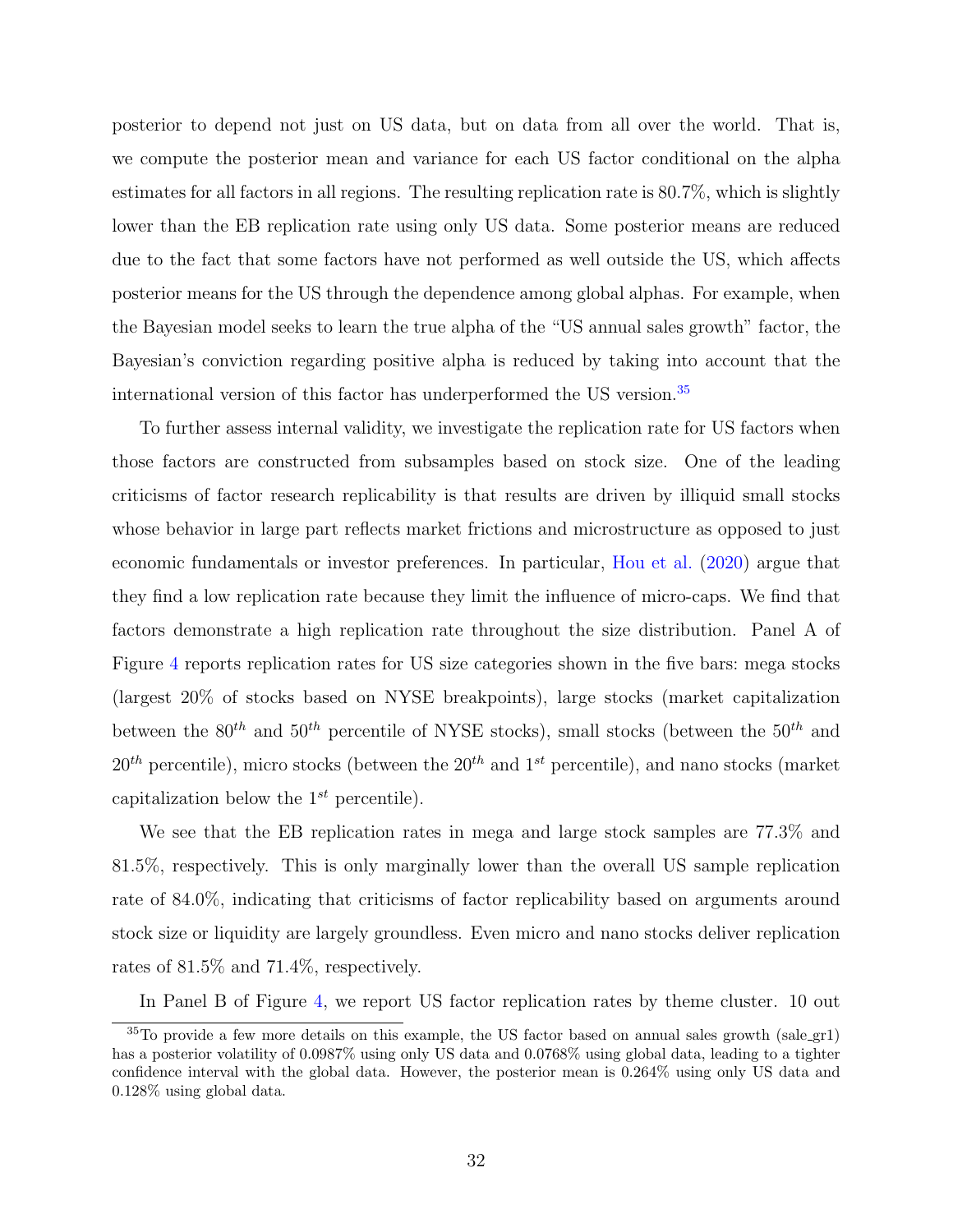<span id="page-33-0"></span>

Figure 4: US Replication Rates By Size Group and Theme Cluster

Note: Panel A reports replication rates for US factors formed from subsamples defined by stocks' market capitalization using our EB method. Panel B reports replication rates for US factors in each theme cluster.

of 13 themes are replicable with a rate of 75% or better, with the exceptions being the seasonality, leverage, and size themes. To understand these exceptions, we note that size factors are stronger in emerging markets (bottom panel of Figure [C.8\)](#page-67-0) and among micro and nano stocks (bottom panels of Figure  $C.9$ ). The theoretical foundation of the size effect is a compensation for market illiquidity [\(Amihud and Mendelson,](#page-50-13) [1986\)](#page-50-13) and market liquidity risk [\(Acharya and Pedersen,](#page-50-14) [2005\)](#page-50-14). Theory predicts that the illiquidity (risk) premium should be the same order of magnitude as the differences in trading costs and these differences are simply much larger in emerging markets and among micro stocks.

Another reason why some factors and themes appear insignificant is that we are not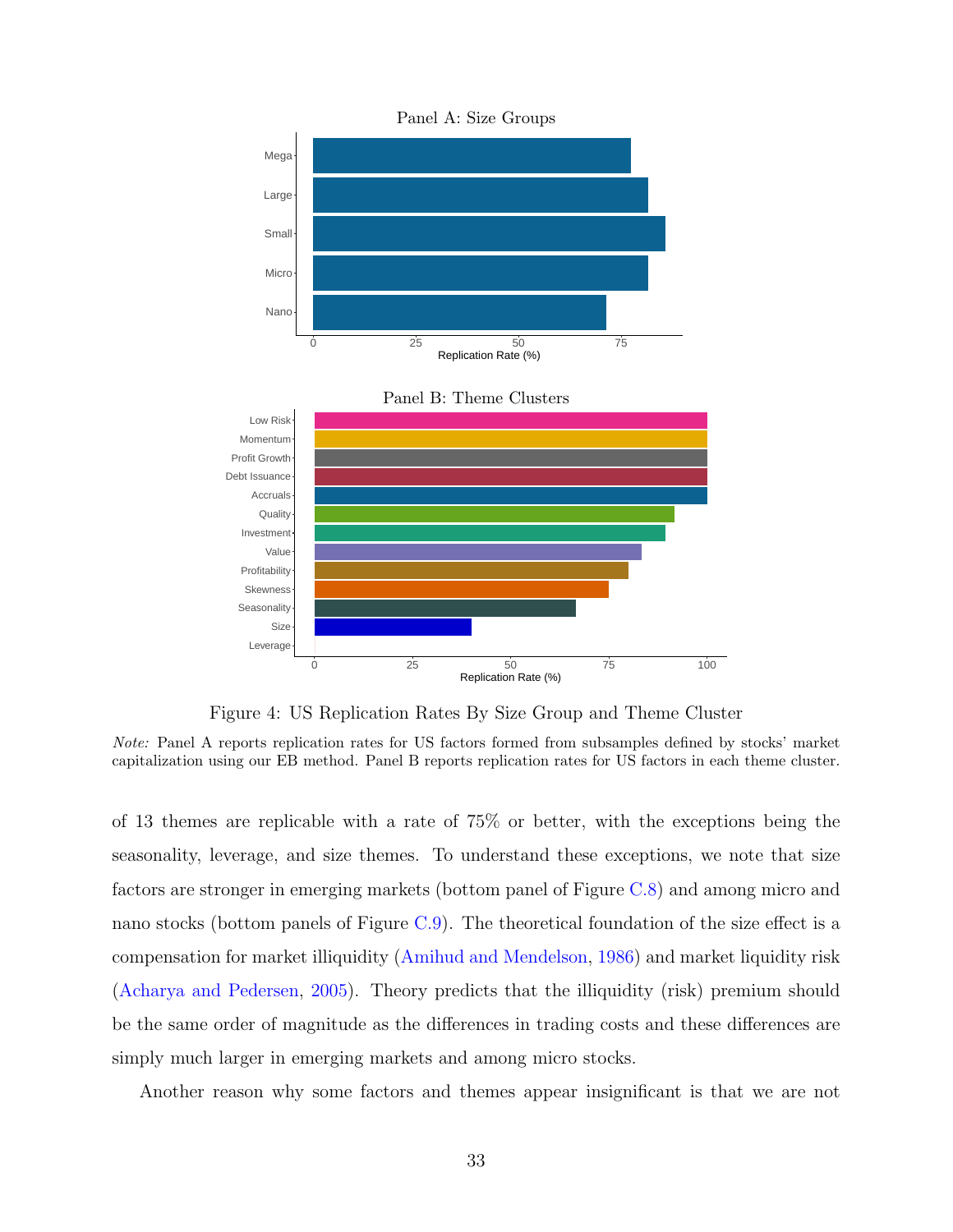accounting for other factors. Factors published after 1993 are routinely benchmarked to the Fama-French three-factor model (and, more recently, to the updated five-factor model). Some factors are insignificant in terms of raw return or CAPM alpha, but their alpha becomes significant after controlling for other factors. This indeed explains the lack of replicability for the leverage theme. While CAPM alphas of leverage factors are insignificant, we find that leverage is one of the best performing themes once we account for multiple factors (see Section [3.4](#page-44-0) below).

### <span id="page-34-0"></span>3.2 External Validity

We find a high replication rate in our full-sample analysis, indicating that the large majority of factors are reproducible at least in-sample. We next study the external validity of these results in international data and in post-publication US data.

### Global Replication

Figure [5](#page-35-0) shows corresponding replication rates around the world. We report replication rates from four testing approaches: (1) OLS with no adjustment; (2) OLS with Benjamini-Yekutieli MT adjustment; (3) the EB posterior conditioning only on factors within a region ("Empirical Bayes – Region"); and (4) EB conditioning on factors in all regions ("Empirical Bayes – All"). Even when using all global data to update the posterior of all factors, the reported Bayesian replication rate applies only to the factors within the stated region.

The first set of bars establishes a baseline by showing replication rates for the US sample, summarizing the results from Figure [3.](#page-30-0) The next two sets of bars correspond to the developed ex. US sample and the emerging markets sample, respectively.<sup>[36](#page-34-1)</sup> Each region factor is a capitalization-weighted average of that factor among countries within a given region, and the replication rate describes the fraction of significant CAPM alphas for these regional factors.

<span id="page-34-1"></span>OLS replication rates in developed and emerging markets are generally lower than in

<sup>&</sup>lt;sup>36</sup>The developed and emerging samples are defined by the MSCI development classification and include 23 and 27 countries, respectively. The remaining 43 countries in our sample that are classified as neither developed nor emerging by MSCI do not appear in our developed and emerging region portfolios, but they are included in the "world" versions of our factor portfolios.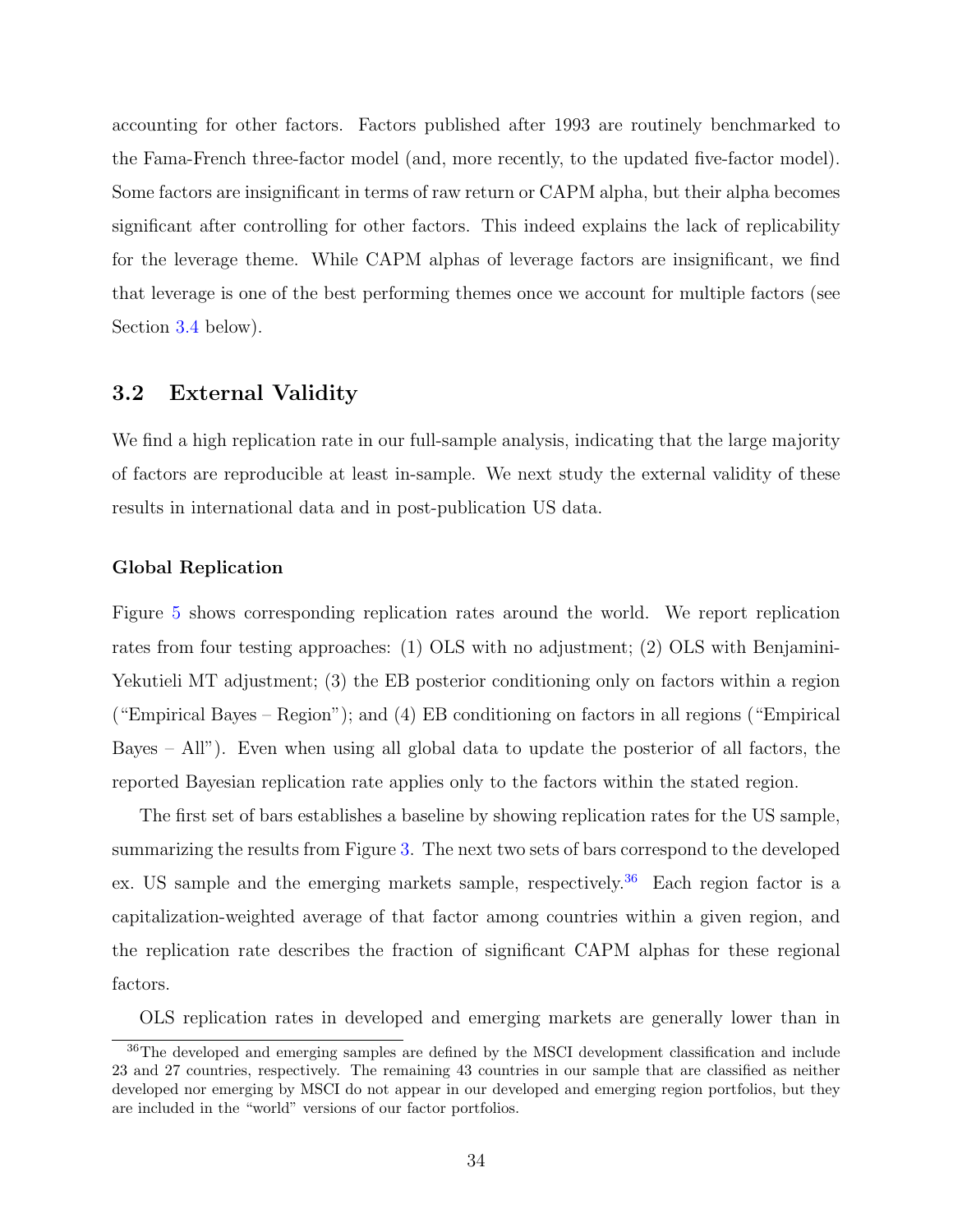<span id="page-35-0"></span>

Figure 5: Replication Rates in Global Data

Note: We report replication rates for factors in three global regions (US, developed ex. US, and emerging) and for the world as a whole. A factor in a given region is the capitalization-weighted average factor for countries in that region. We report OLS replication rates with no adjustment and with Benjamini-Yekutieli multiple testing adjustment. We also report replication rates based on the empirical Bayes posterior. We consider two EB methods. In both methods, the replication rate refers only to factors within the region of interest, but the posterior is computed by conditioning either on data from that region alone ("Empirical Bayes – Region") or on the full global sample ("Empirical Bayes – All"). We deem a factor successfully replicated if its 95% confidence interval excludes zero for a given method.

the US, and the frequentist Benjamini-Yekutieli correction has an especially large negative impact on replication rate. This is a case in which the Bayesian approach to MT is especially powerful. Even though the alphas of all regions are shrunk toward zero, the global information set helps EB achieve a high degree of precision, narrowing the posterior distribution around the shrunk point estimate. We can see this in increments. First, the EB replication rate using region-specific data ("Empirical Bayes – Region" in the figure) is just below the OLS replication rate but much higher than the Benjamini-Yekutieli rate. When the posterior leverages global data ("Empirical Bayes – All" in the figure), the replication rate is higher still, reflecting the benefits of sharing information across regions, as recommended by the dependence among alphas in the hierarchical model.

Finally, we use the global model to compute, for each factor, the capitalization-weighted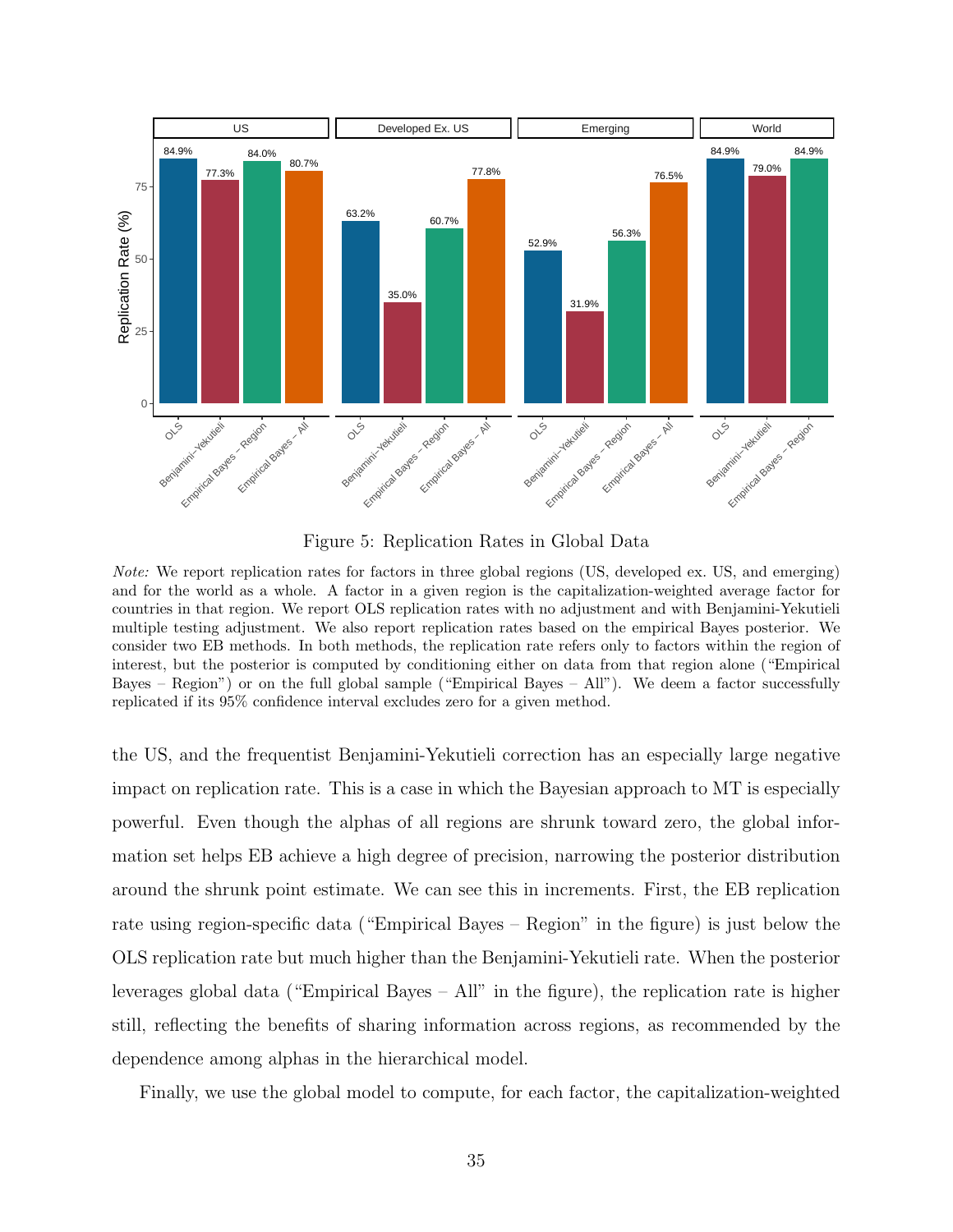<span id="page-36-0"></span>

Figure 6: US Factor Alphas Versus World Ex. US

average alpha across all countries in our sample ("World" in the figure). Using data from around the world, we find a Bayesian replication rate of 84.9%.

Why do international OLS replication rates differ from the US? This is due primarily to the the fact that foreign markets have shorter time samples. Point estimates are similar in magnitude for the US and international data. Figure [6](#page-36-0) shows the alpha of each US factor against the alpha of the corresponding factor for the world ex. US universe. The data cloud aligns closely with the 45<sup>°</sup> line, demonstrating the close similarity of alpha magnitudes in the two samples. But shorter international samples widen confidence intervals, and this is the primary driver of the drop in OLS replication rates outside the US.

Note: The figure compares OLS alphas for US factors versus their international counterpart. Each world ex. US factor is a capitalization-weighted average of the factor in all other countries of our sample. Blue points correspond to factors that were significant in the original study in the literature, while red points are those for which the original paper did not find a significant effect (or did not study the factor in terms of average return significance). The dotted line is the 45<sup>o</sup> line. The figure also reports a regression of world ex. US alpha on US alpha.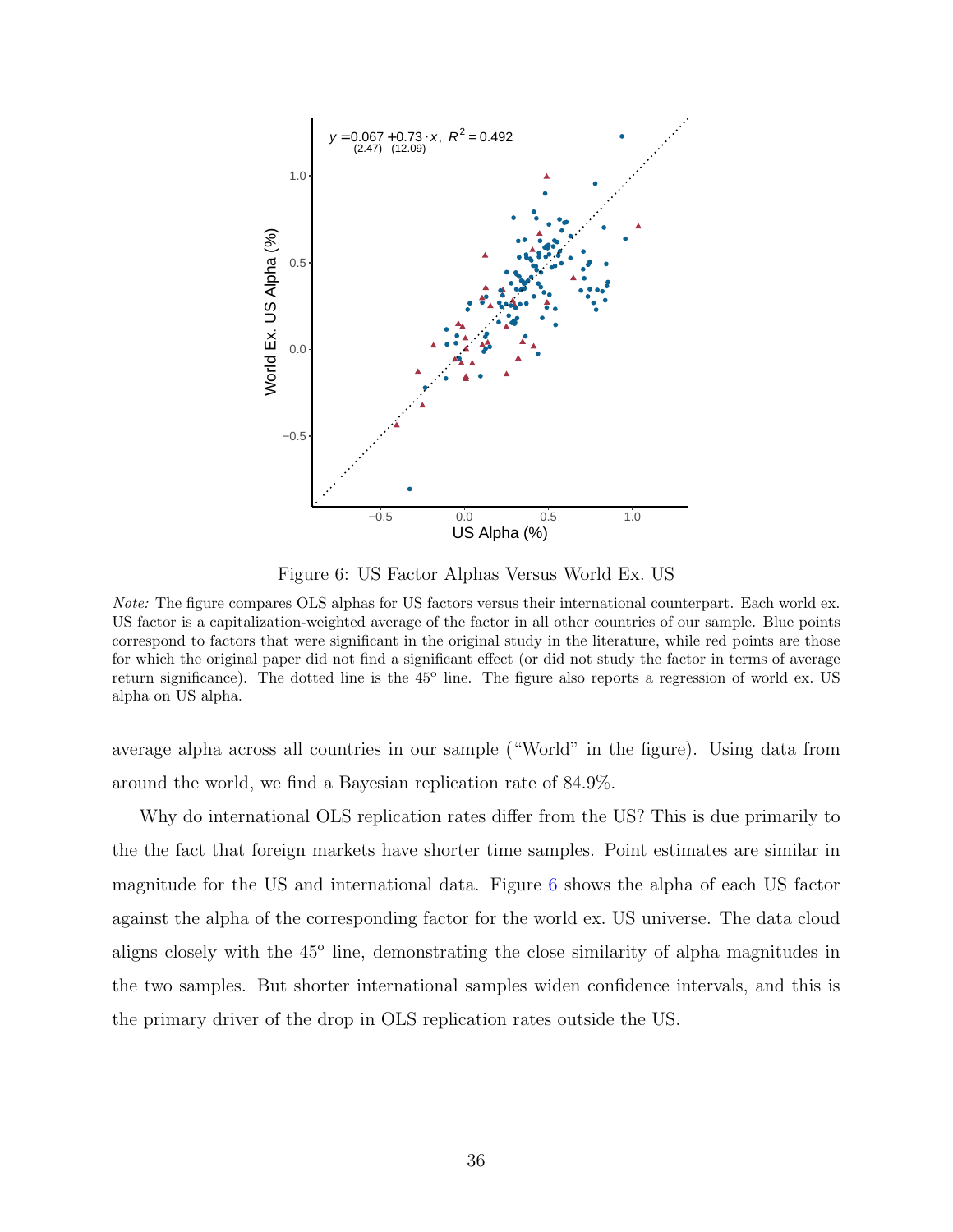<span id="page-37-0"></span>

Figure 7: In-Sample versus Out-of-Sample Alphas for US Factors

Note: The figure plots OLS alphas for US factors during the in-sample period (i.e., the period studied in the original publication) versus out-of-sample alphas. In Panel A, out-of-sample is the time period before the in-sample period. In Panel B, out-of-sample is the time period before the in-sample period. In Panel C, out-of-sample includes both the time period before and after the in-sample period. We require at least five years of out-of-sample data for a factor to be included, amounting to 103, 109 and 113 factors in panel A, B and C. The figure also reports an OLS regression of out-of-sample alphas on in-sample alphas. The dotted line is the  $45^{\circ}$  line.

#### Time Series Out-of-Sample Evidence

[McLean and Pontiff](#page-52-0) [\(2016\)](#page-52-0) document the intriguing fact that, following publication, factor performance tends to decay. They estimate an average post-publication decline of 58% in factor returns. In our data, the average in-sample alpha is 0.45% per month and the average out-of-sample alpha is  $0.31\%$  when looking post-original sample (or  $0.32\%$  when looking preand post-original sample), implying a decline of about a third. We can get more economic intuition by looking at these findings cross-sectionally.

Figure [7](#page-37-0) makes a cross-sectional comparison of the in-sample and out-of-sample alphas of our US factors. The in-sample period is the sample studied in the original reference. The out-of-sample period in Panel A is the time period before the start of in-sample period, while in Panel B it is the period following the in-sample period. Panel C defines out-of-sample as the combined data from the periods before and after the originally studied sample. We find that 84.3% of US factors have positive returns in the pre-original sample, 82.6% are positive in the post-original sample, and 88.5% are positive in the combined out-of-sample period. When we regress out-of-sample alphas on in-sample alphas, we find a slope coefficient of 0.43, 0.25, and 0.30 in Panels A, B, and C, respectively. The slopes are highly significant (ranging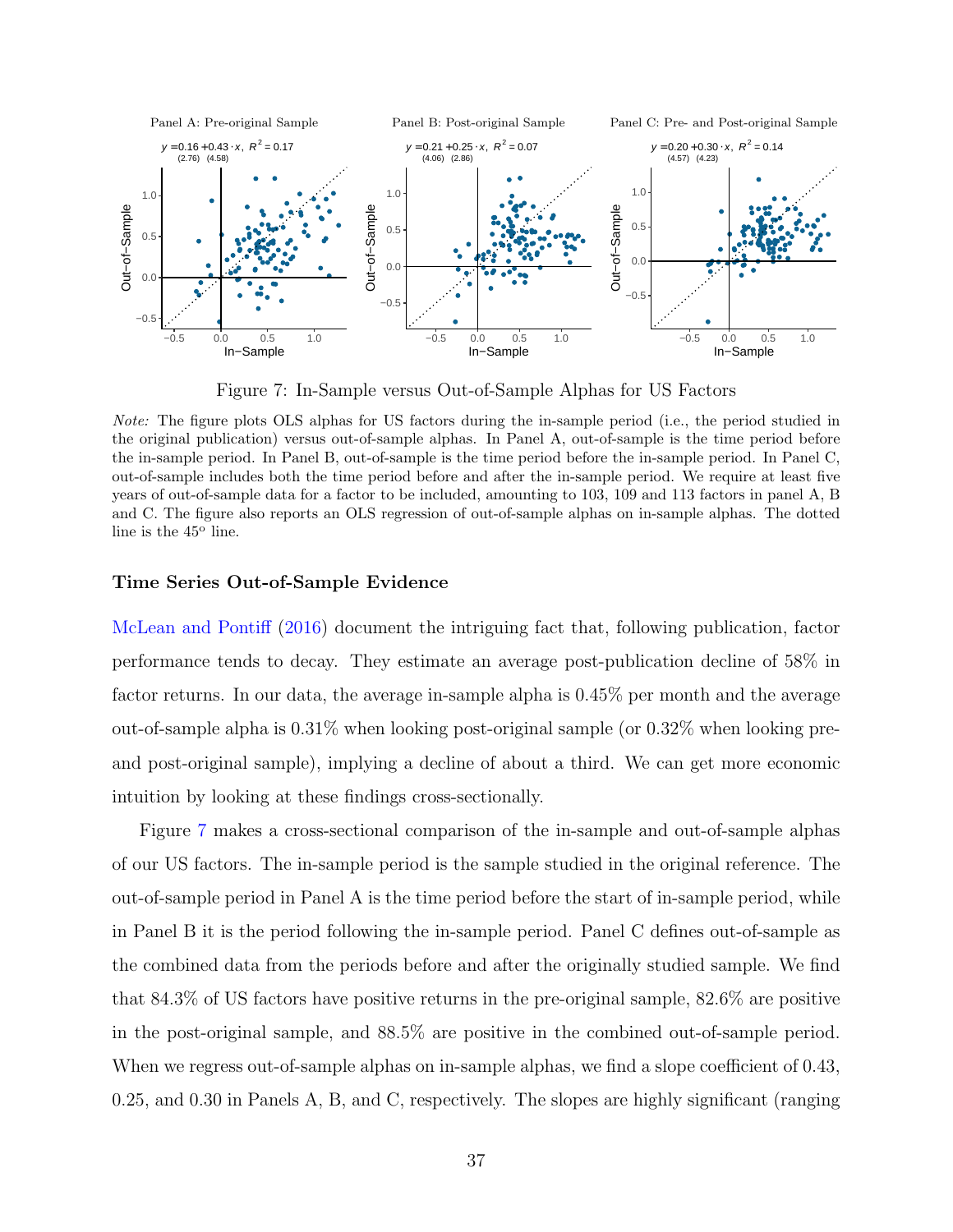from  $t = 2.9$  to  $t = 4.6$ ) indicating that in-sample alphas contain something "real" rather than being the outcome of pure data mining, as factors that performed better in-sample also tend to perform better out-of-sample.

The significantly positive slope allows us to reject the hypothesis of "pure alpha-hacking," which would imply a slope of zero, as seen in Proposition [1.](#page-12-0) Another inference from this regression is that the intercept is positive, while alpha-hacking of the form studied in Proposition [1](#page-12-0) would imply a negative intercept.

That the slope coefficient is positive and less than one is consistent with basic Bayesian logic of equation [\(4\)](#page-11-0). As we emphasize in Section [1,](#page-9-0) a Bayesian would expect at least some attenuation in out-of-sample performance. This is because the published studies report the OLS, while Bayesian beliefs include shrinkage of the OLS toward the zero-alpha prior. More specifically, with no alpha hacking or arbitrage, the Bayesian expects a slope of approximately 0.9 using equation  $(5)$  and our EB hyperparameters (see appendix Table [B.1\)](#page-61-0).<sup>[37](#page-38-0)</sup> Hence, the slope coefficients in Figure [7](#page-37-0) are too low relative to this Bayesian benchmark. In addition to the moderate slope, there is evidence that the dots in Figure [7](#page-37-0) have a concave shape (as seen more clearly in appendix Figure [C.5\)](#page-66-0). These results indicate that, while we can rule out pure alpha-hacking (or p-hacking), there is some evidence that the highest in-sample alphas may either be data-mined or arbitraged down.

From the Bayesian perspective, another interesting evaluation of time series external validity is to ask whether the new information contained in out-of-sample data moves the posterior alpha toward zero or not. Imagine a Bayesian observing the arrival of factor data in real time. As new data arrives, she updates her beliefs for all factors based on the information in the full cross section of factor data. In the top panel of Figure [8,](#page-39-0) we show how the Bayesian's average alpha posterior would have evolved in real time.<sup>[38](#page-38-1)</sup> We focus on all US factors that are available since at least 1955. Starting in 1960, we re-estimate the hierarchical model using the empirical Bayes estimator in December of each year. The

<span id="page-38-0"></span><sup>&</sup>lt;sup>37</sup>The slope is  $\kappa = 1/(1 + \sigma^2/(T\tau^2)) = 0.9$ , where  $\sigma^2 = 10\%^2/12$ , the average in-sample period length is  $T = 420$  months, and  $\tau^2 = \tau_c^2 + \tau_w^2 = (0.38\%)^2 + (0.21\%)^2 = (0.43\%)^2$ .

<span id="page-38-1"></span><sup>&</sup>lt;sup>38</sup>Here we keep  $\tau_c$  and  $\tau_w$  fixed at their full-sample values of 0.37% and 0.21% to mimic the idea of given decision maker who starts with a given prior and updates this view based on new data, while keeping the prior fixed. Figure [C.6](#page-66-1) shows that the figure is almost the same with rolling estimates of  $\tau_c$  and  $\tau_w$ , and Figure [C.7](#page-67-0) shows that this consistency arises because the rolling estimates are relatively stable.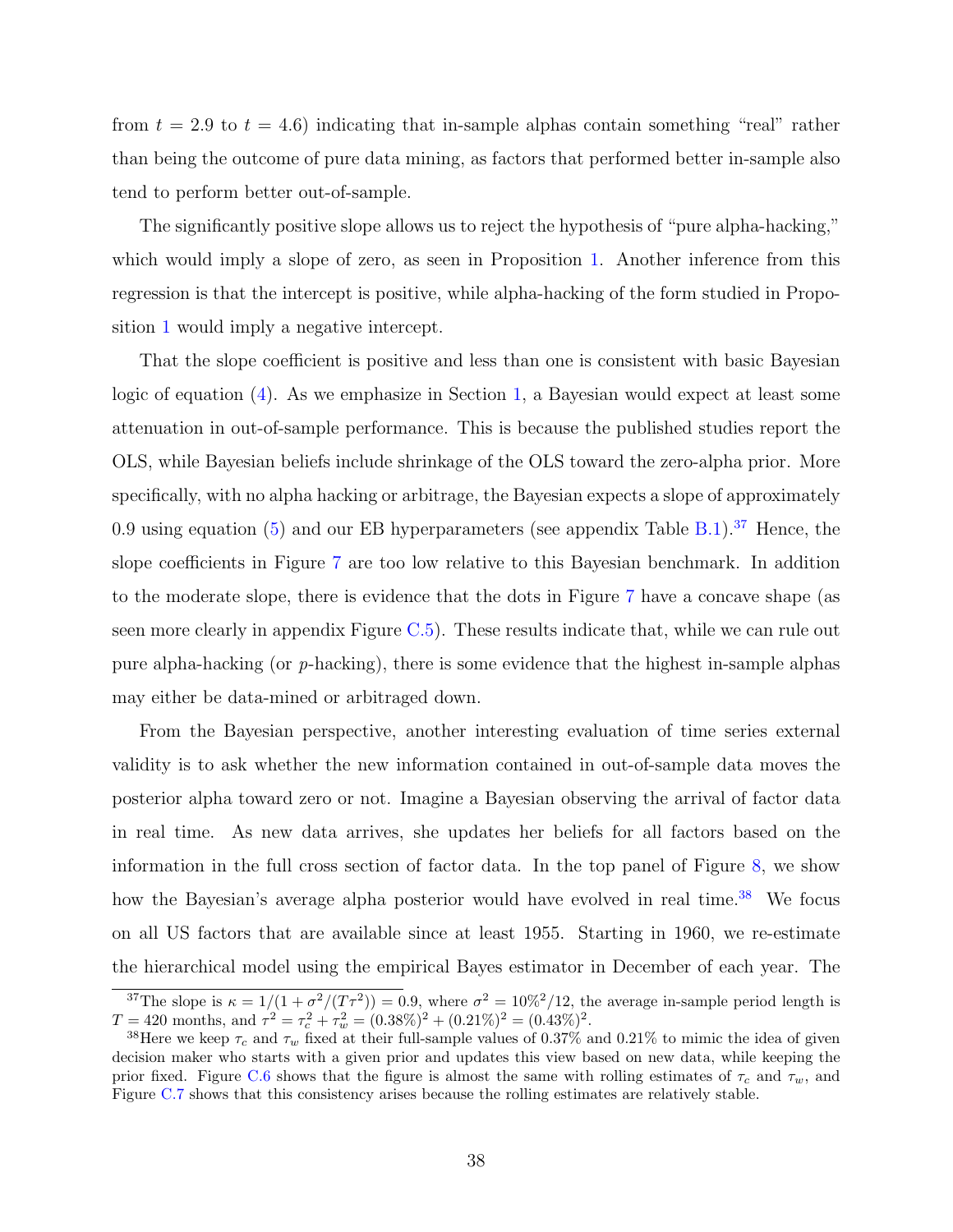

<span id="page-39-0"></span>

Figure 8: US Factor Alpha Posterior Distribution Over Time

Note: The top panel reports the average 95% posterior confidence interval for the average monthly alpha of US factors based on EB posteriors re-estimated in December each year. That is, each blue dot is  $E(\frac{1}{N}\sum_i \alpha^i)$  data until time t) and the vertical lines are  $\pm 2$  times the posterior volatility. Triangles show average OLS alpha at each point in time,  $\frac{1}{N} \sum_i \hat{\alpha}^i_{t_0,t}$ , estimated using data through date t. The bottom panel reports the average monthly alpha for all factors in a rolling 5-year window.

plot shows the average 95% confidence interval for the average CAPM alpha among all US factors. The posterior mean alpha is relatively stable around 0.3% to 0.4% per month during our sample. And, as data evidence has accumulated over time, the confidence interval has narrowed by a third, from about 0.16% wide in 1960 to less than 0.11% in 2019.

To understand the posterior alpha, Figure [8](#page-39-0) also shows the average OLS alpha as triangles. We see that the EB posterior is below the OLS estimate, which occurs for several reasons. First, the Bayesian posterior is shrunk toward the zero prior. Second, the Bayesian method gives more weight to factors with longer time series evidence, and these factors have lower estimated alphas. Over time, the OLS estimate moves nearer to the Bayesian posterior mean.

Naturally, good performance increases the posterior mean (as well as the OLS estimate), while poor performance pulls down the posterior. We see a general increase in the mean alpha up until the end of 1998 as the factor evidence mounts, and a decline thereafter as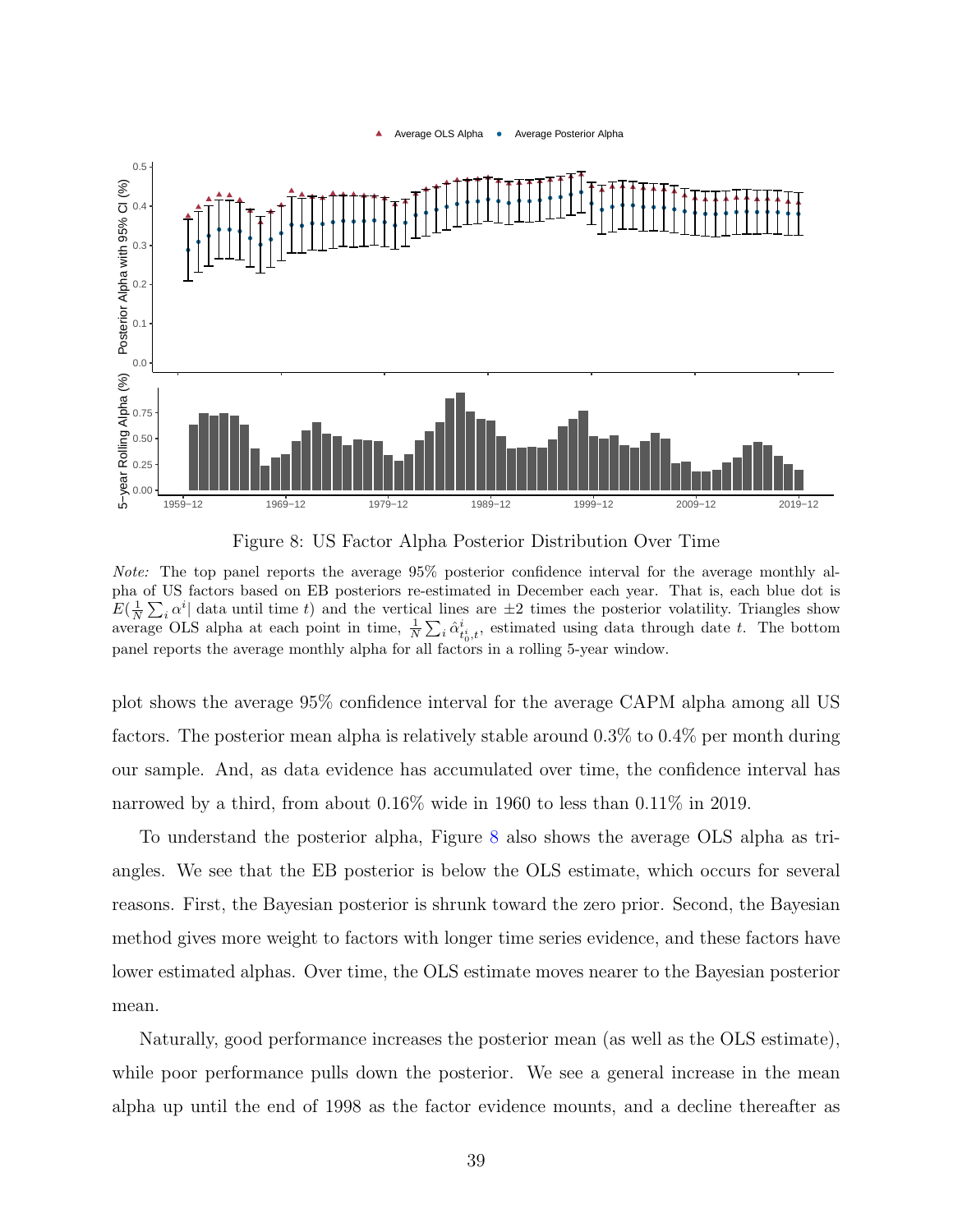some factors disappoint out-of-sample.

The bottom panel in Figure [8](#page-39-0) provides additional insight into the posterior dynamics by reporting average monthly alpha among all factors in a rolling 5-year window. Consistent with Figure [7,](#page-37-0) it shows that average factor performance has weakened over the past decade. Changes in the posterior mean are obviously much smaller than the variation in performance. This is because, while the out-of-sample OLS alphas have been notably lower than in-sample for many factors, this lower performance is partly expected by a Bayesian. Hence, we see only a moderate updating as Bayesian beliefs have been mostly confirmed throughout the sample.

A simple example helps develop intuition for this phenomenon. Suppose a researcher has T = 10 years of data for factors with an OLS alpha estimate of  $\hat{\alpha} = 10\%$  standard error  $\sigma/\sqrt{T}$ . Further, assume their zero-alpha prior is equally as informative as their 10year sample (i.e.,  $\tau = \sigma/\sqrt{T}$ ). Then the shrinkage factor is  $\kappa = 1/2$  using equation [\(5\)](#page-11-1). So, after observing the first ten years with  $\hat{\alpha} = 10\%$ , the Bayesian expects a future alpha of  $E(\alpha|\hat{\alpha}) = 5\%$  (equation [\(4\)](#page-11-0)). What happens if this Bayesian belief is confirmed by additional data, namely that the factor realizes an alpha of 5% over the next 10 years? In this case, the full-sample OLS of alpha is  $\hat{\alpha} = 7.5\%$ , but now the shrinkage factor becomes  $\kappa = 2/3$  because the sample length doubles,  $T = 20$ . This results in a posterior alpha of  $E(\alpha|\hat{\alpha}) = 7.5\% \cdot 2/3 = 5\%.$  Naturally, when beliefs are confirmed by additional data, the posterior mean does not change. Nevertheless, we learn something from the additional data, because our conviction increases as the posterior variance is reduced. If  $\sigma = 0.1$ , the posterior volatility  $\sqrt{\text{Var}(\alpha|\hat{\alpha})} = \sigma \sqrt{\frac{\kappa}{T}}$  goes from 2.2% with 10 years of data to 1.8% with 20 years of data, and the confidence interval,  $[E(\alpha|\hat{\alpha}) \pm 2\sqrt{\text{Var}(\alpha|\hat{\alpha})}]$ , is reduced from  $[0.5\%, 9.5\%]$  to [1.3%, 8.7%].

### 3.3 Bayesian Multiple Testing

A great advantage of Bayesian methods for tackling challenges in multiple testing is that, from the posterior distribution, we can make explicit probability calculations for essentially any inferential question. We use our EB posterior to investigate the false discovery and family-wise error rates in our data. We define a false discovery as a factor where we claim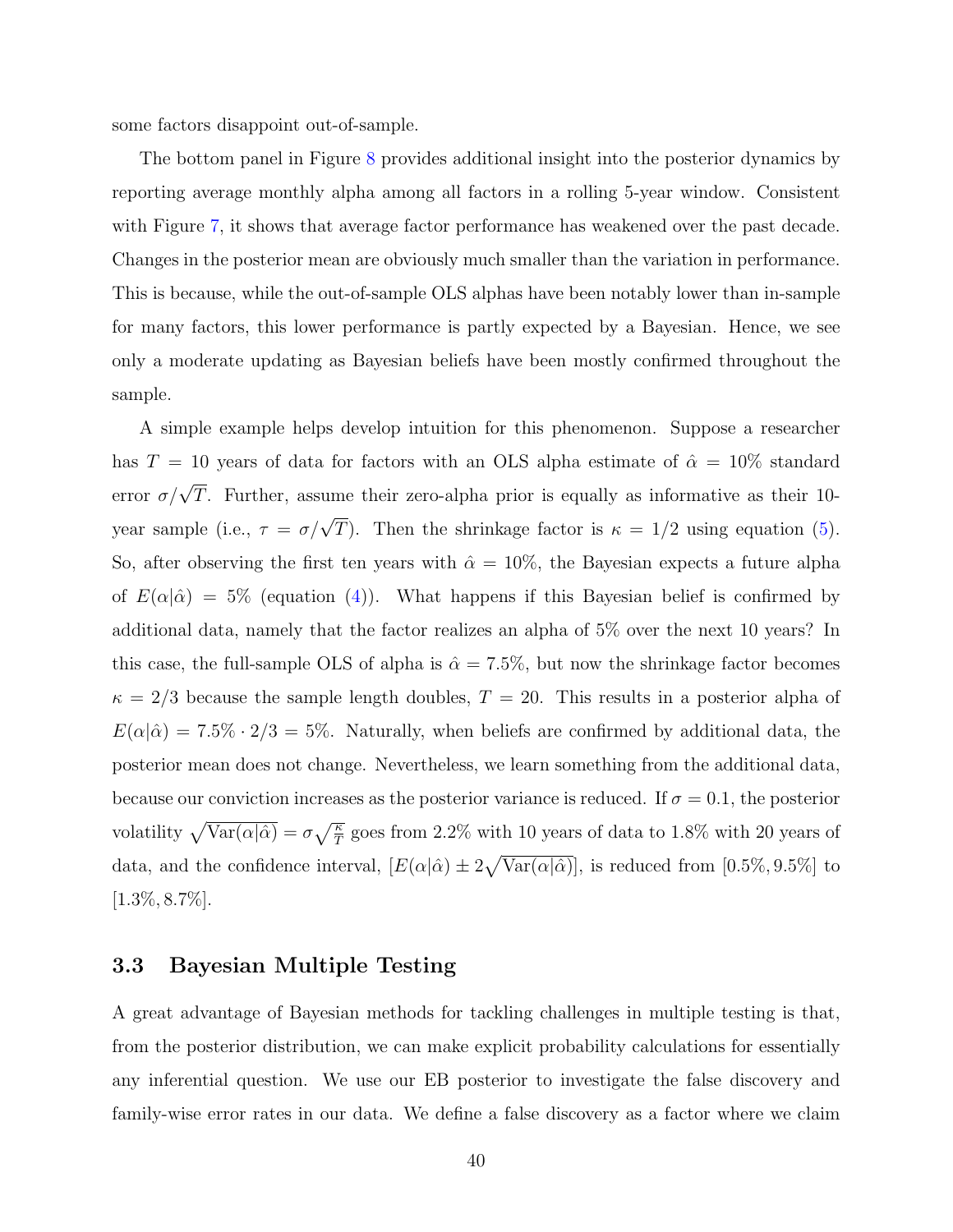that the alpha is positive, but where the true alpha is negative.<sup>[39](#page-41-0)</sup>

First, based on Proposition [5,](#page-22-0) we calculate the Bayesian FDR in our sample as the average  $p$ -value among all discoveries. The  $p$ -values are based on the EB posterior using the world factors. In particular, we find  $FDR<sup>Bayes</sup> = 0.12\%$ , meaning that we expect roughly one discovery in 1000 to be a false positive given our Bayesian hierarchical model estimates. In other words, the model generates a highly conservative MT adjustment in the sense that once a factor is found to be significant, we can be very confident the effect is genuine.

We can also use the posterior to make other inference calculations. We compute the FWER, which we define as the probability of at least one false discovery. We simulate 1,000,000 draws of the  $153 \times 1$  vector of alphas from the EB posterior and compute

FWER<sup>Bayes</sup> = 
$$
\frac{1}{1,000,000} \sum_{s=1}^{1,000,000} 1_{\{n_s \ge 1\}} = 11.96\%
$$

where  $n<sub>s</sub>$  is the number of false discoveries in simulation s. In other words, the probability of at least one alpha having the wrong sign is  $11.96\%$ . The FWER<sup>Bayes</sup> is naturally much higher than the FDR<sup>Bayes</sup> given the extreme conservatism built into the FWER's definition of false discovery. Whether it is too high is subjective. A nice aspect of our approach is that a researcher can control the  $FWER<sup>Bayes</sup>$  as desired. For example, using a t-statistic threshold of 2.78 rather than 1.96 leads to  $FWER<sup>Bayes</sup> = 2.1\%$ .

#### Economic Benefits of More Powerful Tests

MT adjustments should ultimately be evaluated based on whether they lead to better decisions. It is important to balance the relative costs of false positives versus false negatives, and the appropriate tradeoff depends on the context of the problem [\(Greenland and Hofman,](#page-51-0) [2019\)](#page-51-0). We apply this general principle in our context by directly measuring costs in terms of investment performance.

Specifically, we can compute the difference in out-of-sample investment performance from investing using factors chosen with different methods. We compare two alternatives. One is

<span id="page-41-0"></span> $39$ In particular, we define a discovery as a factor for which the posterior probability of the true alpha being negative is less than 2.5%. With this definition, 118 out of 153 world factors are discoveries.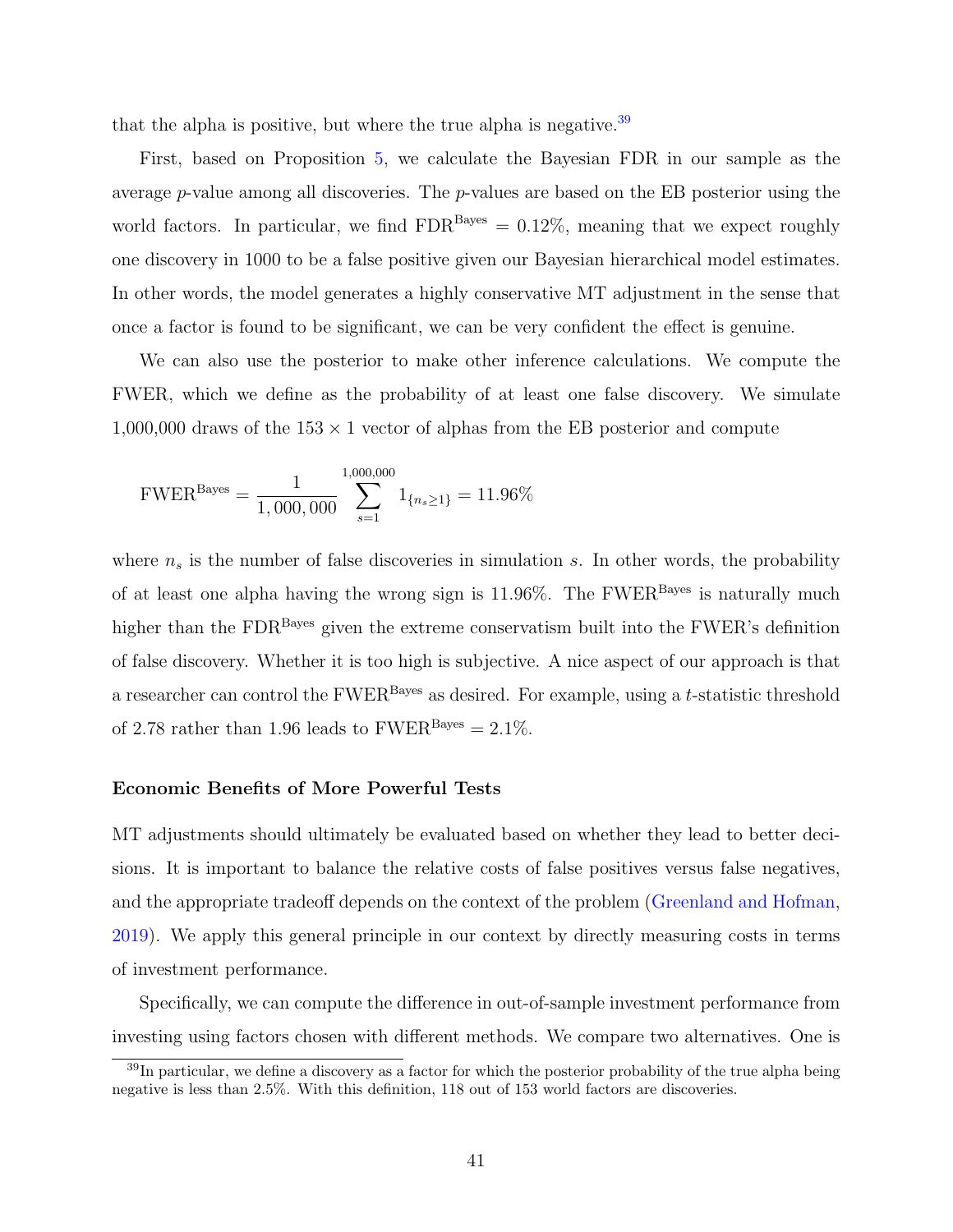the BY decision rule advocated by [Harvey et al.](#page-51-1) [\(2016\)](#page-51-1), which is a frequentist MT method that successfully controls false discoveries relative to OLS, but in doing so sacrifices power (the ability to detect true positives). The second alternative is our EB method, whose false discovery control typically lies somewhere between BY and unadjusted OLS. EB uses the data sample itself to decide whether its discoveries should behave more similarly to BY or to unadjusted OLS.

For investors, the optimal decision rule is the one that leads to the best performance out-of-sample. For the most part, the set of discovered factors for BY and EB coincide. It is only in marginal cases where they disagree which, in our sample, occurs when EB makes a discovery that BY deems insignificant. Therefore, to evaluate MT approaches in economic terms, we track the out-of-sample performance of factors included by EB but excluded by BY. If the performance of these is negative on average, then the BY correction is warranted and preferred by the investor.

We find that the out-of-sample performance of factors discovered by EB but not BY is positive on average and highly significant. The monthly alpha for these marginal cases is 0.42% per month among US factors  $(t = 4.2)$ .<sup>[40](#page-42-0)</sup> This estimate suggests that the BY decision rule is too conservative. An investor using the rule would fail to invest in factors that subsequently have a high out-of-sample return.

Another way to see this comes from the connection between Sharpe ratio and t-statistics:  $t = \text{SR}\sqrt{T}$ . If we have a factor with an annual Sharpe ratio of 0.5, an investor using the 1.96 cutoff would in expectation invest in the factor after 15 years. An investor using the 2.78 cutoff, would not start investing until observing the factor for 31 years.

#### Unobserved Factors: Addressing Publication Bias

A potential concern with our replication rate is that the set of factors that make it into the literature is a selected sample. In particular, researchers may have tried many different factors, some of which are observed in the literature, while others are unobserved because they never got published. Unobserved factors may have worse average performance if poor

<span id="page-42-0"></span><sup>&</sup>lt;sup>40</sup>For the developed ex. US sample, the monthly alpha for marginal cases is 0.28% per month ( $t = 4.3$ ). and for the emerging sample it is  $0.34\%$  ( $t = 3.4$ ), in favor of the EB decision rule. Appendix Table [C.2](#page-71-0) reports additional details for this analysis.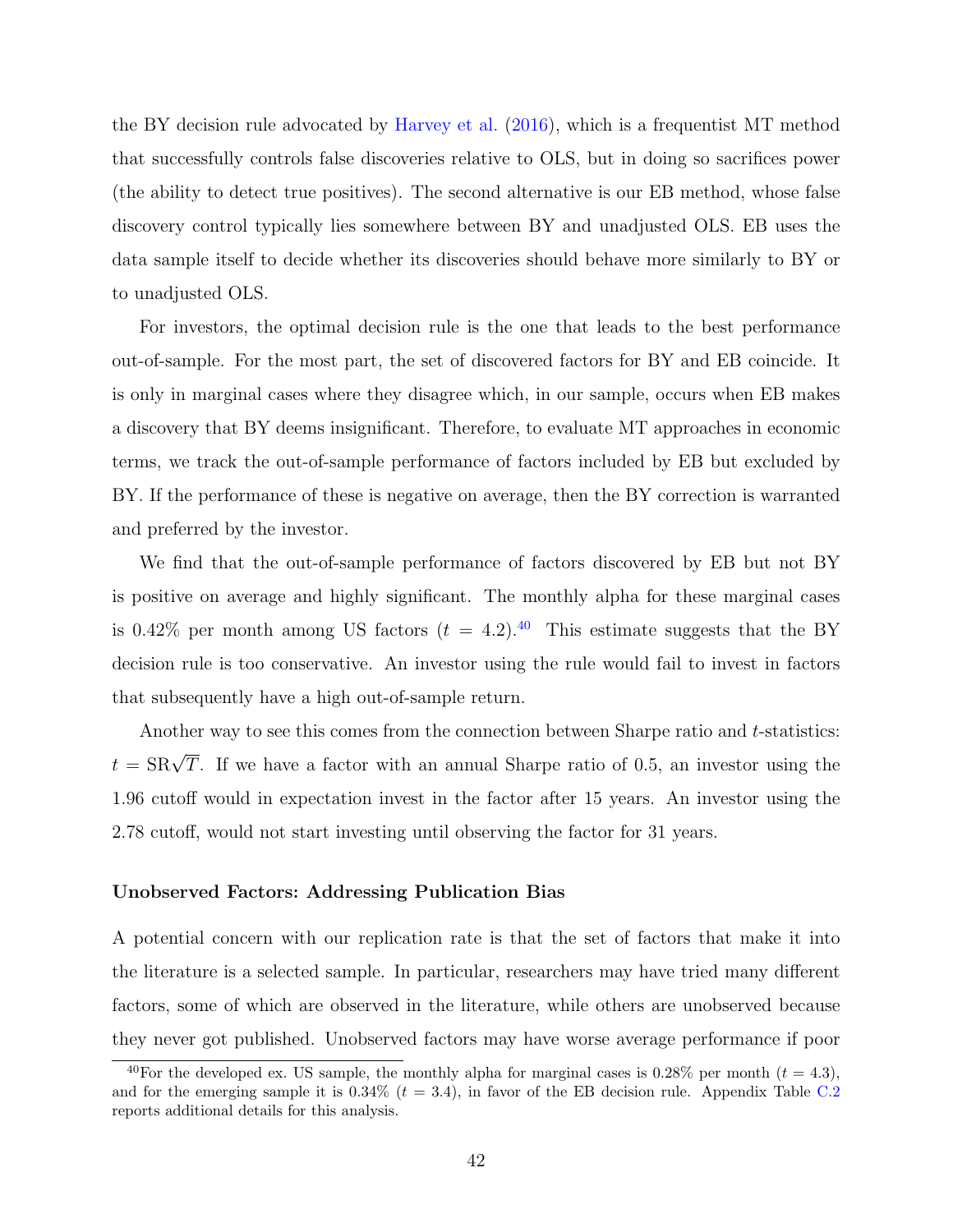performance makes publication more difficult or less desirable. Alternatively, unobserved factors could have strong performance if people chose to trade on them in secret rather than publishing them. Either way, we next show how unobserved factors can be addressed in our framework.

The key insight is that the performance of factors across the universe of observed and unobserved factors is captured in our prior parameters  $\tau_c$ ,  $\tau_w$ . Indeed, large values of these priors correspond to a large dispersion of alphas (that is, a lot of large alphas "out there") while small values means that most true alphas are close to zero. Therefore, smaller  $\tau$ 's lead to a stronger shrinkage toward zero for our posterior alphas, leading to fewer factor "discoveries" and a lower replication rate. Figure [9](#page-44-0) shows how our estimated replication rate depends on the most important prior parameter,  $\tau_c$ , based on the  $\tau_w$  that we estimated from the data.<sup>[41](#page-43-0)</sup>

In Figure [9,](#page-44-0) we show how the replication rate varies with  $\tau_c$  in precise quantitative terms. Note that while the replication rate indeed rises with  $\tau_c$ , the differences are small in magnitude across a large range of  $\tau_c$  values, demonstrating robustness of our conclusions about replicability.

This stable replication rate in Figure [9](#page-44-0) also suggests that the replication rate among the observed factors would be similar even if we had observed the unobserved factors. The figure highlights several key values of  $\tau_c$ : Both the value of  $\tau_c$  that we estimated from the observed data (as explained in Appendix [B\)](#page-59-0) and values that adjust for unobserved data in different ways.

We adjust  $\tau_c$  for unobserved factors as follows. We simulate a data set that proxies for the full set of factors in the population (including those unobserved), and then estimate the  $\tau$ 's that match this sample. One set of simulations is constructed to match the baseline scenario of [Harvey et al.](#page-51-1) [\(2016\)](#page-51-1) (Table 5.A, row 1), which estimates that researchers have tried  $M = 1,297$  factors, of which 39.6% of have zero alpha and the rest have a Sharpe ratio of 0.44. We also consider the more conservative scenario of [Harvey et al.](#page-51-1) [\(2016\)](#page-51-1) (Table 5.B, row 1), which implies that researchers have tried  $M = 2,458$  factors, of which 68.3% have zero alpha. The appendix has more details on these simulations. The result, as seen

<span id="page-43-0"></span><sup>&</sup>lt;sup>41</sup>Figure [C.4](#page-65-0) in the appendix shows that the results are robust to alternative values of  $\tau_w$ .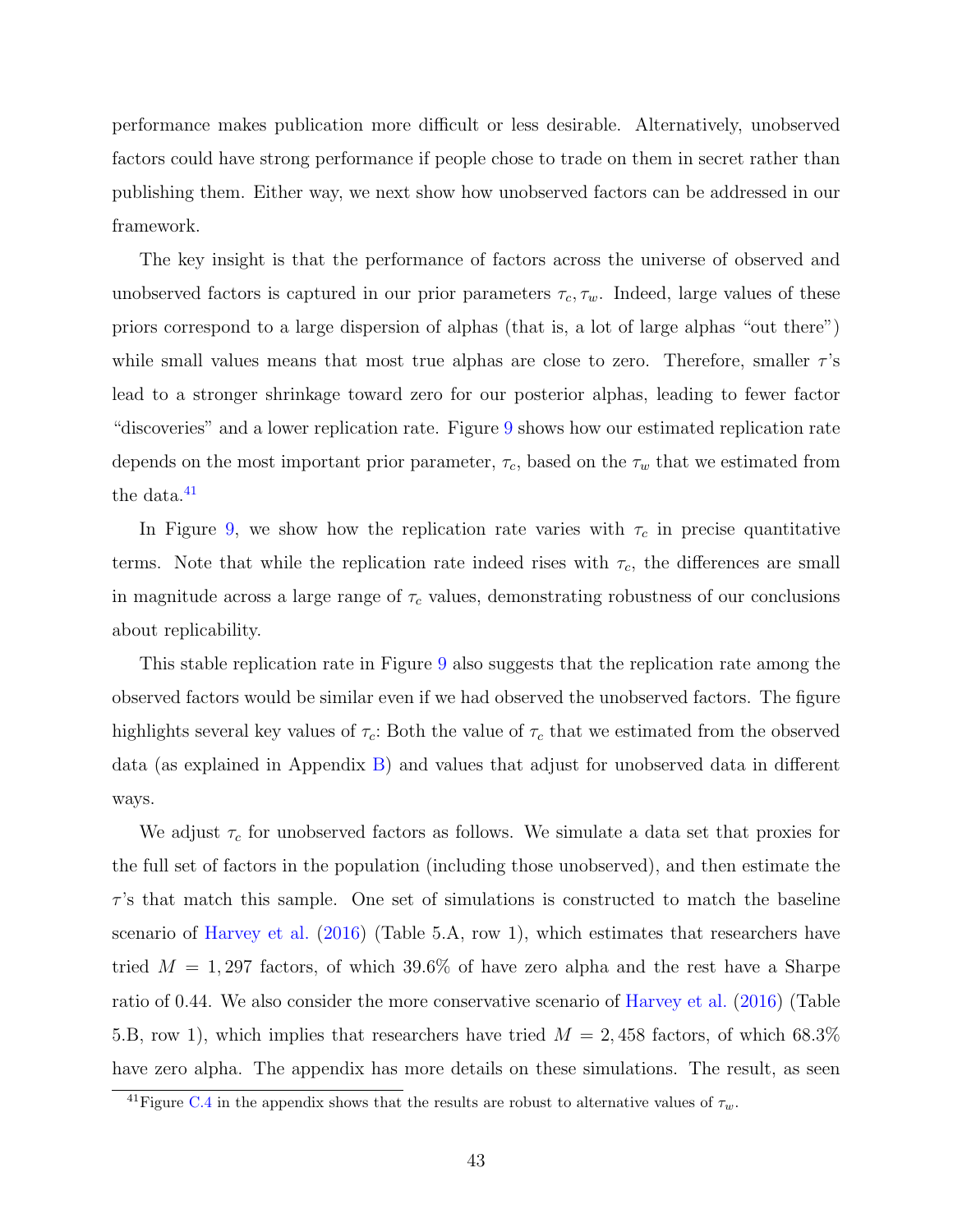<span id="page-44-0"></span>

Figure 9: Replication Rate with Prior Estimated in Light of Unobserved Factors

*Note:* The figure shows how the replication rate in the US varies when changing the  $\tau_c$  parameter. The  $\tau_w$  parameter is fixed at the estimate value of 0.21%. The dotted line shows our replication rate of 84%. The green square, highlights the value estimated in the data  $\tau_c = 0.37\%$ . The red triangle and the blue circle highlights values that are found by estimating the empirical Bayes model according to assumptions about unobserved factors from [Harvey et al.](#page-51-1) [\(2016\)](#page-51-1). The values are  $\tau_c = 0.29\%$  in the baseline scenario and  $\tau_c = 0.21\%$  in the conservative scenario. A description of this approach can be found in the appendix, section [A.](#page-58-0)

in Figure [9,](#page-44-0) is that values of  $\tau_c$  that correspond to these scenarios from [Harvey et al.](#page-51-1) [\(2016\)](#page-51-1) still lead to a conclusion of a high replication rate in our factor universe.

### 3.4 Economic Significance of Factors

Which factors (and which themes) are the most impactful anomalies in economic terms? We investigate this question by identifying which factors matter most from an investment performance standpoint.

Figure [10](#page-45-0) shows the alpha confidence intervals for all world factors, sorted by the median posterior alpha within clusters. This illustration is similar to Figure [3,](#page-30-0) but now we focus on the world instead of the US factors, and here we sort factors into clusters. We also focus on factors that the original studies conclude are significant. We see that world factor alphas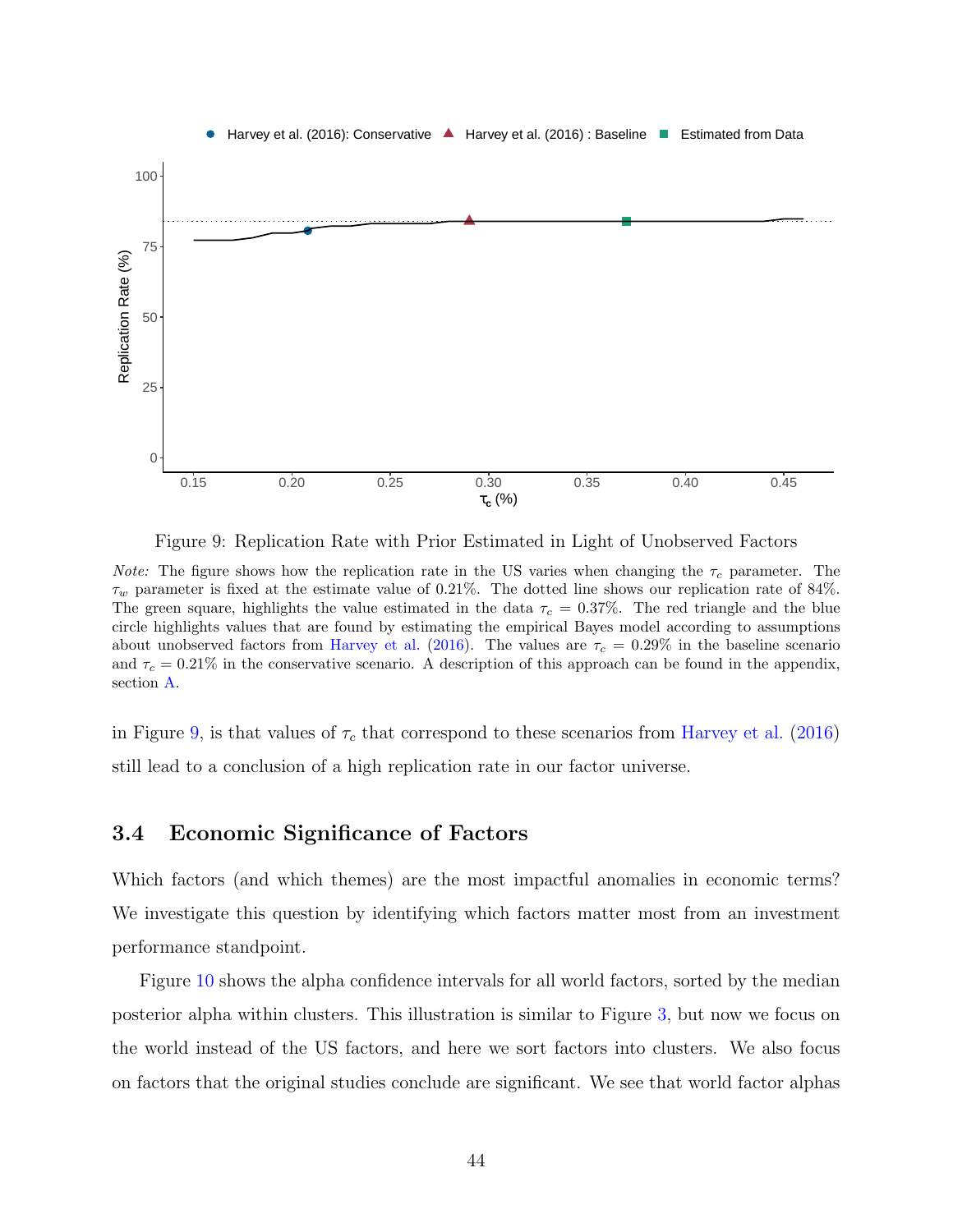<span id="page-45-0"></span>

Figure 10: World Alpha Posterior By Factor and Cluster

Note: The figure reports the EB posterior 95% confidence interval for the true alpha of a world factor create as a capitalization weighted average of all country specific factors in our dataset. We only include factors that the original paper finds significant.

tend to be economically large, often above 0.3% per month, and tend to be highly significant, in most clusters. The exception is the leverage cluster, where we also saw a low replication rate in preceding analyses.

#### By Region and By Size

We next consider which factors are most economically important across global regions and across stock size groups. In Panel A of Figure [11,](#page-46-0) we construct factors using only stocks in the five size subsamples presented earlier in Figure [4;](#page-33-0) namely mega, large, small, micro, and nano stock samples. For each sample, we calculate cluster-level alphas as the equalweighted average alpha of factors within the cluster. We see, perhaps surprisingly, that the ordering and magnitude of alphas is broadly similar across size groups. The Spearman rank correlation of alphas for mega caps versus micro caps is 73%. Only the nano stock sample, defined as stocks below the  $1^{st}$  percentile of the NYSE size distribution (which amounted to 1051 out of 5256 stocks in the US at the end of 2019), exhibits notable deviation from the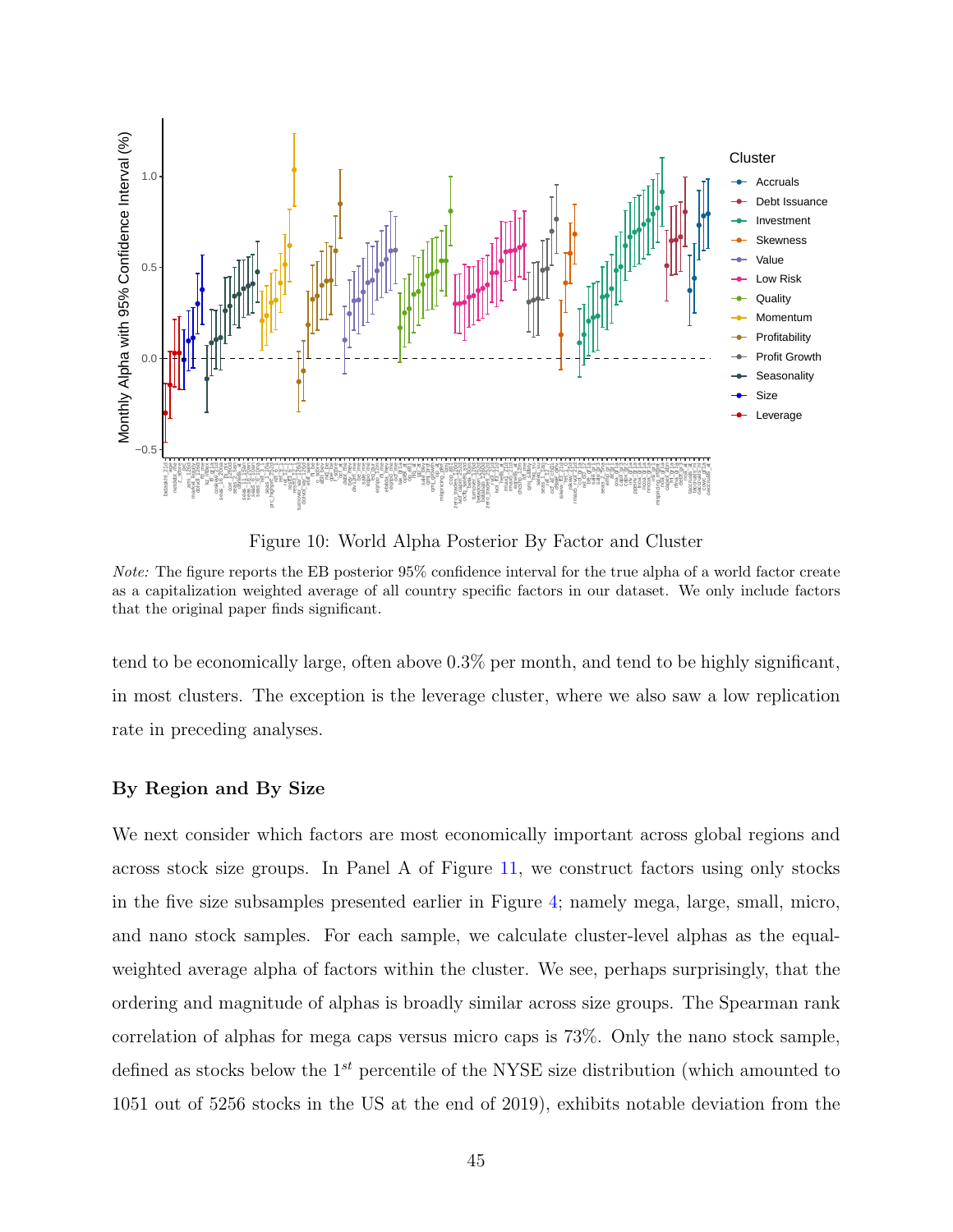<span id="page-46-0"></span>

Figure 11: Alphas By Geographic Region and Stock Size Group

Note: The figure reports average cluster-level alphas for factors formed from subsamples defined by different stock market capitalization groups (Panel A) and regions (Panel B).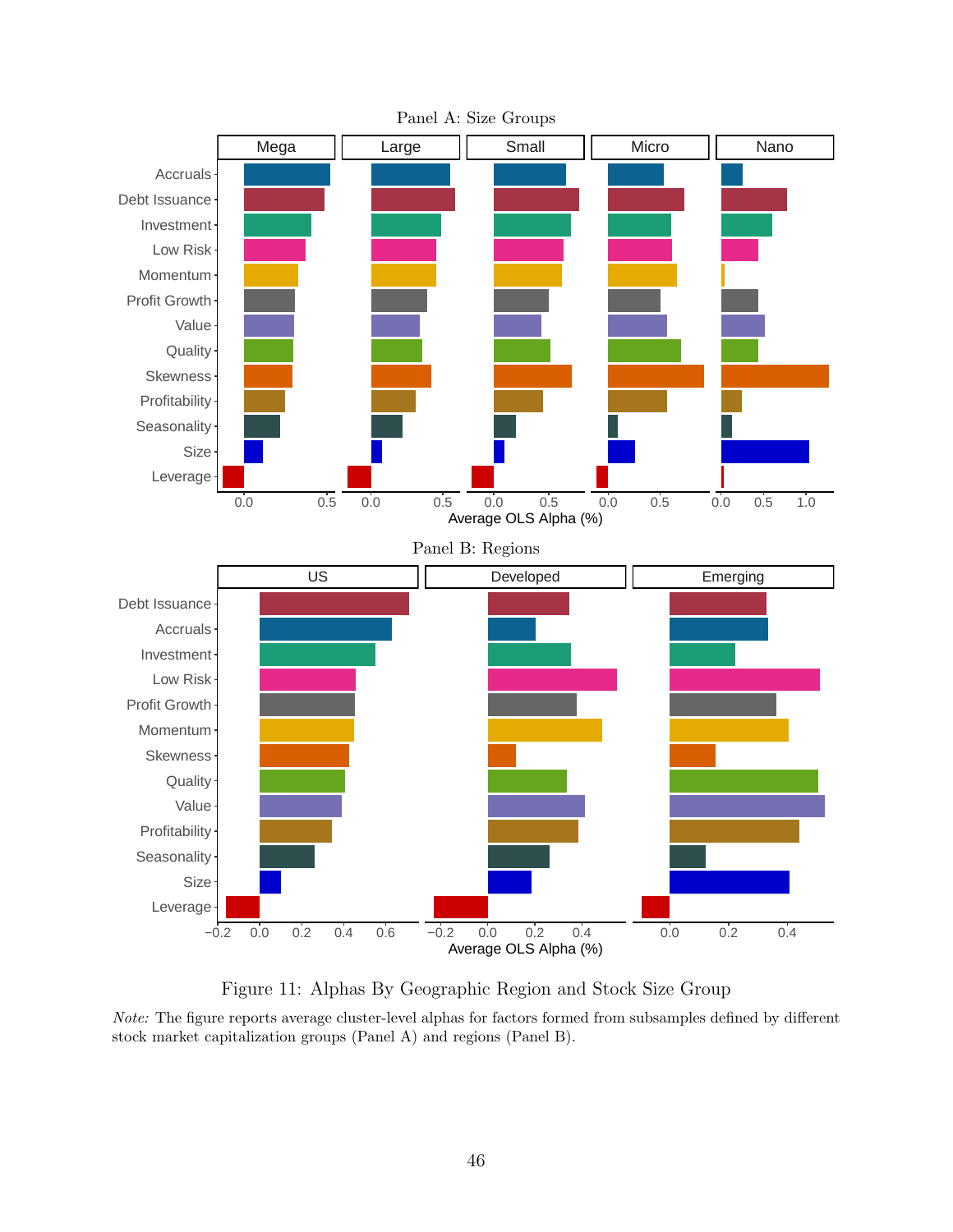other groups. The Spearman rank correlation between alphas of mega caps and nano caps is 35%.

Panel B of Figure [11,](#page-46-0) shows cluster-level alphas across regions. Again, we find some consistency in alphas across the globe, with the obvious standout being the size theme, which is much more important in emerging markets than in developed markets. US factor alphas share a 71% Spearman correlation with the developed ex. US sample, and a 48% correlation with the emerging markets sample.

#### Controlling for Other Themes

We have focused so far on whether factors (or clusters) possess significant positive alpha relative to the market. The limitation of studying factors in terms of CAPM alpha is that it does not control for duplicate behavior other than through the market factor. Economically important factors are those that have large impact on an investor's overall portfolio, and this requires understanding which clusters contribute alpha while controlling for all others.

To this end, we estimate cluster weights in a tangency portfolio that invests jointly in all cluster-level portfolios. We test the significance of the estimated weights using the method of [Britten-Jones](#page-50-0) [\(1999\)](#page-50-0). In addition to our 13 cluster-level factors, we also include the market portfolio as a way of benchmarking factors to the CAPM null. Lastly, we constrain all weights to be non-negative (because we have signed the factors to have positive expected returns according to the findings of the original studies).

Figure [12](#page-48-0) reports the estimated tangency portfolio weights and their 90% bootstrap confidence intervals. When a factor has a significant weight in the tangency portfolio, it means that it matters for an investor, even controlling for all the other factors. We see that all but three clusters are significant in this sense. We also see that conclusions about cluster importance change when clusters are studied jointly. For example, value factors become stronger when controlling for other effects because of their hedging benefits relative to momentum, quality, and leverage. More surprisingly, the leverage cluster becomes one of the most heavily weighted clusters, in large part due to its ability to hedge value and low risk factors. The hedging performance of value and leverage clusters is clearly discernible in Appendix table [C.3,](#page-64-0) which shows the average pairwise correlations among factors within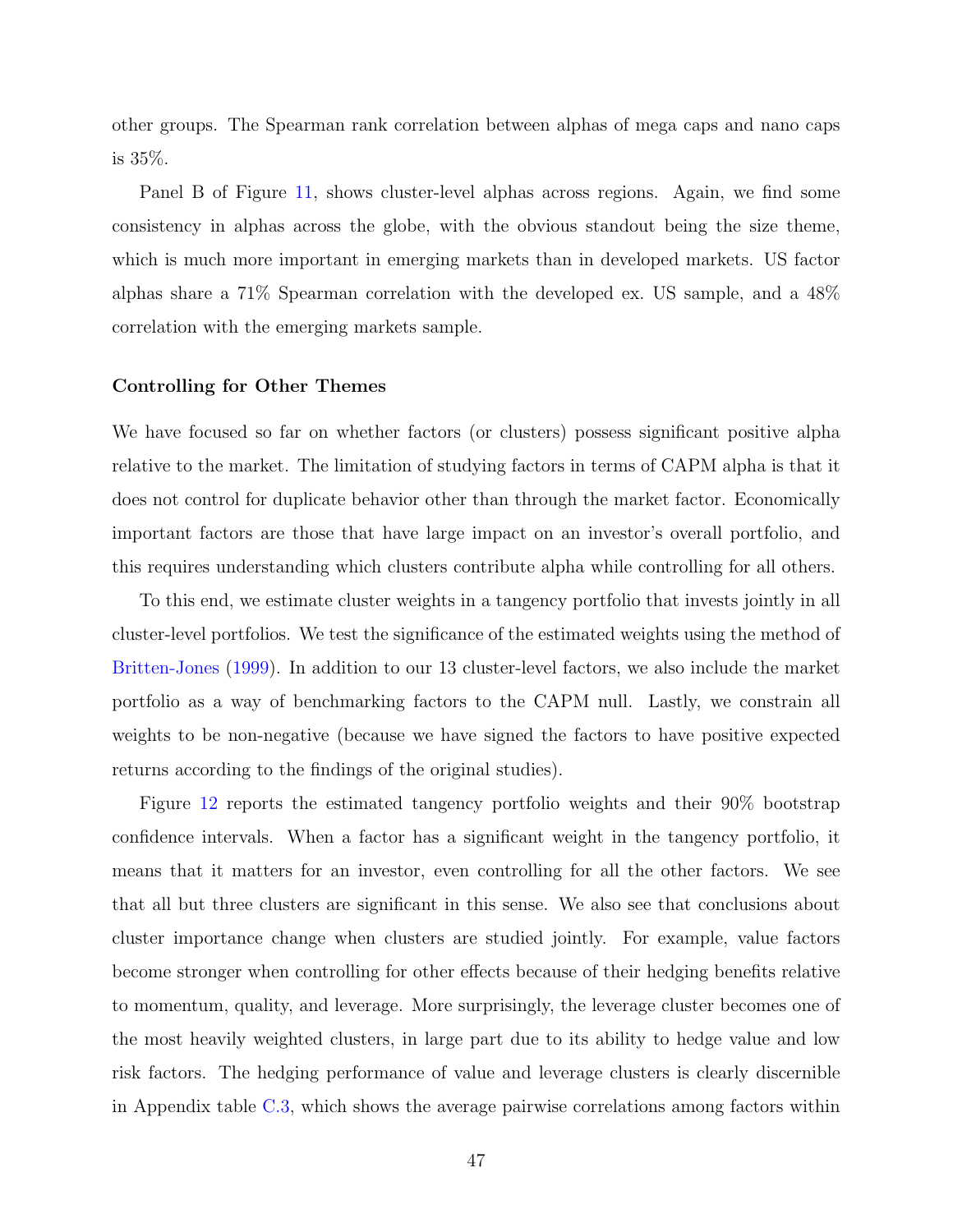<span id="page-48-0"></span>

Figure 12: Tangency Portfolio Weights

Note: The return are from the world portfolio. We compute the cluster return as the equal weighted return of all factors with data available at a given point in time. We further add the Global market return. We estimate the tangency weights following the method of [Britten-Jones](#page-50-0) [\(1999\)](#page-50-0) with a non-negativity constraint. The error bars are the 90% confidence intervals based on 10,000 bootstrap samples and the percentile method. The data starts in 1952 to ensure that all cluster have non-missing observations.

and across clusters.[42](#page-48-1)

# 4 Conclusion: Finance Research Posterior

We introduce a hierarchical Bayesian model of alphas that emphasizes the joint behavior of factors and provides an alternative, and evidently more powerful, multiple testing adjustment than common frequentist methods. Based on this framework, we re-visit the evidence on replicability in factor research and come to substantially different conclusions versus the prior literature. We find that US equity factors have a high degree of internal validity in the sense that over 80% of factors remain significant after modifications in factor construction that make all factors consistent, more implementable, while still capturing the original signal [\(Hamermesh,](#page-51-2) [2007\)](#page-51-2) and after accounting for multiple testing concerns [\(Harvey et al.,](#page-51-1) [2016;](#page-51-1)

<span id="page-48-1"></span><sup>&</sup>lt;sup>42</sup> Appendix Tables [C.10](#page-69-0) and [C.11](#page-70-0) show how tangency portfolio weights vary by region and by size group.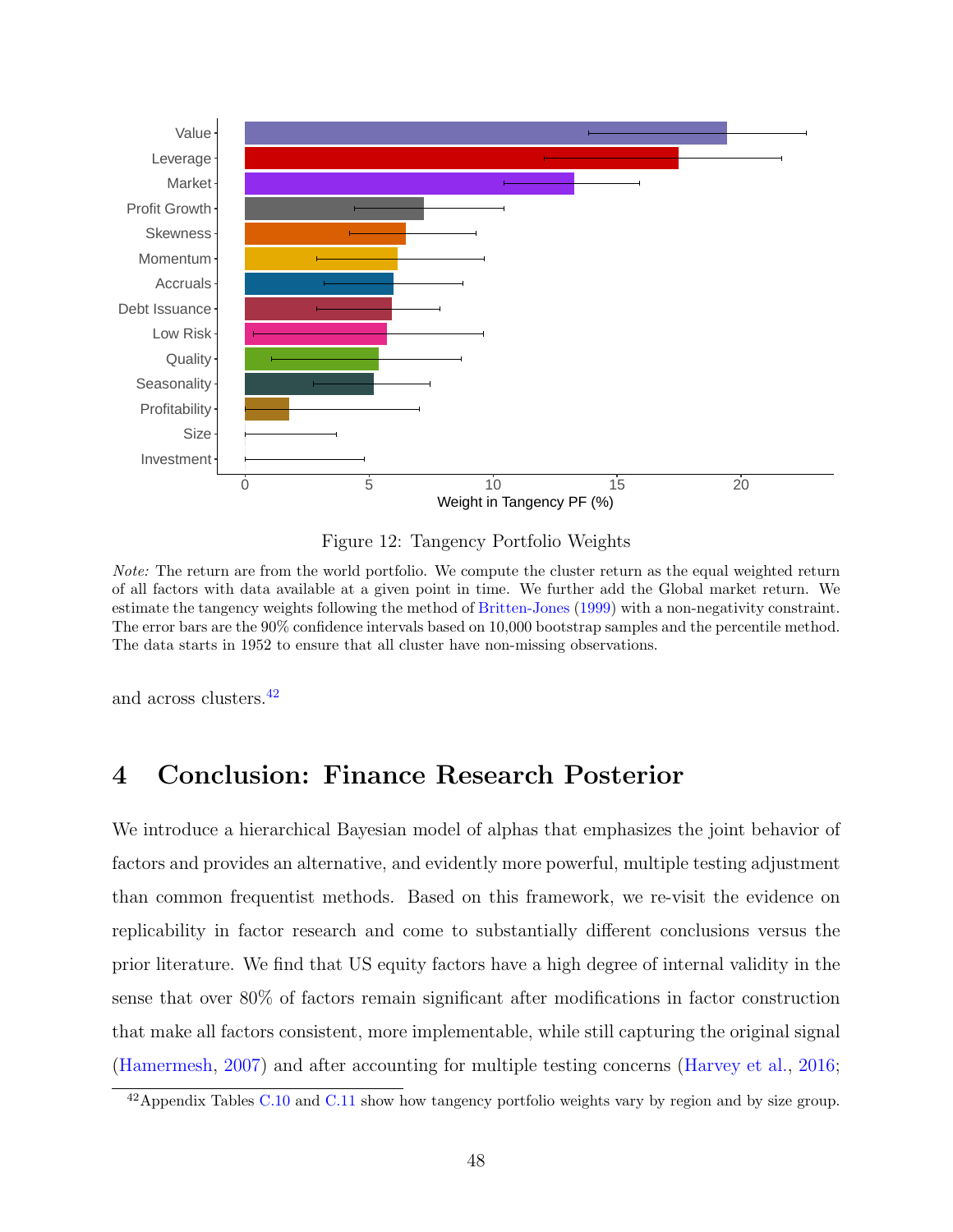[Harvey,](#page-51-3) [2017\)](#page-51-3).

We also provide new evidence demonstrating a high degree of external validity in factor research. In particular, we find highly similar qualitative and quantitative behavior in a large sample of 153 factors across 93 countries as we find in the US. We also show that, within the US, factors exhibit a high degree of consistency in their behavior between their published in-sample periods and in out-of-sample data not considered in the original studies. We show that some out-of-sample factor decay is to be expected in light of Bayesian posteriors based on publication evidence. Therefore, the new evidence from post-publication data largely confirms the Bayesian's beliefs, which has led to relatively stable Bayesian alpha estimates over time.

In addition to providing a powerful tool for replication, our Bayesian framework has several additional applications. For example, the model can be used to correctly interpret out-of-sample evidence, look for evidence of alpha-hacking, compute the expected number of false discoveries and other relevant statistics based on the posterior, analyze portfolio choice taking into account both estimation uncertainty and return volatility, and evaluate asset pricing models.

Finally, the code, data, and meticulous documentation for our analysis are available online. Our large global factor data set and the underlying stock-level characteristics are easily accessible to researchers by using our publicly available code and its direct link to WRDS. We are maintaining a living code and database, updated regularly with the new data releases and code improvements. We hope that our methodology and data will help promote credible finance research.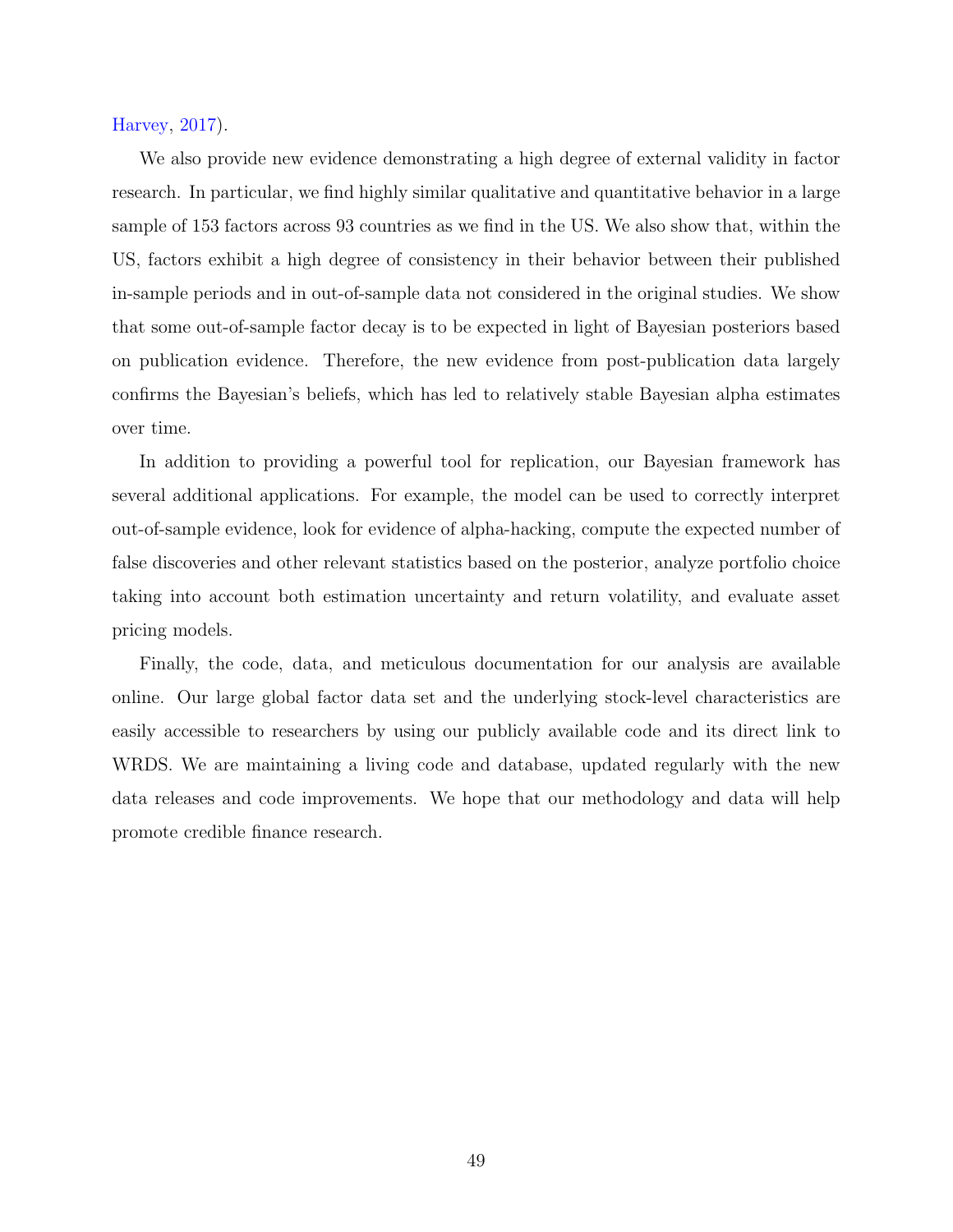# References

- Acharya, V. and L. H. Pedersen (2005). Asset pricing with liquidity risk. Journal of Financial Economics 77, 375–410.
- Amihud, Y. and H. Mendelson (1986). Asset pricing and the bid-ask spread. Journal of Financial Economics 17, 223–249.
- Asness, C. and A. Frazzini (2013). The devil in HML's details. The Journal of Portfolio Management  $39(4)$ , 49–68.
- Asness, C., T. Moskowitz, and L. H. Pedersen (2013). Value and momentum everywhere. The Journal of Finance 68 (3), 929–985.
- Benjamini, Y. and Y. Hochberg (1995). Controlling the false discovery rate: a practical and powerful approach to multiple testing. Journal of the Royal statistical society: series B (Methodological)  $57(1)$ , 289-300.
- Benjamini, Y. and D. Yekutieli (2001). The control of the false discovery rate in multiple testing under dependency. The Annals of Statistics 29(4), 1165–1188.
- Berry, D. A. and Y. Hochberg (1999). Bayesian perspectives on multiple comparisons. *Journal of* Statistical Planning and Inference 82 (1-2), 215–227.
- Bettis, R. A. (2012). The search for asterisks: Compromised statistical tests and flawed theories. Strategic Management Journal 33 (1), 108–113.
- <span id="page-50-0"></span>Britten-Jones, M. (1999). The sampling error in estimates of mean-variance efficient portfolio weights. The Journal of Finance  $54(2)$ , 655–671.
- Bryzgalova, S., J. Huang, and C. Julliard (2019). Bayesian solutions for the factor zoo: We just ran two quadrillion models. Available at SSRN.
- Chen, A. Y. (2020). The limits of p-hacking: Some thought experiments. The Journal of Finance, forthcoming.
- Chen, A. Y. and T. Zimmermann (2020). Open source cross-sectional asset pricing. Working paper, Board of Governors of the Federal Reserve System.
- Chordia, T., A. Goyal, and A. Saretto (2020). Anomalies and false rejections. The Review of Financial Studies 33 (5), 2134–2179.
- Cochrane, J. H. (2011). Presidential address: Discount rates. Journal of Finance 66, 1047–1108.
- <span id="page-50-1"></span>Efron, B. (2012). Large-scale inference: empirical Bayes methods for estimation, testing, and prediction, Volume 1. Cambridge University Press.
- Efron, B. and R. Tibshirani (2002). Empirical bayes methods and false discovery rates for microarrays. Genetic epidemiology  $23(1)$ , 70–86.
- <span id="page-50-3"></span>Elton, E. J., M. J. Gruber, and J. Spitzer (2006). Improved estimates of correlation coefficients and their impact on optimum portfolios. European Financial Management 12 (3), 303–318.
- <span id="page-50-2"></span>Engle, R. and B. Kelly (2012). Dynamic equicorrelation. Journal of Business  $\mathscr$  Economic Statistics  $30(2)$ ,  $212-228$ .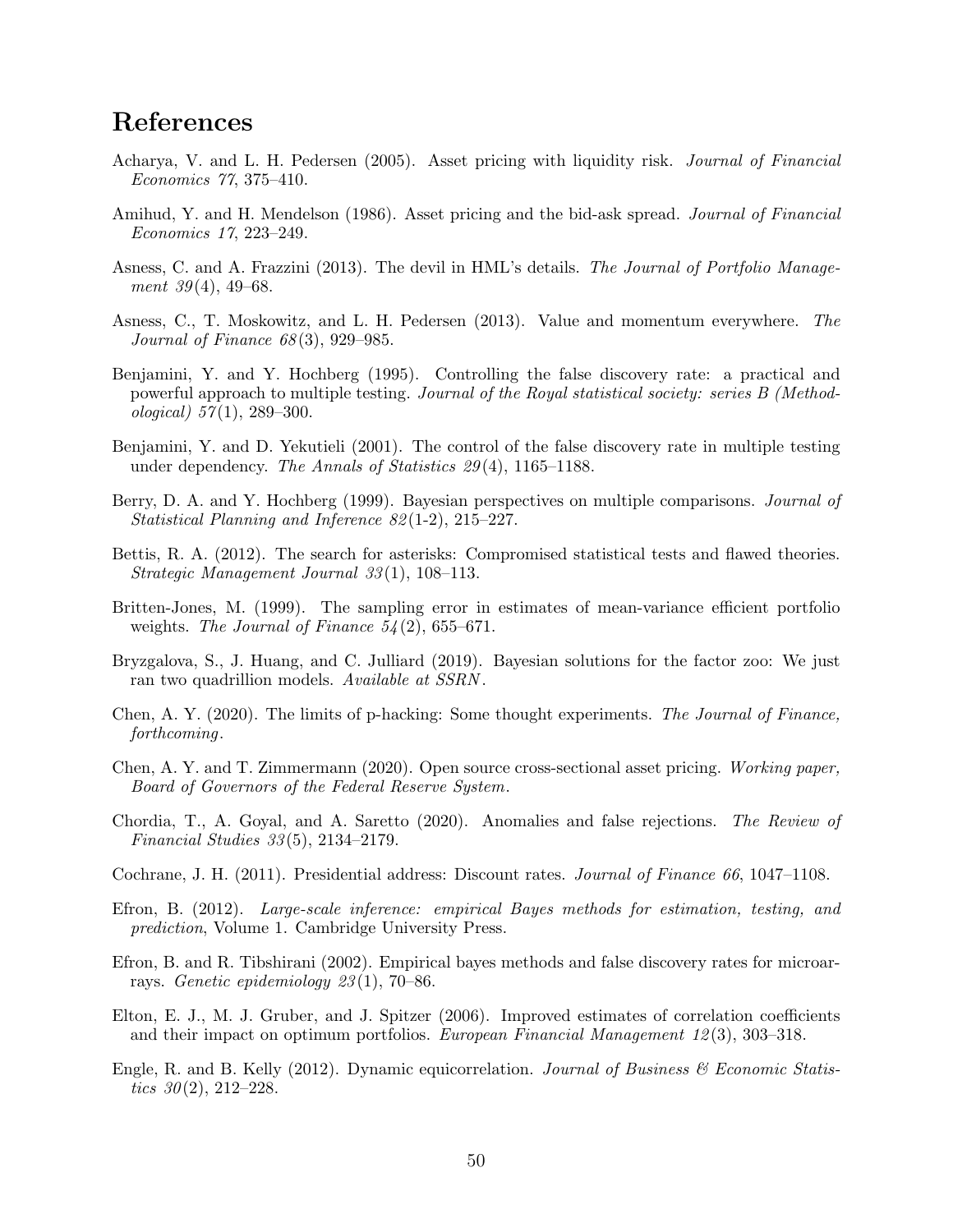- Fama, E. F. and K. R. French (1993). Common risk factors in the returns on stocks and bonds. Journal of Financial Economics  $33(1)$ , 3-56.
- Feng, G., S. Giglio, and D. Xiu (2020). Taming the factor zoo: A test of new factors. The Journal of Finance 75 (3), 1327–1370.
- Frazzini, A. and L. H. Pedersen (2014). Betting against beta. Journal of Financial Economics  $111(1)$ ,  $1-25$ .
- Gelman, A. (2016, Aug). Bayesian inference completely solves the multiple comparisons problem.
- <span id="page-51-4"></span>Gelman, A., J. B. Carlin, H. S. Stern, D. B. Dunson, A. Vehtari, and D. B. Rubin (2013). Bayesian data analysis. CRC press.
- Gelman, A., J. Hill, and M. Yajima (2012). Why we (usually) don't have to worry about multiple comparisons. Journal of Research on Educational Effectiveness 5 (2), 189–211.
- Green, J., J. R. Hand, and X. F. Zhang (2017). The characteristics that provide independent information about average us monthly stock returns. The Review of Financial Studies  $30(12)$ , 4389–4436.
- <span id="page-51-0"></span>Greenland, S. and A. Hofman (2019). Multiple comparisons controversies are about context and costs, not frequentism versus bayesianism. European journal of epidemiology 34 (9), 801–808.
- Greenland, S. and J. M. Robins (1991). Empirical-bayes adjustments for multiple comparisons are sometimes useful. Epidemiology, 244-251.
- <span id="page-51-2"></span>Hamermesh, D. S. (2007). Replication in economics. Canadian Journal of Economics/Revue canadienne d'économique  $40(3)$ , 715–733.
- <span id="page-51-3"></span>Harvey, C. R. (2017). Presidential address: The scientific outlook in financial economics. The Journal of Finance 72 (4), 1399–1440.
- <span id="page-51-1"></span>Harvey, C. R., Y. Liu, and H. Zhu (2016). ... and the cross-section of expected returns. The Review of Financial Studies  $29(1)$ , 5–68.
- Hou, K., C. Xue, and L. Zhang (2020). Replicating anomalies. The Review of Financial Studies  $33(5)$ , 2019–2133.
- Ilmanen, A., R. Israel, T. J. Moskowitz, A. K. Thapar, and F. Wang (2019). How do factor premia vary over time? a century of evidence. AQR Working Paper .
- Ioannidis, J. P. (2005). Why most published research findings are false. *PLoS medicine* 2(8), e124.
- Jacobs, H. and S. Müller (2020). Anomalies across the globe: Once public, no longer existent? Journal of Financial Economics 135 (1), 213–230.
- Kelly, B. T., S. Pruitt, and Y. Su (2019). Characteristics are covariances: A unified model of risk and return. Journal of Financial Economics  $134(3)$ , 501–524.
- Koijen, R. S., T. J. Moskowitz, L. H. Pedersen, and E. B. Vrugt (2018). Carry. Journal of Financial Economics  $127(2)$ , 197-225.
- Kozak, S., S. Nagel, and S. Santosh (2020). Shrinking the cross-section. Journal of Financial Economics 135 (2), 271–292.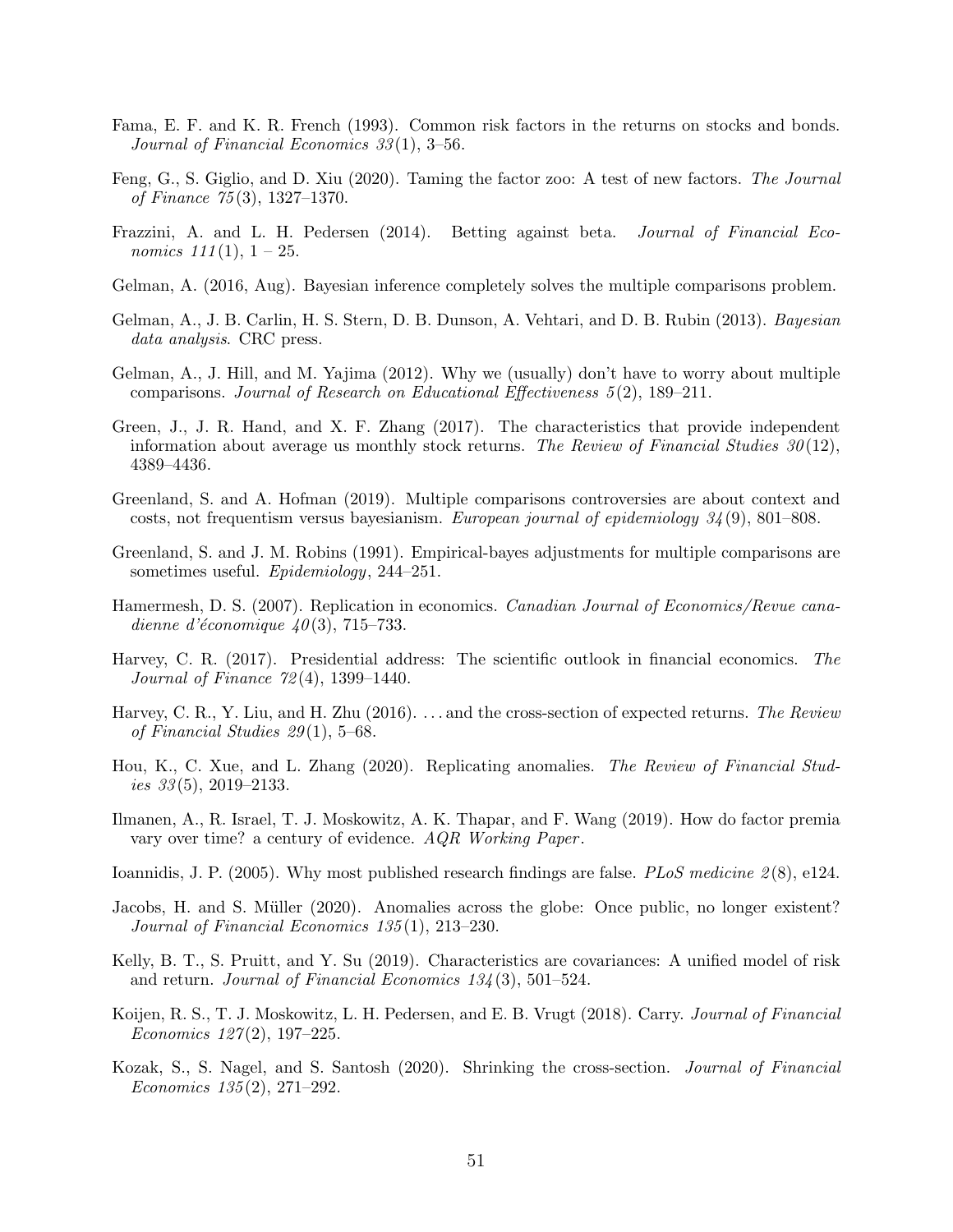- Linnainmaa, J. T. and M. R. Roberts (2018). The history of the cross-section of stock returns. The Review of Financial Studies 31 (7), 2606–2649.
- Maniadis, Z., F. Tufano, and J. A. List (2017). To replicate or not to replicate? exploring reproducibility in economics through the lens of a model and a pilot study. The Economic Journal 127, F209–F235.
- <span id="page-52-1"></span>Maritz, J. S. (2018). Empirical Bayes methods with applications. CRC Press.
- <span id="page-52-0"></span>McLean, R. D. and J. Pontiff (2016). Does academic research destroy stock return predictability? The Journal of Finance  $71(1)$ , 5-32.
- Moskowitz, T. J., Y. H. Ooi, and L. H. Pedersen (2012). Time series momentum. Journal of financial economics  $104(2)$ ,  $228-250$ .
- Murtagh, F. and P. Legendre (2014). Ward's hierarchical agglomerative clustering method: which algorithms implement ward's criterion? Journal of classification 31 (3), 274–295.
- <span id="page-52-2"></span>Newey, W. K. and K. D. West (1987, May). A Simple, Positive Semi-definite, Heteroskedasticity and Autocorrelation Consistent Covariance Matrix. Econometrica 55 (3), 703–708.
- Nosek, B. A., J. R. Spies, and M. Motyl (2012). Scientific utopia: Ii. restructuring incentives and practices to promote truth over publishability. Perspectives on Psychological Science  $\gamma(6)$ , 615–631.
- Shumway, T. (1997). The delisting bias in crsp data. The Journal of Finance  $52(1)$ , 327–340.
- Ward, J. H. (1963). Hierarchical grouping to optimize an objective function. *Journal of the* American Statistical Association 58 (301), 236–244.
- Welch, I. (2019). Reproducing, extending, updating, replicating, reexamining, and reconciling. Critical Finance Review  $8(1-2)$ , 301-304.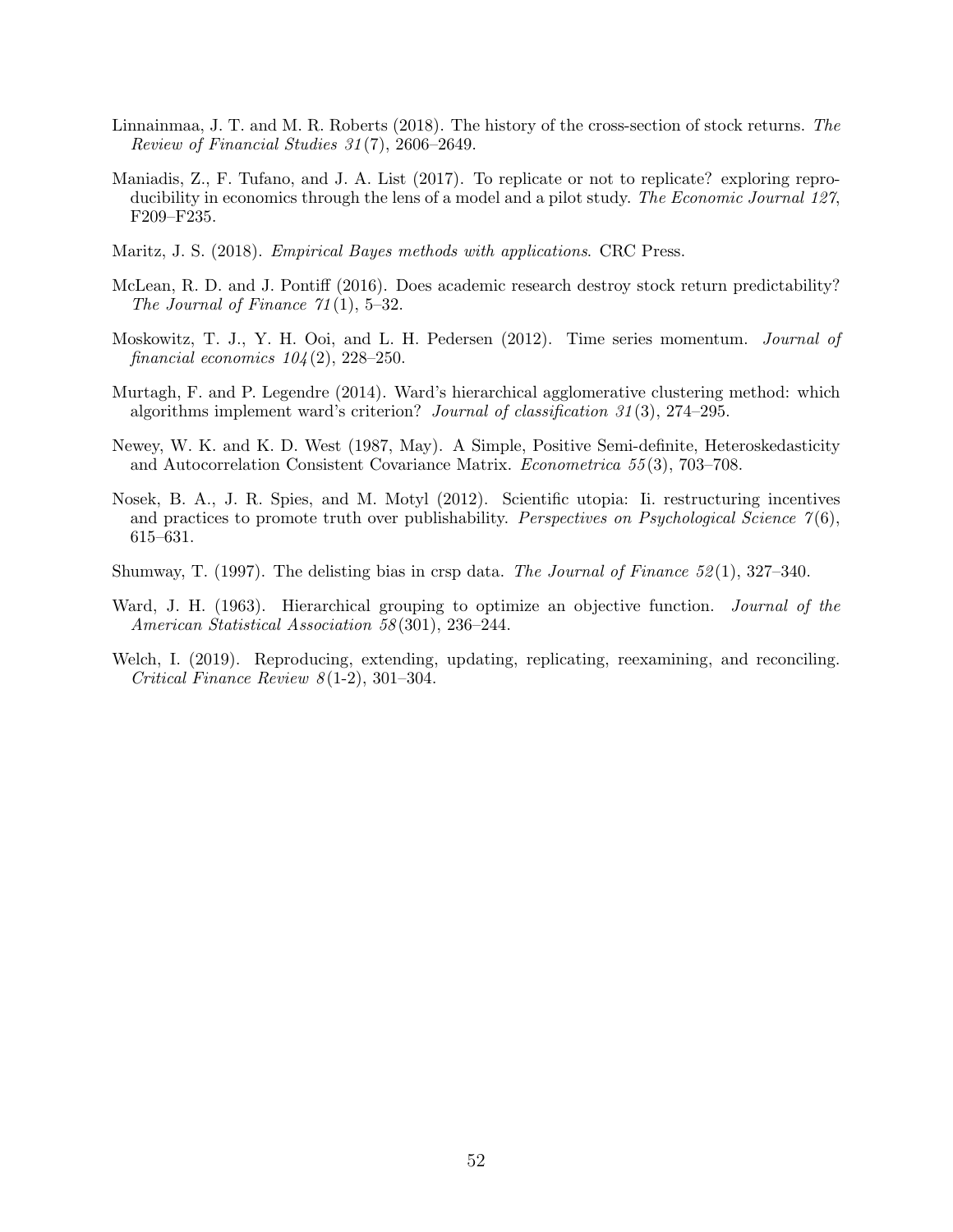# A Appendix: Additional Results and Proofs

### Additional Results on Alpha Hacking

We consider the situation where the researcher has in-sample data from time 1 to time T and an out-of-sample (oos) period from time  $T + 1$  to  $T + T^{\text{cos}}$ . The researcher may have used alpha-hacking during the in-sample period, but this does not affect the out-of-sample period. The researcher is interested in the posterior alpha based on the total evidence, in-sample and out-of-sample, which is useful for predicting factor performance in a future time period (that is, a time period that is out-of-sample relative to the existing out-of-sample period).

<span id="page-53-4"></span>Proposition 6 (Out-of-sample alpha) The posterior alpha based on an in-sample data from time 1 to T with alpha-hacking, and an out-of-sample period from  $T + 1$  to  $T + T^{\text{cos}}$  is given by

$$
E(\alpha|\hat{\alpha}, \hat{\alpha}^{oos}) = \kappa^{oos}(w(\hat{\alpha} - \bar{\varepsilon}) + (1 - w)\alpha^{oos})
$$
\n(A.1)

where  $w = \frac{\sigma^2/T^{\cos}}{\bar{\sigma}^2/T + \sigma^2/T}$  $\frac{\sigma^2/T^{0.05}}{\sigma^2/T^{0.05}} \in (0,1)$  is the relative weight on the in-sample period relative to the out-of-sample period, and  $\kappa^{oos} = \frac{1}{1+1/(\pi^2/(\bar{\pi}^2/T))}$  $\frac{1}{1+1/(\tau^2([\bar{\sigma}^2/T]^{-1}+[\sigma^2/T^{oos}]-1))}$  is a shrinkage parameter.

We see that, the more alpha hacking the researcher has done (higher  $\bar{\sigma}$ ), the less weight we put on the in-sample period relative to the out-of-sample period. Further, the in-sample period has the non-proportional discounting due to alpha hacking  $(\bar{\varepsilon})$ , which we don't have for out-of-sample evidence.

So this result formalizes the idea that an in-sample backtest plus live performance is not the same as a longer backtest. For example, 10 years of backtest plus 10 years of live performance is more meaningful that 20 years of backtest with no live performance. The difference is that the oos-performance is free from alpha-hacking.

### Proofs and Lemmas

The proofs make repeated use of the following well-known property of multivariate Normally distributed random variable. If  $x$  and  $y$  are multivariate Normal:

<span id="page-53-1"></span>
$$
\begin{bmatrix} x \\ y \end{bmatrix} \sim N \left( \begin{bmatrix} \mu_x \\ \mu_y \end{bmatrix}, \begin{bmatrix} \Sigma_{xx} & \Sigma_{yx} \\ \Sigma_{xy} & \Sigma_{yy} \end{bmatrix} \right)
$$
 (A.2)

then the conditional distribution of x given  $y$  has the following Normal distribution:

<span id="page-53-3"></span>
$$
x|y \sim N\left(\mu_x + \Sigma_{xy}\Sigma_{yy}^{-1}(y - \mu_y), \Sigma_{xx} - \Sigma_{xy}\Sigma_{yy}^{-1}\Sigma_{yx}\right)
$$
 (A.3)

<span id="page-53-0"></span>The proofs also make use of the following two lemmas.

<span id="page-53-2"></span>**Lemma 1** For random variables x, y, z, it holds that  $E(\text{Var}(x|y, z)) \leq E(\text{Var}(x|y))$  and, if the random variables are jointly normal, then  $\text{Var}(x|y, z) \leq \text{Var}(x|y)$ .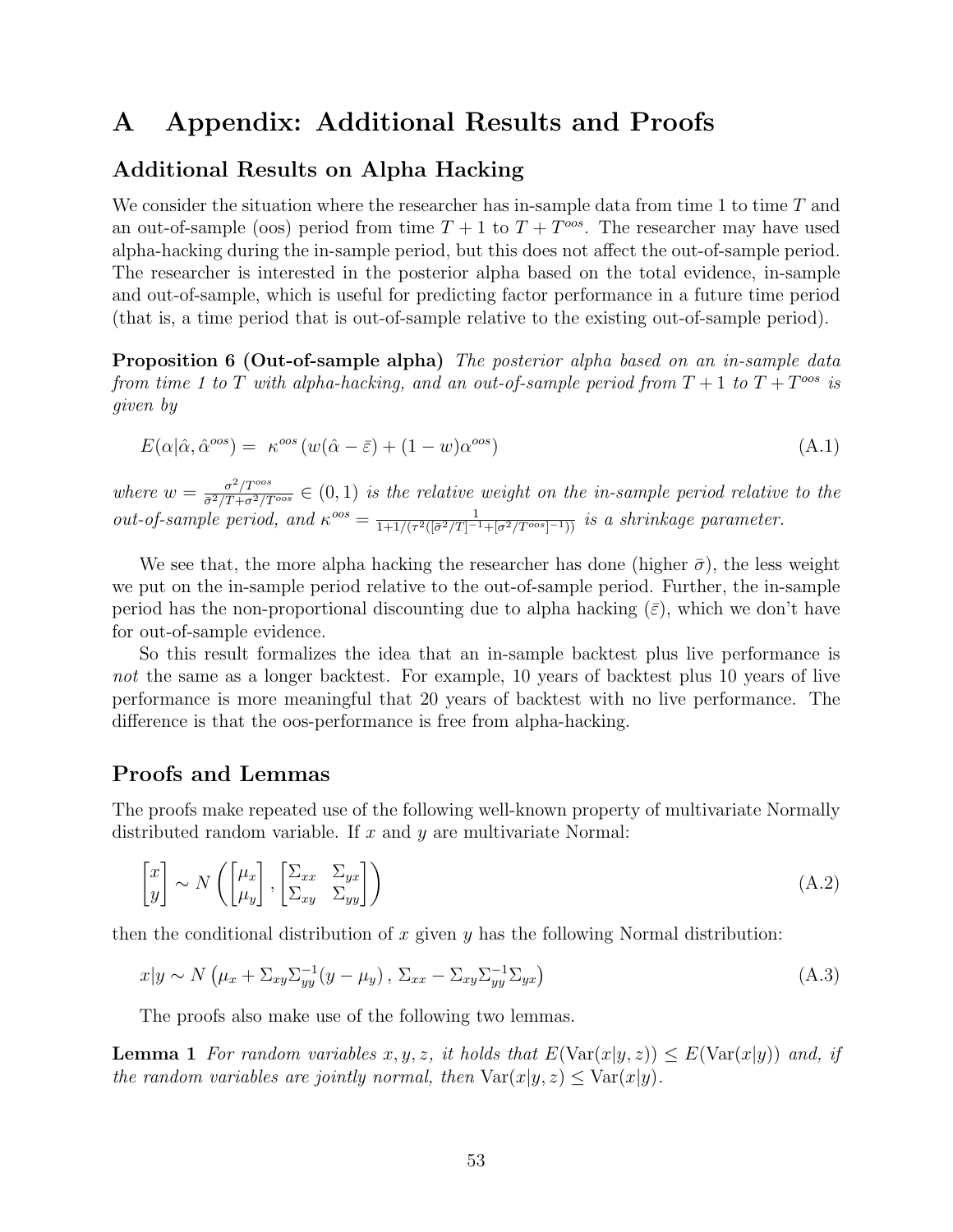**Lemma 2** Let A be an  $N \times N$  matrix for which all diagonal elements equal a and all offdiagonal elements equal b, where  $a \neq b$  and  $a + b(N - 1) \neq 0$ . Then the inverse A<sup>-1</sup> exists and is of the same form:

$$
A = \begin{bmatrix} a & b \\ & \ddots & \\ b & a \end{bmatrix} \quad A^{-1} = \begin{bmatrix} c & d \\ & \ddots & \\ d & & c \end{bmatrix}
$$
 (A.4)  
ere  $c = \frac{a+b(N-2)}{2}$  and  $d = \frac{-b}{(N-2)(N-2)}$ .

where  $c = \frac{a+b(N-2)}{(a-b)(a+b(N-1))}$  and  $d = \frac{-b}{(a-b)(a+b(N-1))}$ .

**Proof of Lemma [1.](#page-53-0)** Using the definition of conditional variance, we have

$$
E(\text{Var}(x|y,z)) = E(E(x^2|y,z)) - E([E(x|y,z)]^2) = E(x^2) - E([E(x|y,z)]^2)
$$

Hence, using Jensen's inequality, we have

$$
E(\text{Var}(x|y)) - E(\text{Var}(x|y,z)) = E([E(x|y,z)]^2) - E([E(x|y)]^2)
$$
  
= 
$$
E([E(x|y,z)]^2) - E([E(E(x|y,z)|y)]^2)
$$
  

$$
\geq E([E(x|y,z)]^2) - E(E([E(x|y,z)]^2|y)) = 0
$$

The result for normal distributions follows from the fact that normal conditional variances are non-stochastic, i.e.,  $\text{Var}(x|y) = E(\text{Var}(x|y))$ . In this case, we can also characterize the extra drop in variance due to conditioning on z using its orthogonal component  $\varepsilon$  from the regression  $z = a + by + \varepsilon$ , using similar notation as  $(A.2)$ :

$$
\begin{split} \text{Var}(x|y,z) &= \text{Var}(x|y,\varepsilon) = \sum_{x,x} -\sum_{x,(y,\varepsilon)} \sum_{(y,\varepsilon),(y,\varepsilon)}^{-1} \sum_{(y,\varepsilon),x} \\ &= \sum_{x,x} -\sum_{x,y} \sum_{y,y}^{-1} \sum_{y,x} -\sum_{x,\varepsilon} \sum_{\varepsilon,\varepsilon}^{-1} \sum_{\varepsilon,x} = \text{Var}(x|y) - \sum_{x,\varepsilon} \sum_{\varepsilon,\varepsilon}^{-1} \sum_{\varepsilon,x} \end{split}
$$

Е

**Proof of Lemma [2.](#page-53-2)** The proof follows from inspection: The product of A and its proposed inverse clearly has the same form as A with diagonal elements

$$
ac + bd(I - 1) = \frac{a(a + b(N - 2)) - b^2(N - 1)}{(a - b)(a + b(N - 1))} = \frac{a^2 + ab(N - 1) - ab - b^2(N - 1)}{(a - b)(a + b(N - 1))} = 1
$$

and off-diagonal elements

$$
ad + bc + bd(N - 2) = \frac{-ab + b(a + b(N - 2)) - b^{2}(N - 2)}{(a - b)^{2}(a + b(N - 1))^{2}} = 0
$$

In other words,  $AA^{-1}$  equals the identity, proving the result.

**Proof of Equations**  $(4)$ – $(6)$ . The posterior distribution of the true alpha given the observed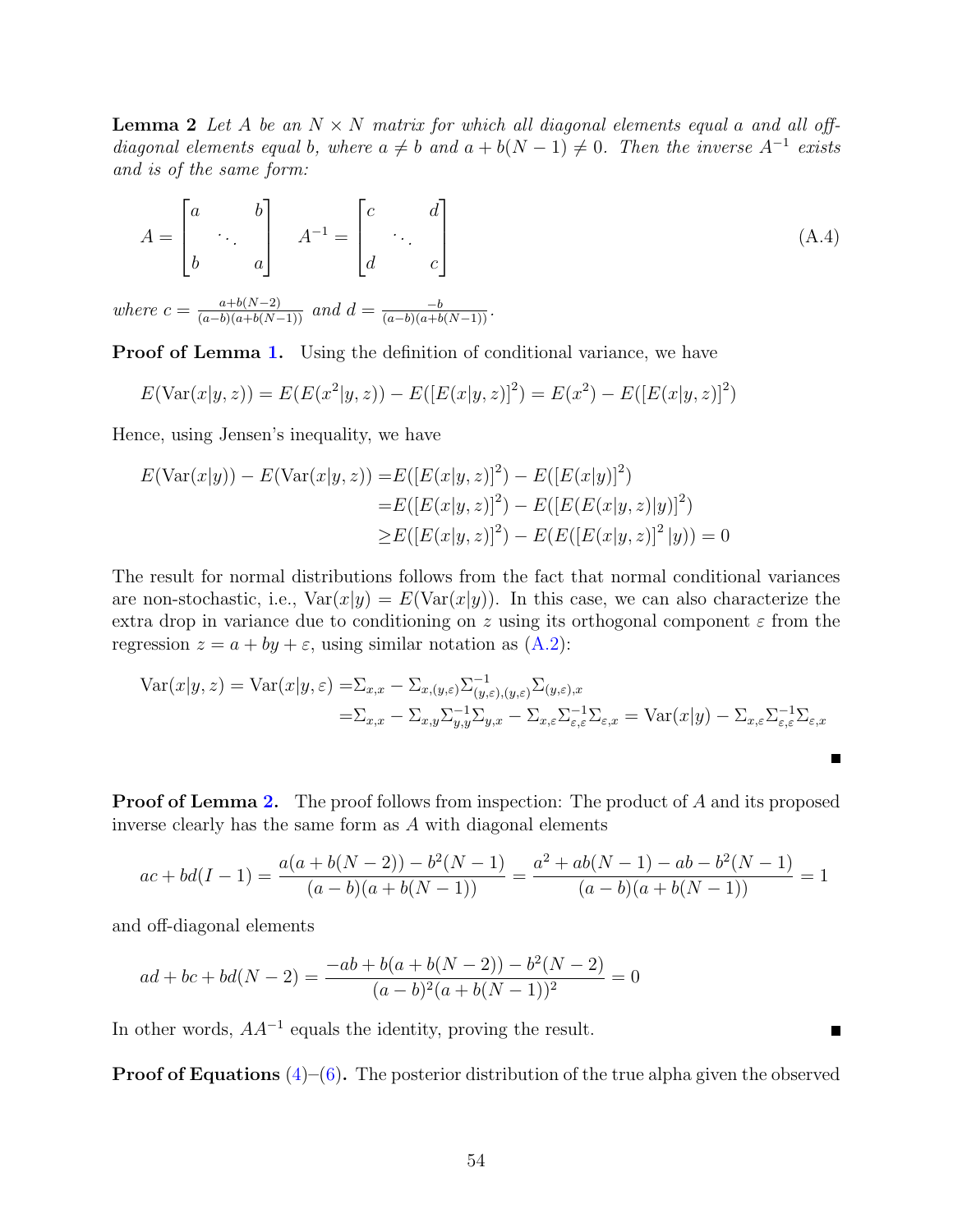factor return is computed using  $(A.3)$ . The conditional mean is

$$
E(\alpha|\hat{\alpha}) = 0 + \frac{\text{Cov}(\alpha, \hat{\alpha})}{\text{Var}(\hat{\alpha})}(\hat{\alpha} - 0) = \frac{\tau^2}{\tau^2 + \sigma^2/T}\hat{\alpha} = \kappa \hat{\alpha}
$$

where  $\kappa$  is given by [\(5\)](#page-11-1) and the posterior variance is

$$
Var(\alpha|\hat{\alpha}) = Var(\alpha) - \frac{(Cov(\alpha, \hat{\alpha}))^2}{Var(\hat{\alpha})} = \tau^2 - \tau^2 \frac{\tau^2}{\tau^2 + \sigma^2/T} = \frac{\tau^2 \sigma^2/T}{\tau^2 + \sigma^2/T} = \kappa \frac{\sigma^2}{T}
$$

**Proof of Proposition [1.](#page-12-0)** The posterior alpha with alpha-hacking is given via  $(A.3)$  as

П

Г

 $\blacksquare$ 

$$
E(\alpha|\hat{\alpha}) = 0 + \frac{\text{Cov}(\alpha, \hat{\alpha})}{\text{Var}(\hat{\alpha})} (\hat{\alpha} - E(\hat{\alpha})) = \frac{\tau^2}{\tau^2 + \bar{\sigma}^2/T} (\hat{\alpha} - \bar{\varepsilon}) = -\kappa_0 + \kappa^{\text{hacking}} \hat{\alpha}
$$

where  $\kappa^{\text{hacking}} = \frac{1}{1 + \frac{\bar{\sigma}^2}{\tau^2 T}}$ ,  $\kappa_0 = \kappa^{\text{hacking}} \bar{\varepsilon} \geq 0$ , and  $\kappa^{\text{hacking}} \leq \kappa$  because  $\bar{\sigma} \geq \sigma$ .

**Proof of Proposition [2.](#page-13-0)** The posterior mean given  $\hat{\alpha}$  and  $\hat{\alpha}^g$  is computed via [\(A.3\)](#page-53-3) as

$$
E(\alpha|\hat{\alpha}, \hat{\alpha}^{g}) = \begin{bmatrix} \tau^{2} & \tau^{2} \end{bmatrix} \begin{bmatrix} \tau^{2} + \sigma_{T}^{2} & \tau^{2} + \rho \sigma_{T}^{2} \\ \tau^{2} + \rho \sigma_{T}^{2} & \tau^{2} + \sigma_{T}^{2} \end{bmatrix}^{-1} \begin{bmatrix} \hat{\alpha} \\ \hat{\alpha}^{g} \end{bmatrix}
$$
  
\n
$$
= \frac{1}{\det} \begin{bmatrix} \tau^{2} & \tau^{2} \end{bmatrix} \begin{bmatrix} \tau^{2} + \sigma_{T}^{2} & -(\tau^{2} + \rho \sigma_{T}^{2}) \\ -(\tau^{2} + \rho \sigma_{T}^{2}) & \tau^{2} + \sigma_{T}^{2} \end{bmatrix} \begin{bmatrix} \hat{\alpha} \\ \hat{\alpha}^{g} \end{bmatrix}
$$
  
\n
$$
= \frac{\tau^{2}(1 - \rho)\sigma_{T}^{2}}{\det} (\hat{\alpha} + \hat{\alpha}^{g})
$$
  
\n
$$
= \frac{\tau^{2}(1 - \rho)}{\sigma_{T}^{2}(1 - \rho)(1 + \rho) + 2\tau^{2}(1 - \rho)} (\hat{\alpha} + \hat{\alpha}^{g})
$$
  
\n
$$
= \kappa^{g} \left( \frac{1}{2} \hat{\alpha} + \frac{1}{2} \hat{\alpha}^{g} \right)
$$

using the notation  $\sigma_T^2 = \sigma^2/T$  and

$$
\det = (\tau^2 + \sigma_T^2)^2 - (\tau^2 + \rho \sigma_T^2)^2 = \sigma_T^2 [\sigma_T^2 (1 - \rho^2) + 2\tau^2 (1 - \rho)].
$$

The global shrinkage parameter  $\kappa^g$  is in  $[\kappa, 1]$  and decreases with the correlation  $\rho$ , attaining the minimum value,  $\kappa^g = \kappa$ , when  $\rho = 1$  as is clearly seen from [\(12\)](#page-14-0).

The result about the posterior variance follows from Lemma [1.](#page-53-0)

Proof of Proposition [3.](#page-15-0) The prior joint distribution of the true and estimated alphas is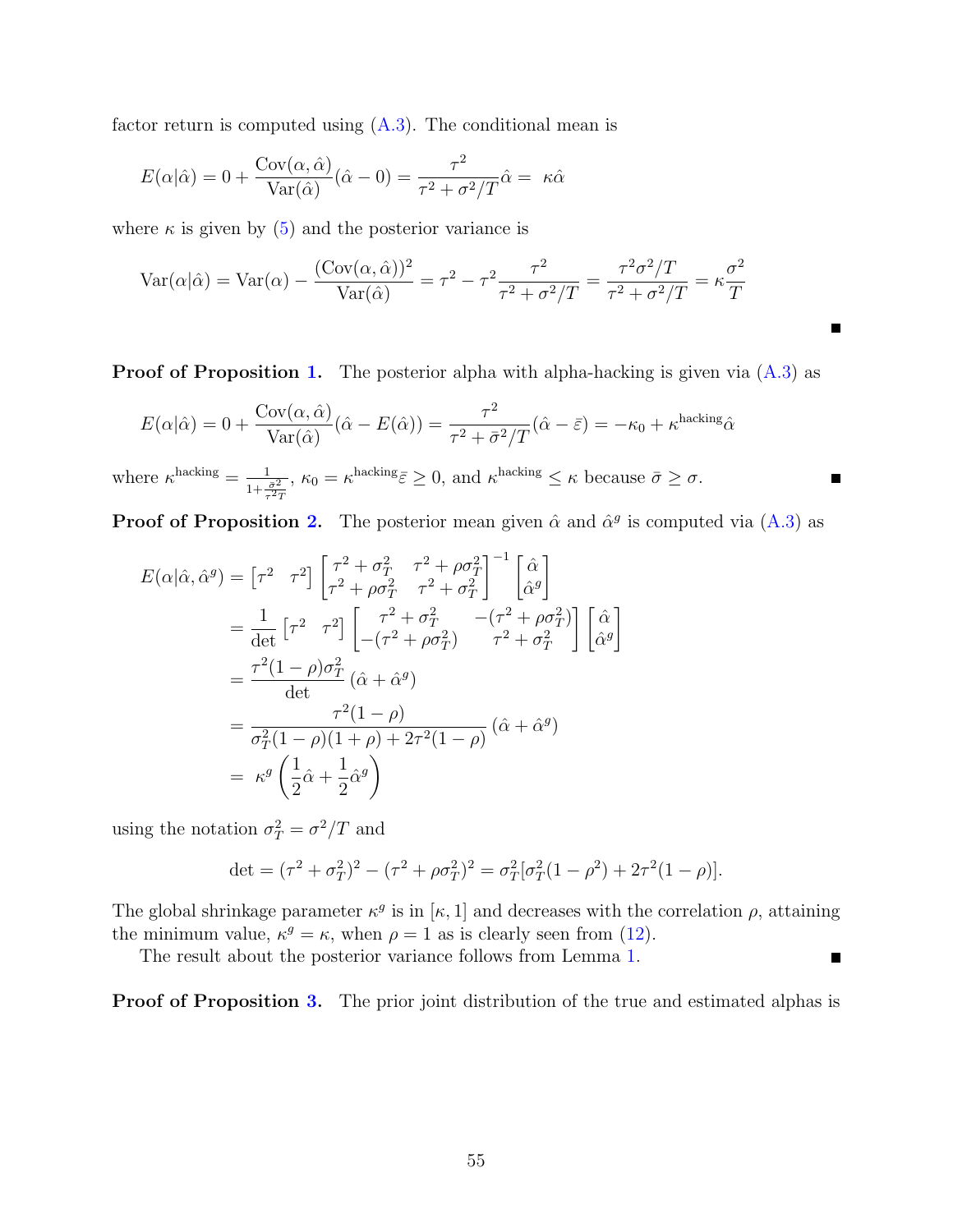given by the following expression, where we focus on factor 1 without loss of generality:

$$
\begin{bmatrix} \alpha^{1} \\ \hat{\alpha}^{1} \\ \vdots \\ \hat{\alpha}^{N} \end{bmatrix} \sim N \left( \begin{bmatrix} 0 \\ 0 \\ 0 \\ \vdots \\ 0 \end{bmatrix}, \begin{bmatrix} \tau_{c}^{2} + \tau_{w}^{2} & \tau_{c}^{2} + \tau_{w}^{2} & \tau_{c}^{2} & \cdots & \tau_{c}^{2} \\ \tau_{c}^{2} + \tau_{w}^{2} & \tau_{c}^{2} + \tau_{w}^{2} + \sigma^{2}/T & \tau_{c}^{2} + \rho \sigma^{2}/T \\ \vdots & \vdots & \ddots & \vdots \\ \tau_{c}^{2} & \tau_{c}^{2} + \rho \sigma^{2}/T & \tau_{c}^{2} + \tau_{w}^{2} + \sigma^{2}/T \end{bmatrix} \right)
$$
(A.5)

The posterior alpha of factor 1 is therefore normally distributed with a mean derived using the standard formula for conditional normal distributions [\(A.3\)](#page-53-3):

$$
E(\alpha^1|\hat{\alpha}^1,\ldots,\hat{\alpha}^N) = \begin{bmatrix} \tau_c^2 + \tau_w^2 \\ \tau_c^2 \\ \vdots \\ \tau_c^2 \end{bmatrix}^\top \begin{bmatrix} \tau_c^2 + \tau_w^2 + \sigma^2/T & \tau_c^2 + \rho\sigma^2/T \\ \tau_c^2 + \rho\sigma^2/T & \cdot \\ \tau_c^2 + \rho\sigma^2/T & \tau_c^2 + \tau_w^2 + \sigma^2/T \end{bmatrix}^{-1} \begin{bmatrix} \hat{\alpha}^1 \\ \vdots \\ \hat{\alpha}^N \end{bmatrix}
$$

We next use Lemma [2](#page-53-2) and its notation, i.e.,  $a = \tau_c^2 + \tau_w^2 + \sigma^2/T$ ,  $b = \tau_c^2 + \rho \sigma^2/T$ , and  $c', d$  are defined accordingly, where we use the notation  $c'$  to avoid confusion with the c in equation [\(14\)](#page-15-1). This application of Lemma [2](#page-53-2) yields

$$
E(\alpha^{1}|\hat{\alpha}^{1},...,\hat{\alpha}^{N}) = \begin{bmatrix} \tau_{c}^{2} + \tau_{w}^{2} \\ \tau_{c}^{2} \\ \vdots \\ \tau_{c}^{2} \end{bmatrix}^{\top} \begin{bmatrix} c' \\ \vdots \\ c' \end{bmatrix} \begin{bmatrix} \hat{\alpha}^{1} \\ \vdots \\ \hat{\alpha}^{N} \end{bmatrix}
$$
  
\n
$$
= \begin{bmatrix} \tau_{c}^{2}(c' + d(N - 1)) + \tau_{w}^{2}c' \\ \tau_{c}^{2}(c' + d(N - 1)) + \tau_{w}^{2}d \\ \vdots \\ \tau_{c}^{2}(c' + d(N - 1)) + \tau_{w}^{2}d \end{bmatrix}^{\top} \begin{bmatrix} \hat{\alpha}^{1} \\ \vdots \\ \hat{\alpha}^{N} \end{bmatrix}
$$
  
\n
$$
= (\tau_{c}^{2}(c' + d(N - 1)) + \tau_{w}^{2}d)N\hat{\alpha}^{1} + \tau_{w}^{2}(c' - d)\hat{\alpha}^{1}
$$
  
\n
$$
= (\tau_{c}^{2} - \frac{N}{a + b(N - 1)} - \tau_{w}^{2} \frac{bN}{(a - b)(a + b(N - 1))})\hat{\alpha}^{1} + \tau_{w}^{2} \frac{1}{a - b}\hat{\alpha}^{1}
$$
  
\n
$$
= \frac{\tau_{c}^{2}}{b + \frac{a - b}{N}}\hat{\alpha}^{1} + \frac{\tau_{w}^{2}}{a - b}\left(\hat{\alpha}^{1} - \frac{1}{1 + \frac{a - b}{bN}}\hat{\alpha}^{1}\right)
$$
  
\n
$$
= \frac{\tau_{c}^{2}}{\tau_{c}^{2} + \rho\sigma^{2}/T + \frac{\tau_{w}^{2} + (1 - \rho)\sigma^{2}/T}{N}}\hat{\alpha}^{1} + \frac{\tau_{w}^{2}}{\tau_{w}^{2} + (1 - \rho)\sigma^{2}/T}\left(\hat{\alpha}^{1} - \frac{1}{1 + \frac{\tau_{w}^{2} + (1 - \rho)\sigma^{2}/T}{( \tau_{c}^{2} + \rho\sigma^{2}/T)N}}\hat{\alpha}^{1}\right)
$$
  
\n
$$
= \frac{1}{1 + \frac{\rho\sigma^{2}}{\tau_{c}^{2}} + \frac{\
$$

 $\setminus$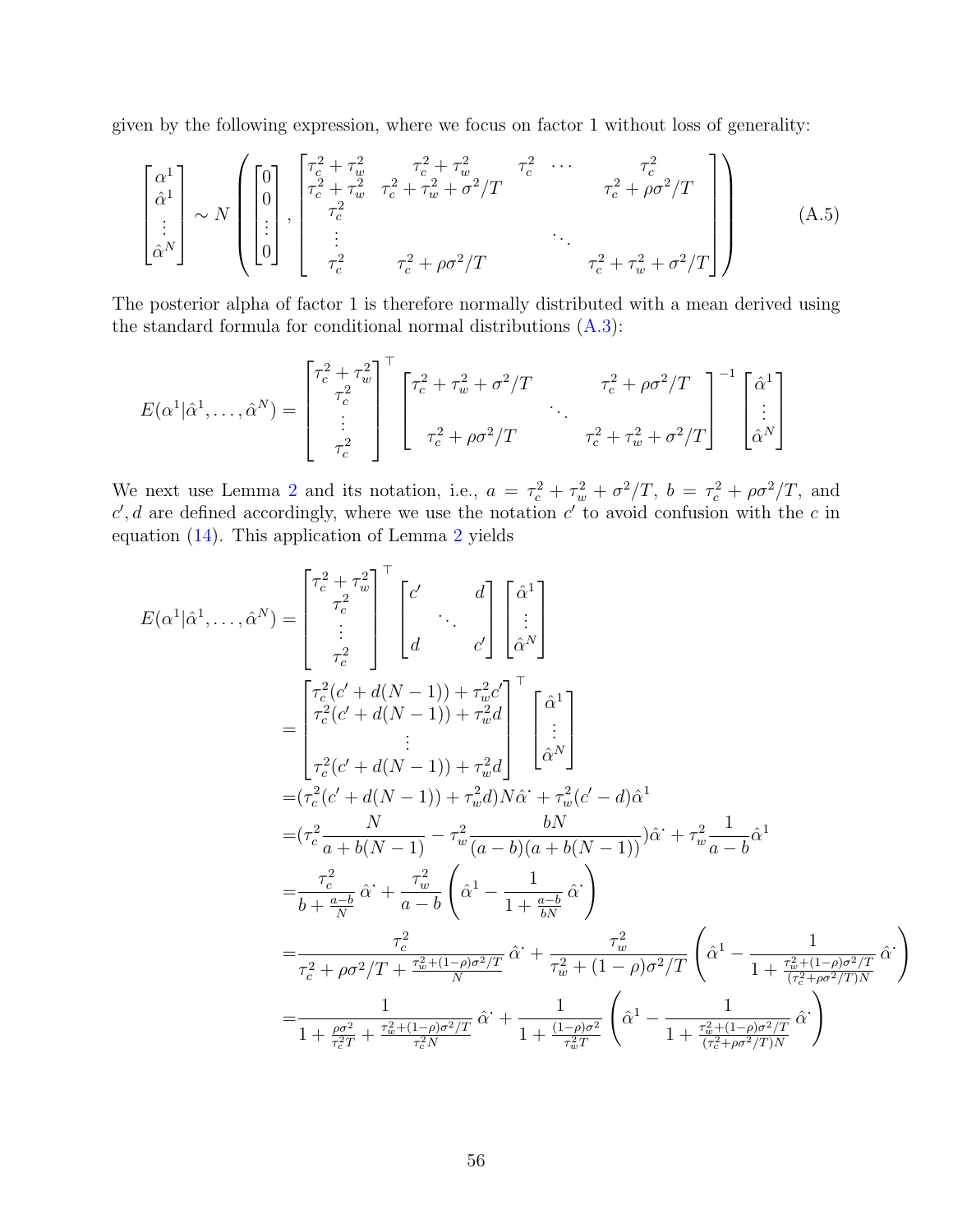The posterior has conditional variance

$$
\operatorname{Var}(\alpha^{1}|\hat{\alpha}^{1},\ldots,\hat{\alpha}^{N}) = \tau_{c}^{2} + \tau_{w}^{2} - \begin{bmatrix} \tau_{c}^{2} + \tau_{w}^{2} \\ \tau_{c}^{2} \\ \vdots \\ \tau_{c}^{2} \end{bmatrix}^{\top} \begin{bmatrix} c' \\ \vdots \\ c' \end{bmatrix} \begin{bmatrix} d \\ \tau_{c}^{2} \\ \vdots \\ d \end{bmatrix} \begin{bmatrix} \tau_{c}^{2} + \tau_{w}^{2} \\ \vdots \\ \tau_{c}^{2} \end{bmatrix}
$$

$$
= \tau_{c}^{2} + \tau_{w}^{2} - \begin{bmatrix} \tau_{c}^{2}(c' + d(N - 1)) + \tau_{w}^{2}c' \\ \tau_{c}^{2}(c' + d(N - 1)) + \tau_{w}^{2}d \\ \vdots \\ \tau_{c}^{2}(c' + d(N - 1)) + \tau_{w}^{2}d \end{bmatrix}^{\top} \begin{bmatrix} \tau_{c}^{2} + \tau_{w}^{2} \\ \tau_{c}^{2} \\ \vdots \\ \tau_{c}^{2} \end{bmatrix}
$$

$$
= \tau_{c}^{2} + \tau_{w}^{2} - (\tau_{c}^{2}(c' + d(N - 1)) + \tau_{w}^{2}d)(\tau_{c}^{2} + \tau_{w}^{2})
$$

$$
- (\tau_{c}^{2}(c' + d(N - 1)) + \tau_{w}^{2}d)\tau_{c}^{2}(N - 1)
$$

$$
\rightarrow \tau_{c}^{2} + \tau_{w}^{2} - (\tau_{c}^{2}(\frac{1}{a - b} - \frac{1}{a - b}) + \tau_{w}^{2}\frac{1}{a - b})(\tau_{c}^{2} + \tau_{w}^{2})
$$

$$
- (\tau_{c}^{2}\frac{1}{b} - \tau_{w}^{2}\frac{1}{a - b})\tau_{c}^{2}
$$

$$
= \tau_{c}^{2} + \tau_{w}^{2} - (\tau_{w}^{4}\frac{1}{a - b} + \tau_{c}^{4}\frac{1}{b})
$$

$$
= \tau_{c}^{2} + \tau_{w}^{2} - (\tau_{w}^{4}\frac{1}{a - b} + \tau_{c}^{4}\frac{1}{b})
$$

The last results follow from Lemma [1.](#page-53-0)

Proof of Proposition [4.](#page-19-0) We write the joint prior distribution of true and observed alphas in the multi-level hierarchical model as

$$
\begin{pmatrix} \alpha \\ \hat{\alpha} \end{pmatrix} \sim N \left( \alpha^0 1_{2NK}, \begin{pmatrix} \Omega & \Omega \\ \Omega & \Omega + \Sigma/T \end{pmatrix} \right) \tag{A.6}
$$

 $\blacksquare$ 

Е

The posterior mean vector of true alphas is computed via [\(A.3\)](#page-53-3):

$$
E(\alpha|\hat{\alpha}) = 1_{NK}\alpha_0 + \Omega(\Omega + \Sigma/T)^{-1} (\hat{\alpha} - 1_{NK}\alpha_0)
$$
  
=  $(\Omega^{-1} + T\Sigma^{-1})^{-1} (\Omega^{-1}1_{NK}\alpha_0 + T\Sigma^{-1}\hat{\alpha})$ 

using that  $(\Omega + \Sigma/T)^{-1} = \Omega^{-1} - \Omega^{-1} (\Omega^{-1} + T\Sigma^{-1})^{-1} \Omega^{-1}$  by the Woodbury matrix identity. The posterior variance is computed similarly via [\(A.3\)](#page-53-3) and the same application of the Woodbury matrix identity as

$$
Var(\alpha|\hat{\alpha}) = \Omega - \Omega (\Omega + \Sigma/T)^{-1} \Omega = (\Omega^{-1} + T\Sigma^{-1})^{-1}.
$$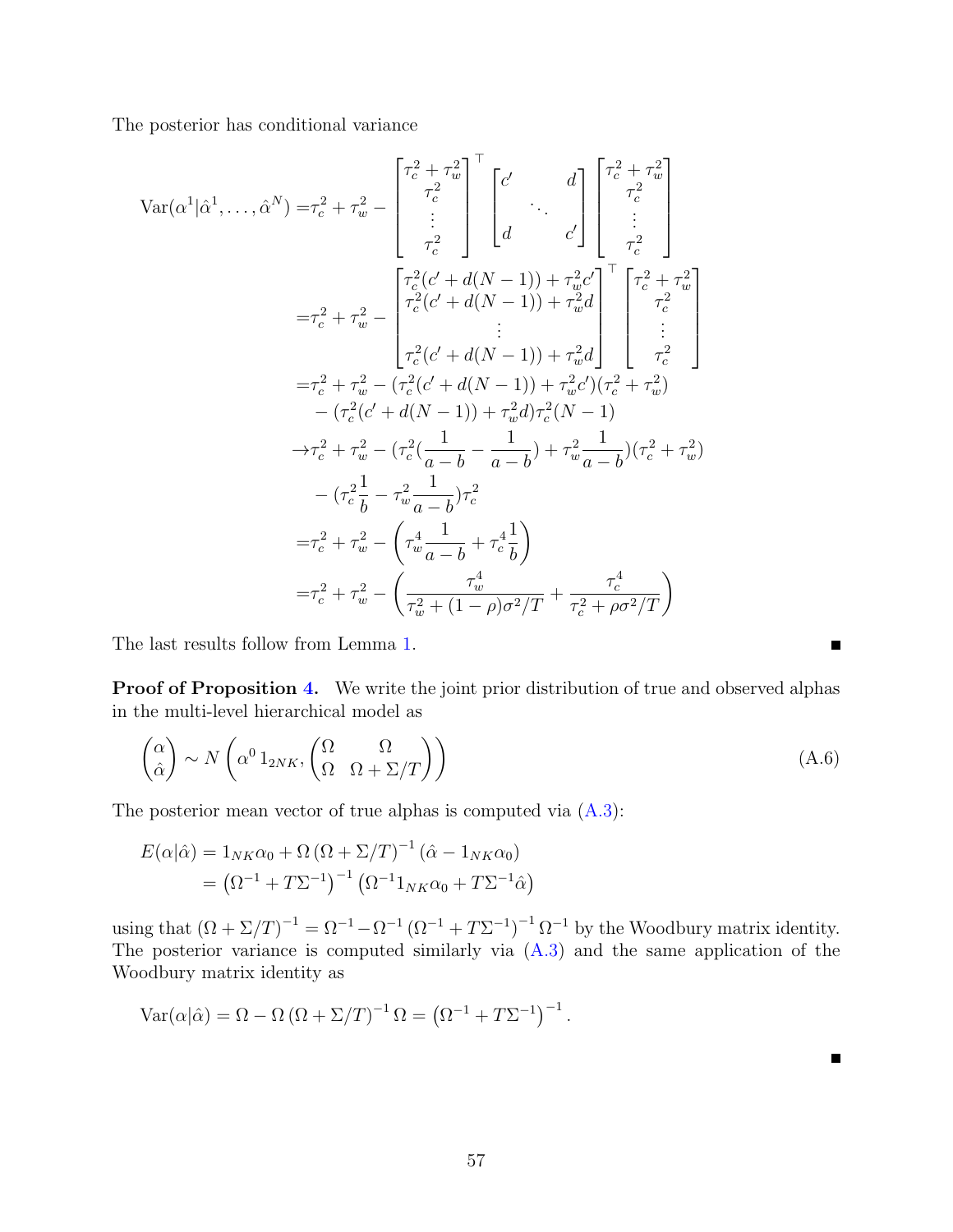Proof of Proposition [5.](#page-22-0) Based on the definition of the Bayesian FDR, we have:

$$
\text{FDR}^{\text{Bayes}} = E\left(\frac{\sum_{i} 1_{\{i \text{ false discovery}\}}}{\sum_{i} 1_{\{i \text{ discovery}\}}}\left|\hat{\alpha}^{1}, \dots, \hat{\alpha}^{N}\right.\right)
$$
\n
$$
= \frac{1}{\sum_{i} 1_{\{i \text{ discovery}\}}}\left|E\left(\sum_{i} 1_{\{i \text{ false discovery}\}}\left|\hat{\alpha}^{1}, \dots, \hat{\alpha}^{N}\right.\right)\right|
$$
\n
$$
= \frac{1}{\sum_{i} 1_{\{i \text{ discovery}\}}}\sum_{i} Pr(i \text{ false discovery}|\hat{\alpha}^{1}, \dots, \hat{\alpha}^{N})
$$
\n
$$
= \frac{1}{\# \text{discovering}}\sum_{i \text{ discovery}} p\text{-}val_{i}^{Bayes}
$$
\n
$$
\leq 2.5\%
$$
\n(A.7)

Proof of Proposition [6.](#page-53-4) The posterior mean alpha is

$$
E(\alpha|\hat{\alpha},\hat{\alpha}^{oos}) = \begin{bmatrix} \tau^2 & \tau^2 \end{bmatrix} \begin{bmatrix} \tau^2 + \bar{\sigma}_T^2 & \tau^2 \\ \tau^2 & \tau^2 + \sigma_{oos}^2 \end{bmatrix}^{-1} \begin{bmatrix} \hat{\alpha} - \bar{\varepsilon} \\ \hat{\alpha}^{oos} \end{bmatrix}
$$
  
\n
$$
= \frac{1}{\det} \begin{bmatrix} \tau^2 & \tau^2 \end{bmatrix} \begin{bmatrix} \tau^2 + \sigma_{oos}^2 & -\tau^2 \\ -\tau^2 & \tau^2 + \bar{\sigma}_T^2 \end{bmatrix} \begin{bmatrix} \hat{\alpha} - \bar{\varepsilon} \\ \hat{\alpha}^{oos} \end{bmatrix}
$$
  
\n
$$
= \frac{\tau^2}{\det} \left( \sigma_{oos}^2 (\hat{\alpha} - \bar{\varepsilon}) + \bar{\sigma}_T^2 \hat{\alpha}^g \right)
$$
  
\n
$$
= \frac{\tau^2 (\bar{\sigma}_T^2 + \sigma_{oos}^2)}{\tau^2 (\bar{\sigma}_T^2 + \sigma_{oos}^2) + \bar{\sigma}_T^2 \sigma_{oos}^2} (w(\hat{\alpha} - \bar{\varepsilon}) + (1 - w)\alpha^{oos})
$$
  
\n
$$
= \frac{\tau^2}{\tau^2 + \bar{\sigma}_T^2 \sigma_{oos}^2 / (\bar{\sigma}_T^2 + \sigma_{oos}^2)} (w(\hat{\alpha} - \bar{\varepsilon}) + (1 - w)\alpha^{oos})
$$
  
\n
$$
= \frac{1}{1 + \frac{1}{\tau^2 (\bar{\sigma}_T^{-2} + \sigma_{oos}^{-2})}} (w(\hat{\alpha} - \bar{\varepsilon}) + (1 - w)\alpha^{oos})
$$

using the notation  $\bar{\sigma}_T^2 = \bar{\sigma}^2/T$ ,  $\sigma_{cos}^2 = \sigma^2/T^{cos}$ , and

$$
\det = (\tau^2 + \bar{\sigma}_T^2)(\tau^2 + \sigma_{oos}^2) - \tau^4 = \tau^2(\bar{\sigma}_T^2 + \sigma_{oos}^2) + \bar{\sigma}_T^2 \sigma_{oos}^2.
$$

### <span id="page-58-0"></span>Accounting for Unobserved Factors

[Harvey et al.](#page-51-1) [\(2016\)](#page-51-1) provides a framework to estimate the total number of factors researchers have tried. The framework is based on *t*-statistics of published factors and estimation framework to determine the number of unobserved factors.

One set of simulations is constructed to match the baseline scenario of [\(Harvey et al.,](#page-51-1) [2016,](#page-51-1) Table 5.A, row 1), which estimates that researchers have tried  $M = 1,297$  factors, of which 39.6% of have zero alpha and another is based on the more conservative scenario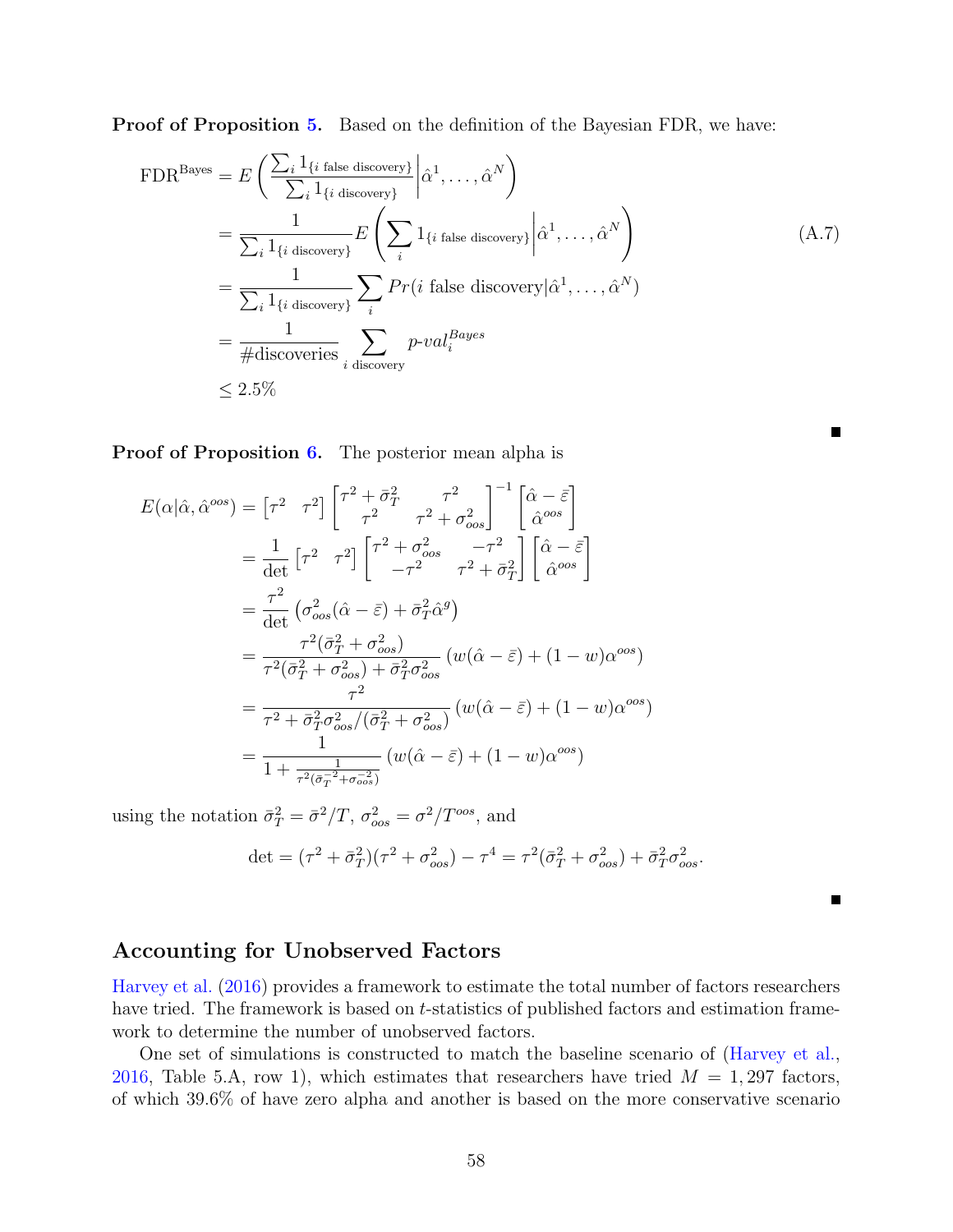of [\(Harvey et al.,](#page-51-1) [2016,](#page-51-1) Table 5.B, row 1), which implies that researchers have tried 2458 factors, of which 68.3% have zero alpha. [Harvey et al.](#page-51-1) [\(2016\)](#page-51-1) states that "the average annual Sharpe ratio for these [true] factors is 0.44."

To incorporate these unobserved factors into our framework, we proceed as follows for the baseline scenario. We simulate a total of 1,300 factors in 26 clusters of 50 factors per cluster. We let all factors in 10 clusters have true alphas equal to zero while the remaining clusters have non-zero true alphas. For each of the clusters with non-zero alphas, we set the cluster alpha to  $c^j = 0.44 \times 10\%/12$  so that the monthly abnormal return corresponds to an annual Sharpe ratio of 0.44 given the annual volatility of 10%. Finally, we draw each factor's true alpha from  $\alpha^i \sim N(c^j, \tau_w^2)$ , and then simulate 68 years of monthly returns with within-cluster correlation of 0.5 and 0 otherwise. Finally, we estimate prior parameters  $\tau$  using this data with the same method that we used on the observed data. We repeat this simulation process and compute the average  $\tau_c$ , which is interpreted as a value that accounts for unobserved factors of the form implied by [Harvey et al.](#page-51-1) [\(2016\)](#page-51-1). We note that we are implicitly assuming that the unobserved factors belong to different clusters, such that observing new poor performing factors would lead to more shrinkage toward zero via a lower  $\tau_c$ , but not via different cluster mean returns.

Similarly for the conservative scenario, we simulate a total of 2500 factors in 50 clusters of 50 factors per cluster. We let all factors in 16 clusters have true alphas equal to zero while the remaining clusters have non-zero true alphas as described above.

## <span id="page-59-0"></span>B Empirical Bayes Estimation

For convenient reference, we restate the multi-level hierarchical model of Section [1.](#page-9-0) For a factor  $i$  in cluster  $j$  and corresponding to signal  $n$ , the factor is

$$
f_t^i = \alpha^i + \beta^i r_t^m + \varepsilon_t^i
$$

with

$$
\alpha^i = \alpha^o + c^j + s^n + w^i
$$

where the alpha components are  $\alpha^o = 0$ ,  $c^j \sim N(0, \tau_c^2)$ ,  $s^n \sim N(0, \tau_s^2)$ , and  $w^i \sim N(0, \tau_w^2)$ . We write alpha in vector form as

$$
\alpha = \alpha^{\circ} 1_{NK} + Mc + Zs + w \tag{B.1}
$$

where  $\alpha = (\alpha^1, \ldots, \alpha^{NK})', c = (c^1, \ldots, c^J)', s = (s^1, \ldots, s^N)', w = (w^1, \ldots, w^{NK})', M$  is the  $NK \times J$  matrix of cluster memberships, and Z is the  $NK \times N$  matrix indicating the characteristic that factor *i* is based on. Given the hyperparameters  $(\alpha^0, \tau_c, \tau_s, \tau_w)$ , the prior mean and covariance matrix of alphas are

$$
E[\alpha] = 0, \quad \Omega \equiv \text{Var}(\alpha) = MM'\tau_c^2 + ZZ'\tau_s^2 + I_{NK}\tau_w^2.
$$

The vector of return shocks is  $\varepsilon_t = (\varepsilon_t^1, \dots, \varepsilon_t^{NK})'$  which is distributed  $\varepsilon_t \sim N(0, \Sigma)$ .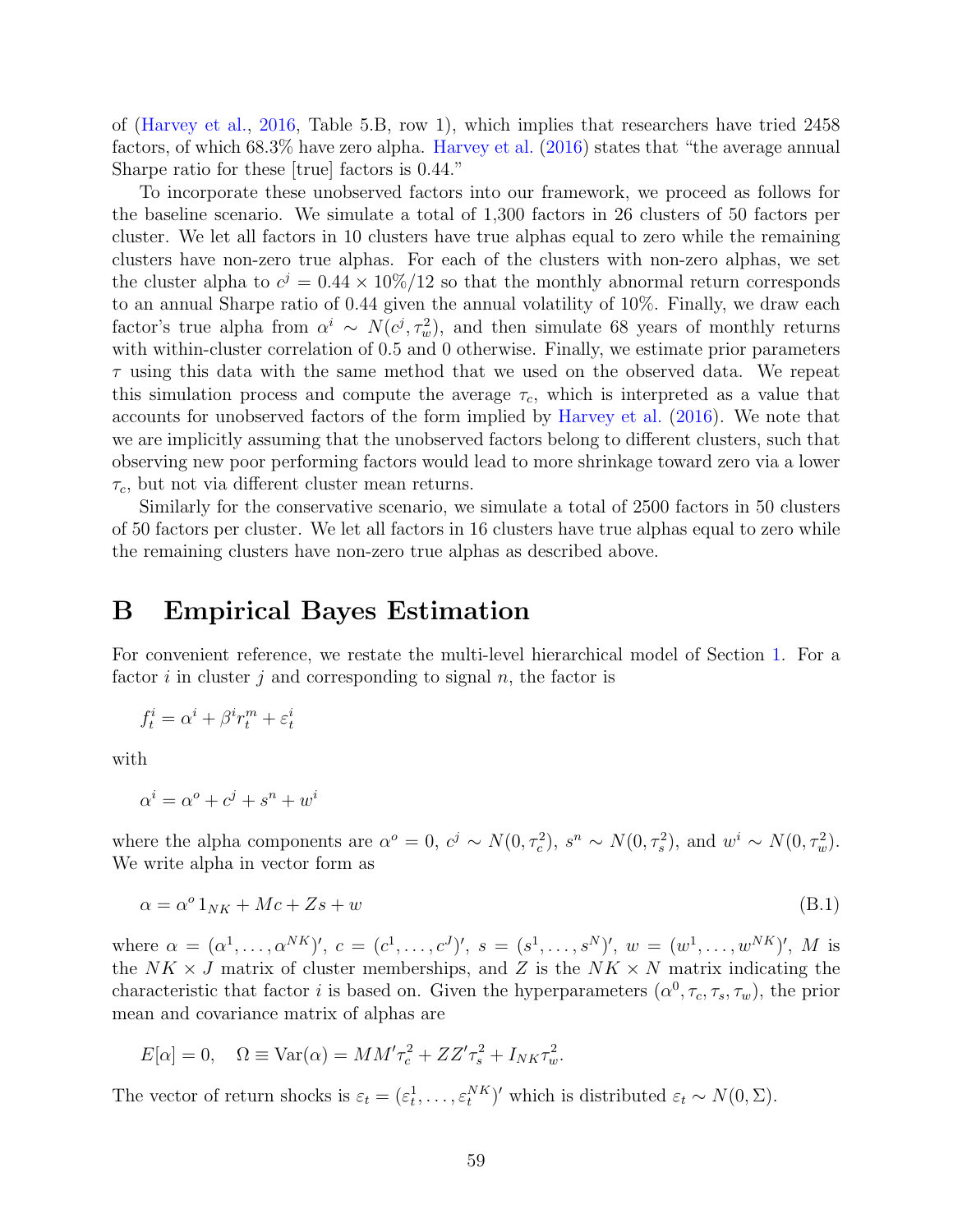Given this structure, we estimate the model as follows. The vector of factor returns  $f_t = (f_t^1, ..., f_t^{NK})'$  has marginal likelihood—that is, after integrating out the uncertain alpha components—that is distributed as

$$
f_t \sim N(0, [\Omega + \Sigma])
$$

or, equivalently (treating CAPM betas as known), the estimated alphas are distributed<sup>[43](#page-60-0)</sup>

$$
\hat{\alpha} \sim N(0, [\Omega + \Sigma/T]).
$$

The matrices  $Z$  and  $M$  are given by the factor definition and cluster assignment (Table [C.4\)](#page-77-0), respectively. We use a plug-in estimate of the factor CAPM-residual return covariance matrix, denoted  $\Sigma$  (discussed below). Finally, given  $\Sigma$ , Z, and M, we estimate the hyperparameters of the prior distribution,  $(\tau_c, \tau_s, \tau_w)$  via MLE based on the marginal likelihood.

This estimation approach is an example of the empirical Bayes method. It approximates the fully Bayesian posterior calculation (which requires integrating over a hyperprior distribution of hyperparameters, usually an onerous calculation) by setting the hyperparameters to their most likely values based on the marginal likelihood. It is particularly well suited to hierarchical Bayesian models in which parameters for individual observations share some common structure, so that the realized heterogeneity across individual is informative about sensible values for the hyperparameters of the prior. Our model and estimation approach implementation is a minor variation on Bayesian hierarchical normal mean models that are common in Bayesian statistics (textbook treatments include [Efron,](#page-50-1) [2012;](#page-50-1) [Gelman et al.,](#page-51-4) [2013;](#page-51-4) [Maritz,](#page-52-1) [2018\)](#page-52-1). We conduct sensitivity analysis to ensure that our results are robust to a wide range of hyperparameters (see Figure [C.4\)](#page-65-0). Also, we note that our EB methodology is more easily replicable than a full-Bayesian setting with additional hyperpriors as EB relies on a closed-form Bayesian updating rather than a numerical integration.

To ensure cross-sectional stationarity, we scale each factor such that their monthly idiosyncratic volatility is  $10\%/\sqrt{12}$  (i.e., 10% annualized). To construct a plug-in estimate of the factor residual return covariance matrix, denoted  $\Sigma$ , we face two main empirical challenges. First, the sample covariance is poorly behaved due the relatively large number of factors compared to the number of time series observations. Second, we have an unbalanced panel because different factors come online at different points in time. To address the first challenge, we impose a block equicorrelation structure on  $\Sigma$  based on factors' cluster mem-bership.<sup>[44](#page-60-1)</sup> The correlation between factors in clusters i and j is estimated as the average correlation among all pairs such that one factor is in cluster  $i$  and the other is in  $j$ . In our global analyses, blocks correspond to region-cluster pairs. To address unbalancedness, we use the bootstrap. In particular, we generate 10,000 bootstrap samples that resample rows of the unbalanced factor return dataset. Each bootstrap sample is, therefore, also unbalanced, and we use this to produce a distribution of alpha estimates. From this we calculate  $\Sigma/T$ 

<span id="page-60-0"></span><sup>&</sup>lt;sup>43</sup>We abstract from uncertainty in CAPM betas to emphasize the Bayesian updating of alphas. Our conclusions are qualitatively insensitive to accounting for beta uncertainty.

<span id="page-60-1"></span><sup>&</sup>lt;sup>44</sup>As advocated by [Engle and Kelly](#page-50-2) [\(2012\)](#page-50-2) and [Elton et al.](#page-50-3) [\(2006\)](#page-50-3), block equicorrelation constrains all pairs of factors in the same block to share a single correlation parameter, and likewise for cross-block correlations. This stabilizes covariance matrix estimates by dramatically reducing the parameterization of the correlation matrix, while leaving the individual variance estimates unchanged.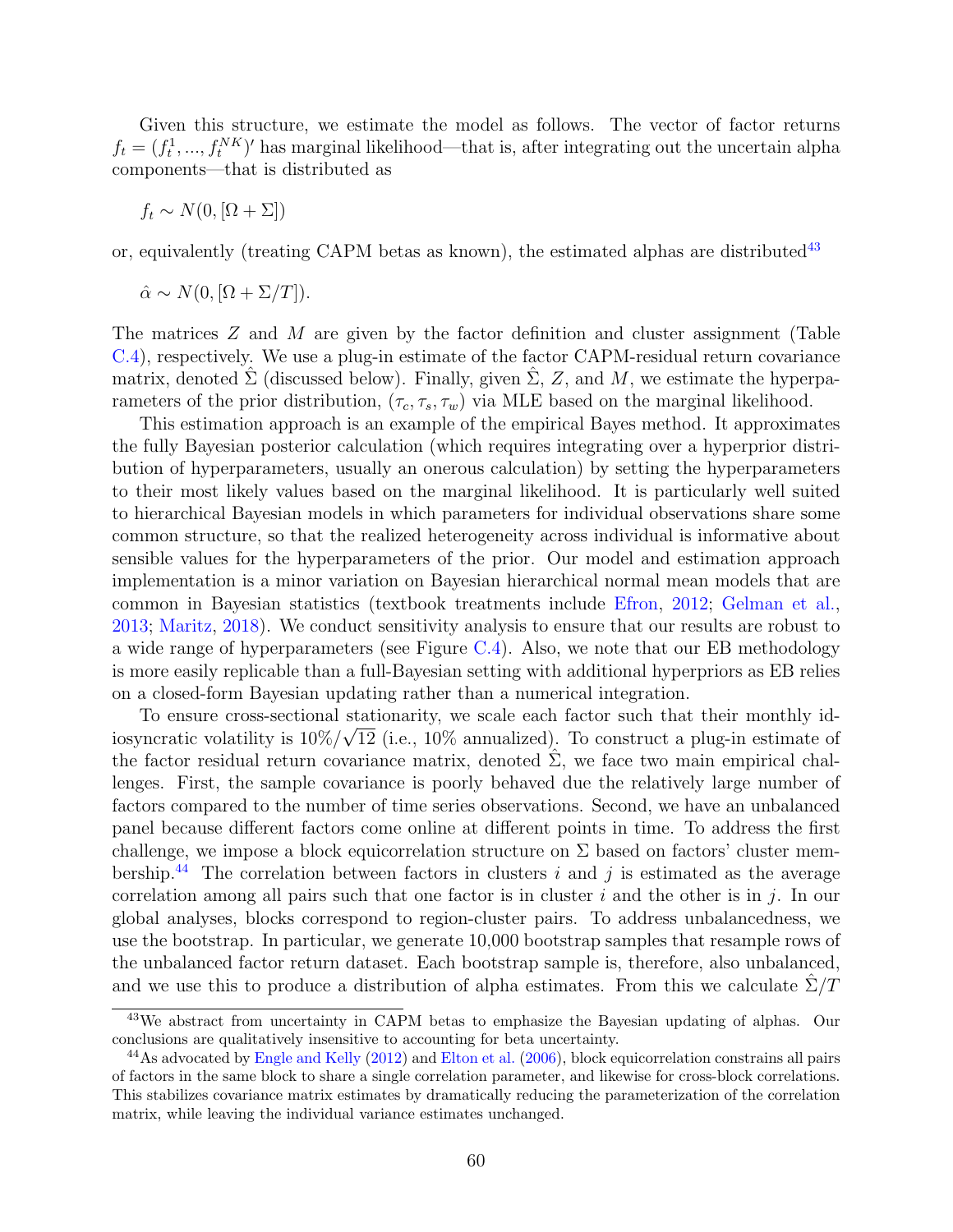as the covariance of alphas across bootstrap samples (imposing the block equicorrelation structure).

<span id="page-61-0"></span>Table [B.1](#page-61-0) shows the estimated hyperparameters across different samples. While most of our analysis of based on these full-sample estimates, we also consider rolling-estimates of when considering out-of-sample evidence as seen in Figure [C.7.](#page-67-0)

| Sample                      | $\tau_c$ | $\tau_w$ | $\tau_s$ |
|-----------------------------|----------|----------|----------|
| <b>USA</b>                  | 0.374    | 0.209    |          |
| Developed                   | 0.263    | 0.183    |          |
| Emerging                    | 0.307    | 0.233    |          |
| USA, Developed $&$ Emerging | 0.301    | 0.189    | 0.091    |
| USA - Mega                  | 0.272    | 0.152    |          |
| USA - Large                 | 0.332    | 0.179    |          |
| USA - Small                 | 0.462    | 0.264    |          |
| USA - Micro                 | 0.501    | 0.337    |          |
| USA - Nano                  | 0.535    | 0.350    |          |

Table B.1: Hyperparameters of the prior distribution estimated by maximum likelihood. Here,  $\tau_c$  is the estimated dispersion in cluster alphas (e.g., the dispersion in the alpha of the value cluster alpha, momentum cluster, and so on). When we estimate a single region,  $\tau_w$  is the idiosyncratic dispersion of alphas within each cluster. When we jointly estimate several regions, then  $\tau_s$  is the estimated dispersion in alphas across signals within each cluster, and  $\tau_w$  is the estimated idiosyncratic dispersion in alphas for factors identified by their signal and region.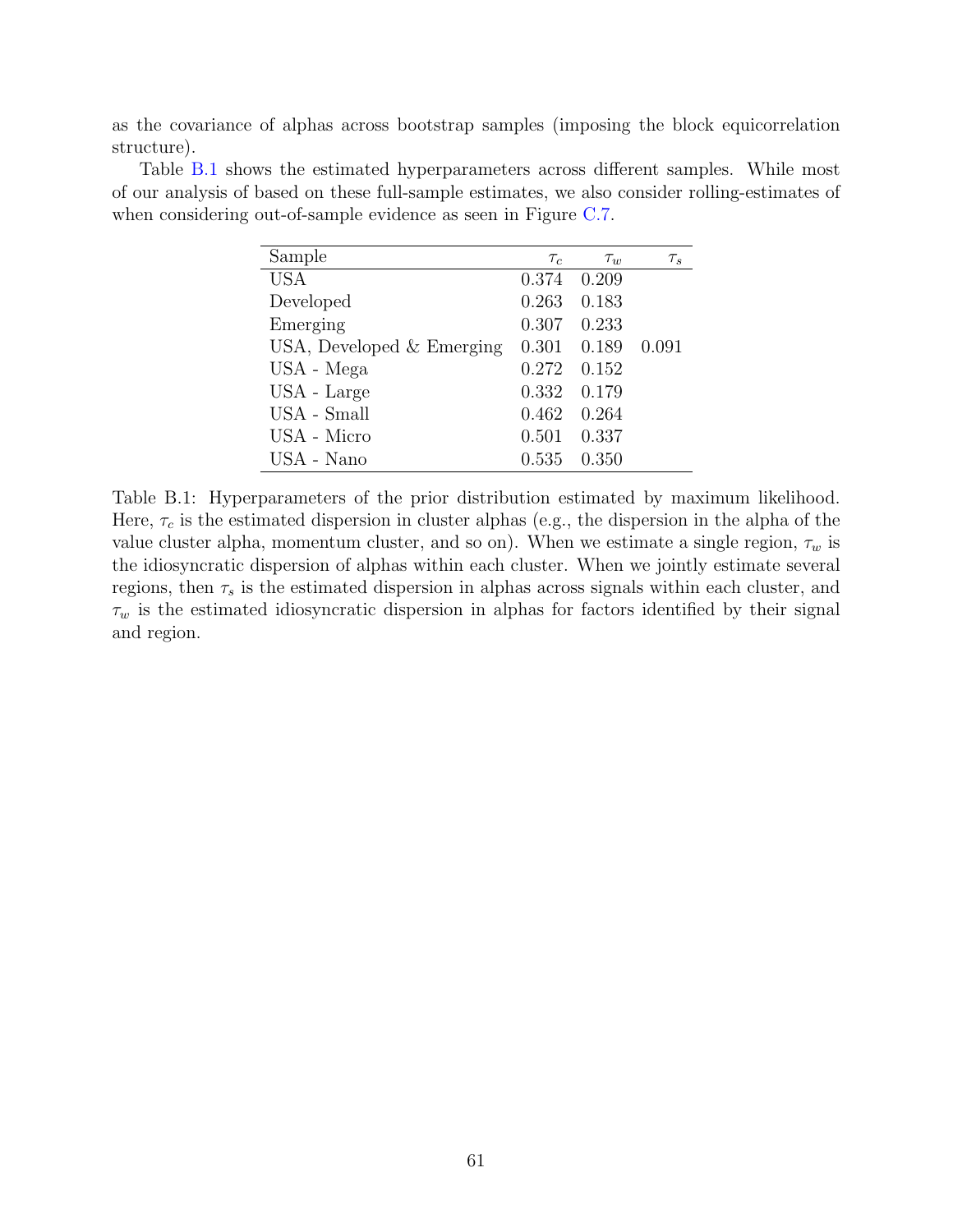# Internet Appendix



# C Additional Exhibits

Figure C.1: Replication Rates Versus the Literature (Uncapped Value-weighting) Note: This figure reproduces the analysis of Figure [1](#page-2-0) using uncapped value weights to construct factors.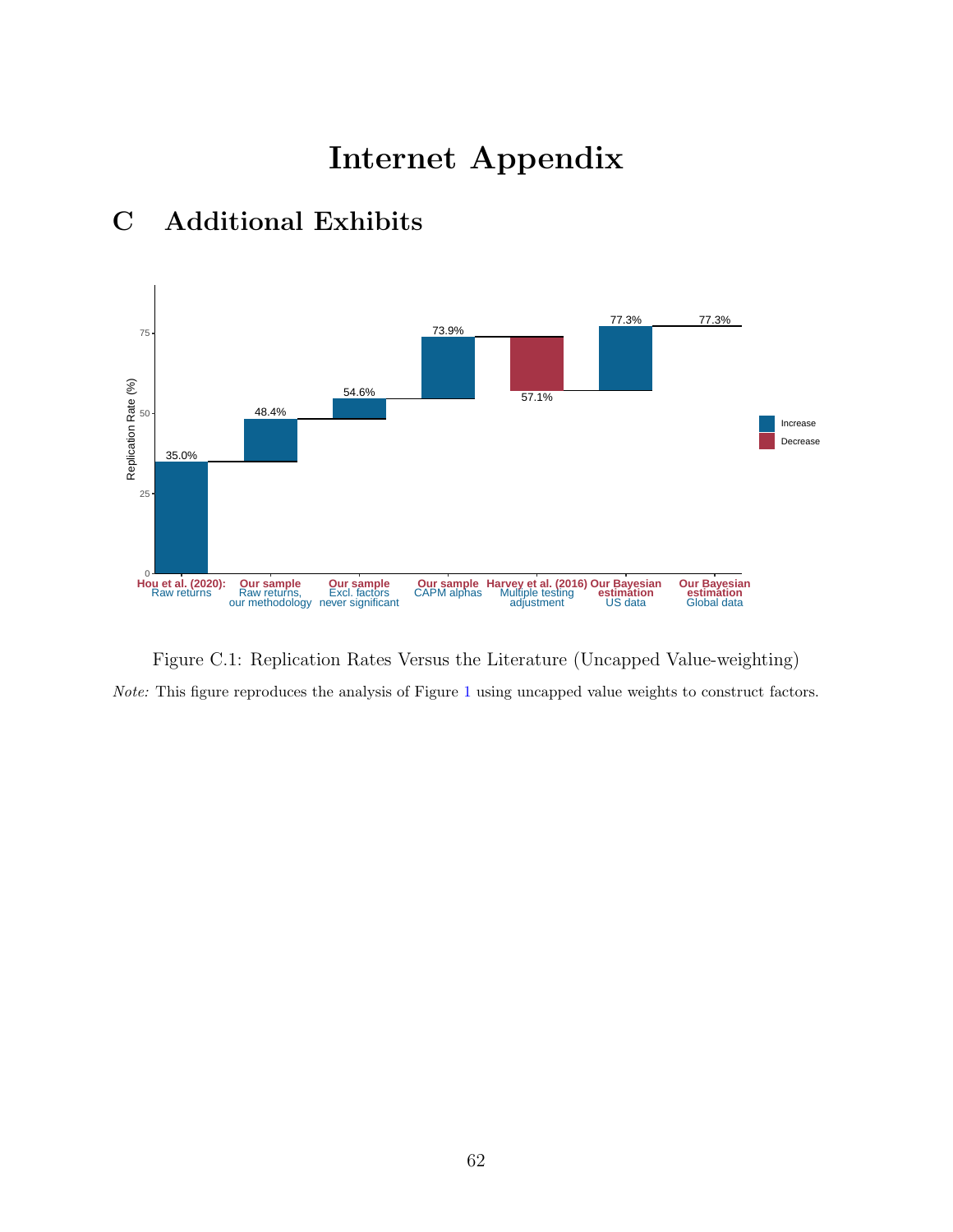

Figure C.2: Clustering Factors into Themes

Note: This figures shows a hierarchical clustering of all factors into 15 themes using the sample of US stocks from 1975-2019. Long high indicates whether the factor is long stocks with a high value of the underlying characteristic.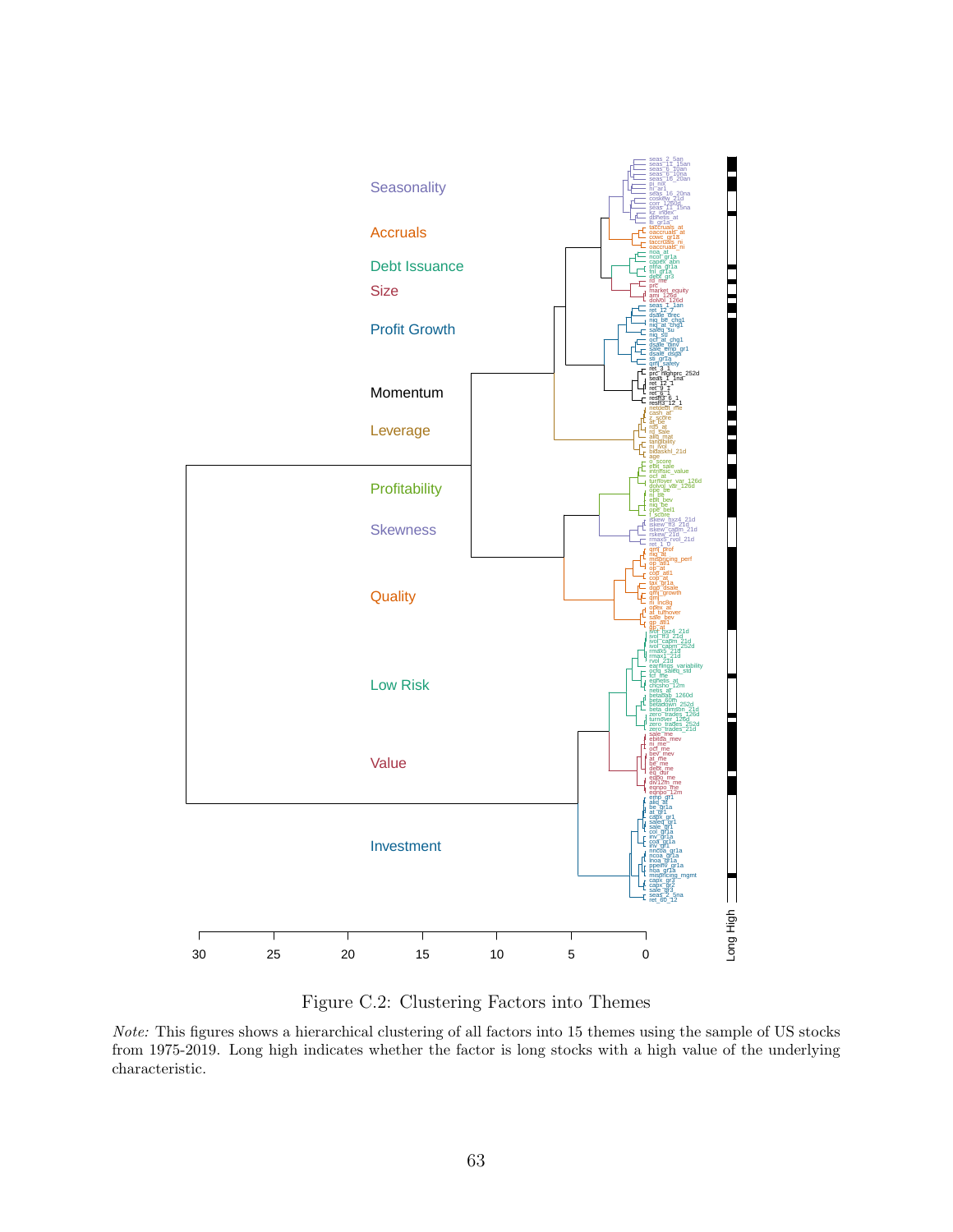<span id="page-64-0"></span>



Note: This figure shows the average pairwise Pearson correlation between factors from different clusters (off diagonal elements) or between factors in the same cluster (diagonal elements), using data on US stocks during the 1975-2019 period.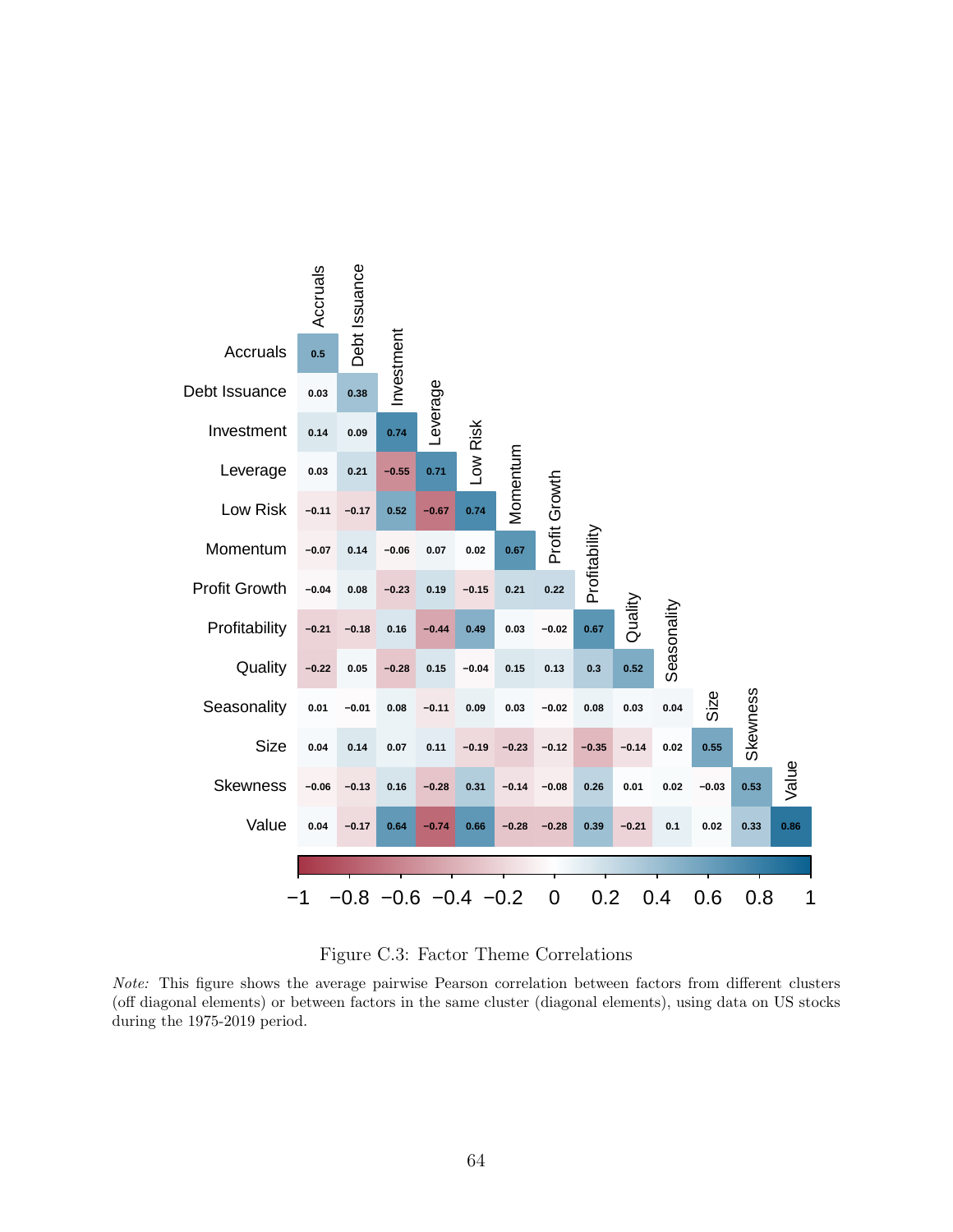<span id="page-65-0"></span>

Figure C.4: Replication Rate with Prior Estimated in Light of Unobserved Factors

*Note:* The figure shows how the replication rate in the US varies when changing the  $\tau_c$  and  $\tau_w$  parameter. The dotted line shows our replication rate of 84%. The data estimate of  $\tau_w$  is 0.21%. The green square, highlights the value estimated in the data  $\tau_c = 0.37\%$ . The red triangle and the blue circle highlights values that are found by estimating the empirical Bayes model according to assumptions about unobserved factors from [Harvey et al.](#page-51-1) [\(2016\)](#page-51-1). The values are  $\tau_c = 0.29\%$  in the baseline scenario and  $\tau_c = 0.21\%$  in the conservative scenario. A description of this approach can be found in the appendix, section [A.](#page-58-0)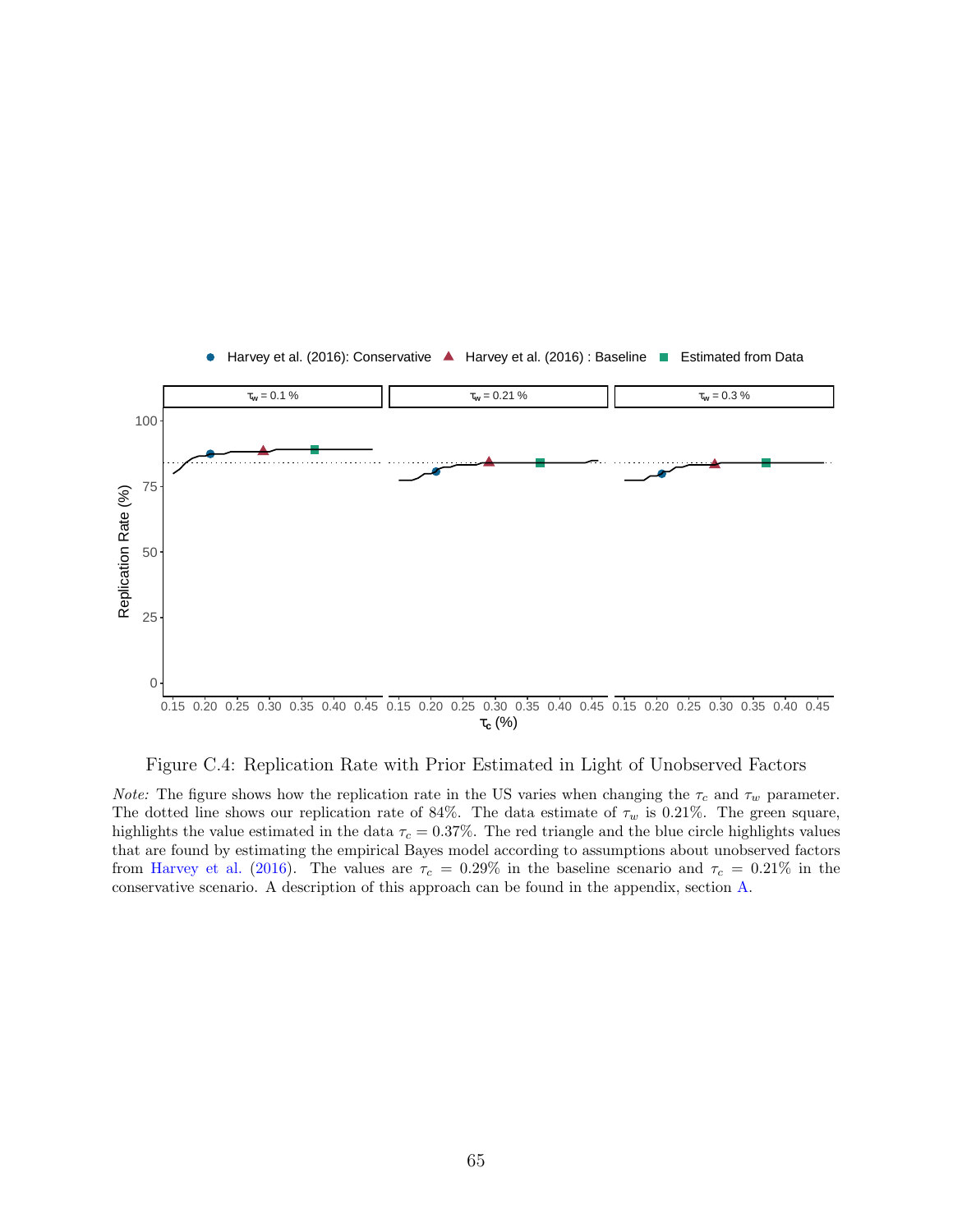<span id="page-66-0"></span>

Figure C.5: In-Sample versus Out-of-Sample Alphas for US Factors

Note: The figure plots OLS alphas for US factors during the in-sample period (i.e., the period studied in the original publication) versus out-of-sample alphas. In Panel A, out-of-sample is the time period before the in-sample period. In Panel B, out-of-sample is the time period before the in-sample period. In Panel C, out-of-sample includes both the time period before and after the in-sample period. We require at least five years of out-of-sample data for a factor to be included, amounting to 103, 109 and 113 factors in panel A, B and C. The figure also reports an OLS regression of out-of-sample alphas on in-sample alphas and in-sample alphas squared. The blue line is a local polynomial regression fit where observations are weighted by their vicinity to the point on the x-axis. The shaded area is 95% confidence bands. The dotted line is the 45<sup>o</sup> line.

<span id="page-66-1"></span>

Figure C.6: US Factor Alpha Posterior Distribution Over Time

Note: The figure reports the average 95% posterior confidence interval for US factors based on EB posteriors re-estimated in December each year. In contrast to figure [8,](#page-39-0) we re-estimate  $\tau_c$  and  $\tau_w$  at each point in time. Figure [C.7](#page-67-0) shows how the estimated taus evolve over time.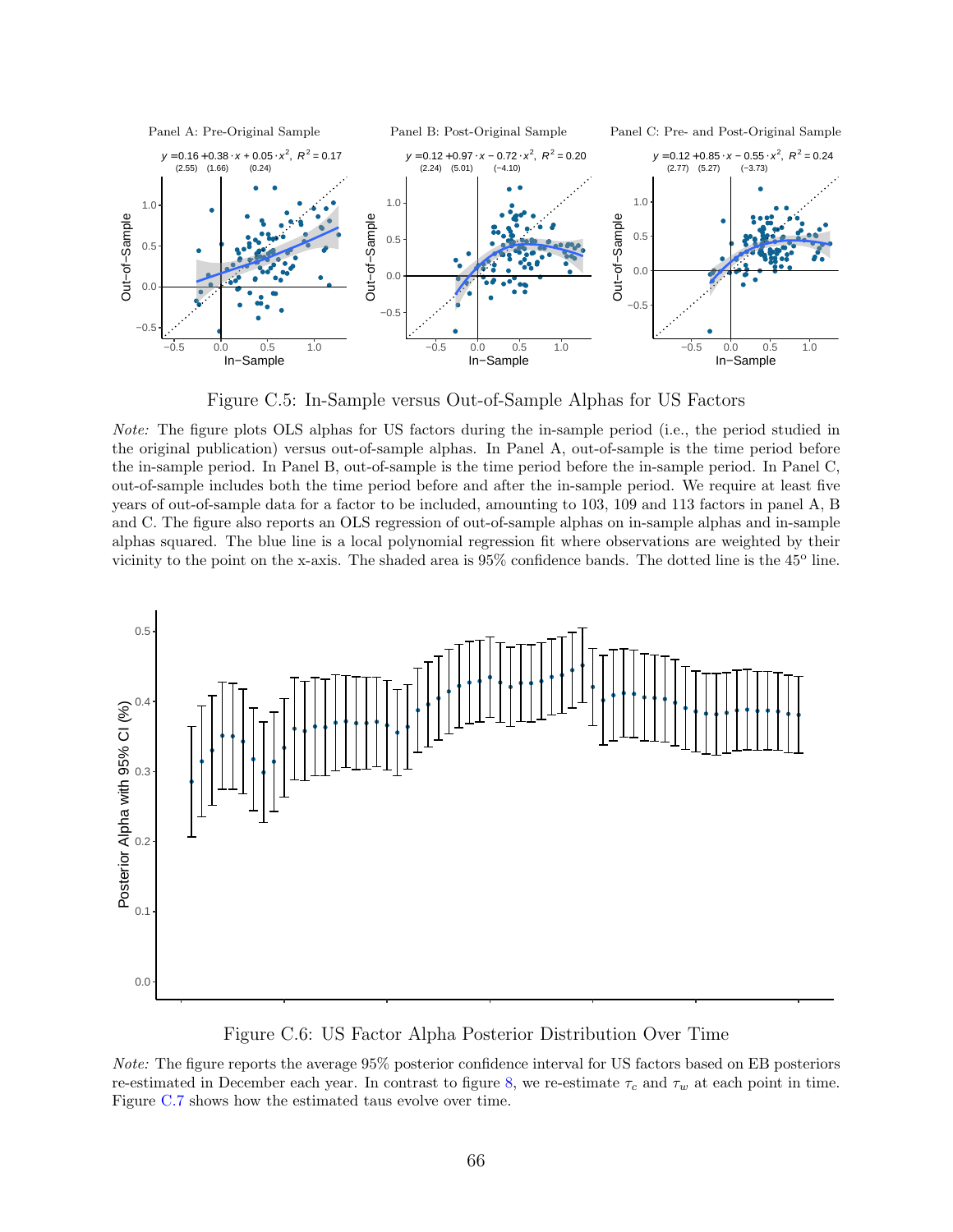<span id="page-67-0"></span>

Figure C.7: US Factor Alpha Posterior Distribution Over Time

*Note:* The figure reports the  $\tau_c$  and  $\tau_w$  used in figure [C.6.](#page-66-1)



Figure C.8: Replication Rates across Regions by Cluster Note: Share of factors within each cluster where the 95% posterior intervals does not include zero.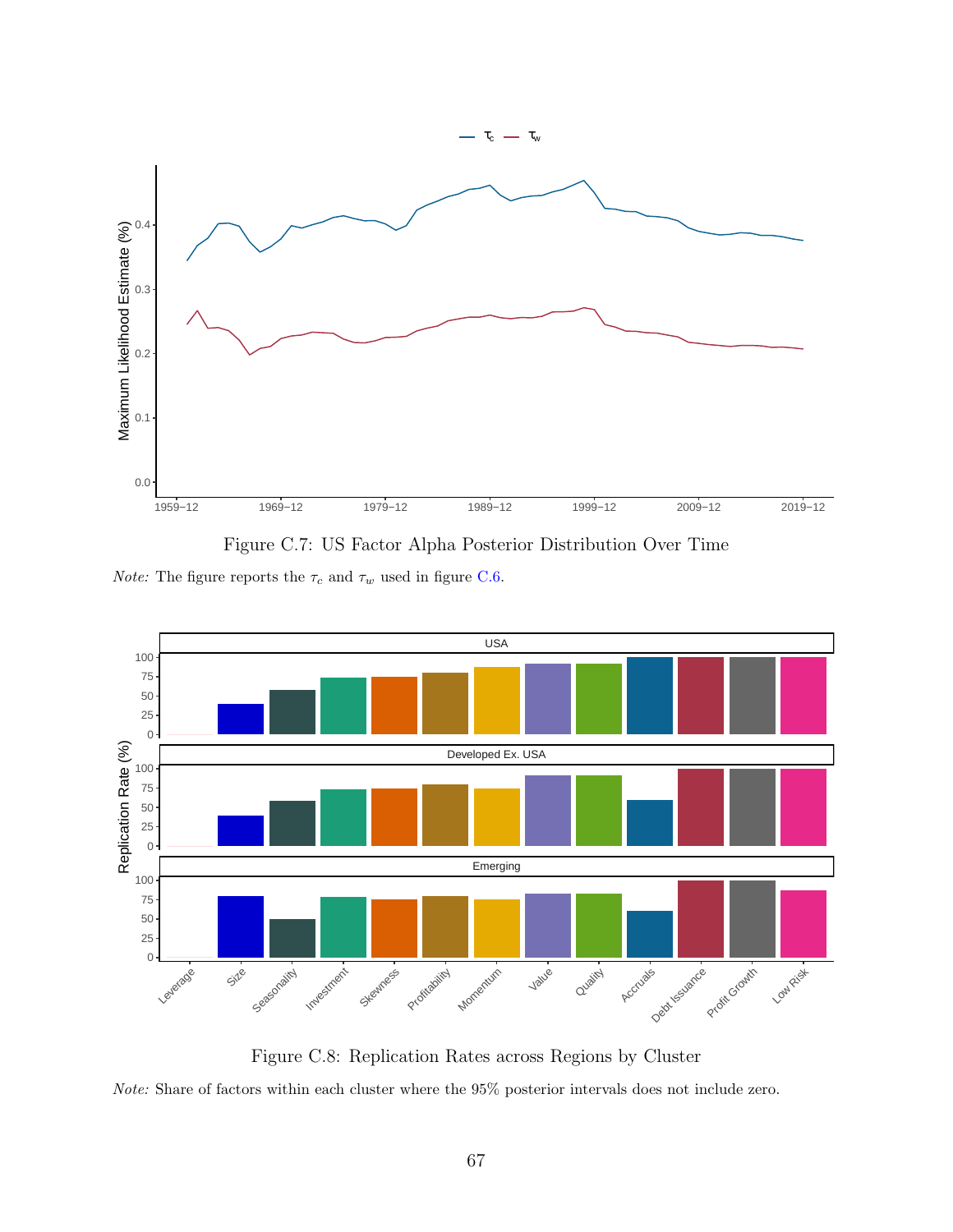

Figure C.9: Replication Rates across Size Groups by Cluster

Note: The figure shows replication rates for US factors created within a size group using rank weights. Mega stocks have a market cap higher than the 80th percentile of NYSE stocks, large stocks are between the 80th and 50th percentile, small stocks are between the 50th and 20th percentile, micro stocks are between the 20th and 1st percentile and nano stocks have a market cap below the 1st percentile of NYSE stocks.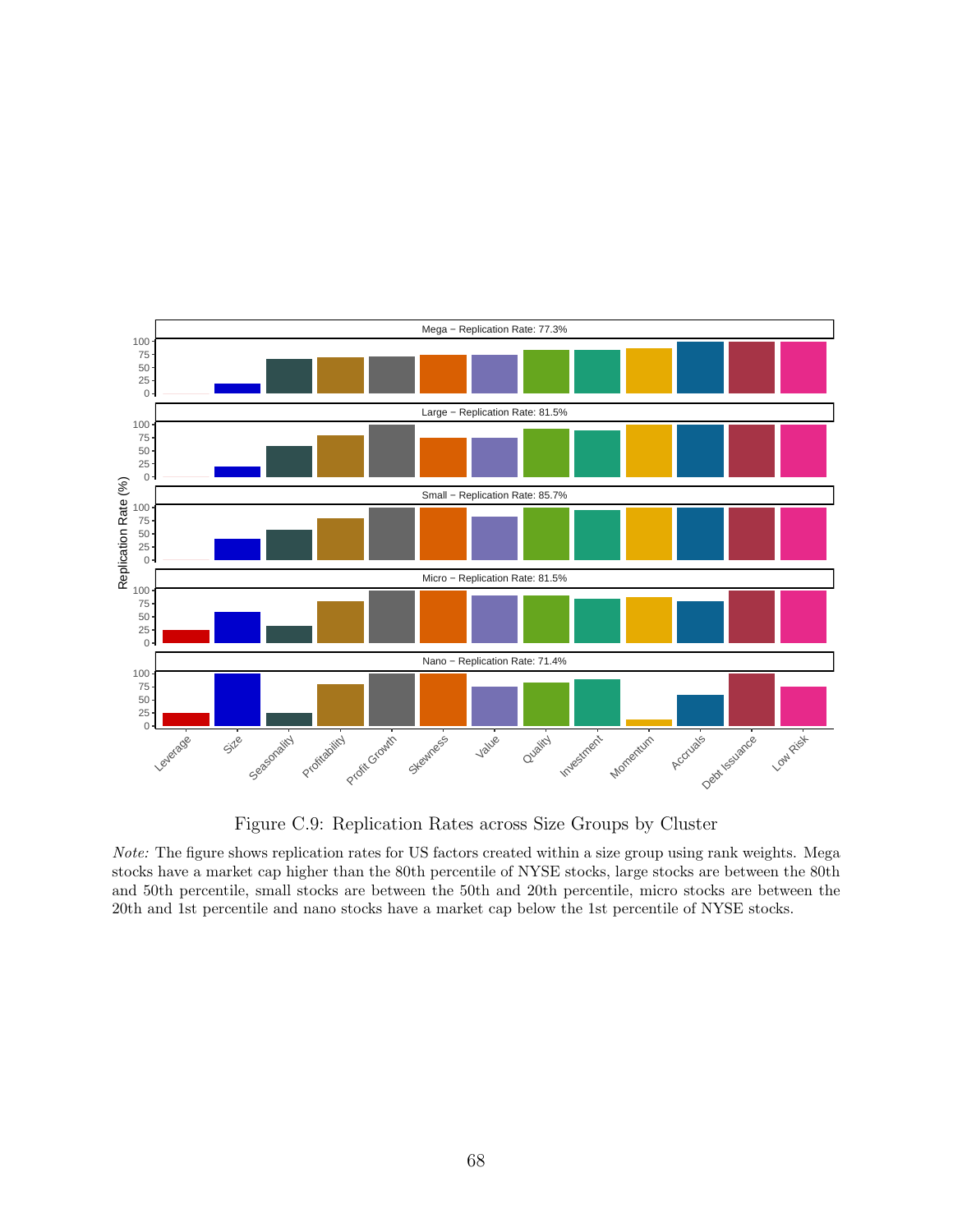<span id="page-69-0"></span>

Figure C.10: Tangency Portfolio Weights across Regions

Note: Within each region, we compute the cluster return as the equal weighted return of all factors with data available at a given point in time. We further add the regional market return. We estimate the tangency weights following the method of [Britten-Jones](#page-50-0) [\(1999\)](#page-50-0) with a non-negativity constraint. The error bars are the 90% confidence intervals based on 10,000 bootstrap samples and the percentile method. The data starts in 1952 for the US, 1987 for Developed ex. US and 1994 for Emerging.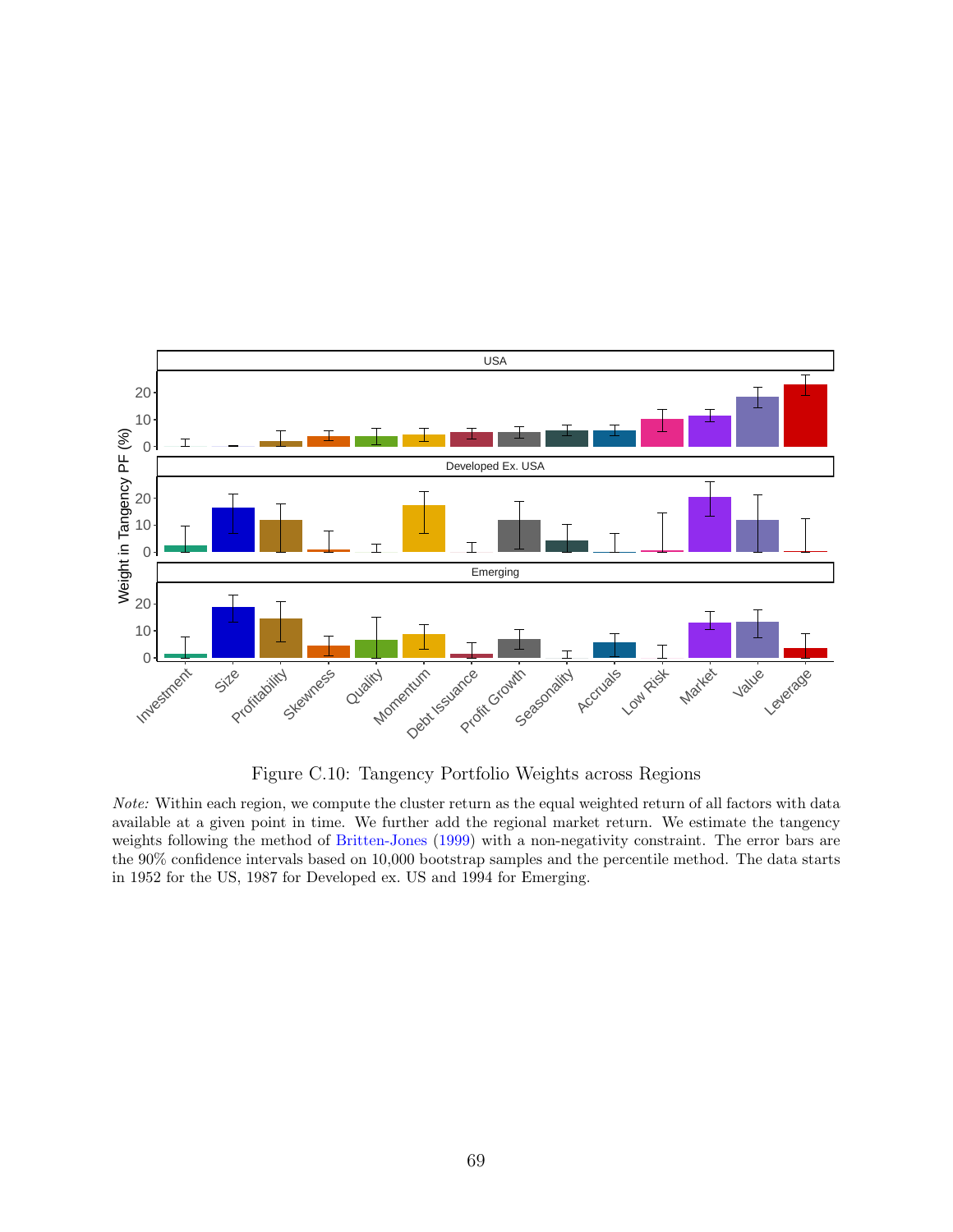<span id="page-70-0"></span>

Figure C.11: Tangency Portfolio Weights across Size Groups

Note: Within each size group, we compute the cluster return as the equal weighted return of all factors with data available at a given point in time. We only use US data. We add the US market return. We estimate the tangency weights following the method of [Britten-Jones](#page-50-0) [\(1999\)](#page-50-0) with a non-negativity constraint. The error bars are the 90% confidence intervals based on 10,000 bootstrap samples and the percentile method. The data starts in 1963.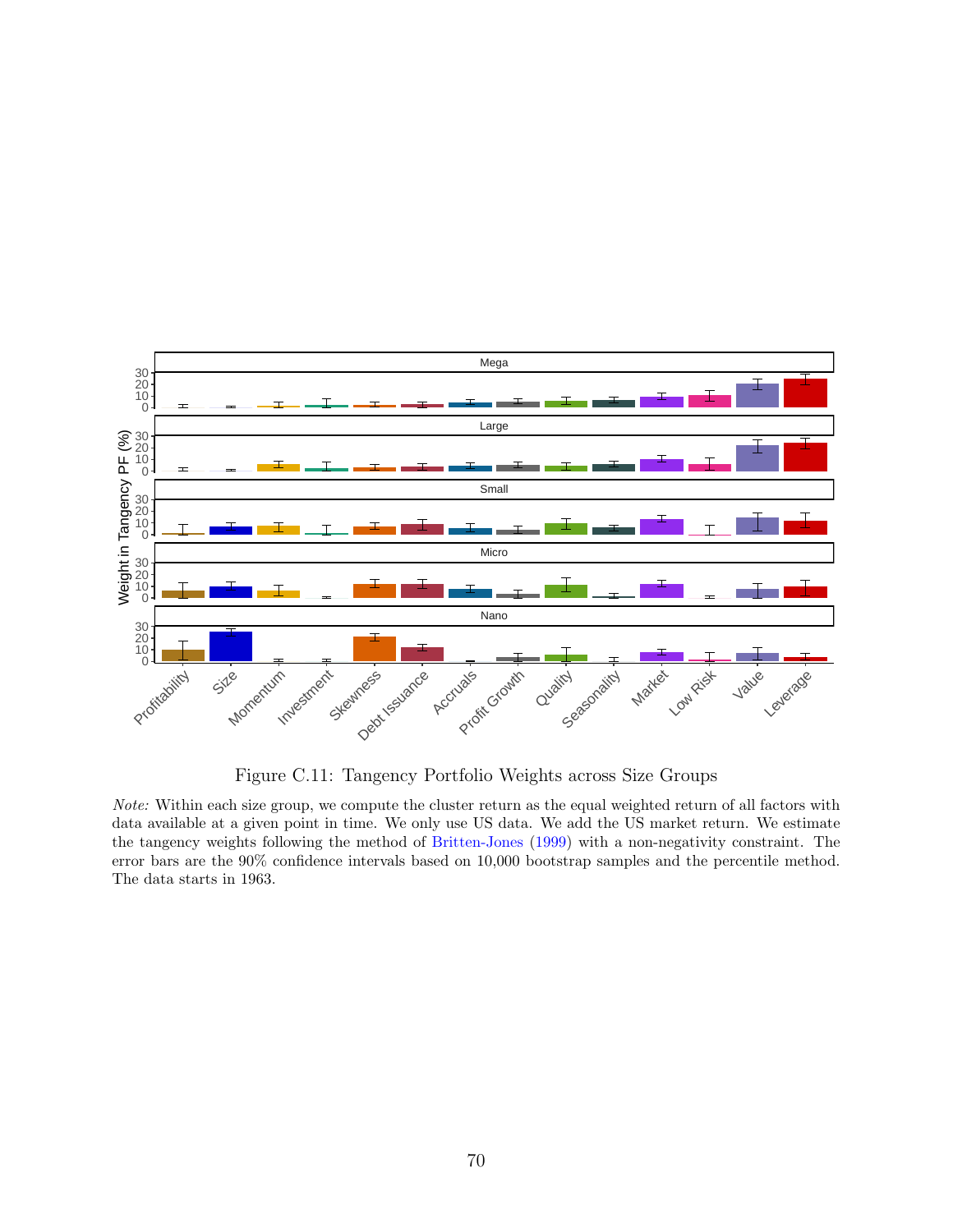<span id="page-71-0"></span>

|                | Region                    |                           |                          |  |
|----------------|---------------------------|---------------------------|--------------------------|--|
|                | <b>US</b>                 | Developed ex. US          | Emerging                 |  |
|                | (1)                       | (2)                       | (3)                      |  |
| Alpha          | $0.417***$<br>[4.209]     | $0.282***$<br>[4.283]     | $0.341***$<br>[3.426]    |  |
| Market Beta    | $-0.140***$<br>$[-3.034]$ | $-0.126***$<br>$[-5.000]$ | $-0.034**$<br>$[-2.087]$ |  |
| Observations   | 528                       | 408                       | 362                      |  |
| Adjusted $R^2$ | 0.09                      | 0.17                      | 0.01                     |  |

Table C.2: The Economic Benefit of More Powerful Tests

Note: The dependent variable is an equal weighted portfolio of factors that are significant under empirical Bayes, but not under OLS with the Benjamini-Yekutieli adjustment. A factor is significant under empirical Bayes when the probability of a negative alpha is below 2.5%. A factor is significant under Benjamini-Yekutieli when the adjusted two-sided p-value is below 5% and the OLS alpha estimate is positive. The in-sample estimates are based solely on US data. To avoid lookahead bias, factors are only eligible for inclusion in the portfolio, when the in-sample period of the original paper has ended. Starting in 1959, we update the posterior distribution and the OLS estimates by the end of each year using all of the 153 factors with at least 5 years of data. Based on the in-sample estimates, we invest in the marginally significant factors over the subsequent year. The alpha estimate is in percentages. Standard errors are computed following [Newey and West](#page-52-2) [\(1987\)](#page-52-2) with 6 lags. The stars indicate  $\degree$ p<0.1;  $\degree$ \*p<0.05;  $\degree$ \*\*p<0.01.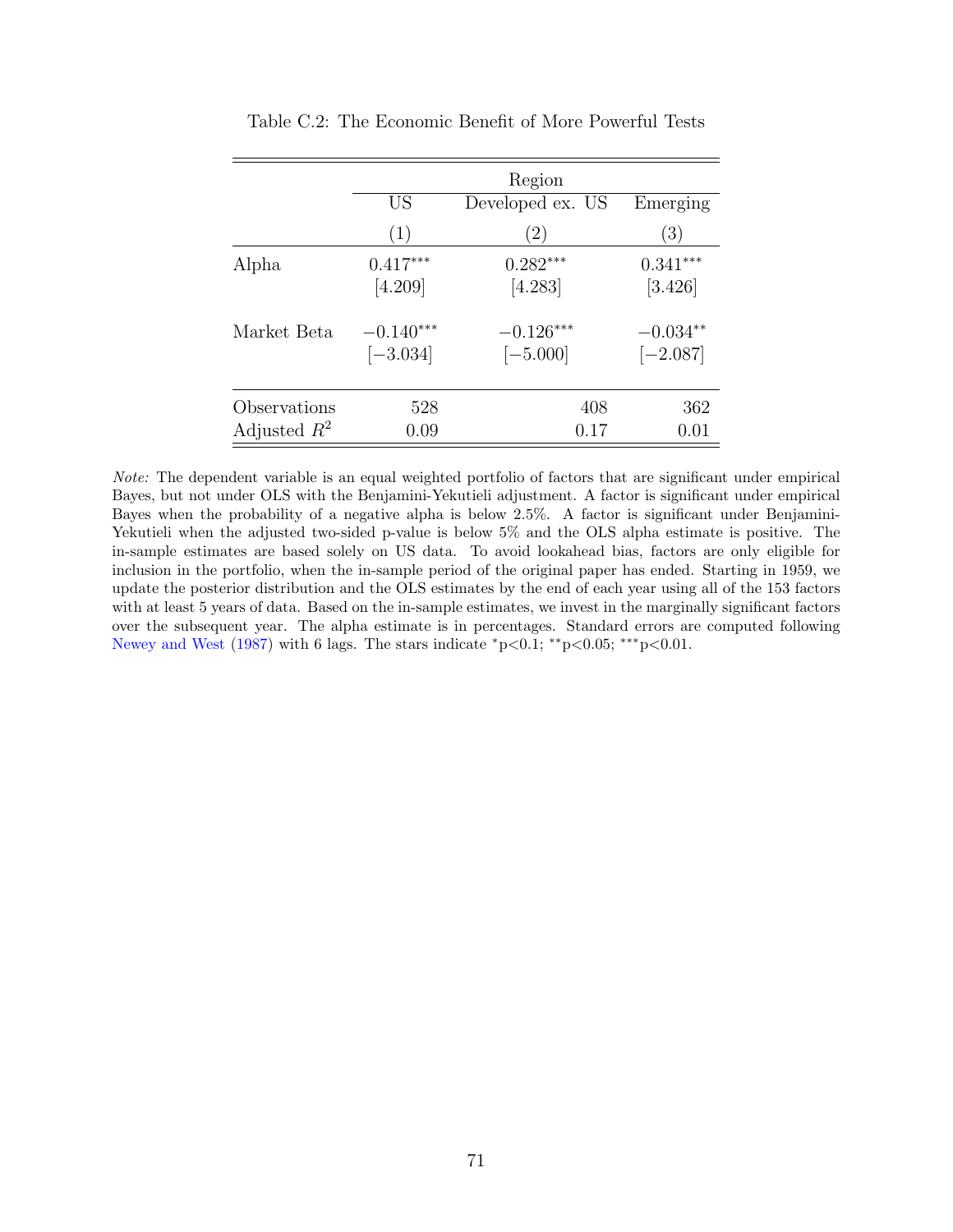|                                                  | Variable                  |                                            | Orig.         |              | Orig.            |
|--------------------------------------------------|---------------------------|--------------------------------------------|---------------|--------------|------------------|
| Description                                      | Name                      | Citation                                   | Sample        | Sign         | Signif.          |
|                                                  |                           | Accruals                                   |               |              |                  |
| Change in current operating work-<br>ing capital | cowc_gr1a                 | Richardson et al. (2005)                   | 1962-2001     | $-1$         | $\mathbf 1$      |
| Operating accruals                               | oaccruals_at              | Sloan (1996)                               | 1962-1991     | $-1$         | 1                |
| Percent operating accruals                       | oaccruals_ni              | Hafzalla Lundholm and Van Winkle<br>(2011) | 1989-2008     | $-1$         | $\mathbf{1}$     |
| Total accruals                                   | taccruals_at              | Richardson et al. (2005)                   | 1962-2001     | $-1$         | 1                |
| Percent total accruals                           | taccruals_ni              | Hafzalla Lundholm and Van Winkle           | 1989-2008     | $-1$         | $\mathbf{1}$     |
|                                                  |                           | (2011)                                     |               |              |                  |
|                                                  |                           | Debt Issuance                              |               |              |                  |
| Abnormal corporate investment                    | capex_abn                 | Titman Wei and Xie (2004)                  | 1973-1996     | $-1$         | $\mathbf 1$      |
| Growth in book debt (3 years)                    | $debt_gr3$                | Lyandres Sun and Zhang (2008)              | 1970-2005     | $-1$         | 1                |
| Change in financial liabilities                  | fnl_gr1a                  | Richardson et al. (2005)                   | 1962-2001     | $-1$         | 1                |
| Change in noncurrent operating li-<br>abilities  | ncol.gr1a                 | Richardson et al. (2005)                   | 1962-2001     | $-1$         | $\boldsymbol{0}$ |
| Change in net financial assets                   | nfna_gr1a                 | Richardson et al. (2005)                   | 1962-2001     | $\mathbf{1}$ | 1                |
| Net operating assets                             | noa_at                    | Hirshleifer et al. (2004)                  | 1964-2002     | $-1$         | $\mathbf{1}$     |
|                                                  |                           | Investment                                 |               |              |                  |
| Liquidity of book assets                         | aliq_at                   | Ortiz-Molina and Phillips (2014)           | 1984-2006     | $-1$         | $\boldsymbol{0}$ |
| Asset Growth                                     | at.gr1                    | Cooper Gulen and Schill (2008)             | 1968-2003     | $-1$         | $\mathbf 1$      |
| Change in common equity                          | $be\_gr1a$                | Richardson et al. (2005)                   | 1962-2001     | $-1$         | 1                |
| CAPEX growth (1 year)                            | capx.gr1                  | Xie(2001)                                  | 1971-1992     | $-1$         | $\boldsymbol{0}$ |
| CAPEX growth (2 years)                           | $\text{capx}\_\text{gr2}$ | Anderson and Garcia-Feijoo (2006)          | 1976-1998     | $-1$         | $\mathbf 1$      |
| CAPEX growth (3 years)                           | $\text{capx}\_\text{gr3}$ | Anderson and Garcia-Feijoo (2006)          | 1976-1998     | $-1$         | 1                |
| Change in current operating assets               | $coa_{\text{g}r1a}$       | Richardson et al. (2005)                   | 1962-2001     | $-1$         | $\mathbf{1}$     |
| Change in current operating liabil-<br>ities     | col.gr1a                  | Richardson et al. (2005)                   | 1962-2001     | $-1$         | $\mathbf{1}$     |
| Hiring rate                                      | emp.gr1                   | Belo Lin and Bazdresch (2014)              | 1965-2010     | $-1$         | $\mathbf{1}$     |
| Inventory growth                                 | $inv_{\text{gr}}1$        | Belo and Lin (2011)                        | 1965-2009     | $-1$         | $\mathbf{1}$     |
| Inventory change                                 | inv_gr1a                  | Thomas and Zhang (2002)                    | 1970-1997     | $-1$         | $\mathbf{1}$     |
| Change in long-term net operating<br>assets      | $lnoa_{gr}1a$             | Fairfield Whisenant and Yohn<br>(2003)     | 1964-1993     | $-1$         | $\mathbf{1}$     |
| Mispricing factor: Management                    |                           | mispricing_mgmtStambaugh and Yuan (2016)   | 1967-2013     | 1            | 1                |
| Change in noncurrent operating as-<br>sets       | $ncoa_{gr}1a$             | Richardson et al. (2005)                   | 1962-2001     | $-1$         | 1                |
| Change in net noncurrent operating<br>assets     | nncoa_gr1a                | Richardson et al. (2005)                   | 1962-2001     | $-1$         | $\mathbf 1$      |
| Change in net operating assets                   | noa_gr1a                  | Hirshleifer et al. (2004)                  | 1964-2002     | $-1$         | $\mathbf 1$      |
| Change PPE and Inventory                         | ppeinv_gr1a               | Lyandres Sun and Zhang (2008)              | 1970-2005     | $-1$         | $\mathbf 1$      |
| Long-term reversal                               | $ret_60_12$               | De Bondt and Thaler (1985)                 | 1926-1982     | $-1$         | $\mathbf 1$      |
| Sales Growth (1 year)                            | $\text{ sale\_gr1}$       | Lakonishok Shleifer and Vishny<br>(1994)   | 1968-1989     | $-1$         | $\mathbf{1}$     |
| Sales Growth (3 years)                           | sale_gr3                  | Lakonishok Shleifer and Vishny<br>(1994)   | 1968-1989     | $-1$         | 1                |
| Sales growth (1 quarter)                         | saleq.gr1                 |                                            | 1967-2016     | $-1$         | $\boldsymbol{0}$ |
| Years 2-5 lagged returns, nonannual              | $seas_2_5na$              | Heston and Sadka (2008)                    | $1965 - 2002$ | $-1$         | $\mathbf{1}$     |

## Table C.3: Factor and Cluster Details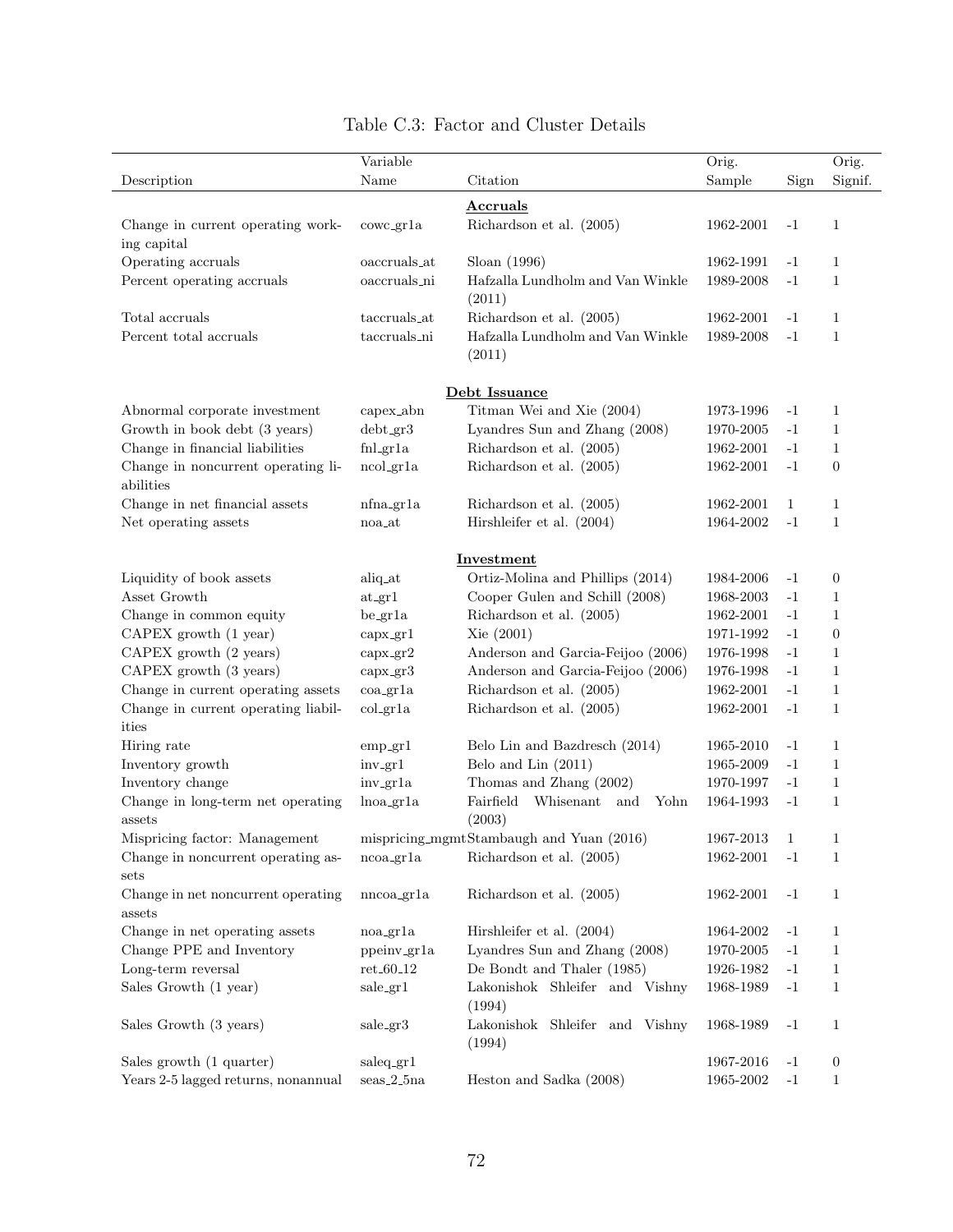|                                                                         |                                  | Leverage                                     |           |              |                  |
|-------------------------------------------------------------------------|----------------------------------|----------------------------------------------|-----------|--------------|------------------|
| Firm age                                                                | age                              | Jiang Lee and Zhang (2005)                   | 1965-2001 | $-1$         | $\mathbf{1}$     |
| Liquidity of market assets                                              | aliq_mat                         | Ortiz-Molina and Phillips (2014)             | 1984-2006 | $-1$         | $\boldsymbol{0}$ |
| Book leverage                                                           | at_be                            | Fama and French (1992)                       | 1963-1990 | $-1$         | $\boldsymbol{0}$ |
| The high-low bid-ask spread                                             | bidaskhl_21d                     | Corwin and Schultz (2012)                    | 1927-2006 | $\mathbf{1}$ | $\mathbf{1}$     |
| Cash-to-assets                                                          | cash_at                          | Palazzo (2012)                               | 1972-2009 | $\mathbf{1}$ | $\boldsymbol{0}$ |
| Net debt-to-price                                                       | netdebt_me                       | Penman Richardson<br>and<br>Tuna<br>(2007)   | 1962-2001 | $-1$         | $\mathbf{1}$     |
| Earnings volatility                                                     | ni_ivol                          | Francis et al. (2004)                        | 1975-2001 | 1            | $\boldsymbol{0}$ |
| R&D-to-sales                                                            | rd_sale                          | Chan Lakonishok and Sougiannis<br>(2001)     | 1975-1995 | 1            | 0                |
| R&D capital-to-book assets                                              | $rd5$ <sub>-at</sub>             | Li(2011)                                     | 1952-2004 | 1            | $\boldsymbol{0}$ |
| Asset tangibility                                                       | tangibility                      | Hahn and Lee $(2009)$                        | 1973-2001 | 1            | $\boldsymbol{0}$ |
| Altman Z-score                                                          | z_score                          | Dichev $(1998)$                              | 1981-1995 | $\mathbf{1}$ | $\mathbf{1}$     |
|                                                                         |                                  | Low Risk                                     |           |              |                  |
| Market Beta                                                             | beta.60m                         | Fama and MacBeth (1973)                      | 1935-1968 | $-1$         | 1                |
| Dimson beta                                                             | beta_dimson_21d Dimson (1979)    |                                              | 1955-1974 | $-1$         | $\boldsymbol{0}$ |
| Frazzini-Pedersen market beta                                           |                                  | betabab_1260d Frazzini and Pedersen (2014)   | 1926-2012 | $-1$         | $\mathbf{1}$     |
| Downside beta                                                           |                                  | betadown_252d Ang Chen and Xing (2006)       | 1963-2001 | $-1$         | $\mathbf{1}$     |
| Net stock issues                                                        | $chcsho_12m$                     | Pontiff and Woodgate (2008)                  | 1970-2003 | $-1$         | $\mathbf{1}$     |
| Earnings variability                                                    |                                  | earnings_variabiliFyancis et al. (2004)      | 1975-2001 | $-1$         | $\boldsymbol{0}$ |
| Net equity issuance                                                     | eqnetis_at                       | Bradshaw Richardson and Sloan<br>(2006)      | 1971-2000 | $-1$         | $\mathbf{1}$     |
| Free cash flow-to-price                                                 | fcf_me                           | Lakonishok Shleifer and Vishny<br>(1994)     | 1963-1990 | 1            | 1                |
| Idiosyncratic volatility from the<br>CAPM (21 days)                     | ivol_capm_21d                    |                                              | 1967-2016 | $-1$         | 0                |
| Idiosyncratic volatility from the<br>CAPM (252 days)                    |                                  | ivol_capm_252d Ali Hwang and Trombley (2003) | 1976-1997 | $-1$         | 1                |
| Idiosyncratic volatility from the<br>Fama-French 3-factor model         | $ivol_ff3_21d$                   | Ang et al. $(2006)$                          | 1963-2000 | $-1$         | $\mathbf{1}$     |
| Idiosyncratic volatility from the q-<br>factor model                    | ivol_hxz4_21d                    |                                              | 1967-2016 | $-1$         | 0                |
| Net total issuance                                                      | netis_at                         | Bradshaw Richardson and Sloan<br>(2006)      | 1971-2000 | $-1$         | 1                |
| Cash flow volatility                                                    | $ocfq\_saleq\_std$               | Huang (2009)                                 | 1980-2004 | $-1$         | 1                |
| Maximum daily return                                                    | $rmax1_21d$                      | Bali Cakici and Whitelaw (2011)              | 1962-2005 | $-1$         | $\mathbf{1}$     |
| Highest 5 days of return                                                | $rmax5_21d$                      | Bali, Brown, Murray and Tang<br>(2017)       | 1993-2012 | $-1$         | 1                |
| Return volatility                                                       | $rvol_21d$                       | Ang et al. (2006)                            | 1963-2000 | $-1$         | 1                |
| Share turnover                                                          | turnover_126d                    | Datar Naik and Radcliffe (1998)              | 1963-1991 | $-1$         | $\mathbf{1}$     |
| of zero<br>Number<br>trades<br>with                                     | zero_trades_126d Liu $(2006)$    |                                              | 1963-2003 | 1            | $\mathbf{1}$     |
| turnover as tiebreaker (6 months)                                       |                                  |                                              |           |              |                  |
| trades<br>Number<br>of zero<br>with<br>turnover as tiebreaker (1 month) | zero_trades_21d $\;$ Liu (2006)  |                                              | 1963-2003 | 1            | 0                |
| of zero trades<br>Number<br>with<br>turnover as tiebreaker (12 months)  | zero_trades_ $252d$ Liu $(2006)$ |                                              | 1963-2003 | $\mathbf{1}$ | 1                |
|                                                                         |                                  | <b>Momentum</b>                              |           |              |                  |
| Current price to high price over last<br>year                           |                                  | prc_highprc_252dGeorge and Hwang (2004)      | 1963-2001 | $\mathbf{1}$ | 1                |
| Residual momentum t-12 to t-1                                           | resff3 <sub>-12-1</sub>          | Blitz Huij and Martens (2011)                | 1930-2009 | 1            | $\mathbf{1}$     |

Residual momentum t-6 to t-1 resff3 6.1 Blitz Huij and Martens (2011) 1930-2009 1 1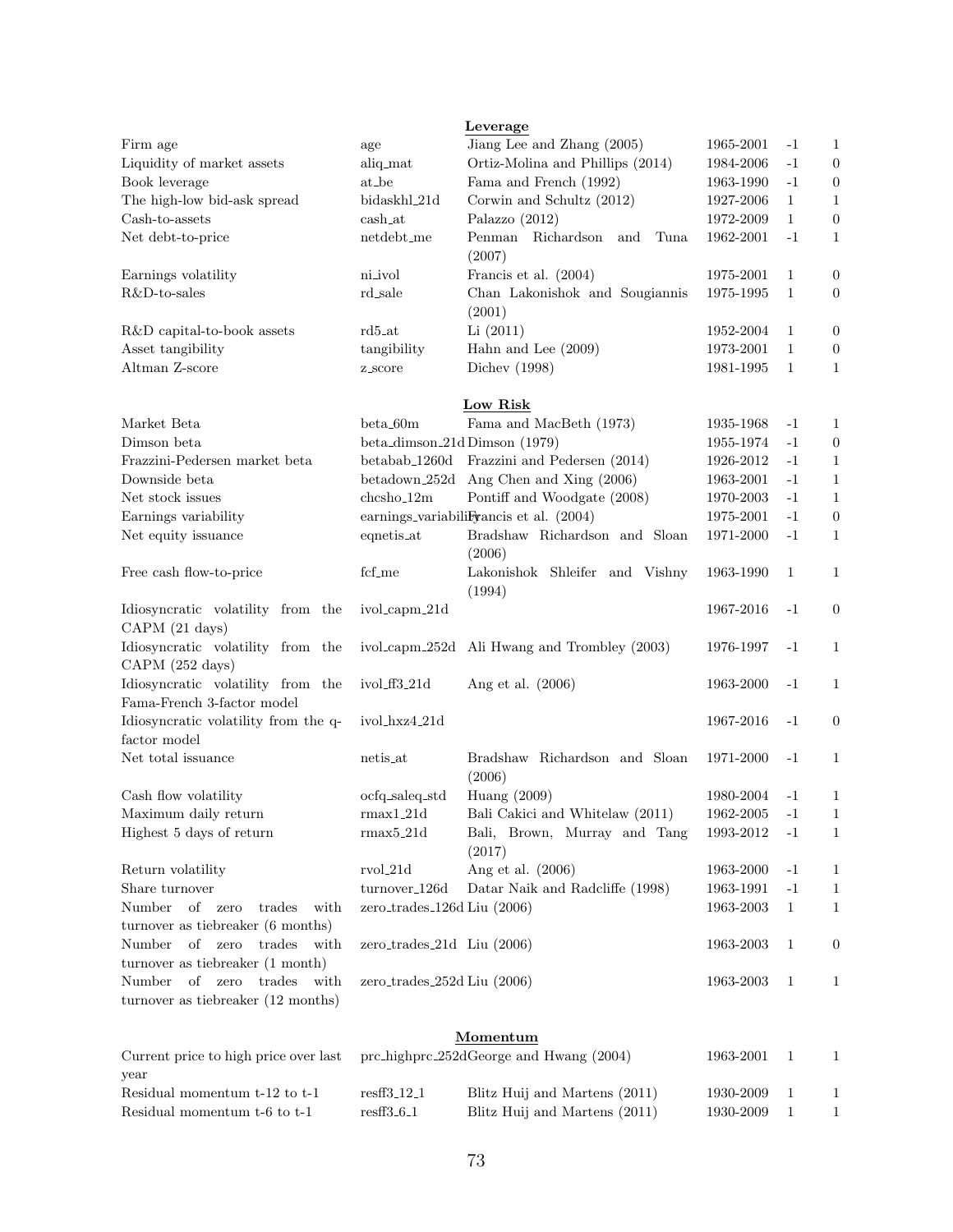| Price momentum t-12 to t-1                             | $ret_12_1$               | Fama and French (1996)                                           | 1963-1993           | 1            | 1                |
|--------------------------------------------------------|--------------------------|------------------------------------------------------------------|---------------------|--------------|------------------|
| Price momentum t-3 to t-1                              | $ret_3_1$                | Jegedeesh and Titman (1993)                                      | 1965-1989           | 1            | 1                |
| Price momentum t-6 to t-1                              | $ret_6_1$                | Jegadeesh and Titman (1993)                                      | 1965-1989           | 1            | $\mathbf{1}$     |
| Price momentum t-9 to t-1                              | $ret_9_1$                | Jegedeesh and Titman (1993)                                      | 1965-1989           | 1            | $\mathbf{1}$     |
| Year 1-lagged return, nonannual                        | seas_1_1na               | Heston and Sadka (2008)                                          | 1965-2002           | 1            | 1                |
|                                                        |                          | Profit Growth                                                    |                     |              |                  |
| Change sales minus change Inven-<br>tory               | dsale_dinv               | Abarbanell and Bushee (1998)                                     | 1974-1988           | 1            | 1                |
| Change sales minus change receiv-<br>ables             | dsale_drec               | Abarbanell and Bushee (1998)                                     | 1974-1988           | $-1$         | $\boldsymbol{0}$ |
| Change sales minus change SG&A                         | dsale_dsga               | Abarbanell and Bushee (1998)                                     | 1974-1988           | 1            | $\boldsymbol{0}$ |
| Change in quarterly return on as-<br>sets              | $niq_at_chg1$            |                                                                  | 1972-2016           | 1            | $\boldsymbol{0}$ |
| Change in quarterly return on eq-<br>uity              | niq_be_chg1              |                                                                  | 1967-2016           | 1            | $\boldsymbol{0}$ |
| Standardized earnings surprise                         | niq_su                   | Foster Olsen and Shevlin (1984)                                  | 1974-1981           | 1            | 1                |
| Change in operating cash flow to as-<br>sets           | ocf_at_chg1              | Bouchard, Krueger, Landier and<br>Thesmar $(2019)$               | 1990-2015           | 1            | 1                |
| Quality minus Junk: Safety                             | qmj_safety               | Assness,<br>Frazzini and Pedersen<br>(2018)                      | 1957-2016           | 1            | 1                |
| Price momentum t-12 to t-7                             | $ret_12_7$               | Novy-Marx (2012)                                                 | 1925-2010           | 1            | $\mathbf{1}$     |
| Labor force efficiency                                 | sale_emp_gr1             | Abarbanell and Bushee (1998)                                     | 1974-1988           | $\mathbf{1}$ | $\boldsymbol{0}$ |
| Standardized Revenue surprise                          | saleq_su                 | Jegadeesh and Livnat (2006)                                      | 1987-2003           | 1            | $\mathbf{1}$     |
| Year 1-lagged return, annual                           | $seas_1_1$ an            | Heston and Sadka (2008)                                          | 1965-2002           | $\mathbf{1}$ | $\mathbf{1}$     |
| Change in short-term investments                       | sti_gr1a                 | Richardson et al. (2005)                                         | 1962-2001           | 1            | $\boldsymbol{0}$ |
|                                                        |                          | Profitability                                                    |                     |              |                  |
| Coefficient of variation for dollar                    |                          | dolvol_var_126d Chordia Subrahmanyam and An-                     | 1966-1995           | $-1$         | 1                |
| trading volume                                         |                          | shuman $(2001)$                                                  |                     |              |                  |
| Return on net operating assets                         | ebit_bev                 | Soliman (2008)                                                   | 1984-2002           | 1            | 1                |
| Profit margin                                          | ebit_sale                | Soliman $(2008)$                                                 | 1984-2002           | $\mathbf{1}$ | $\mathbf 1$      |
| Pitroski F-score                                       | $f\_score$               | Piotroski (2000)                                                 | 1976-1996           | 1            | $\mathbf 1$      |
| Intrinsic value-to-market                              | intrinsic_value          | Frankel and Lee (1998)                                           | 1975-1993           | $\mathbf{1}$ | $\boldsymbol{0}$ |
| Return on equity                                       | ni_be                    | Haugen and Baker (1996)                                          | 1979-1993           | $\mathbf{1}$ | $\mathbf 1$      |
| Quarterly return on equity                             | niq_be                   | Hou Xue and Zhang (2015)                                         | 1972-2012           | $\mathbf{1}$ | $\mathbf{1}$     |
| Ohlson O-score                                         | o_score                  | Dichev $(1998)$                                                  | 1981-1995           | $-1$         | $\mathbf{1}$     |
| Operating cash flow to assets                          | $\operatorname{ocf\_at}$ | Bouchard, Krueger, Landier and<br>Thesmar $(2019)$               | $1990\hbox{-} 2015$ | $1\,$        | $\mathbf{1}$     |
| Operating profits-to-book equity                       | ope_be                   | Fama and French (2015)                                           | 1963-2013           | 1            | 1                |
| Operating profits-to-lagged book<br>equity             | ope_bel1                 |                                                                  | 1967-2016           | $\mathbf{1}$ | $\boldsymbol{0}$ |
| Coefficient of variation for share<br>turnover         |                          | turnover_var_126dChordia Subrahmanyam and An-<br>shuman $(2001)$ | 1966-1995           | $-1$         | 1                |
|                                                        |                          | Quality                                                          |                     |              |                  |
| Capital turnover                                       | at_turnover              | Haugen and Baker (1996)                                          | 1979-1993           | 1            | 0                |
| Cash-based operating profits-to-<br>book assets        | $cop_1$                  |                                                                  | 1967-2016           | $\mathbf{1}$ | $\boldsymbol{0}$ |
| Cash-based operating profits-to-<br>lagged book assets | $cop_1$                  | Ball et al. $(2016)$                                             | 1963-2014           | 1            | 1                |
| Change gross margin minus change<br>sales              | $\frac{dg}{dz}$          | Abarbanell and Bushee (1998)                                     | 1974-1988           | 1            | $\boldsymbol{0}$ |
| Gross profits-to-assets                                | $gp$ <sub>-at</sub>      | Novy-Marx $(2013)$                                               | 1963-2010           | -1           | 1                |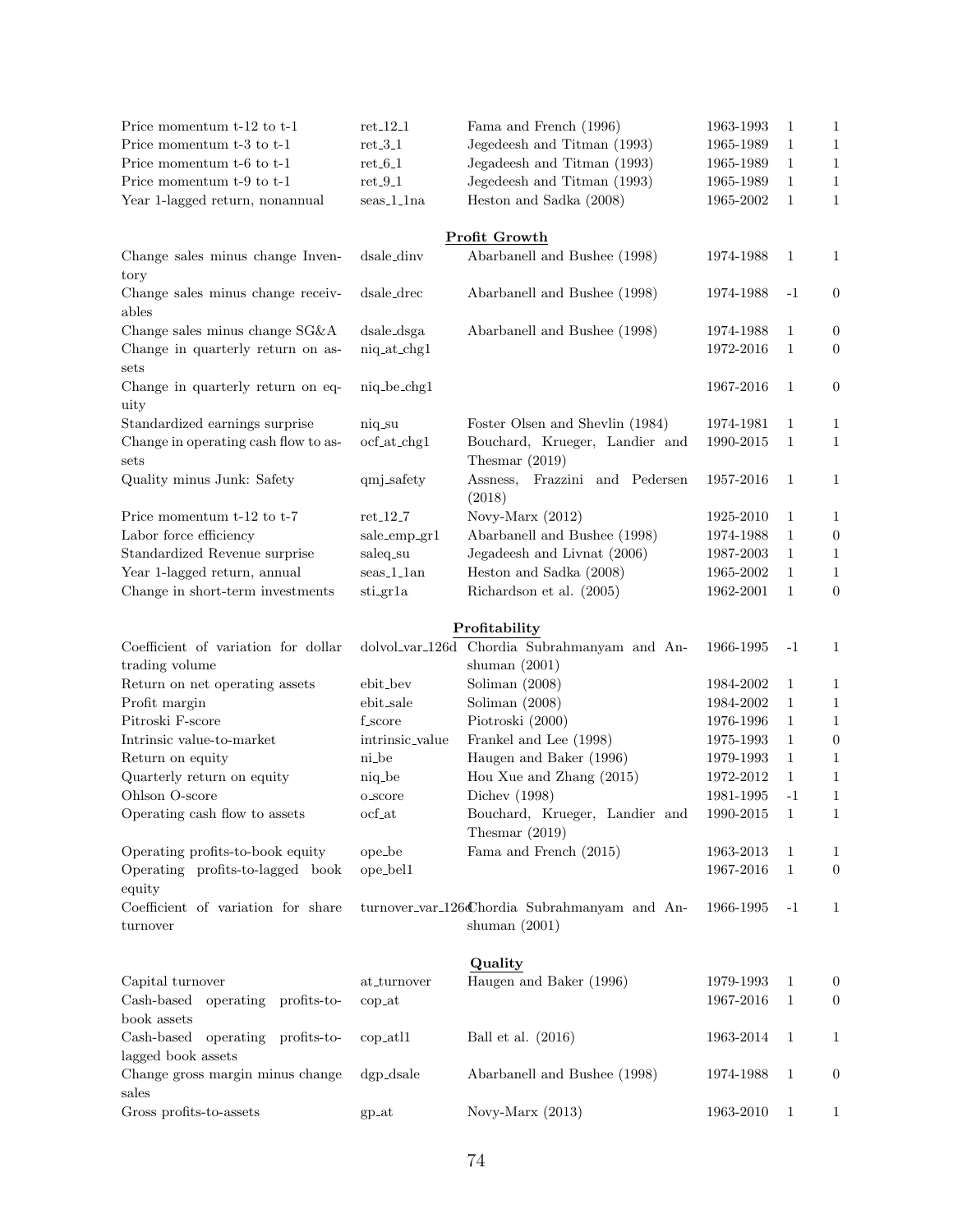| Gross profits-to-lagged assets                            | $gp$ <sub>-atl</sub> $1$  |                                             | 1967-2016 | $\mathbf{1}$ | $\mathbf{0}$     |
|-----------------------------------------------------------|---------------------------|---------------------------------------------|-----------|--------------|------------------|
| Mispricing factor: Performance                            |                           | mispricing_perf Stambaugh and Yuan (2016)   | 1967-2013 | 1            | 1                |
| Number of consecutive quarters<br>with earnings increases | ni_inc8q                  | Barth Elliott and Finn (1999)               | 1982-1992 | $\mathbf{1}$ | $\boldsymbol{0}$ |
| Quarterly return on assets                                | niq_at                    | Balakrishnan Bartov and Faurel<br>(2010)    | 1976-2005 | 1            | $\mathbf{1}$     |
| Operating profits-to-book assets                          | op_at                     |                                             | 1963-2013 | $\mathbf{1}$ | $\mathbf{1}$     |
| Operating profits-to-lagged book                          | op_atl1                   | Ball et al. $(2016)$                        | 1963-2014 | 1            | $\mathbf{1}$     |
| assets                                                    |                           |                                             |           |              |                  |
| Operating leverage                                        | opex <sub>-at</sub>       | Novy-Marx $(2011)$                          | 1963-2008 | $\mathbf{1}$ | 1                |
| Quality minus Junk: Composite                             | qmj                       | Assness,<br>Frazzini and Pedersen           | 1957-2016 | $\mathbf{1}$ | 1                |
|                                                           |                           | (2018)                                      |           |              |                  |
| Quality minus Junk: Growth                                | qmj_growth                | Assness,<br>Frazzini and Pedersen<br>(2018) | 1957-2016 | $\mathbf{1}$ | $\mathbf{1}$     |
| Quality minus Junk: Profitability                         | qmj_prof                  | Assness,<br>Frazzini and Pedersen<br>(2018) | 1957-2016 | 1            | $\mathbf{1}$     |
| Assets turnover                                           | sale_bev                  | Soliman $(2008)$                            | 1984-2002 | $\mathbf{1}$ | 1                |
| Tax expense surprise                                      | tax.gr1a                  | Thomas and Zhang (2011)                     | 1977-2006 | $\mathbf{1}$ | 1                |
|                                                           |                           |                                             |           |              |                  |
|                                                           |                           | Seasonality                                 |           |              |                  |
| Market correlation                                        | $corr_1260d$              | Assness, Frazzini, Gormsen, Peder-          | 1925-2015 | $-1$         | 1                |
| Coskewness                                                | $cos$ kew <sub>-21d</sub> | sen(2020)<br>Harvey and Siddique (2000)     | 1963-1993 | $-1$         |                  |
|                                                           |                           |                                             |           |              | 1                |
| Net debt issuance                                         | dbnetis_at                | Bradshaw Richardson and Sloan<br>(2006)     | 1971-2000 | $-1$         | 1                |
| Kaplan-Zingales index                                     | kz_index                  | Lamont Polk and Saa-Requejo<br>(2001)       | 1968-1995 | 1            | 1                |
| Change in long-term investments                           | lti_gr1a                  | Richardson et al. (2005)                    | 1962-2001 | $-1$         | 1                |
| Earnings persistence                                      | $n$ <i>i</i> _ar $1$      | Francis et al. (2004)                       | 1975-2001 | $\mathbf{1}$ | $\boldsymbol{0}$ |
| Taxable income-to-book income                             | pi_nix                    | Lev and Nissim $(2004)$                     | 1973-2000 | $\mathbf{1}$ | $\mathbf{1}$     |
| Years 11-15 lagged returns, annual                        | $_{\rm{seas\_11\_15an}}$  | Heston and Sadka (2008)                     | 1965-2002 | $\mathbf{1}$ | 1                |
| Years 11-15 lagged returns, nonan-<br>nual                | $seas_11_15na$            | Heston and Sadka (2008)                     | 1965-2002 | $-1$         | $\boldsymbol{0}$ |
| Years 16-20 lagged returns, annual                        | $seas_16_20an$            | Heston and Sadka (2008)                     | 1965-2002 | $\mathbf{1}$ | 1                |
| Years 16-20 lagged returns, nonan-                        | $seas_16_20na$            | Heston and Sadka (2008)                     | 1965-2002 | $-1$         | $\mathbf{1}$     |
| nual                                                      |                           |                                             |           |              |                  |
| Years 2-5 lagged returns, annual                          | $seas_2_5an$              | Heston and Sadka (2008)                     | 1965-2002 | $\mathbf{1}$ | 1                |
| Years 6-10 lagged returns, annual                         | $seas_6_10an$             | Heston and Sadka (2008)                     | 1965-2002 | 1            | $\mathbf{1}$     |
| Years 6-10 lagged returns, nonan-<br>nual                 | $seas_6_10na$             | Heston and Sadka (2008)                     | 1965-2002 | $-1$         | 1                |
|                                                           |                           |                                             |           |              |                  |
|                                                           |                           | <b>Size</b>                                 |           |              |                  |
| Amihud Measure                                            | ami_126d                  | Amihud (2002)                               | 1964-1997 | 1            | 1                |
| Dollar trading volume                                     | dolvol_126d               | Brennan Chordia<br>Subrah-<br>and           | 1966-1995 | $-1$         | $\mathbf{1}$     |
|                                                           |                           | manyam (1998)                               |           |              |                  |
| Market Equity                                             | market_equity             | Banz (1981)                                 | 1926-1975 | $-1$         | 1                |
| Price per share                                           | prc                       | Miller and Scholes (1982)                   | 1940-1978 | $-1$         | 1                |
| R&D-to-market                                             | rd_me                     | Chan Lakonishok and Sougiannis<br>(2001)    | 1975-1995 | $\mathbf{1}$ | 1                |
|                                                           |                           | <b>Skewness</b>                             |           |              |                  |

|             |  | Idiosyncratic skewness from the iskew_capm_21d | 1967-2016 -1 | $\overline{0}$ |
|-------------|--|------------------------------------------------|--------------|----------------|
| <b>CAPM</b> |  |                                                |              |                |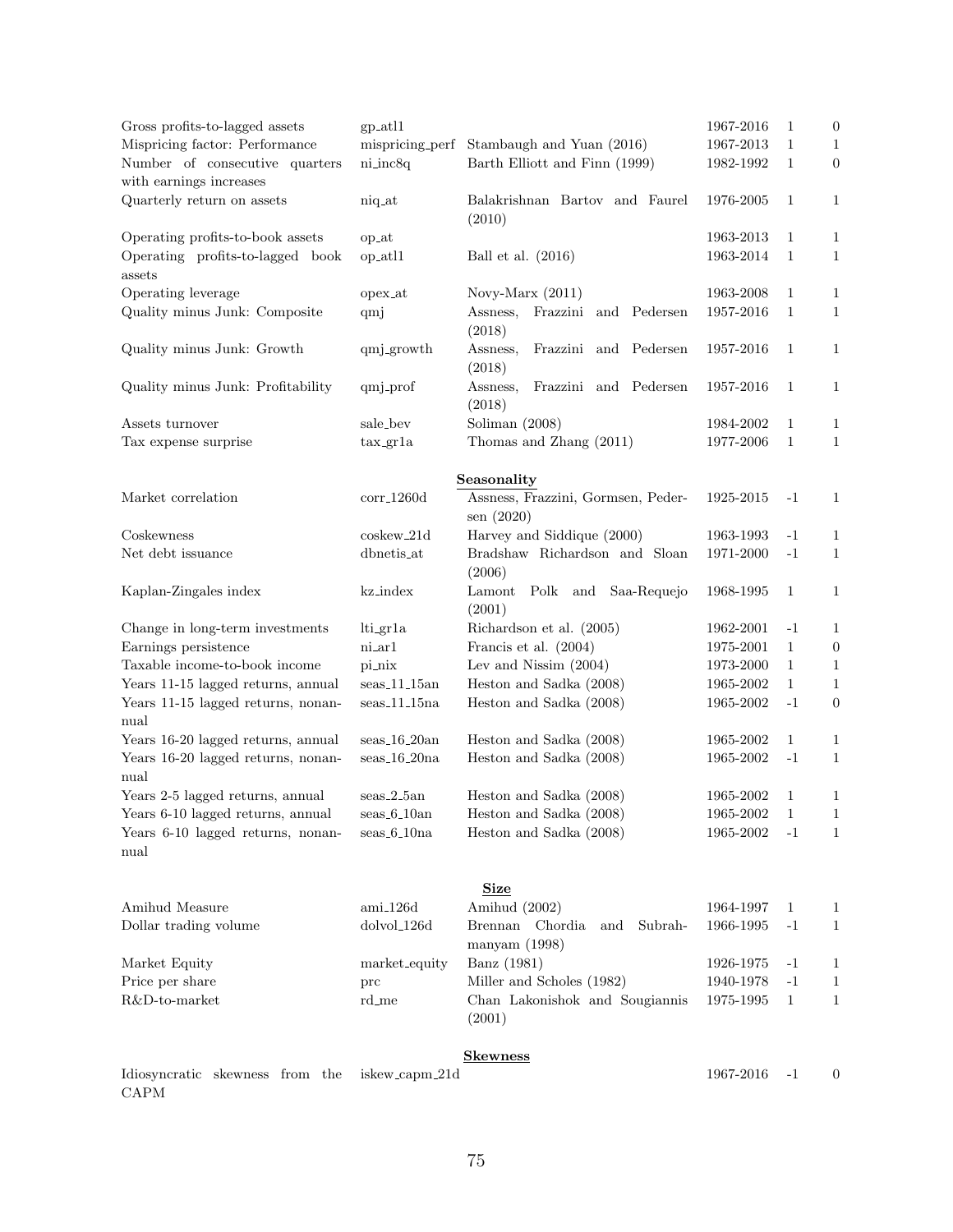| Idiosyncratic skewness from the                  | iskew_ff3_21d    | Bali Engle and Murray (2016)                    | 1925-2021 | $-1$         | 1              |
|--------------------------------------------------|------------------|-------------------------------------------------|-----------|--------------|----------------|
| Fama-French 3-factor model                       |                  |                                                 |           |              |                |
| Idiosyncratic skewness from the q-               | iskew_hxz4_21d   |                                                 | 1967-2016 | $-1$         | $\Omega$       |
| factor model                                     |                  |                                                 |           |              |                |
| Short-term reversal                              | $ret_1_0$        | Jegadeesh (1990)                                | 1929-1982 | $-1$         | 1              |
| Highest 5 days of return scaled by<br>volatility | $rmax5_rvol_21d$ | Assness, Frazzini, Gormsen, Peder-<br>sen(2020) | 1925-2015 | $-1$         | 1              |
| Total skewness                                   | rskew 21d        | Bali Engle and Murray (2016)                    | 1925-2021 | $-1$         | $\mathbf{1}$   |
|                                                  |                  | Value                                           |           |              |                |
| Assets-to-market                                 | at_me            | Fama and French (1992)                          | 1963-1990 | 1            | $\overline{0}$ |
| Book-to-market equity                            | $be$ -me         | Reid<br>Rosenberg<br>and<br>Lanstein            | 1973-1984 | $\mathbf{1}$ | 1              |
|                                                  |                  | (1985)                                          |           |              |                |
| Book-to-market enterprise value                  | bev_mev          | Penman<br>Richardson<br>Tuna<br>and             | 1962-2001 | 1            | 1              |
|                                                  |                  | (2007)                                          |           |              |                |
| Debt-to-market                                   | debt_me          | Bhandari (1988)                                 | 1948-1979 | 1            | 1              |
| Dividend yield                                   | $div12m$ me      | Litzenberger<br>Ramaswamy<br>and                | 1940-1980 | $\mathbf{1}$ | $\mathbf{1}$   |
|                                                  |                  | (1979)                                          |           |              |                |
| Ebitda-to-market enterprise value                | ebitda_mev       | Loughran and Wellman (2011)                     | 1963-2009 | 1            | 1              |
| Equity duration                                  | $eq_dur$         | Dechow Sloan and Soliman (2004)                 | 1962-1998 | $-1$         | 1              |
| Equity net payout                                | $eqnpo_12m$      | Daniel and Titman (2006)                        | 1968-2003 | 1            | 1              |
| Net payout yield                                 | eqnpo_me         | Boudoukh et al. (2007)                          | 1984-2003 | $\mathbf{1}$ | 1              |
| Payout yield                                     | eqpo_me          | Boudoukh et al. (2007)                          | 1984-2003 | $\mathbf{1}$ | 1              |
| Earnings-to-price                                | ni_me            | Basu (1983)                                     | 1963-1979 | 1            | 1              |
| Operating cash flow-to-market                    | ocf_me           | Desai Rajgopal and Venkatachalam                | 1973-1997 | $\mathbf{1}$ | 1              |
|                                                  |                  | (2004)                                          |           |              |                |
| Sales-to-market                                  | sale_me          | Barbee Mukherji and Raines (1996)               | 1979-1991 | 1            | 1              |

Note: This table shows cluster names as underlined section headings and, for each cluster, a description of the factors included, the variable name used in the code, the original reference, the sample period used in the original reference, the sign of the factor ("1" means "long", "-1" means "short"), and whether the original reference found the factor to be significant ("1" means "yes", "0" means "no"). For example, the first value factor "at me" goes long stocks with high values of assets-to-market and shorts those with low values (and would be done the reverse if the sign was "-1" instead of "1").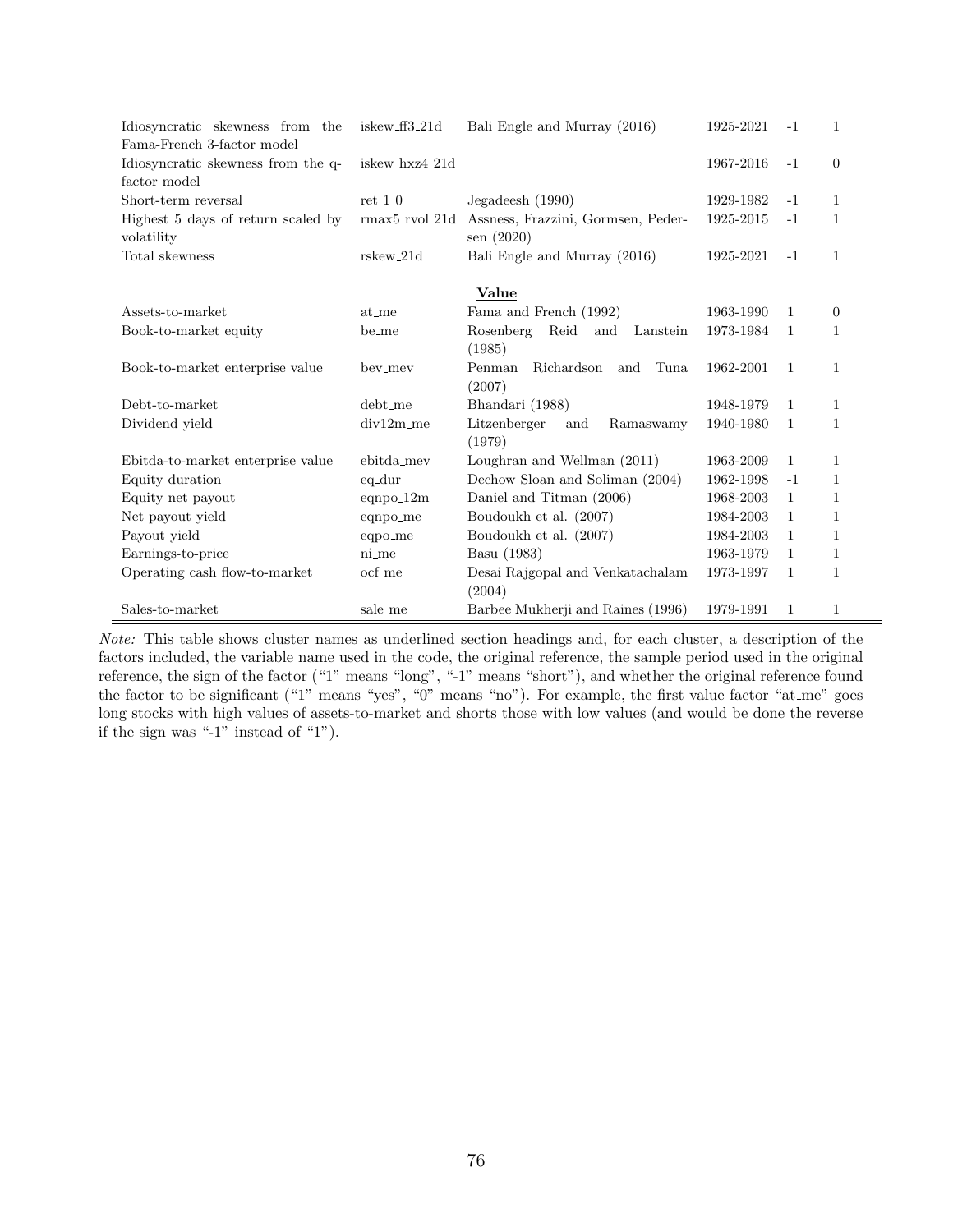|                  |                              | <b>US</b>             |                   | Developed ex. US                  |                       |                   | Emerging                               |                    |                   |                                   |
|------------------|------------------------------|-----------------------|-------------------|-----------------------------------|-----------------------|-------------------|----------------------------------------|--------------------|-------------------|-----------------------------------|
|                  | Factor                       | $\alpha_{\text{OLS}}$ | $\alpha_{\rm EB}$ | $\overline{\Pr}(\alpha_{EB} < 0)$ | $\alpha_{\text{OLS}}$ | $\alpha_{\rm EB}$ | $\overline{\Pr(\alpha_{\text{EB}}}<0)$ | $\alpha_{\rm OLS}$ | $\alpha_{\rm EB}$ | $\overline{\Pr(\alpha_{EB} < 0)}$ |
| 1                | $aliq\_mat*$                 | $-0.40$               | $-0.31$           | 1.00                              | $-0.38$               | $-0.27$           | 1.00                                   | $-0.34$            | $-0.29$           | 1.00                              |
| $\boldsymbol{2}$ | bidaskhl_21d                 | $-0.33$               | $-0.29$           | $1.00\,$                          | $-0.67$               | $-0.42$           | $1.00\,$                               | $-0.68$            | $-0.45$           | $1.00\,$                          |
| 3                | dsale_drec*                  | $-0.28$               | $-0.22$           | $1.00\,$                          | $-0.11$               | $-0.13$           | $0.90\,$                               | $-0.15$            | $-0.15$           | 0.93                              |
| 4                | ni_ivol*                     | $-0.25$               | $-0.16$           | $0.98\,$                          | $-0.32$               | $\text{-}0.15$    | $\rm 0.93$                             | $-0.01$            | $-0.09$           | $\rm 0.81$                        |
| 5                | age                          | $-0.23$               | $-0.15$           | 0.99                              | $-0.23$               | $-0.13$           | $\rm 0.91$                             | $-0.20$            | $-0.15$           | 0.93                              |
| 6                | $at_be^*$                    | $-0.18$               | $-0.06$           | $\rm 0.82$                        | $-0.01$               | $0.06\,$          | $0.25\,$                               | 0.31               | 0.12              | $0.12\,$                          |
| 7                | kz_index                     | $-0.11$               | $-0.13$           | $\rm 0.94$                        | $-0.11$               | $-0.11$           | 0.88                                   | $-0.29$            | $-0.15$           | $\rm 0.94$                        |
| 8                | prc                          | $-0.11$               | $-0.04$           | 0.70                              | $0.05\,$              | $0.05\,$          | $\rm 0.31$                             | $\rm 0.12$         | 0.06              | $0.28\,$                          |
| 9                | turnover_var_126d            | $-0.10$               | $-0.11$           | 0.95                              | 0.00                  | $-0.02$           | $0.56\,$                               | 0.14               | 0.00              | 0.48                              |
| 10               | sti_gr1a*                    | $-0.06$               | $-0.04$           | $0.65\,$                          | $-0.07$               | $-0.01$           | $0.56\,$                               | $0.08\,$           | 0.02              | 0.43                              |
| 11               | dolvol_var_126d              | $-0.05$               | $-0.06$           | 0.83                              | $-0.00$               | $-0.00$           | $0.50\,$                               | 0.15               | 0.03              | $0.40\,$                          |
| $12\,$           | netdebt_me                   | $-0.05$               | $0.05\,$          | 0.23                              | $0.06\,$              | $0.13\,$          | 0.08                                   | $0.30\,$           | 0.16              | $0.05\,$                          |
| $13\,$           | $dsale\_dsga*$               | $-0.04$               | $0.01\,$          | 0.45                              | $0.13\,$              | $0.10\,$          | $0.16\,$                               | $\rm 0.23$         | $0.11\,$          | $0.14\,$                          |
| $14\,$           | z_score                      | $-0.03$               | $0.05\,$          | $0.24\,$                          | $-0.08$               | $0.06\,$          | $0.27\,$                               | 0.20               | 0.10              | $0.15\,$                          |
| $15\,$           | $\text{ni\_ar1}^*$           | $-0.02$               | $-0.03$           | $0.66\,$                          | $-0.11$               | $-0.04$           | $0.67\,$                               | $-0.03$            | $-0.02$           | $0.59\,$                          |
| $16\,$           | $rd\_sale*$                  | $-0.01$               | $0.07\,$          | $0.16\,$                          | $0.12\,$              | $0.15\,$          | $0.06\,$                               | 0.07               | 0.09              | $0.20\,$                          |
| $17\,$           | $\cosh_4 t^*$                | $0.01\,$              | 0.09              | $0.11\,$                          | $0.03\,$              | $0.13\,$          | $0.09\,$                               | 0.23               | 0.15              | $0.07\,$                          |
| $18\,$           | sale_emp_gr1*                | $0.01\,$              | $-0.01$           | $0.54\,$                          | $-0.16$               | $-0.04$           | $0.66\,$                               | 0.07               | $\rm 0.01$        | $0.47\,$                          |
| 19               | iskew_hxz4_21d*              | $0.01\,$              | $-0.01$           | $0.54\,$                          | $-0.09$               | 0.03              | $0.41\,$                               | $-0.06$            | 0.02              | $0.45\,$                          |
| $20\,$           | intrinsic_value*             | $0.01\,$              | $-0.03$           | $\,0.65\,$                        | $0.01\,$              | $-0.01$           | $\rm 0.53$                             | $-0.07$            | $-0.05$           | 0.70                              |
| 21               | market_equity                | 0.02                  | $0.10\,$          | 0.10                              | $0.12\,$              | $0.16\,$          | 0.04                                   | $0.51\,$           | 0.29              | $0.00\,$                          |
| 22               | $ami_126d$                   | $\rm 0.03$            | $0.10\,$          | $0.09\,$                          | 0.12                  | $0.15\,$          | $0.07\,$                               | $0.38\,$           | 0.22              | $\rm 0.02$                        |
| $23\,$           | $ncol.gr1a*$                 | 0.05                  | $-0.02$           | $\rm 0.62$                        | $-0.06$               | $\rm 0.02$        | 0.41                                   | $0.05\,$           | 0.06              | $0.28\,$                          |
| 24               | iskew_ff3_21d                | 0.10                  | $0.06\,$          | $0.25\,$                          | $-0.17$               | $\rm 0.01$        | $0.46\,$                               | $\rm 0.21$         | 0.10              | $0.20\,$                          |
| $25\,$           | $\rm rd5\_at*$               | 0.11                  | $0.20\,$          | $0.00\,$                          | $0.29\,$              | $0.30\,$          | $0.00\,$                               | 0.44               | 0.28              | $\rm 0.01$                        |
| $26\,$           | $cos$ kew <sub>-21d</sub>    | 0.11                  | $0.10\,$          | 0.10                              | $0.29\,$              | $0.16\,$          | $0.05\,$                               | $-0.02$            | 0.08              | $\rm 0.21$                        |
| $27\,$           | zero_trades_21d*             | 0.11                  | $0.03\,$          | $0.33\,$                          | $0.38\,$              | $0.06\,$          | $\rm 0.31$                             | $-0.28$            | $-0.06$           | 0.70                              |
| $28\,$           | lti_gr1a                     | 0.11                  | $0.06\,$          | $0.23\,$                          | $\rm 0.02$            | $\rm 0.03$        | $0.38\,$                               | $-0.10$            | $0.01\,$          | 0.48                              |
| $\,29$           | ni_inc8q*                    | 0.12                  | $0.18\,$          | 0.02                              | $0.45\,$              | $0.30\,$          | $0.01\,$                               | 0.33               | $0.24\,$          | $\rm 0.02$                        |
| $30\,$           | tax.gr1a                     | 0.12                  | $0.15\,$          | $\rm 0.03$                        | $0.03\,$              | $0.13\,$          | 0.10                                   | 0.36               | $0.20\,$          | $\rm 0.03$                        |
| 31               | $seas_16_20na$               | 0.13                  | $0.10\,$          | $0.12\,$                          | $-0.06$               | $0.08\,$          | $0.25\,$                               | $0.34\,$           | 0.13              | $0.15\,$                          |
| $32\,$           | tangibility*                 | 0.13                  | 0.22              | 0.00                              | $0.26\,$              | $0.30\,$          | $0.00\,$                               | 0.41               | 0.30              | $0.00\,$                          |
| $33\,$           | $ret_60_12$                  | 0.13                  | $\rm 0.01$        | 0.45                              | $0.20\,$              | $0.17\,$          | $0.05\,$                               | $\rm 0.31$         | $0.23\,$          | $\rm 0.01$                        |
| 34               | $debt_m$ e                   | 0.13                  | $0.04\,$          | 0.29                              | 0.08                  | 0.01              | 0.46                                   | $-0.15$            | $-0.09$           | $0.80\,$                          |
| $35\,$           | $saleq.gr1*$                 | 0.14                  | $-0.05$           | 0.73                              | $0.07\,$              | 0.01              | $0.46\,$                               | $-0.48$            | $-0.10$           | 0.80                              |
| $36\,$           | col_gr1a                     | $0.15\,$              | $-0.01$           | 0.57                              | 0.07                  | $0.05\,$          | $0.29\,$                               | $-0.10$            | $\rm 0.03$        | $0.38\,$                          |
| 37               | $gp$ -atl $1^*$              | $0.15\,$              | $0.20\,$          | $0.01\,$                          | $0.19\,$              | $0.24\,$          | $0.01\,$                               | $0.49\,$           | $0.30\,$          | $0.00\,$                          |
| $38\,$           | pi_nix                       | $0.20\,$              | $0.15\,$          | $0.03\,$                          | $0.12\,$              | $0.12\,$          | $0.10\,$                               | $0.03\,$           | 0.10              | $0.15\,$                          |
| $39\,$           | $\rm ret.3.1$                | $0.21\,$              | $0.14\,$          | $0.03\,$                          | $0.27\,$              | 0.18              | $\rm 0.03$                             | $0.16\,$           | 0.18              | $0.04\,$                          |
| 40               | bev_mev                      | $0.21\,$              | $0.14\,$          | 0.02                              | $0.29\,$              | $0.20\,$          | $0.01\,$                               | $0.27\,$           | 0.18              | $0.04\,$                          |
| 41               | opex_at                      | $0.22\,$              | $0.22\,$          | $0.00\,$                          | $0.18\,$              | $0.21\,$          | $0.02\,$                               | $0.18\,$           | 0.17              | $0.04\,$                          |
| 42               | $\mathrm{at}\_\mathrm{me}^*$ | $0.23\,$              | $0.15\,$          | $0.02\,$                          | $0.27\,$              | $0.18\,$          | $0.02\,$                               | $0.21\,$           | 0.14              | $0.08\,$                          |
| $43\,$           | $_{\rm ebit\_ sale}$         | $0.23\,$              | $0.20\,$          | 0.00                              | $0.33\,$              | $0.27\,$          | $0.00\,$                               | $0.33\,$           | $0.24\,$          | $0.01\,$                          |
| 44               | $\mathrm{at\_turnover}^*$    | $0.23\,$              | $0.25\,$          | $0.00\,$                          | $0.26\,$              | $0.28\,$          | $0.00\,$                               | $0.42\,$           | $0.29\,$          | $0.00\,$                          |
| 45               | op_atl1                      | $0.25\,$              | $0.27\,$          | $0.00\,$                          | $0.24\,$              | $0.28\,$          | $0.00\,$                               | $0.48\,$           | 0.33              | $0.00\,$                          |
| 46               | earnings_variability*        | $0.25\,$              | $0.16\,$          | $\rm 0.02$                        | $0.13\,$              | 0.09              | $0.18\,$                               | $0.07\,$           | 0.10              | $0.17\,$                          |
| 47               | ${\rm seas}\_11\_15\rm na^*$ | $0.25\,$              | $0.16\,$          | $0.02\,$                          | $-0.17$               | 0.05              | $\rm 0.33$                             | $-0.00$            | 0.09              | $0.22\,$                          |
| $48\,$           | $dolvol_126d$                | $0.25\,$              | $0.30\,$          | $0.00\,$                          | $0.27\,$              | 0.31              | $0.00\,$                               | $0.55\,$           | $0.38\,$          | $0.00\,$                          |
| 49               | $_{\rm{seas}\_1\_1na}$       | $0.26\,$              | $0.18\,$          | $0.01\,$                          | $0.20\,$              | $0.14\,$          | $0.06\,$                               | $0.20\,$           | $0.20\,$          | $0.03\,$                          |
| 50               | saleq_su                     | $0.28\,$              | $0.25\,$          | $0.00\,$                          | $0.27\,$              | $0.26\,$          | $0.01\,$                               | $0.33\,$           | $0.26\,$          | $0.01\,$                          |

Table C.4: Alpha Across Regions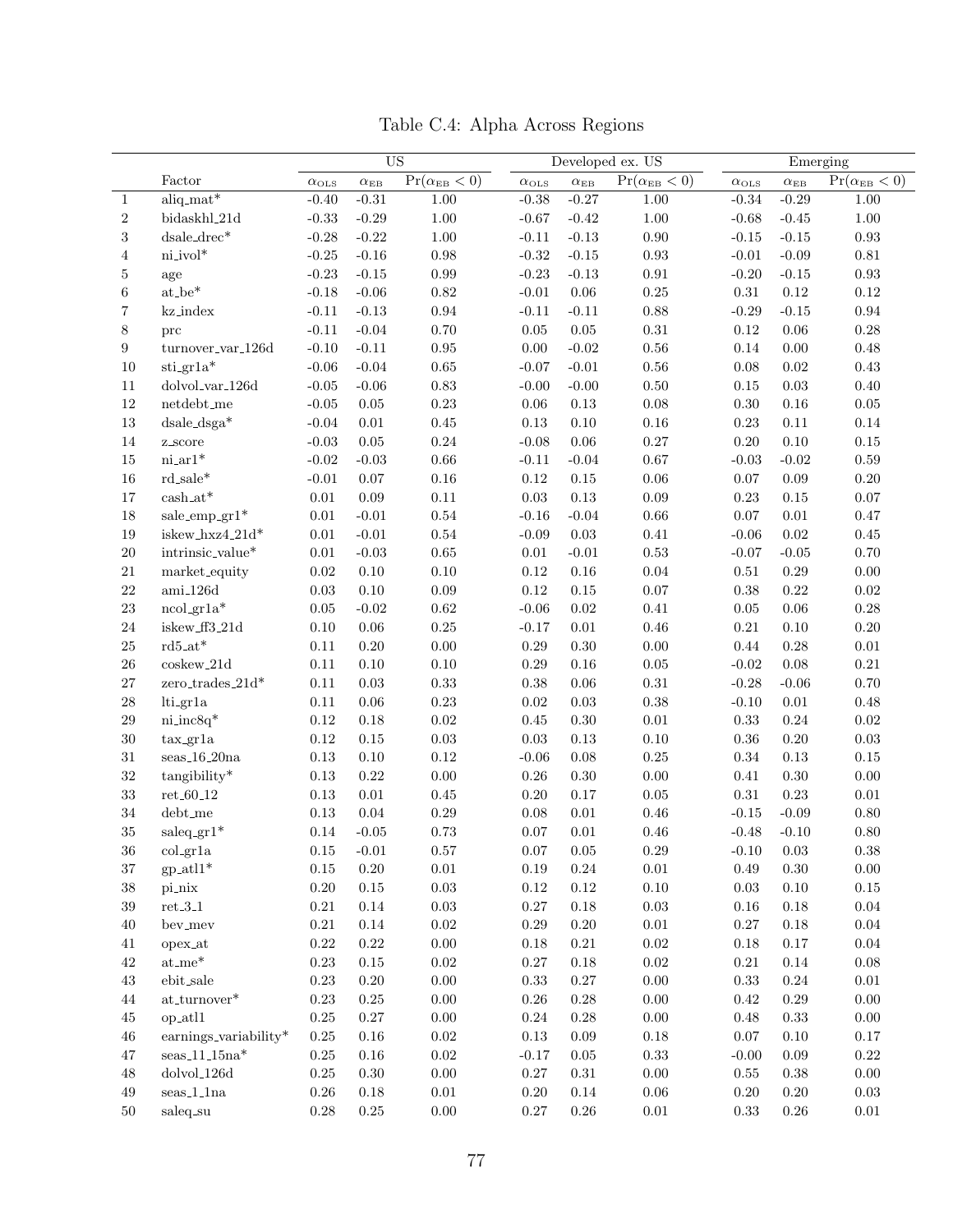| $51\,$   | be_me                         | 0.28       | 0.20       | $0.00\,$   | 0.33       | 0.25     | 0.00       | $\rm 0.31$ | 0.22       | $\rm 0.02$ |
|----------|-------------------------------|------------|------------|------------|------------|----------|------------|------------|------------|------------|
| $52\,$   | $be_{\text{gr1a}}$            | $0.28\,$   | $0.10\,$   | 0.09       | $0.16\,$   | 0.14     | 0.08       | $-0.10$    | $0.09\,$   | $0.20\,$   |
| $53\,$   | $ope$ -bel $1^*$              | $0.29\,$   | 0.25       | $0.00\,$   | $0.23\,$   | $0.25\,$ | 0.00       | 0.48       | $0.31\,$   | $0.00\,$   |
| $54\,$   | $div12m$ <sub>-me</sub>       | $0.29\,$   | 0.25       | $0.00\,$   | $\rm 0.63$ | 0.48     | $0.00\,$   | 0.77       | $0.51\,$   | $0.00\,$   |
| $55\,$   | dbnetis_at                    | $0.29\,$   | 0.25       | $0.00\,$   | 0.14       | $0.21\,$ | $\rm 0.02$ | 0.45       | $0.29\,$   | $0.00\,$   |
| $56\,$   | beta_dimson_21d*              | $0.30\,$   | 0.22       | $0.00\,$   | $\rm 0.31$ | $0.20\,$ | 0.02       | $-0.02$    | $0.11\,$   | 0.14       |
| 57       | niq_su                        | $0.30\,$   | 0.25       | $0.00\,$   | $0.13\,$   | 0.22     | 0.02       | $0.38\,$   | $0.26\,$   | $\rm 0.01$ |
| $58\,$   | sale_gr3                      | $0.30\,$   | $0.13\,$   | $\rm 0.05$ | 0.15       | $0.16\,$ | 0.06       | $0.12\,$   | 0.19       | $0.04\,$   |
| 59       | $corr_1260d$                  | $0.30\,$   | 0.25       | 0.00       | $\rm 0.22$ | 0.22     | $\rm 0.01$ | $0.20\,$   | 0.22       | $0.01\,$   |
| 60       | rd_me                         | $\rm 0.31$ | $0.35\,$   | $0.00\,$   | $0.36\,$   | $0.36\,$ | 0.00       | 0.48       | 0.38       | $0.00\,$   |
| $61\,$   | $ret_6_1$                     | $0.31\,$   | 0.24       | $0.00\,$   | $\rm 0.32$ | $0.25\,$ | 0.00       | $0.39\,$   | 0.33       | $0.00\,$   |
| $62\,$   | ocfq_saleq_std                | $0.31\,$   | $0.26\,$   | $0.00\,$   | $0.39\,$   | 0.30     | 0.00       | $\rm 0.82$ | 0.40       | $0.00\,$   |
| $63\,$   | sale.gr1                      | $\rm 0.31$ | 0.13       | $0.05\,$   | $\rm 0.21$ | $0.16\,$ | 0.05       | $-0.18$    | $0.07\,$   | $\rm 0.25$ |
| 64       | $\text{dgp}\_ \text{dsale}^*$ | $\rm 0.32$ | $0.26\,$   | 0.00       | $-0.09$    | $0.09\,$ | 0.19       | 0.08       | 0.12       | $0.13\,$   |
| $65\,$   | $_{\rm{seas}\_2\_5na}$        | $\rm 0.32$ | 0.19       | $0.00\,$   | 0.47       | $0.37\,$ | 0.00       | 0.44       | 0.39       | $0.00\,$   |
| 66       | ivol_capm_252d                | $\rm 0.33$ | 0.27       | $0.00\,$   | 0.47       | 0.32     | 0.00       | $0.23\,$   | $0.25\,$   | $0.01\,$   |
| 67       | sale_me                       | 0.33       | 0.25       | $0.00\,$   | $0.34\,$   | $0.27\,$ | 0.00       | 0.39       | $0.27\,$   | $0.00\,$   |
| 68       | niq_at                        | 0.33       | 0.37       | $0.00\,$   | $0.25\,$   | $0.38\,$ | 0.00       | $\rm 0.91$ | $0.50\,$   | $0.00\,$   |
| 69       | qmj_safety                    | $0.34\,$   | 0.34       | $0.00\,$   | $\rm 0.31$ | $0.36\,$ | 0.00       | 0.73       | $0.46\,$   | $0.00\,$   |
| 70       | $ni_b$                        | 0.34       | 0.29       | $0.00\,$   | 0.40       | 0.33     | 0.00       | 0.27       | $0.25\,$   | $0.01\,$   |
| 71       | gp_at                         | $0.34\,$   | 0.37       | $0.00\,$   | 0.30       | $0.38\,$ | 0.00       | 0.78       | $0.50\,$   | $0.00\,$   |
| $72\,$   | $aliq_at^*$                   | $0.35\,$   | 0.16       | $\rm 0.02$ | 0.08       | 0.12     | 0.11       | $-0.02$    | $0.13\,$   | $0.11\,$   |
| $73\,$   | o_score                       | $0.35\,$   | $\rm 0.31$ | $0.00\,$   | 0.36       | 0.34     | 0.00       | 0.54       | $0.38\,$   | $0.00\,$   |
| $74\,$   | prc_highprc_252d              | $0.35\,$   | 0.28       | 0.00       | $0.37\,$   | $0.29\,$ | 0.00       | $0.36\,$   | 0.33       | $0.00\,$   |
| 75       | $zero\_trades\_126d$          | $0.36\,$   | 0.27       | $0.00\,$   |            |          |            | $-0.00$    | $0.16\,$   | 0.08       |
| $76\,$   | $turnover_126d$               | $0.36\,$   | $\rm 0.31$ | $0.00\,$   |            | $0.37\,$ | 0.00       | $0.46\,$   | $0.36\,$   | $0.00\,$   |
|          |                               |            |            | $\rm 0.02$ | 0.53       |          |            |            |            | 0.12       |
| 77       | $\mbox{taccruals}\_at$        | $0.36\,$   | 0.17       |            | $0.07\,$   | 0.14     | 0.08       | $0.04\,$   | 0.12       |            |
| $78\,$   | emp.gr1                       | $0.36\,$   | 0.22       | $0.00\,$   | 0.32       | 0.32     | 0.00       | 0.57       | $0.41\,$   | $0.00\,$   |
| 79       | betadown.252d                 | $0.37\,$   | $\rm 0.31$ | $0.00\,$   | 0.51       | $0.36\,$ | 0.00       | $0.34\,$   | $\rm 0.31$ | $0.00\,$   |
| 80       | $ret_1_0$                     | $0.37\,$   | $\rm 0.31$ | $0.00\,$   | $0.23\,$   | 0.29     | 0.00       | 0.18       | 0.25       | $0.01\,$   |
| $81\,$   | $beta_0$ 0m                   | $0.37\,$   | 0.32       | $0.00\,$   | 0.42       | 0.34     | 0.00       | 0.56       | $0.39\,$   | $0.00\,$   |
| $82\,$   | sale_bev                      | $0.38\,$   | 0.37       | $0.00\,$   | $\rm 0.31$ | $0.35\,$ | 0.00       | $0.41\,$   | 0.34       | $0.00\,$   |
| $83\,$   | $seas_2_5an$                  | $0.39\,$   | 0.37       | $0.00\,$   | 0.39       | $0.37\,$ | 0.00       | 0.56       | 0.42       | $0.00\,$   |
| $\rm 84$ | $_{\rm{seas}\_16\_20an}$      | $0.40\,$   | 0.33       | $0.00\,$   | 0.34       | 0.30     | 0.00       | $0.20\,$   | $0.26\,$   | $0.00\,$   |
| $85\,$   | eq_dur                        | $0.40\,$   | 0.32       | $0.00\,$   | 0.45       | $0.36\,$ | 0.00       | 0.49       | $0.36\,$   | $0.00\,$   |
| 86       | $niq$ -at-chg $1^*$           | $0.40\,$   | 0.40       | $0.00\,$   | $\rm 0.54$ | $0.45\,$ | 0.00       | 0.67       | $0.46\,$   | $0.00\,$   |
| $87\,$   | $\rm ret. 9.1$                | $0.41\,$   | 0.34       | $0.00\,$   | 0.44       | $0.35\,$ | 0.00       | $0.43\,$   | 0.39       | $0.00\,$   |
| $88\,$   | iskew_capm_21d*               | 0.41       | 0.33       | $0.00\,$   | $-0.08$    | 0.15     | $0.06\,$   | $0.29\,$   | $0.26\,$   | $0.00\,$   |
| 89       | $seas_6_10an$                 | 0.41       | 0.38       | 0.00       | 0.80       | 0.50     | 0.00       | 0.11       | 0.30       | $0.00\,$   |
| 90       | $_{\rm{seas}\_11\_15an}$      | 0.41       | $0.30\,$   | $0.00\,$   | 0.30       | $0.23\,$ | $0.01\,$   | $-0.16$    | $0.11\,$   | $0.13\,$   |
| 91       | ope_be                        | $0.43\,$   | 0.38       | 0.00       | $0.43\,$   | 0.39     | $0.00\,$   | 0.48       | $0.38\,$   | $0.00\,$   |
| 92       | betabab <sub>-1260d</sub>     | 0.43       | 0.38       | 0.00       | 0.63       | $0.47\,$ | 0.00       | 0.65       | $0.48\,$   | $0.00\,$   |
| 93       | $seas_11an$                   | $0.43\,$   | 0.38       | 0.00       | 0.43       | $0.37\,$ | $0.00\,$   | 0.27       | $0.32\,$   | $0.00\,$   |
| 94       | taccruals_ni                  | 0.44       | 0.20       | 0.01       | $-0.02$    | $0.08\,$ | $0.20\,$   | $-0.17$    | $0.03\,$   | $0.38\,$   |
| 95       | $zero\_trades_252d$           | 0.44       | 0.35       | 0.00       |            |          |            | $-0.00$    | $0.20\,$   | $0.04\,$   |
| 96       | op_at                         | 0.44       | 0.46       | $0.00\,$   | 0.53       | 0.50     | 0.00       | 0.58       | $0.48\,$   | $0.00\,$   |
| 97       | netis_at                      | 0.44       | 0.38       | 0.00       | 0.49       | 0.41     | 0.00       | 0.78       | 0.50       | $0.00\,$   |
| 98       | ivol_capm_21d*                | 0.45       | $0.39\,$   | $0.00\,$   | 0.58       | $0.44\,$ | $0.00\,$   | 0.53       | $0.44\,$   | $0.00\,$   |
| 99       | niq_be                        | 0.45       | 0.39       | $0.00\,$   | 0.60       | 0.44     | 0.00       | 0.33       | $0.34\,$   | $0.00\,$   |
| 100      | ebit_bev                      | 0.45       | 0.40       | $0.00\,$   | 0.33       | $0.36\,$ | $0.00\,$   | 0.63       | 0.44       | $0.00\,$   |
| 101      | qmj_prof                      | 0.46       | 0.45       | 0.00       | 0.44       | 0.45     | 0.00       | 0.56       | 0.45       | $0.00\,$   |
| 102      | at.gr1                        | 0.46       | 0.27       | 0.00       | 0.20       | $0.23\,$ | 0.01       | 0.13       | 0.25       | $0.01\,$   |
| $103\,$  | eqpo_me                       | 0.47       | $0.36\,$   | $0.00\,$   | 0.27       | $0.26\,$ | $0.00\,$   | 0.53       | 0.36       | $0.00\,$   |
| 104      | $\text{capx}\_\text{gr}3$     | 0.48       | $0.30\,$   | $0.00\,$   | 0.59       | $0.42\,$ | $0.00\,$   | 0.00       | $0.27\,$   | $0.01\,$   |
|          |                               |            |            |            |            |          |            |            |            |            |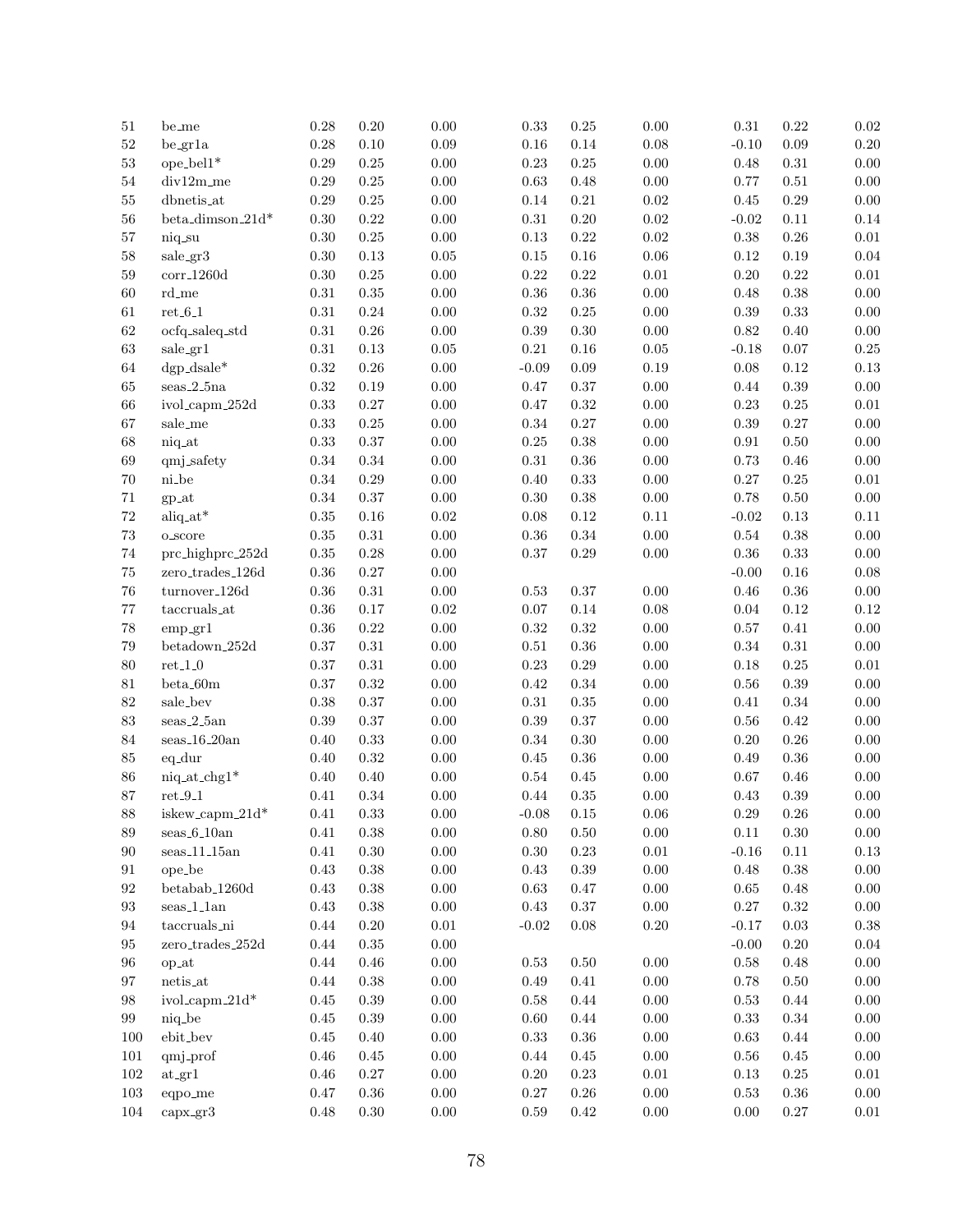| 105     | eqnpo <sub>-12m</sub>          | 0.48       | 0.43       | $0.00\,$ | 0.79       | $\,0.62\,$ | $0.00\,$ | 0.71       | 0.56       | $0.00\,$ |
|---------|--------------------------------|------------|------------|----------|------------|------------|----------|------------|------------|----------|
| 106     | $ni$ <sub>-me</sub>            | 0.48       | $0.41\,$   | $0.00\,$ | $0.47\,$   | $0.41\,$   | $0.00\,$ | 0.73       | $0.51\,$   | $0.00\,$ |
| 107     | $_{\rm rvol.21d}$              | 0.49       | $0.41\,$   | $0.00\,$ | $0.55\,$   | $0.41\,$   | $0.00\,$ | $\rm 0.32$ | $0.35\,$   | $0.00\,$ |
| 108     | ivol_hxz4_21d*                 | 0.49       | $0.44\,$   | $0.00\,$ | 0.75       | 0.53       | $0.00\,$ | $1.06\,$   | 0.57       | $0.00\,$ |
| 109     | qmj_growth                     | 0.49       | $0.43\,$   | $0.00\,$ | $0.22\,$   | $0.30\,$   | $0.00\,$ | $0.14\,$   | 0.25       | $0.01\,$ |
| 110     | $niq$ -be-chg $1^*$            | 0.49       | $0.44\,$   | $0.00\,$ | $0.23\,$   | $0.38\,$   | $0.00\,$ | $0.84\,$   | $0.48\,$   | $0.00\,$ |
| 111     | $\mathrm{ret}\_12\_7$          | 0.49       | $0.46\,$   | $0.00\,$ | $0.55\,$   | 0.48       | $0.00\,$ | $0.51\,$   | $0.46\,$   | $0.00\,$ |
| 112     | ivol_ff3_21d                   | $0.50\,$   | $0.44\,$   | $0.00\,$ | $\rm 0.52$ | $0.45\,$   | $0.00\,$ | $\rm 0.93$ | $0.54\,$   | $0.00\,$ |
| 113     | $_{\rm seas\_6\_10na}$         | $0.50\,$   | $0.43\,$   | $0.00\,$ | $0.69\,$   | $0.46\,$   | $0.00\,$ | $0.13\,$   | $0.34\,$   | $0.00\,$ |
| 114     | ebitda_mev                     | $0.50\,$   | $0.42\,$   | $0.00\,$ | $0.47\,$   | $0.41\,$   | $0.00\,$ | $0.72\,$   | $0.51\,$   | $0.00\,$ |
| 115     | capex_abn                      | $0.51\,$   | $0.36\,$   | $0.00\,$ | $\rm 0.31$ | $0.35\,$   | $0.00\,$ | $0.18\,$   | $\rm 0.32$ | $0.00\,$ |
| 116     | $\rm ret\text{-}12\text{-}1$   | $\rm 0.52$ | $0.43\,$   | $0.00\,$ | $0.45\,$   | $0.38\,$   | $0.00\,$ | $\rm 0.42$ | $0.41\,$   | $0.00\,$ |
| 117     | qmj                            | $\rm 0.53$ | $0.51\,$   | $0.00\,$ | $0.55\,$   | $0.51\,$   | $0.00\,$ | $0.46\,$   | $0.45\,$   | $0.00\,$ |
| 118     | eqnetis_at                     | $0.54\,$   | 0.45       | $0.00\,$ | $0.60\,$   | 0.47       | $0.00\,$ | $0.60\,$   | 0.48       | $0.00\,$ |
| 119     | $ocf_m$ e                      | $0.54\,$   | $0.46\,$   | $0.00\,$ | $0.41\,$   | $0.39\,$   | $0.00\,$ | $0.85\,$   | $0.57\,$   | $0.00\,$ |
| 120     | $coa_{\text{-}gr1a}$           | 0.54       | $0.35\,$   | $0.00\,$ | $0.25\,$   | $0.30\,$   | $0.00\,$ | $0.29\,$   | $0.35\,$   | $0.00\,$ |
| 121     | $rskew_21d$                    | $0.54\,$   | $0.44\,$   | $0.00\,$ | 0.08       | $0.25\,$   | $0.00\,$ | $0.13\,$   | 0.26       | $0.00\,$ |
| 122     | ocf_at_chg1                    | $0.55\,$   | 0.48       | $0.00\,$ | $\rm 0.61$ | $0.50\,$   | $0.00\,$ | $0.31\,$   | 0.40       | $0.00\,$ |
| 123     | mispricing_perf                | $0.56\,$   | $0.54\,$   | $0.00\,$ | $\rm 0.52$ | $0.51\,$   | $0.00\,$ | $0.51\,$   | $0.47\,$   | $0.00\,$ |
| 124     | $chcsho_12m$                   | $0.57\,$   | $0.49\,$   | $0.00\,$ | $0.70\,$   | $0.53\,$   | $0.00\,$ | $0.44\,$   | 0.45       | $0.00\,$ |
| 125     | f_score                        | 0.57       | 0.50       | $0.00\,$ | 0.50       | $0.48\,$   | $0.00\,$ | $0.66\,$   | $0.51\,$   | $0.00\,$ |
| 126     | eqnpo_me                       | 0.58       | $0.47\,$   | $0.00\,$ | $0.43\,$   | $0.39\,$   | $0.00\,$ | $0.72\,$   | $0.50\,$   | $0.00\,$ |
| 127     | $rmax1_21d$                    | 0.58       | $0.50\,$   | $0.00\,$ | 0.62       | $0.50\,$   | $0.00\,$ | $0.52\,$   | 0.48       | $0.00\,$ |
| 128     | $rmax5_21d$                    | $0.59\,$   | $0.52\,$   | $0.00\,$ | 0.67       | $0.52\,$   | $0.00\,$ | $\rm 0.42$ | $0.44\,$   | $0.00\,$ |
| 129     | $restf3_6_1$                   | 0.61       | $0.51\,$   | $0.00\,$ | 0.67       | $0.55\,$   | $0.00\,$ | 0.64       | 0.56       | $0.00\,$ |
| 130     | $\mathrm{capx}\_ \mathrm{gr2}$ | 0.63       | $0.43\,$   | $0.00\,$ | $0.51\,$   | $0.45\,$   | $0.00\,$ | $0.25\,$   | $0.40\,$   | $0.00\,$ |
| 131     | $fcf_m$ e                      | 0.63       | $0.57\,$   | $0.00\,$ | 0.61       | $0.56\,$   | $0.00\,$ | $1.10\,$   | 0.71       | $0.00\,$ |
| 132     | $\text{capx}\_\text{gr1}^*$    | 0.65       | $0.45\,$   | $0.00\,$ | $0.39\,$   | $0.40\,$   | $0.00\,$ | $0.31\,$   | $\rm 0.42$ | $0.00\,$ |
| 133     | $rmax5_rvol_21d$               | 0.69       | $0.58\,$   | $0.00\,$ | 0.34       | $0.43\,$   | $0.00\,$ | $0.10\,$   | $0.34\,$   | $0.00\,$ |
| 134     | oaccruals_at                   | $0.71\,$   | $0.52\,$   | $0.00\,$ | $0.42\,$   | $0.50\,$   | $0.00\,$ | 0.71       | 0.59       | $0.00\,$ |
| 135     | $debt_gr3$                     | $0.71\,$   | $0.55\,$   | $0.00\,$ | $0.54\,$   | $0.53\,$   | $0.00\,$ | $0.35\,$   | 0.49       | $0.00\,$ |
| 136     | ppeinv_gr1a                    | 0.71       | $0.50\,$   | $0.00\,$ | 0.42       | $0.43\,$   | $0.00\,$ | $0.25\,$   | $0.41\,$   | $0.00\,$ |
| 137     | fnl_gr1a                       | 0.73       | $0.55\,$   | $0.00\,$ | $0.29\,$   | $0.43\,$   | $0.00\,$ | $0.45\,$   | 0.49       | $0.00\,$ |
| 138     | $lnoa\_gr1a$                   | 0.74       | $0.52\,$   | $0.00\,$ | $0.46\,$   | $0.45\,$   | $0.00\,$ | $0.18\,$   | $0.39\,$   | $0.00\,$ |
| 139     | cop_atl1                       | $0.75\,$   | 0.69       | $0.00\,$ | $0.47\,$   | $0.56\,$   | 0.00     | $0.69\,$   | $0.60\,$   | $0.00\,$ |
| 140     | inv <sub>-gr1a</sub>           | $0.75\,$   | $0.53\,$   | $0.00\,$ | $0.36\,$   | $0.42\,$   | $0.00\,$ | $0.39\,$   | 0.47       | $0.00\,$ |
| 141     | $n$ fna_gr1a                   | 0.77       | 0.58       | 0.00     | 0.23       | 0.43       | 0.00     | 0.57       | 0.54       | 0.00     |
| $142\,$ | $\operatorname{ocf\_at}$       | 0.78       | 0.72       | $0.00\,$ | $0.90\,$   | $0.78\,$   | $0.00\,$ | $0.88\,$   | 0.74       | $0.00\,$ |
| 143     | oaccruals_ni                   | 0.78       | 0.55       | $0.00\,$ | 0.18       | 0.38       | 0.00     | 0.60       | 0.52       | 0.00     |
| 144     | $dsale\_dimv$                  | 0.79       | 0.59       | $0.00\,$ | $0.34\,$   | $0.40\,$   | $0.00\,$ | $0.01\,$   | 0.31       | $0.00\,$ |
| 145     | ncoa.gr1a                      | $\rm 0.82$ | 0.58       | $0.00\,$ | $\rm 0.32$ | $0.41\,$   | $0.00\,$ | 0.31       | 0.45       | $0.00\,$ |
| 146     | mispricing_mgmt                | $0.83\,$   | 0.63       | $0.00\,$ | 0.67       | $\rm 0.63$ | $0.00\,$ | 0.51       | 0.60       | $0.00\,$ |
| 147     | nnooa.gr1a                     | 0.84       | 0.59       | $0.00\,$ | 0.27       | $0.38\,$   | $0.00\,$ | 0.28       | 0.43       | $0.00\,$ |
| 148     | inv_gr1                        | 0.84       | $0.61\,$   | $0.00\,$ | $\rm 0.52$ | $0.50\,$   | $0.00\,$ | 0.09       | 0.40       | $0.00\,$ |
| 149     | $\operatorname{noa\_at}$       | 0.85       | 0.61       | $0.00\,$ | 0.36       | $0.45\,$   | $0.00\,$ | 0.09       | 0.39       | $0.00\,$ |
| 150     | convc.gr1a                     | 0.85       | $\,0.61\,$ | $0.00\,$ | 0.36       | $0.47\,$   | $0.00\,$ | 0.49       | 0.52       | $0.00\,$ |
| 151     | resff3_12_1                    | 0.94       | $0.83\,$   | $0.00\,$ | $1.15\,$   | $\rm 0.94$ | $0.00\,$ | $0.65\,$   | 0.78       | $0.00\,$ |
| 152     | noa_gr1a                       | 0.96       | $0.73\,$   | $0.00\,$ | $0.60\,$   | $\,0.62\,$ | $0.00\,$ | 0.50       | 0.62       | $0.00\,$ |
| $153\,$ | $cop_$                         | $1.04\,$   | 0.94       | $0.00\,$ | 0.68       | 0.75       | $0.00\,$ | $0.79\,$   | 0.76       | $0.00\,$ |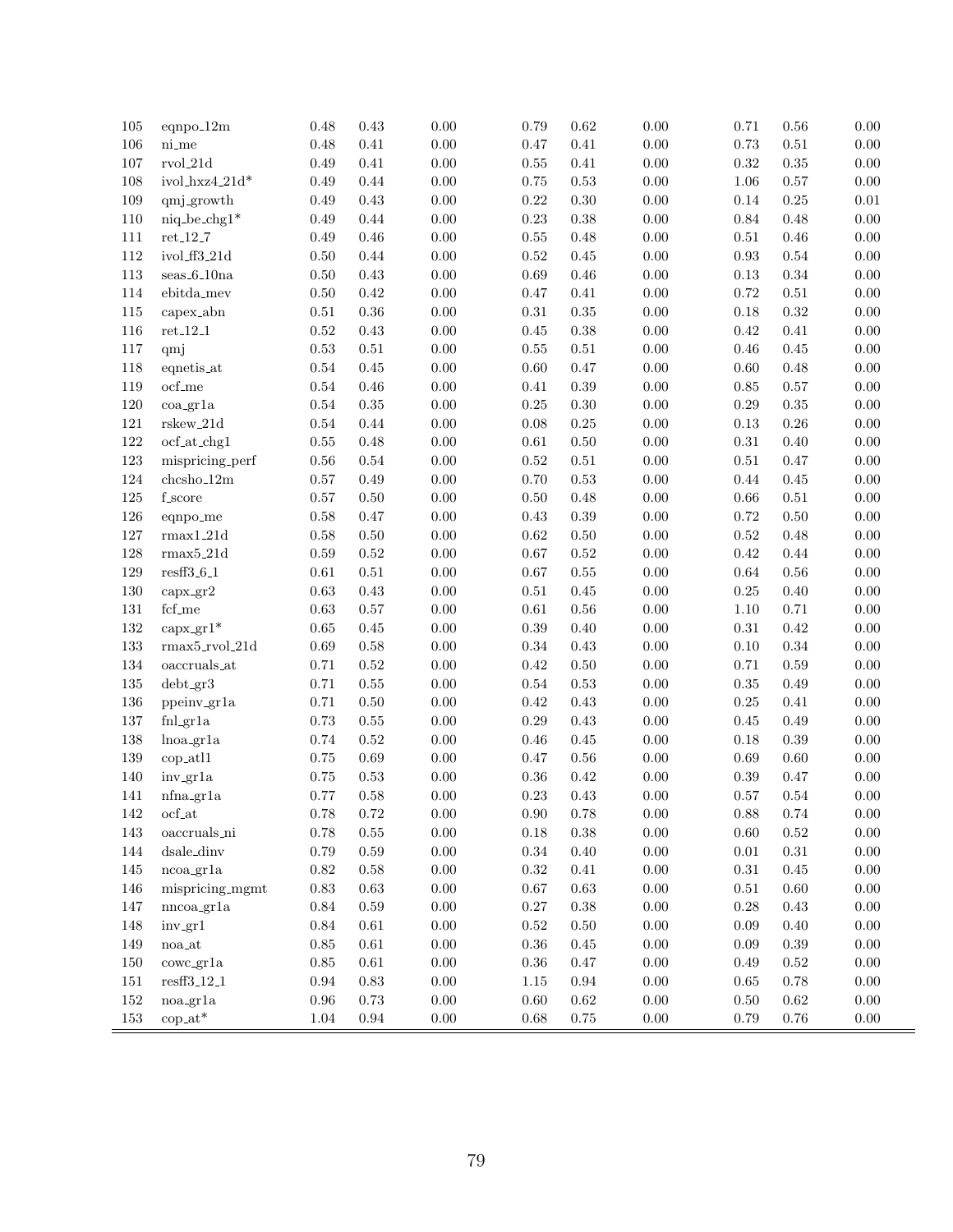*Note:* The table shows monthly alpha in percentages across three different regions.  $\alpha_{\text{OLS}}$  is the intercept from an OLS regression of the factor return on the regional market return.  $\alpha_{EB}$  is the factor-region specific posterior mean found via the empricial Bayes procedure applied jointly to all the factor-region specific factors. Pr( $\alpha_{EB} < 0$ ) is the probability that the alpha is negative based on the posterior distribution from the EB procedure. We count a factor as replicated if this probability is below 2.5%. The residual volatility of all strategies have been scaled to 10% annualized. A "\*" indicates that the original paper did not propose the factors as a significant predictor of realized returns.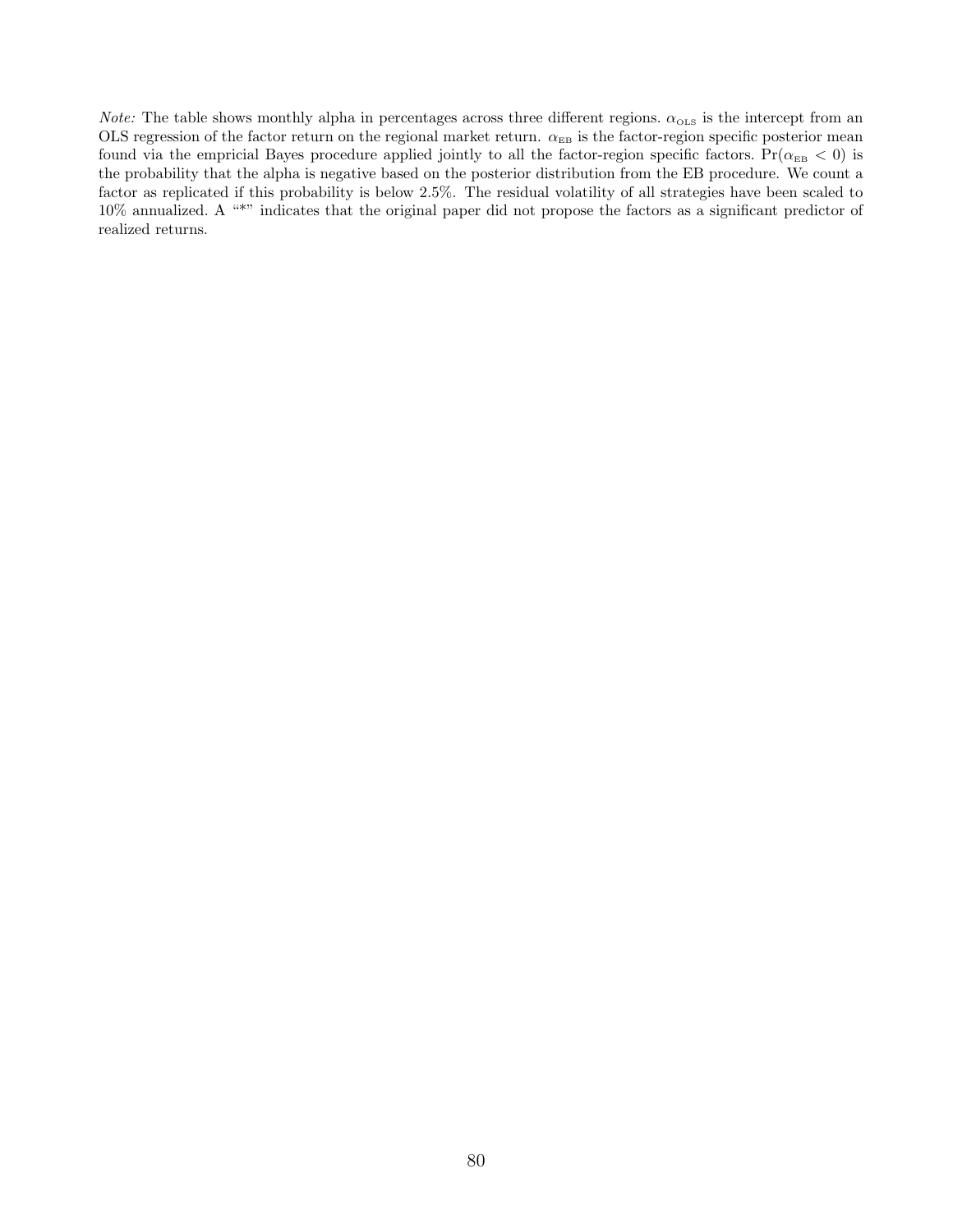|                         | Country                     | <b>MSCI</b> | Start            | Stocks      | Mega Stocks             | Total Market Cap | Median $\rm MC$    |
|-------------------------|-----------------------------|-------------|------------------|-------------|-------------------------|------------------|--------------------|
| $\mathbf{1}$            | <b>USA</b>                  | Developed   | 1926-01-31       | 5,256       | 414                     | $3.51e + 07$     | $407\,$            |
| $\sqrt{2}$              | <b>CHN</b>                  | Emerging    | 1991-02-28       | 3,665       | $67\,$                  | $7.13e + 06$     | 699                |
| $\overline{\mathbf{3}}$ | $_{\mathrm{JPN}}$           | Developed   | 1986-01-31       | 3,831       | $85\,$                  | $6.35e + 06$     | 180                |
| $\overline{4}$          | <b>HKG</b>                  | Developed   | 1986-01-31       | 2,269       | $52\,$                  | $4.52e + 06$     | 104                |
| $\bf 5$                 | <b>GBR</b>                  | Developed   | 1986-01-31       | 1,702       | $35\,$                  | $3.14e + 06$     | 138                |
| $\,$ 6 $\,$             | ${\rm FRA}$                 | Developed   | 1986-01-31       | 693         | $36\,$                  | $2.77e + 06$     | 108                |
| $\overline{\mathbf{7}}$ | DEU                         | Developed   | 1986-01-31       | 674         | $33\,$                  | $2.35e + 06$     | 118                |
| 8                       | <b>IND</b>                  | Emerging    | 1988-09-30       | 3,397       | 28                      | $2.18e + 06$     | $\,$ $\,$          |
| $\boldsymbol{9}$        | CAN                         | Developed   | 1982-03-31       | 714         | 36                      | $2.05e + 06$     | 156                |
| $10\,$                  | ${\rm CHE}$                 | Developed   | 1986-01-31       | $\,236$     | 21                      | $1.52e + 06$     | 794                |
| 11                      | <b>AUS</b>                  | Developed   | $1985 - 11 - 30$ | 1,669       | $17\,$                  | $1.46e + 06$     | $32\,$             |
| 12                      | <b>KOR</b>                  | Emerging    | 1986-02-28       | 2,185       | $17\,$                  | $1.43e + 06$     | 96                 |
| 13                      | $\operatorname{TWN}$        | Emerging    | 1988-02-29       | 1,928       | $12\,$                  | $1.34e + 06$     | 98                 |
| 14                      | $\mbox{NLD}$                | Developed   | 1986-01-31       | 119         | $16\,$                  | $1.01e + 06$     | $\boldsymbol{931}$ |
| 15                      | ${\rm RUS}$                 | Emerging    | 1995-08-31       | 199         | $10\,$                  | $7.59e + 05$     | 171                |
| 16                      | ${\rm SWE}$                 | Developed   | 1986-01-31       | 652         | $14\,$                  | $7.53e + 05$     | 65                 |
| 17                      | ${\rm ITA}$                 | Developed   | 1986-01-31       | $357\,$     | 11                      | $7.40e + 05$     | 134                |
| 18                      | <b>ESP</b>                  | Developed   | 1986-01-31       | 183         | $14\,$                  | $7.35e + 05$     | $301\,$            |
| 19                      | <b>BRA</b>                  | Emerging    | 1988-05-31       | $193\,$     | $8\,$                   | $6.43e + 05$     | 825                |
| $20\,$                  | $_{\rm SGP}$                | Developed   | 1986-01-31       | $570\,$     | $8\,$                   | $5.80e + 05$     | 56                 |
| $21\,$                  | <b>THA</b>                  | Emerging    | 1986-07-31       | 740         | $\,6$                   | $5.49e + 05$     | 76                 |
| $22\,$                  | SAU                         | Emerging    | 2000-02-29       | $193\,$     | $8\,$                   | $5.25e + 05$     | $307\,$            |
| 23                      | <b>IDN</b>                  | Emerging    | 1989-01-31       | 626         | $\overline{\mathbf{7}}$ | $5.16e + 05$     | 101                |
| 24                      | ZAF                         | Emerging    | 1986-01-31       | $276\,$     | $\bf 5$                 | $4.46e + 05$     | 162                |
| $25\,$                  | ${\rm DNK}$                 | Developed   | 1986-01-31       | 155         | $\boldsymbol{6}$        | $4.22e + 05$     | 131                |
| ${\bf 26}$              | <b>MYS</b>                  | Emerging    | 1986-01-31       | 911         | $\,3$                   | $4.11e + 05$     | 41                 |
| $27\,$                  | BEL                         | Developed   | 1986-01-31       | 129         | $\bf 5$                 | $3.98e + 05$     | 441                |
| $\sqrt{28}$             | MEX                         | Emerging    | 1986-02-28       | $113\,$     | $\bf 5$                 | $3.38e + 05$     | 1,040              |
| $\,29$                  | $\rm{NOR}$                  | Developed   | 1986-01-31       | 247         | $\,3$                   | $3.22e + 05$     | 198                |
|                         |                             |             |                  |             | $\,2$                   |                  |                    |
| $30\,$                  | PHL                         | Emerging    | 1986-01-31       | 246         |                         | $2.68e + 05$     | 140                |
| $31\,$                  | ${\rm FIN}$                 | Developed   | 1986-01-31       | 153         | $\,6\,$                 | $2.53e + 05$     | 154                |
| 32                      | $_{\rm ARE}$                | Emerging    | 2001-06-30       | $103\,$     | $\,4\,$                 | $2.35e + 05$     | $\,295$            |
| 33                      | <b>ISR</b>                  | Developed   | 1994-12-31       | 408         | $\boldsymbol{0}$        | $2.05e + 05$     | 81                 |
| $34\,$                  | $\rm CHL$                   | Emerging    | 1989-01-31       | 174         | $\,1\,$                 | $1.88e + 05$     | $237\,$            |
| $35\,$                  | TUR                         | Emerging    | 1990-03-31       | 395         | $\mathbf{1}$            | $1.86e + 05$     | 61                 |
| 36                      | QAT                         | Emerging    | 2001-12-31       | $\sqrt{46}$ | $\sqrt{2}$              | $1.60e + 05$     | $957\,$            |
| $37\,$                  | $\operatorname{POL}$        | Emerging    | 1993-07-31       | 689         | $\boldsymbol{0}$        | $1.54e + 05$     | $\boldsymbol{9}$   |
| $38\,$                  | ${\it VNM}$                 | Frontier    | $2006 - 08 - 31$ | 660         | $1\,$                   | $1.49e + 05$     | $15\,$             |
| $39\,$                  | $\operatorname{IRL}$        | Developed   | $1986 - 01 - 31$ | $34\,$      | $\sqrt{3}$              | $1.30e + 05$     | $553\,$            |
| 40                      | $\mathop{\rm AUT}\nolimits$ | Developed   | 1986-01-31       | $62\,$      | $\,2$                   | $1.28e + 05$     | 538                |
| 41                      | $_{\rm COL}$                | Emerging    | 1989-01-31       | $45\,$      | $\mathbf{1}$            | $1.08e + 05$     | 554                |
| $42\,$                  | ${\rm NZL}$                 | Developed   | 1986-01-31       | $123\,$     | $\boldsymbol{0}$        | $1.07e + 05$     | 192                |
| $43\,$                  | <b>KWT</b>                  | Frontier    | 2001-04-30       | 164         | $\,2$                   | $1.07e + 05$     | 78                 |
| 44                      | ${\rm PER}$                 | Emerging    | 1990-01-31       | 101         | $\,2$                   | $1.07e + 05$     | $81\,$             |
| $45\,$                  | $\rm{ARG}$                  | Emerging    | 1988-09-30       | $69\,$      | $\,1$                   | $7.31e + 04$     | $\rm 95$           |
| 46                      | $\ensuremath{\mathsf{PRT}}$ | Developed   | 1986-08-31       | $42\,$      | $\mathbf{1}$            | $7.09e + 04$     | 126                |
| 47                      | $\rm{MAR}$                  | Frontier    | 1995-09-30       | $68\,$      | $\boldsymbol{0}$        | $6.42e + 04$     | 164                |
| 48                      | ${\rm GRC}$                 | Emerging    | 1988-09-30       | $154\,$     | $\boldsymbol{0}$        | $5.50e + 04$     | 29                 |
| 49                      | $\ensuremath{\text{PAK}}$   | Emerging    | 1992-09-30       | 419         | $\boldsymbol{0}$        | $5.03e + 04$     | 15                 |
| $50\,$                  | $\mathop{\hbox{\rm EGY}}$   | Emerging    | $1996 - 12 - 31$ | $201\,$     | $\boldsymbol{0}$        | $4.22e + 04$     | $33\,$             |
| $51\,$                  | $_{\rm NGA}$                | Frontier    | $1993 - 11 - 30$ | $152\,$     | $\boldsymbol{0}$        | $3.32e + 04$     | $\boldsymbol{9}$   |

Table C.5: Country Information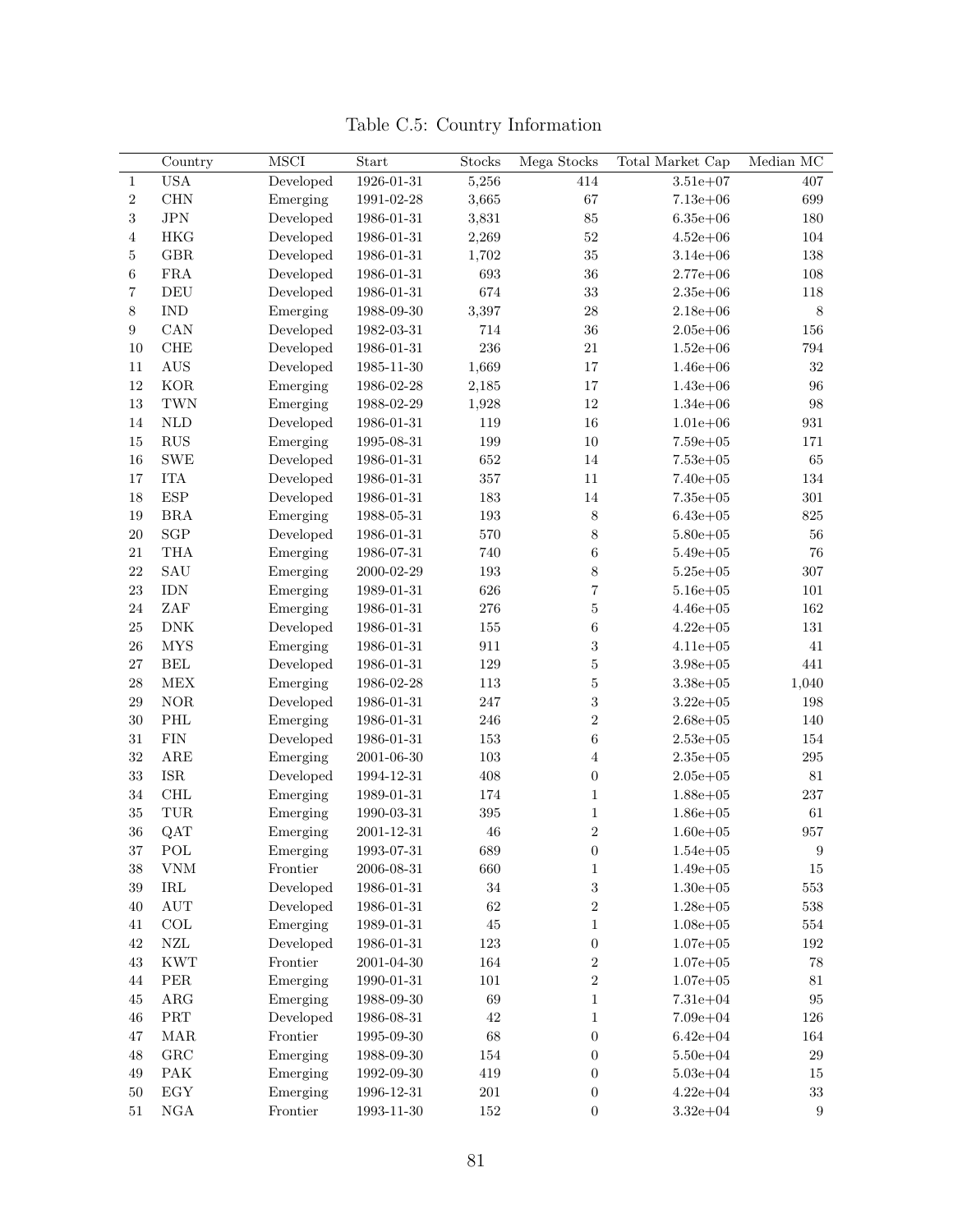| 52                | <b>BGD</b>           | Frontier   | 2002-05-31 | 318                     | $\boldsymbol{0}$ | $3.28e + 04$ | 23           |
|-------------------|----------------------|------------|------------|-------------------------|------------------|--------------|--------------|
| 53                | <b>HUN</b>           | Emerging   | 1993-06-30 | $35\,$                  | $\boldsymbol{0}$ | $3.20e + 04$ | $53\,$       |
| 54                | $CZE$                | Emerging   | 1995-01-31 | 10                      | $\overline{0}$   | $2.72e + 04$ | 1,216        |
| 55                | <b>ROU</b>           | Frontier   | 1997-11-30 | 70                      | $\overline{0}$   | $2.56e + 04$ | 39           |
| 56                | <b>KEN</b>           | Frontier   | 1993-11-30 | 49                      | $\boldsymbol{0}$ | $2.46e + 04$ | 54           |
| 57                | <b>BHR</b>           | Frontier   | 2001-03-31 | 24                      | $\overline{0}$   | $2.18e + 04$ | 271          |
| 58                | <b>HRV</b>           | Frontier   | 1997-11-30 | 65                      | $\boldsymbol{0}$ | $2.02e + 04$ | 62           |
| 59                | $_{\rm JOR}$         | Frontier   | 1993-08-31 | $155\,$                 | $\boldsymbol{0}$ | $1.97e + 04$ | 17           |
| 60                | <b>TTO</b>           | Standalone | 1997-08-31 | 20                      | 0                | $1.75e + 04$ | 473          |
| 61                | <b>OMN</b>           | Frontier   | 1998-03-31 | 95                      | $\boldsymbol{0}$ | $1.67e + 04$ | 44           |
| 62                | <b>LKA</b>           | Frontier   | 1987-07-31 | 262                     | $\boldsymbol{0}$ | $1.42e + 04$ | 12           |
| 63                | KAZ                  | Frontier   | 2009-06-30 | $11\,$                  | $\boldsymbol{0}$ | $1.19e + 04$ | 758          |
| 64                | ISL                  | Standalone | 1995-12-31 | 21                      | $\boldsymbol{0}$ | $1.02e + 04$ | $235\,$      |
| 65                | $_{\rm JAM}$         | Standalone | 1993-12-31 | 38                      | $\boldsymbol{0}$ | $1.02e + 04$ | $77\,$       |
| 66                | ${\rm MUS}$          | Frontier   | 1995-08-31 | 60                      | $\boldsymbol{0}$ | $9.16e + 03$ | 70           |
| 67                | <b>TUN</b>           | Frontier   | 1995-09-30 | $71\,$                  | $\boldsymbol{0}$ | $8.39e + 03$ | $32\,$       |
| 68                | <b>LUX</b>           | Not Rated  | 1986-01-31 | 11                      | $\boldsymbol{0}$ | $7.85e + 03$ | 367          |
| 69                | <b>SVN</b>           | Frontier   | 1995-03-31 | 19                      | $\overline{0}$   | $7.71e + 03$ | 130          |
| 70                | <b>CIV</b>           | Frontier   | 2002-05-31 | 38                      | $\boldsymbol{0}$ | $7.37e + 03$ | 81           |
| 71                | <b>MLT</b>           | Standalone | 1995-08-31 | 20                      | $\boldsymbol{0}$ | $5.25e + 03$ | 175          |
| 72                | BGR                  | Standalone | 1995-12-31 | 93                      | $\boldsymbol{0}$ | $4.94e + 03$ | 25           |
| 73                | LTU                  | Frontier   | 1995-11-30 | 26                      | $\boldsymbol{0}$ | $4.07e + 03$ | 92           |
| 74                | <b>BWA</b>           | Standalone | 1995-09-30 | 21                      | $\boldsymbol{0}$ | $3.43e + 03$ | 99           |
| 75                | <b>GHA</b>           | Not Rated  | 1997-11-30 | $15\,$                  | $\boldsymbol{0}$ | $3.40e + 03$ | 90           |
| 76                | <b>PSE</b>           | Standalone | 2008-08-31 | 24                      | $\boldsymbol{0}$ | $3.34e + 03$ | 100          |
| 77                | <b>TZA</b>           | Not Rated  | 2000-07-31 | $10\,$                  | $\boldsymbol{0}$ | $3.19e + 03$ | 132          |
| 78                | <b>EST</b>           | Frontier   | 1996-01-31 | 18                      | $\boldsymbol{0}$ | $3.02e + 03$ | 84           |
| 79                | NAM                  | Not Rated  | 1996-06-30 | $\overline{\mathbf{7}}$ | $\boldsymbol{0}$ | $2.98e + 03$ | 530          |
| 80                | <b>CYP</b>           | Not Rated  | 1994-01-31 | 33                      | $\boldsymbol{0}$ | $2.78e + 03$ | 26           |
| 81                | <b>BMU</b>           | Not Rated  | 2009-11-30 | $\bf 5$                 | $\boldsymbol{0}$ | $2.74e + 03$ | 181          |
| 82                | SRB                  | Frontier   | 2009-09-30 | 18                      | $\boldsymbol{0}$ | $2.60e + 03$ | $25\,$       |
| 83                | <b>SVK</b>           | Not Rated  | 1986-01-31 | $\boldsymbol{9}$        | $\boldsymbol{0}$ | $2.58e + 03$ | 19           |
| 84                | $\operatorname{ECU}$ | Not Rated  | 2000-09-30 | $\,4\,$                 | $\boldsymbol{0}$ | $2.29e + 03$ | 337          |
| 85                | <b>UKR</b>           | Standalone | 2008-03-31 | 15                      | $\overline{0}$   | $2.00e + 03$ | 63           |
| 86                | ${\rm LBN}$          | Standalone | 1997-11-30 | $\sqrt{3}$              | $\boldsymbol{0}$ | $1.51e + 03$ | 566          |
| 87                | <b>MWI</b>           | Not Rated  | 2008-08-31 | 8                       | $\boldsymbol{0}$ | $1.37e + 03$ | 148          |
| 88                | <b>VEN</b>           | Not Rated  | 1989-01-31 | 24                      | $\boldsymbol{0}$ | $1.28e + 03$ | 21           |
| 89                | <b>UGA</b>           | Not Rated  | 2011-10-31 | 9                       | 0                | $1.12e + 03$ | 101          |
| 90                | <b>LVA</b>           | Not Rated  | 1997-11-30 | 14                      | $\boldsymbol{0}$ | $9.17e + 02$ | 14           |
| 91                | ZMB                  | Not Rated  | 1996-03-31 | 11                      | 0                | $8.67e + 02$ | $32\,$       |
| 92                | GGY                  | Not Rated  | 2016-12-31 | $\,1\,$                 | $\boldsymbol{0}$ | $1.18e + 02$ | 118          |
| $\boldsymbol{93}$ | ZWE                  | Standalone | 1995-08-31 | $50\,$                  | $\boldsymbol{0}$ | $8.04e + 01$ | $\mathbf{1}$ |
|                   | All                  |            |            | 40,200                  | 1,011            | $8.37e + 07$ |              |

Note: The table shows summary statistics by the country where a security is listed. We only include countries with data available by December 31st 2019. We include common stocks that are the primary security of the underlying firm, with non-missing return and lagged market equity data. Country is the ISO code of the underlying exchange country. For further information, see [https://en.wikipedia.org/wiki/List](https://en.wikipedia.org/wiki/List_of_ISO_3166_country_codes)\_of\_ISO\_3166\_country\_codes. MSCI shows the MSCI classification of each country as of January 7th 2021. For the most recent classification, see [https://www.msci.com/market-classification.](https://www.msci.com/market-classification) Start is the first date with a valid observation. In the next 4 columns, the data is shown as of December 31st 2019. Stocks is the number of stocks available. Mega stocks is the number of stocks with a market cap above the 80th percentile of NYSE stocks. Total Market Cap is the aggregate market cap in million USD. Median MC is the median market cap in million USD.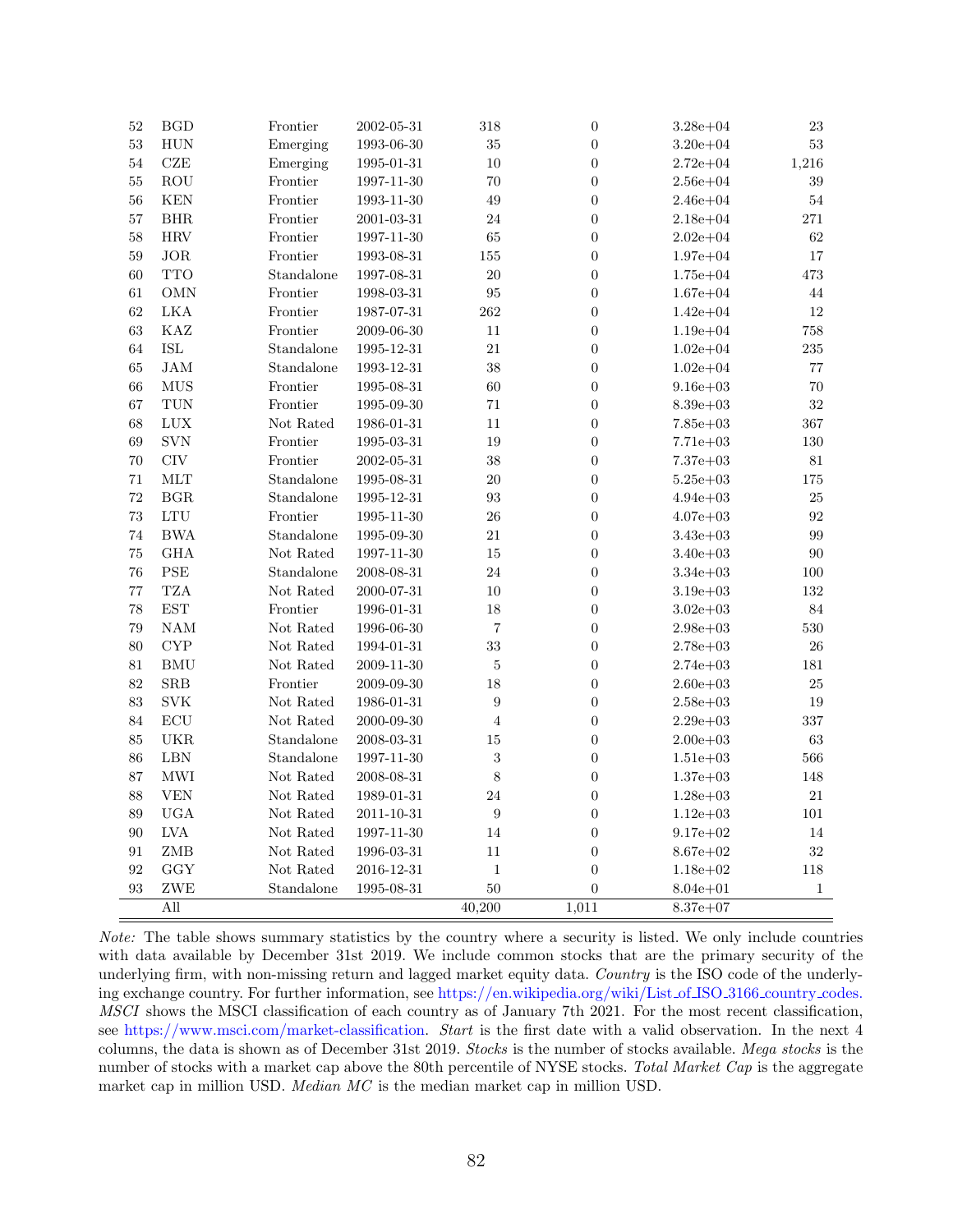# D Identifier Variables

This section covers all of the variables that give firm/date level identifiers and information. If a variable starts with 'comp' or 'crsp', then the following variable name is drawn from the specified dataset. For example, 'crsp shrcd' is the 'shrcd' variable from CRSP.

#### Table D.6: Identifier Variables

| Name<br>Description                                                                                                             |  |
|---------------------------------------------------------------------------------------------------------------------------------|--|
| This groups each firm into one of five categories: Mega, Large, Small, Micro and Nano cap. The groups are                       |  |
| non-overlapping and the breakpoints are based on the market equity of NYSE stocks. In particular, Mega                          |  |
| caps are all stocks with market equity larger than the 80th percentile of NYSE stocks, Large caps are all<br>size_grp           |  |
| remaining stocks larger than the 50th percentile, Small caps are larger than the 20th percentile, Micro caps                    |  |
| are larger than the 1st percentile and Nano caps are the remaining stocks.                                                      |  |
| Dataset's unique firm identifier variable. It first identifies the source of the data 'crsp' or 'comp' and also a<br>id         |  |
| number as a firm identifier.                                                                                                    |  |
| Identifies the source of the firm/date observation which is either CRSP or Compustat<br>source                                  |  |
| If there are more than one firm observations for one date, this identifies if the observation is considered as the<br>obs_main  |  |
| 'main' observation. If available, CRSP observations are considered as the 'main' observation.                                   |  |
| gvkey<br>Permanent six-digit unique firm identifier from Compustat                                                              |  |
| Permanent two-digit addition to 'gykey' that identifies specific issues of a firm from Compustat<br>iid                         |  |
| Primary security as identified by Compustat. A 'gykey' can have up to three different primary securities ('iid)'<br>primary_sec |  |
| at a given time (US, CA, and international).                                                                                    |  |
| Permanent unique firm identifier from CRSP<br>permno                                                                            |  |
| Permanent issue identifier from CRSP<br>permco                                                                                  |  |
| Stock exchange country code from CRSP<br>excntry                                                                                |  |
| ISO currency code<br>curcd                                                                                                      |  |
| Ratio of firm currency to USD at the date of observation<br>$f_{\rm X}$                                                         |  |
| If CRSP is the source, common is one if the SHRCD variable is 10, 11 or 12. If Compustat is the source,<br>common               |  |
| common is one if TPCI is $'0'$                                                                                                  |  |
| Compustat issue type identifier<br>comp_tpci                                                                                    |  |
| CRSP share code<br>crsp_shrcd                                                                                                   |  |
| Compustat stock exchange code<br>$comp\_exchg$                                                                                  |  |
| CRSP stock exchange code<br>$crsp\_exchg$                                                                                       |  |
| CRSP firm industry identifier (sic2)<br>crsp_sic                                                                                |  |
| Date of the observation<br>date                                                                                                 |  |
| The last day of the month in which the observation is made<br>eom                                                               |  |
| Share adjustment factor, using 'cfacshr' if the source is CRSP or 'ajexdi' if the source is Compustat<br>adjfct                 |  |

# E Variable Definitions and Data Construction

## E.1 Helper Functions

This section describes functions that we use to create variables. Many of the functions are used for variables with quarterly, monthly and daily frequencies, and these are specified by " $zQ$ ", " $zM$ " and " $zD$ " respectively, where "z" is the number of quarters, months or days that the function is referencing. For example, MEAN 12M(X) is the mean of the past 12 months of variable X.

|  |  |  | Table E.7: Helper Functions |
|--|--|--|-----------------------------|
|--|--|--|-----------------------------|

| Function | Name        | Description                                                                                   |
|----------|-------------|-----------------------------------------------------------------------------------------------|
| Mean     | $MEAN_z(X)$ | $z-1$<br><b>.</b><br>$\overline{\phantom{a}}$<br>$\Lambda_{t-n}$<br>$\boldsymbol{z}$<br>$n=0$ |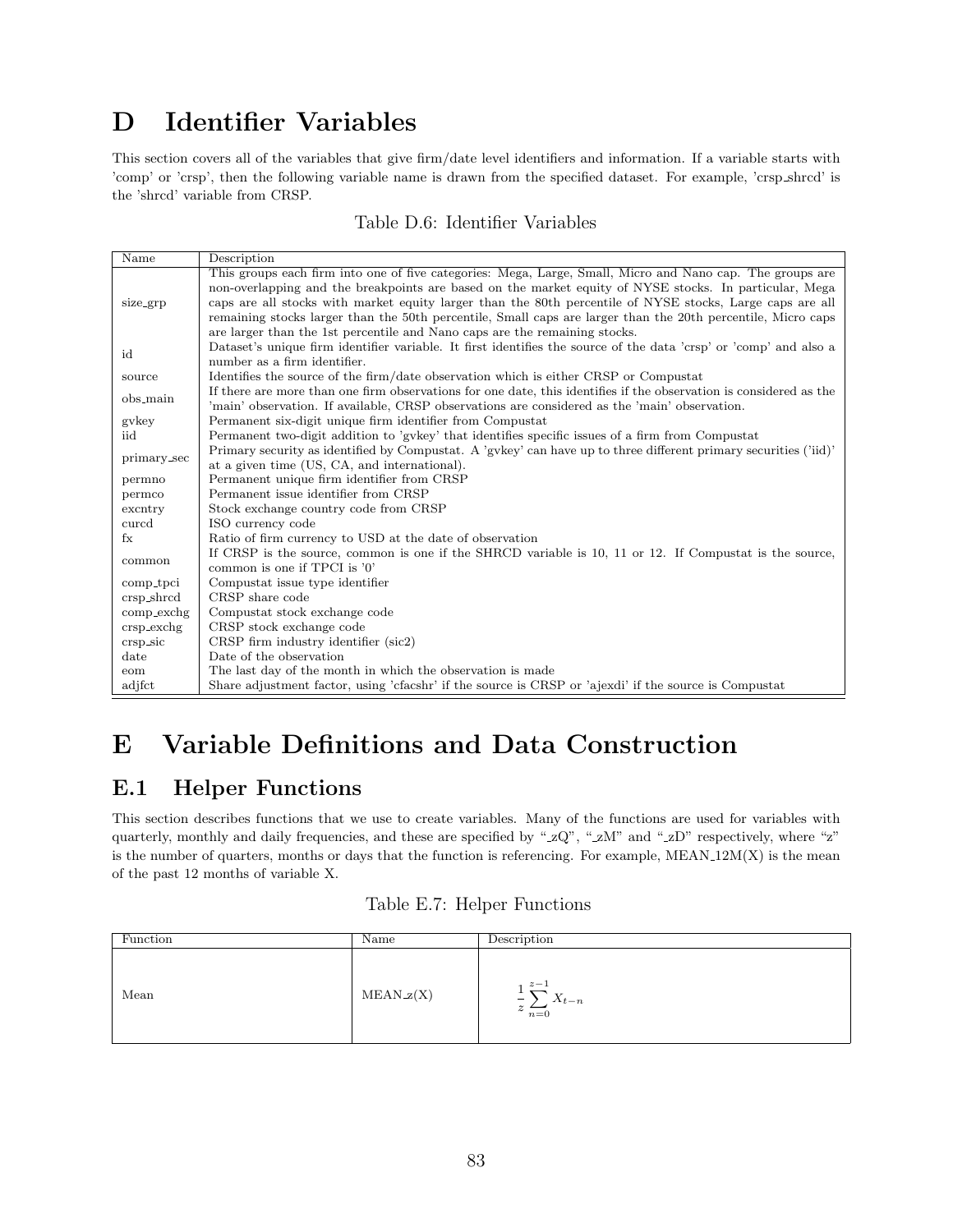| Function                             | Name                  | Description                                                                                    |
|--------------------------------------|-----------------------|------------------------------------------------------------------------------------------------|
| Variance                             | $VARC_z(X)$           | $\frac{1}{z-1}\sum_{n=0}^{z-1}(X_{t-n}-MEAN.z(X_t))^2$                                         |
| Covariance                           | $COVAR_z(X, Y)$       | $\frac{1}{z-1}\sum_{n=0}^{z-1}(X_{t-n}-MEAN.z(X_t))(Y_{t-n}-MEAN.z(Y_t))$                      |
| <b>Standard Deviation</b>            | $SDEV_z(X)$           | $\sqrt{VARC_z(X)}$                                                                             |
| Skewness                             | $SKEW_z(X)$           | $\frac{1}{z \cdot SDEV_{z}(X)^{3}} \sum_{n=0}^{z-1} (X_{t-n} - MEAN_{z}(X_{t}))^{3}$           |
| Standardized Unexpected Realization  | $SUB_z(X)$            | $\frac{X_t - (X_{t-3} + MEAN_z(X_{t-3} - X_{t-15})/4)}{SDEV_z(X_{t-3} - X_{t-15})}$            |
| Change to Expectations               | $CHG\_TO\_EXP(X)$     | $\frac{X_t}{(X_{t-12} + X_{t-24})/2}$                                                          |
| Maximum                              | $MAXn_z(X)$           | The maximum n values of given input.                                                           |
|                                      |                       | Quality Minus Junk Variables                                                                   |
| Earnings Volatility                  | EVOL                  | $ROEQ_BE_STD \bullet 2.$<br>If this is unavailable,<br>we use<br>ROE_BE_STD.                   |
| Rank of Variable<br>Z transformation | $_{rVar}$<br>ZV(rVar) | Cross-sectional rank of Var within a country $45$<br>$rVAR-MEAN_t$ $(rVAR)$<br>$SDEV_t(-rVAR)$ |

## E.2 Accounting Characteristics

#### E.2.1 Datasets

- COMP.FUNDA
- COMP.FUNDQ
- COMP.G FUNDA
- COMP.G FUNDQ

#### E.2.2 General Information

• We create characteristics for annual and quarterly accounting data separately. We then take the most recent characteristics value from each dataset to create the final dataset.

<sup>45</sup>OACCRUALS AT, BET ABAB 1260d, DEBT AT and EV OL are sorted in descending order. All other variables are sorted in ascending order.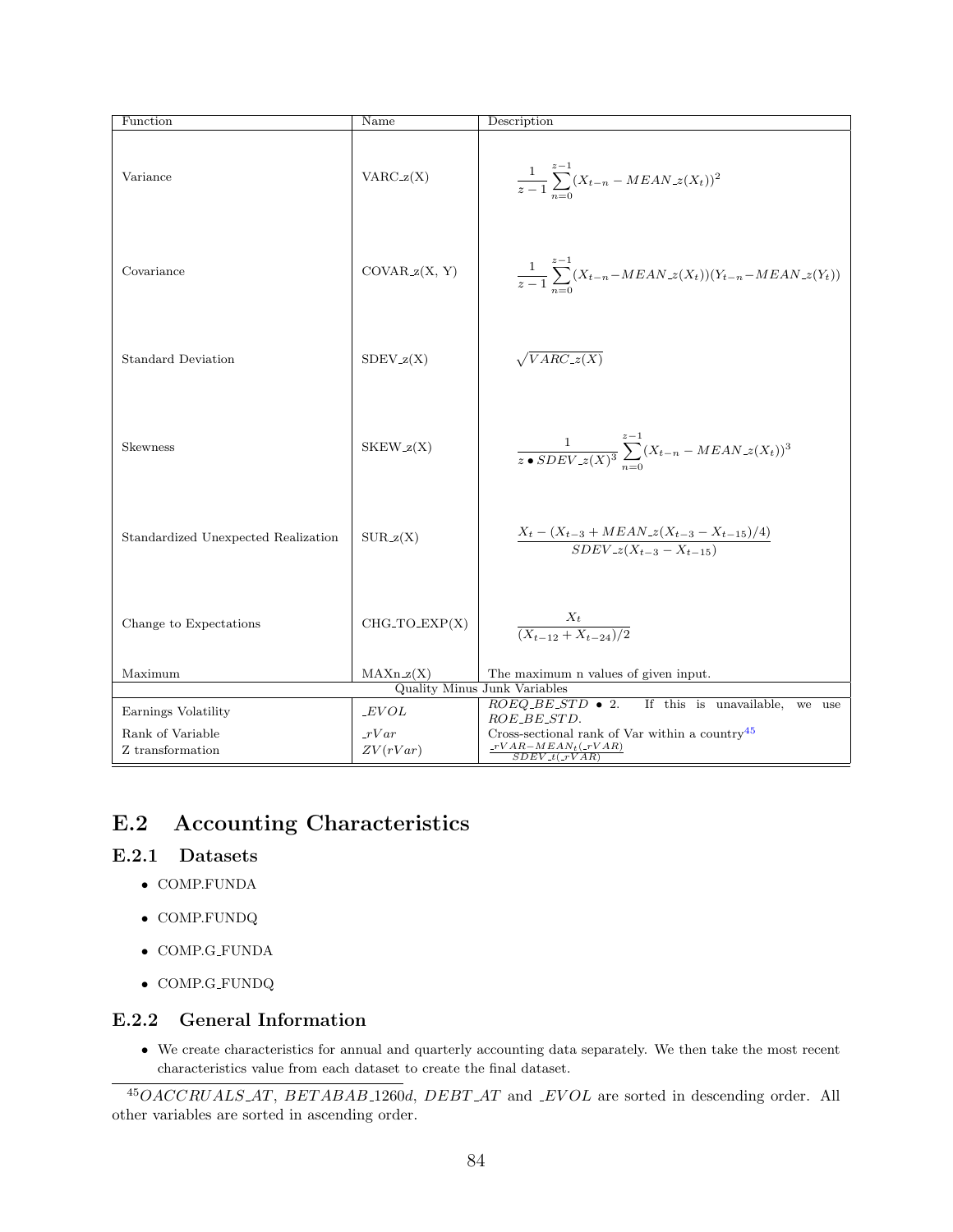- We assume that accounting variables are publically available 4 months after the end of the accounting period .
- In describing accounting variables, we use the Compustat item names from the annual dataset. The equivalent item name in the quarterly dataset can be found by adding a 'q' or 'y' to the end of the annual item name. Specifically, 'q' indicates a value calculated over one quarter while 'y' refers to the cummulative value over the quarters with data available within a fiscal year.

#### E.2.3 Annualized Accounting Variables from Quarterly Data

- The value of a balance sheet item such as asset or book equity has the same meaning in the annual and the quarterly data. It is the value by the end of a fiscal period.
- The value of an income or cash flow statement item is different. In the annual data, it is calculated over one year. However, in the quarterly data, it is calculated over one quarter. To make quarterly income and cash flows items comparable to the corresponding annual item, we take the sum of the item over the last four quarters.

#### E.2.4 Accounting Variables

The abbreviation is used to refer to the accounting variable. A suffix of '\*' indicates that we have altered the original Compustat item to increase the coverage or to create a variable that is a part of creating a characteristic in the final dataset. The characteristic name will reflect the accounting name except the '\*' suffix. As an example, 'gp\_at' is gross profit scaled by assets. In general, we will refer to Compustat variables using capital letters.

| Name                                               | Abbreviation     | Construction                                                                                                                                                                                                                     |  |  |
|----------------------------------------------------|------------------|----------------------------------------------------------------------------------------------------------------------------------------------------------------------------------------------------------------------------------|--|--|
| <b>Income Statement</b>                            |                  |                                                                                                                                                                                                                                  |  |  |
| <b>Sales</b>                                       | $sale*$          | We prefer SALE. If this is unavailable, we use REVT                                                                                                                                                                              |  |  |
| Gross Profit                                       | $gp^*$           | We prefer to use GP. If this is unavailable we use sale*-COGS                                                                                                                                                                    |  |  |
| Selling, General and Administrative                | xsga             | Compustat item XSGA                                                                                                                                                                                                              |  |  |
| Expenses                                           |                  |                                                                                                                                                                                                                                  |  |  |
| Research and Development Expenses                  | xrd              | Compustat item XRD. Note that this is not available in Com-<br>pustat Global                                                                                                                                                     |  |  |
| <b>Operating Expenses</b>                          | $opex*$          | We prefer to use XOPR. If this is unavailable, we use<br>$COGS+XSGA$                                                                                                                                                             |  |  |
| Operating Income Before Depreciation               | $ebitda*$        | We prefer to use EBITDA. If this is unavailable, we use<br>OIBDP. If this is unavailable, we use SALE*-OPEX*. If this<br>is unavailable, we use GP*-XSGA                                                                         |  |  |
| Operating Income After Depreciation                | $ebit*$          | We prefer to use <b>EBIT</b> . If this is unavailable, we use <b>OIADP</b> .<br>If this is unavailable, we use $EBITDA*-DP$                                                                                                      |  |  |
| Operating Profit ala Ball et al (2015)             | $\mathrm{op}^*$  | We use $EBITDA^* + XRD$ . If XRD is unavailable, we set it to<br>zero                                                                                                                                                            |  |  |
| Operating Profit to Equity                         | $\mathrm{ope}^*$ | We use EBITDA*-XINT. Note that we target the same vari-<br>able as the numerator of the profitability characteristic used<br>to create the Robust-minus weak factor in the fama-French 5<br>factor model (Fama and French, 2015) |  |  |
| Earnings before Tax and Extraordi-<br>nary Items   | $pi^*$           | We prefer to use PI. If this is unavailable we use EBIT*-<br>XINT+SPI+NOPI where we set SPI and NOPI to zero if<br>missing                                                                                                       |  |  |
| Income Tax                                         | tax              | Compustat item TXT                                                                                                                                                                                                               |  |  |
| Extraordinary Items and Discontinued<br>Operations | xido*            | We prefer to use $XIDO$ . If this is unavailable, we use $XI+DO$<br>where we set DO to zero if missing. The reason why we<br>set missing DO to zero is because it is not available in                                            |  |  |
| Net Income                                         | $ni^*$           | COMP.G_FUNDQ<br>We prefer to use IB. If this is unavailable, we use $NI-XIDO^*$ .<br>If this is unavailable, we prefer PI <sup>*</sup> -TXT-MII. If MII is un-<br>availble, it is set to zero                                    |  |  |
| Net Income Including Extraordinary<br>Items        | $nix^*$          | We prefer NI. If this is not available, we prefer $NI^*+XIDO^*$ . If<br>$XIDO*$ is unavailable, we set it to zero. If that is unavailable,<br>we prefer $NI^*+XI+DO$                                                             |  |  |
| Total Dividends                                    | $div^*$          | We prefer DVT. If this is not available, we use DV                                                                                                                                                                               |  |  |

|  | Table E.8: Accounting Variables |  |
|--|---------------------------------|--|
|--|---------------------------------|--|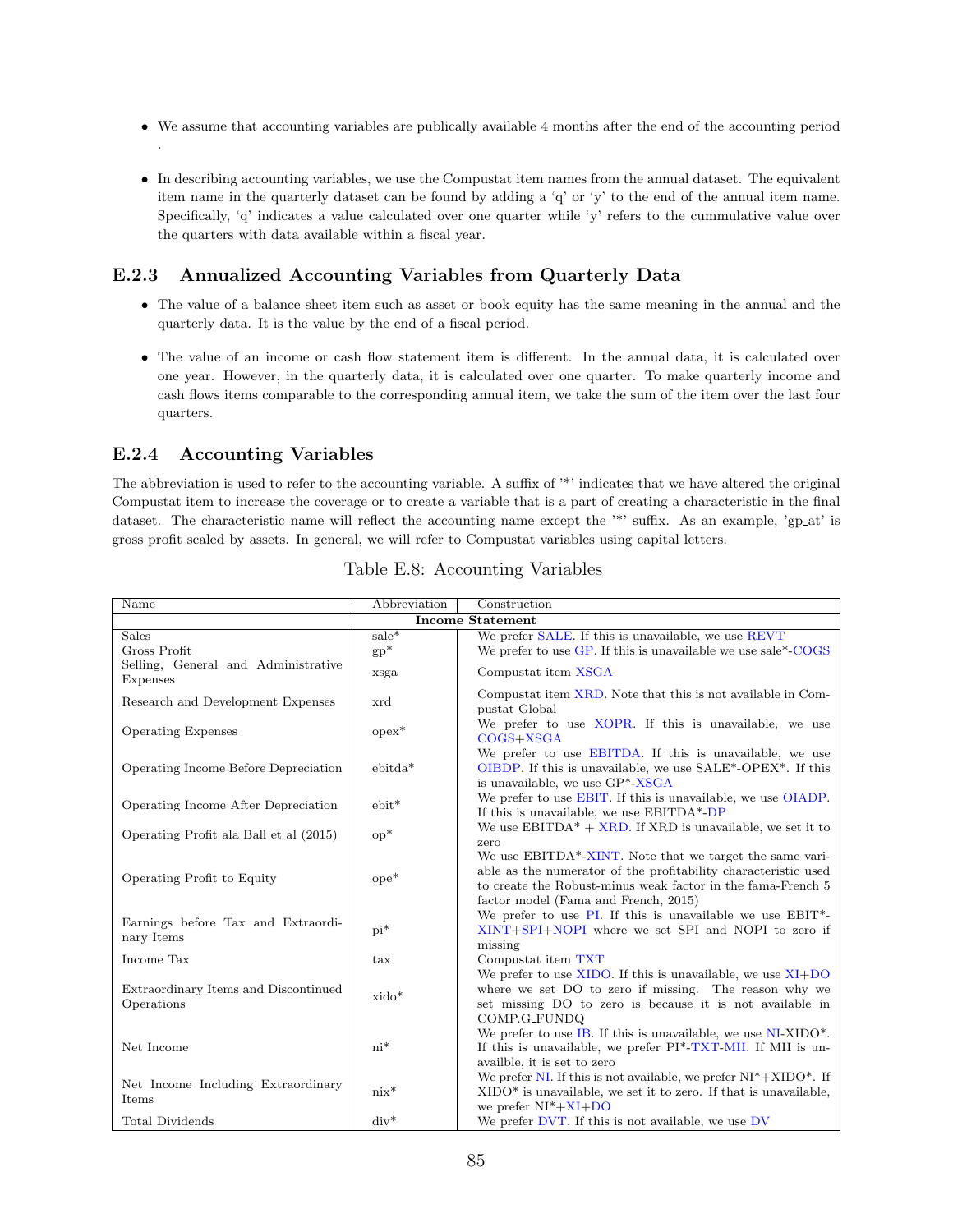| Name                                       | Abbreviation         | Construction                                                                     |  |
|--------------------------------------------|----------------------|----------------------------------------------------------------------------------|--|
| Income Before Extraordinary Items          | $ni_{\text{atr}}$    | We use IBQ                                                                       |  |
| Net Sales                                  | $sale_q$ gtr*        | We use SALEQ                                                                     |  |
|                                            |                      | <b>Cash Flow Statement</b>                                                       |  |
| Capital Expenditures                       | $c$ apx              | Compustat item CAPX                                                              |  |
| Capital Expenditures to Sales              | $\text{capx\_sale*}$ | We use $CAPX / SALE*$                                                            |  |
|                                            |                      | We use OCF <sup>*</sup> -CAPX. Note that the free cash flow is com-              |  |
| Free Cash Flow                             | $fcf^*$              | puted before financing activities and sale of assets is taken                    |  |
|                                            |                      | into account                                                                     |  |
|                                            |                      | We use PRSTKC+PURTSHR Equity Buyback is mainly                                   |  |
| Equity Buyback                             | $eqbb*$              | PRSTKC in NA and PURTSHR in GLOBAL. Either of                                    |  |
|                                            |                      | PRSTKC or PURTSHR are allowed to be missing                                      |  |
| Equity Issuance                            | $eqis*$              | Compustat item SSTK                                                              |  |
| Equity Net Issuance                        | $e$ qnetis*          | We use $EQIS^*$ -EQBB*. Either $EQIS^*$ or $EQBB^*$ are allowed                  |  |
|                                            |                      | to be missing                                                                    |  |
| Net Equity Payout                          | $eqpo*$              | We use $DIV*+EQBB*$                                                              |  |
| Equity Net Payout                          | $eqnpo*$             | We use DIV*-EQNETIS*                                                             |  |
|                                            |                      | We prefer to use DLTIS-DLTR where we only require that                           |  |
| Net Long-Term Debt Issuance                | $d$ ltnetis*         | one of the items are non-missing. If this is unavailable, we                     |  |
|                                            |                      | use LTDCH. If this is unavailable we use the yearly change in                    |  |
|                                            |                      | long-term book debt DLTT                                                         |  |
| Net Short-Term Debt Issuance               | dstnetis*            | We prefer DLCCH. If this is unavailable, we use the yearly                       |  |
|                                            |                      | change in short-term book debt DLC                                               |  |
| Net Debt Issuance                          | $d$ bnetis*          | We use DLTNETIS*+DSTNETIS* and only require one of                               |  |
|                                            |                      | the items to be non-missing                                                      |  |
| Net Issuance                               | $netis*$             | We use $\textsc{EQNETIS}^*+\textsc{DBNETIS}^*.$<br>Either EQNETIS* or            |  |
|                                            |                      | $DBNETIS^*$ are allowed to be missing<br><b>Balance Sheet - Assets</b>           |  |
|                                            |                      |                                                                                  |  |
|                                            | $\mathrm{at}^*$      | We prefer to use AT. If this is unavailable, then we use $SEQ^*$                 |  |
| Total Assets                               |                      | $+$ DLTT $+$ LCT $+$ LO $+$ TXDITC. If LCT, LO, or TXDITC                        |  |
|                                            |                      | are missing, then they are set to zero<br>We prefer ACT. If this is unavailable, |  |
| Current Assets                             | $ca*$                | we<br>use<br>RECT+INVT+CHE+ACO                                                   |  |
| Account Receivables                        | rec                  | Compustat item RECT                                                              |  |
| Cash and Short-Term Investment             | cash                 | Compustat item CHE                                                               |  |
| Inventory                                  | inv                  | Compustat item INVT                                                              |  |
| Investment and Advances                    | ivao                 | Compustat item IVAO                                                              |  |
| Property, Plans and Equipment Gross        |                      | Compustat item PPEGT                                                             |  |
| ppeg<br><b>Balance Sheet - Liabilities</b> |                      |                                                                                  |  |
|                                            |                      | We prefer LCT. If this is unavailable, we use AP+ DLC+                           |  |
| Current Liabilities                        | $cl^*$               | TXP+LCO                                                                          |  |
| Accounts Payable                           | ap                   | Compustat item AP                                                                |  |
|                                            |                      | We prefer to use TXDITC. If this is unavailable, we use                          |  |
| Deferred Taxes and Investment Credit       | txditc*              | TXDB+ ITCB                                                                       |  |
|                                            |                      | <b>Balance Sheet - Financing</b>                                                 |  |
|                                            |                      | We prefer to use PSTKRV. If this is unavailable, we use                          |  |
| Preferred Stock                            | $pstk*$              | PSTKL. If this is unavilable, we use PSTK                                        |  |
|                                            |                      | We use DLTT+ DLC. Either DLTT or DLC are allowed to                              |  |
| Total Debt                                 | $debt*$              | me missing                                                                       |  |
| Net Debt                                   | $net debt*$          | We use DEBT*- CHE where we set CHE to zero if missing                            |  |
|                                            |                      | We prefer to use SEQ. If this is unavailable, we use                             |  |
| Shareholders Equity                        | $\text{seq}^*$       | $CEQ + PSTK^*$ where we set $PSTK^*$ to zero if missing. If this                 |  |
|                                            |                      | is unavailable, we use AT-LT                                                     |  |
|                                            |                      | We use $SEQ^*+TXDITC^*-PSTK^*$ where we set $TXDITC^*$                           |  |
| Book Equity                                | $be*$                | and PSTK <sup>*</sup> to zero if missing                                         |  |
|                                            |                      | We prefer to use ICAPT+DLC-CHE where DLC and CHE                                 |  |
|                                            | $bev^*$              | are set to zero if missing. If this is unavailable, we use                       |  |
| Book Enterprise Value                      |                      | $SEQ^*$ +NETDEBT <sup>*</sup> + MIB where we set MIB to zero if miss-            |  |
|                                            |                      | ing. In the global data ICAPT is reduced by Treasury stock                       |  |
| <b>Balance Sheet - Summary</b>             |                      |                                                                                  |  |
| <b>Current Operating Assets</b>            | $\cos^*$             | We use CA <sup>*</sup> - CHE                                                     |  |
| Current Operating Liabilities              | $col^*$              | We use $CL^*$ - DLC. If DLC is missing, it is set to zero                        |  |
| Current Operating Working Capital          | $\text{convc}^*$     | We use COA*-COL*                                                                 |  |
| Non-Current Operating Assets               | $n \text{coa}^*$     | We use $AT^*$ - $CA^*$ - IVAO                                                    |  |
| Non-Current Operating Liabilities          | $ncol*$              | We use LT-CL*- DLTT                                                              |  |
| Net Non-Current Operating Assets           | $nncoa*$             | We use NCOA*-NCOL*                                                               |  |
| <b>Financial Assets</b>                    | $fna*$               | We use IVST+ IVAO. If either is missing, they are set to zero                    |  |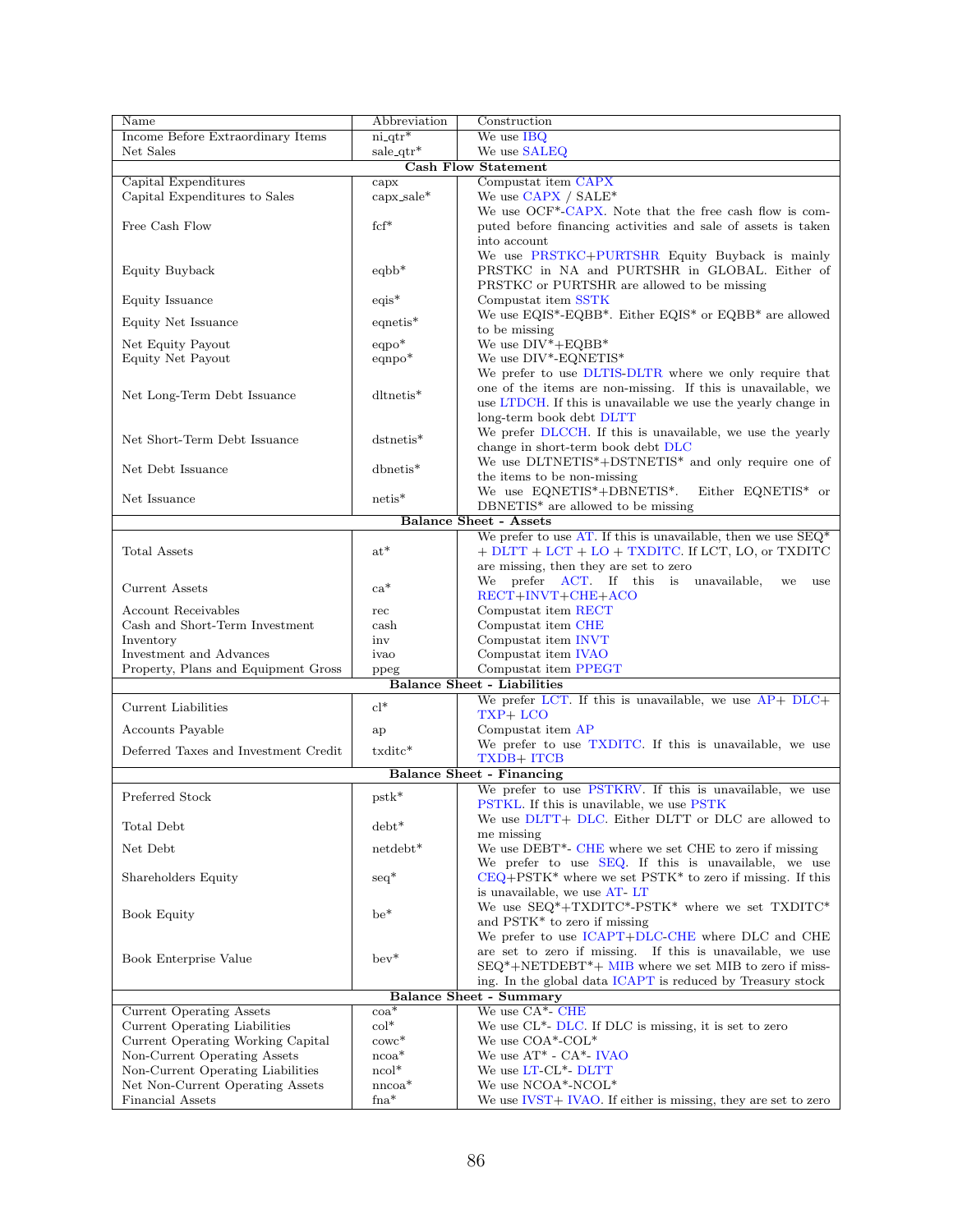| We use $DEBT^*+PSTK^*$ . If $PSTK^*$ is missing, it is set to<br>$fn$ <sup>*</sup><br>Financial Liabilities<br>zero<br>We use $\text{FNA*-FNL*}$<br>$n$ fna $*$<br>Net Financial Assets<br>$oa^*$<br>We use $COA^*+NCOA^*$<br><b>Operating Assets</b><br>$ol^*$<br>We use $COL^*+NCOL^*$<br>Operating Liabilities<br>$noa*$<br>We use $OA*-OL*$<br>Net Operating Assets<br>Long-Term NOA<br>$l$ noa $*$<br>$PPENT + INTAN + AO - LO + DP$<br>Property Plant and Equipment Less<br>$ppeinv*$<br>$PPECT + INVT$<br>Inventories<br>CHE + $0.75\bullet$ COA* + $0.5(AT^* - CA^* - INTAN)$ . If INTAN<br>$aliq^*$<br>Ortiz-Molina and Phillips Liquidity<br>is missing, we set it to zero<br>Market Based<br>We use the market equity for the stock we deem to the primary<br>security of the firm. Importantly, we do not align the market<br>value with the end of the fiscal period. Instead, we update the<br>Market Equity<br>me<br>market value on a monthly basis and align it with the most<br>recently available accounting characteristic<br>We use ME_COMPANY + NETDEBT* $\bullet$ FX*<br>Market Enterprise Value<br>$mev^*$<br>We use $AT^* \bullet FX + BE^* \bullet FX + ME\_COMPANY$<br>Market Assets<br>$mat*$<br>Accruals<br>We prefer NI <sup>*</sup> -OANCF. If that is unavailable, we use the<br>$\mathrm{oacc}^*$<br><b>Operating Accruals</b><br>yearly change in COWC <sup>*</sup> +the yearly change in NNCOA <sup>*</sup><br>We use $OACC^*$ + the yearly change in NFNA*<br>Total Accruals<br>$tacc*$<br>We prefer to use OANCF. If this is unavailable, we use $NI^*$ -<br>$ocf^*$<br>$OACC^*$ . If this is unavailable, we use $NI^* + DP - WCAPT$ .<br>Operating Cash Flow<br>If WCAPT is missing, we use 0.<br>We use OANCFQ. If this is unavailable, then we use $IBQ +$<br>Quarterly Operating Cash Flow<br>$ocf_q$ tr <sup>*</sup><br>DPQ - WCAPTQ. If WCAPTQ is unavailable, we set it to<br>We prefer $EBITDA*+XRD-OACC*$ . If XRD is unavailable,<br>$\mathrm{cop}^*$<br>Cash Based Operating Profitability<br>we set it to zero<br>Other | Name                   | Abbreviation | Construction       |  |  |
|---------------------------------------------------------------------------------------------------------------------------------------------------------------------------------------------------------------------------------------------------------------------------------------------------------------------------------------------------------------------------------------------------------------------------------------------------------------------------------------------------------------------------------------------------------------------------------------------------------------------------------------------------------------------------------------------------------------------------------------------------------------------------------------------------------------------------------------------------------------------------------------------------------------------------------------------------------------------------------------------------------------------------------------------------------------------------------------------------------------------------------------------------------------------------------------------------------------------------------------------------------------------------------------------------------------------------------------------------------------------------------------------------------------------------------------------------------------------------------------------------------------------------------------------------------------------------------------------------------------------------------------------------------------------------------------------------------------------------------------------------------------------------------------------------------------------------------------------------------------------------------------------------------------------------------------------------------------------------------------------------------------------------------------------------------------------------|------------------------|--------------|--------------------|--|--|
|                                                                                                                                                                                                                                                                                                                                                                                                                                                                                                                                                                                                                                                                                                                                                                                                                                                                                                                                                                                                                                                                                                                                                                                                                                                                                                                                                                                                                                                                                                                                                                                                                                                                                                                                                                                                                                                                                                                                                                                                                                                                           |                        |              |                    |  |  |
|                                                                                                                                                                                                                                                                                                                                                                                                                                                                                                                                                                                                                                                                                                                                                                                                                                                                                                                                                                                                                                                                                                                                                                                                                                                                                                                                                                                                                                                                                                                                                                                                                                                                                                                                                                                                                                                                                                                                                                                                                                                                           |                        |              |                    |  |  |
|                                                                                                                                                                                                                                                                                                                                                                                                                                                                                                                                                                                                                                                                                                                                                                                                                                                                                                                                                                                                                                                                                                                                                                                                                                                                                                                                                                                                                                                                                                                                                                                                                                                                                                                                                                                                                                                                                                                                                                                                                                                                           |                        |              |                    |  |  |
|                                                                                                                                                                                                                                                                                                                                                                                                                                                                                                                                                                                                                                                                                                                                                                                                                                                                                                                                                                                                                                                                                                                                                                                                                                                                                                                                                                                                                                                                                                                                                                                                                                                                                                                                                                                                                                                                                                                                                                                                                                                                           |                        |              |                    |  |  |
|                                                                                                                                                                                                                                                                                                                                                                                                                                                                                                                                                                                                                                                                                                                                                                                                                                                                                                                                                                                                                                                                                                                                                                                                                                                                                                                                                                                                                                                                                                                                                                                                                                                                                                                                                                                                                                                                                                                                                                                                                                                                           |                        |              |                    |  |  |
|                                                                                                                                                                                                                                                                                                                                                                                                                                                                                                                                                                                                                                                                                                                                                                                                                                                                                                                                                                                                                                                                                                                                                                                                                                                                                                                                                                                                                                                                                                                                                                                                                                                                                                                                                                                                                                                                                                                                                                                                                                                                           |                        |              |                    |  |  |
|                                                                                                                                                                                                                                                                                                                                                                                                                                                                                                                                                                                                                                                                                                                                                                                                                                                                                                                                                                                                                                                                                                                                                                                                                                                                                                                                                                                                                                                                                                                                                                                                                                                                                                                                                                                                                                                                                                                                                                                                                                                                           |                        |              |                    |  |  |
|                                                                                                                                                                                                                                                                                                                                                                                                                                                                                                                                                                                                                                                                                                                                                                                                                                                                                                                                                                                                                                                                                                                                                                                                                                                                                                                                                                                                                                                                                                                                                                                                                                                                                                                                                                                                                                                                                                                                                                                                                                                                           |                        |              |                    |  |  |
|                                                                                                                                                                                                                                                                                                                                                                                                                                                                                                                                                                                                                                                                                                                                                                                                                                                                                                                                                                                                                                                                                                                                                                                                                                                                                                                                                                                                                                                                                                                                                                                                                                                                                                                                                                                                                                                                                                                                                                                                                                                                           |                        |              |                    |  |  |
|                                                                                                                                                                                                                                                                                                                                                                                                                                                                                                                                                                                                                                                                                                                                                                                                                                                                                                                                                                                                                                                                                                                                                                                                                                                                                                                                                                                                                                                                                                                                                                                                                                                                                                                                                                                                                                                                                                                                                                                                                                                                           |                        |              |                    |  |  |
|                                                                                                                                                                                                                                                                                                                                                                                                                                                                                                                                                                                                                                                                                                                                                                                                                                                                                                                                                                                                                                                                                                                                                                                                                                                                                                                                                                                                                                                                                                                                                                                                                                                                                                                                                                                                                                                                                                                                                                                                                                                                           |                        |              |                    |  |  |
|                                                                                                                                                                                                                                                                                                                                                                                                                                                                                                                                                                                                                                                                                                                                                                                                                                                                                                                                                                                                                                                                                                                                                                                                                                                                                                                                                                                                                                                                                                                                                                                                                                                                                                                                                                                                                                                                                                                                                                                                                                                                           |                        |              |                    |  |  |
|                                                                                                                                                                                                                                                                                                                                                                                                                                                                                                                                                                                                                                                                                                                                                                                                                                                                                                                                                                                                                                                                                                                                                                                                                                                                                                                                                                                                                                                                                                                                                                                                                                                                                                                                                                                                                                                                                                                                                                                                                                                                           |                        |              |                    |  |  |
|                                                                                                                                                                                                                                                                                                                                                                                                                                                                                                                                                                                                                                                                                                                                                                                                                                                                                                                                                                                                                                                                                                                                                                                                                                                                                                                                                                                                                                                                                                                                                                                                                                                                                                                                                                                                                                                                                                                                                                                                                                                                           |                        |              |                    |  |  |
|                                                                                                                                                                                                                                                                                                                                                                                                                                                                                                                                                                                                                                                                                                                                                                                                                                                                                                                                                                                                                                                                                                                                                                                                                                                                                                                                                                                                                                                                                                                                                                                                                                                                                                                                                                                                                                                                                                                                                                                                                                                                           |                        |              |                    |  |  |
|                                                                                                                                                                                                                                                                                                                                                                                                                                                                                                                                                                                                                                                                                                                                                                                                                                                                                                                                                                                                                                                                                                                                                                                                                                                                                                                                                                                                                                                                                                                                                                                                                                                                                                                                                                                                                                                                                                                                                                                                                                                                           |                        |              |                    |  |  |
|                                                                                                                                                                                                                                                                                                                                                                                                                                                                                                                                                                                                                                                                                                                                                                                                                                                                                                                                                                                                                                                                                                                                                                                                                                                                                                                                                                                                                                                                                                                                                                                                                                                                                                                                                                                                                                                                                                                                                                                                                                                                           |                        |              |                    |  |  |
|                                                                                                                                                                                                                                                                                                                                                                                                                                                                                                                                                                                                                                                                                                                                                                                                                                                                                                                                                                                                                                                                                                                                                                                                                                                                                                                                                                                                                                                                                                                                                                                                                                                                                                                                                                                                                                                                                                                                                                                                                                                                           |                        |              |                    |  |  |
|                                                                                                                                                                                                                                                                                                                                                                                                                                                                                                                                                                                                                                                                                                                                                                                                                                                                                                                                                                                                                                                                                                                                                                                                                                                                                                                                                                                                                                                                                                                                                                                                                                                                                                                                                                                                                                                                                                                                                                                                                                                                           |                        |              |                    |  |  |
|                                                                                                                                                                                                                                                                                                                                                                                                                                                                                                                                                                                                                                                                                                                                                                                                                                                                                                                                                                                                                                                                                                                                                                                                                                                                                                                                                                                                                                                                                                                                                                                                                                                                                                                                                                                                                                                                                                                                                                                                                                                                           |                        |              |                    |  |  |
|                                                                                                                                                                                                                                                                                                                                                                                                                                                                                                                                                                                                                                                                                                                                                                                                                                                                                                                                                                                                                                                                                                                                                                                                                                                                                                                                                                                                                                                                                                                                                                                                                                                                                                                                                                                                                                                                                                                                                                                                                                                                           |                        |              |                    |  |  |
|                                                                                                                                                                                                                                                                                                                                                                                                                                                                                                                                                                                                                                                                                                                                                                                                                                                                                                                                                                                                                                                                                                                                                                                                                                                                                                                                                                                                                                                                                                                                                                                                                                                                                                                                                                                                                                                                                                                                                                                                                                                                           |                        |              |                    |  |  |
|                                                                                                                                                                                                                                                                                                                                                                                                                                                                                                                                                                                                                                                                                                                                                                                                                                                                                                                                                                                                                                                                                                                                                                                                                                                                                                                                                                                                                                                                                                                                                                                                                                                                                                                                                                                                                                                                                                                                                                                                                                                                           |                        |              |                    |  |  |
|                                                                                                                                                                                                                                                                                                                                                                                                                                                                                                                                                                                                                                                                                                                                                                                                                                                                                                                                                                                                                                                                                                                                                                                                                                                                                                                                                                                                                                                                                                                                                                                                                                                                                                                                                                                                                                                                                                                                                                                                                                                                           |                        |              |                    |  |  |
|                                                                                                                                                                                                                                                                                                                                                                                                                                                                                                                                                                                                                                                                                                                                                                                                                                                                                                                                                                                                                                                                                                                                                                                                                                                                                                                                                                                                                                                                                                                                                                                                                                                                                                                                                                                                                                                                                                                                                                                                                                                                           |                        |              |                    |  |  |
|                                                                                                                                                                                                                                                                                                                                                                                                                                                                                                                                                                                                                                                                                                                                                                                                                                                                                                                                                                                                                                                                                                                                                                                                                                                                                                                                                                                                                                                                                                                                                                                                                                                                                                                                                                                                                                                                                                                                                                                                                                                                           |                        |              |                    |  |  |
|                                                                                                                                                                                                                                                                                                                                                                                                                                                                                                                                                                                                                                                                                                                                                                                                                                                                                                                                                                                                                                                                                                                                                                                                                                                                                                                                                                                                                                                                                                                                                                                                                                                                                                                                                                                                                                                                                                                                                                                                                                                                           |                        |              |                    |  |  |
|                                                                                                                                                                                                                                                                                                                                                                                                                                                                                                                                                                                                                                                                                                                                                                                                                                                                                                                                                                                                                                                                                                                                                                                                                                                                                                                                                                                                                                                                                                                                                                                                                                                                                                                                                                                                                                                                                                                                                                                                                                                                           |                        |              |                    |  |  |
|                                                                                                                                                                                                                                                                                                                                                                                                                                                                                                                                                                                                                                                                                                                                                                                                                                                                                                                                                                                                                                                                                                                                                                                                                                                                                                                                                                                                                                                                                                                                                                                                                                                                                                                                                                                                                                                                                                                                                                                                                                                                           |                        |              |                    |  |  |
|                                                                                                                                                                                                                                                                                                                                                                                                                                                                                                                                                                                                                                                                                                                                                                                                                                                                                                                                                                                                                                                                                                                                                                                                                                                                                                                                                                                                                                                                                                                                                                                                                                                                                                                                                                                                                                                                                                                                                                                                                                                                           |                        |              |                    |  |  |
|                                                                                                                                                                                                                                                                                                                                                                                                                                                                                                                                                                                                                                                                                                                                                                                                                                                                                                                                                                                                                                                                                                                                                                                                                                                                                                                                                                                                                                                                                                                                                                                                                                                                                                                                                                                                                                                                                                                                                                                                                                                                           | Employees in Thousands | emp          | Compustat item EMP |  |  |

Table E.9: Accounting Characteristics

| Name                  | Abbreviation | Construction                             |
|-----------------------|--------------|------------------------------------------|
|                       |              | Growth - Percentage <sup>46</sup>        |
| Asset Growth 1yr      | atigr1       | $\frac{AT^*{}_{t}}{AT^*{}_{t-12}}-1$     |
| Sales Growth 1yr      | sale_gr1     | $\frac{SALE*_{t}}{SALE*_{t-12}}-1$       |
| Sales Growth 3yr      | sale_gr3     | $\frac{SALE*_{t}}{SALE*_{t-36}}-1$       |
| Total Debt Growth 3yr | $debt_gr3$   | $\frac{DEBT^*{}_{t}}{DEBT^*{}_{t-36}}-1$ |

<span id="page-87-0"></span> $46$ This refers to all variables with a suffix of "-gr1" or "-gr3". The variables are percentage growth in the accounting variables before the suffix. The number in the suffix refers to either 1 or 3 year growth. For all variables, we only take the percentage growth if the denominator is above zero.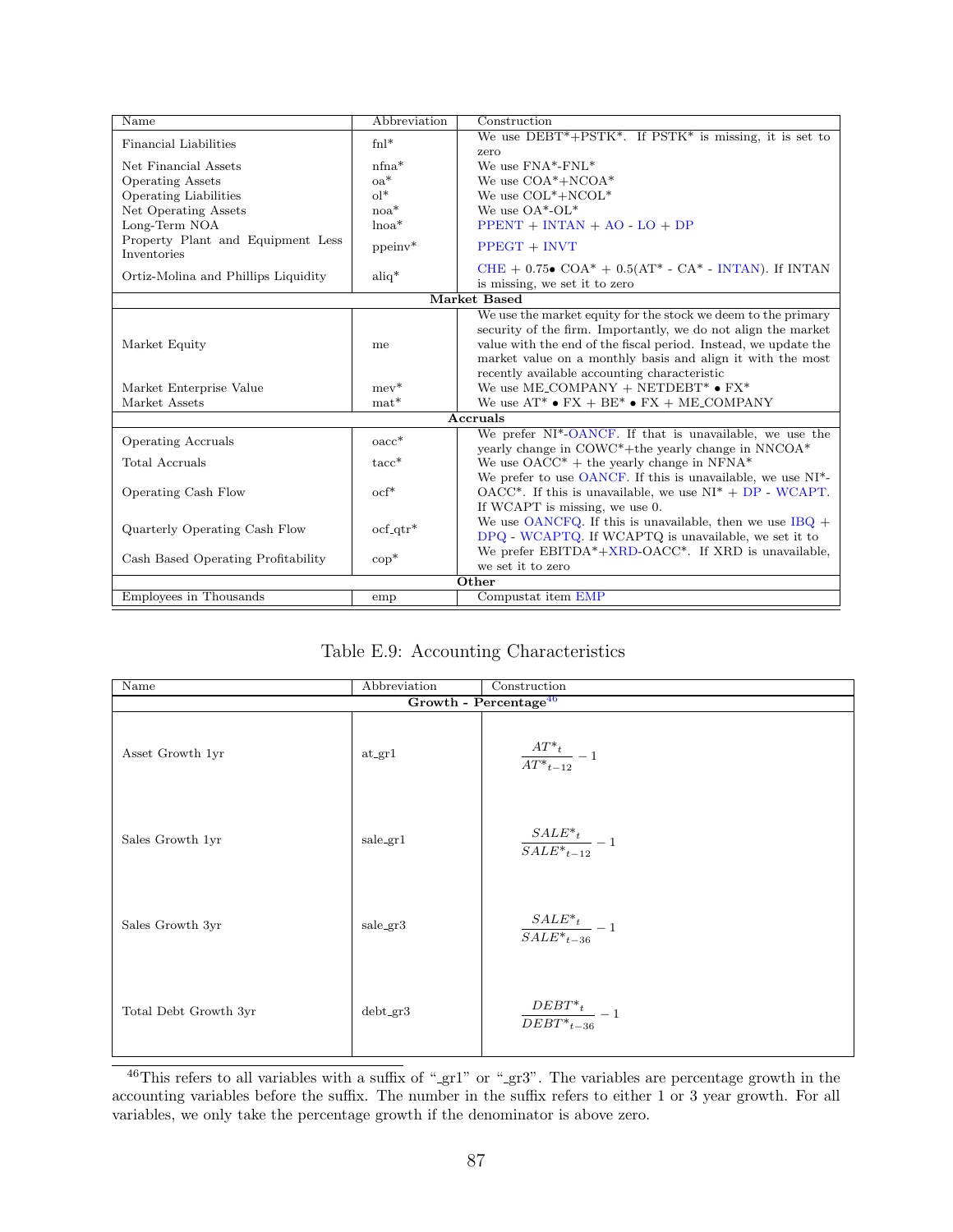| Name                                                  | Abbreviation            | Construction                                             |  |
|-------------------------------------------------------|-------------------------|----------------------------------------------------------|--|
|                                                       |                         | Growth - Changed Scaled by Total Assets                  |  |
| Inventory Change 1yr                                  | inv_gr1a                | $\frac{INV_{t} - INV_{t-12}}{AT^{*}_{t}}$                |  |
| Investment and Advances Change 1yr                    | lti_gr1a                | $\frac{LTI_{t}-LTI_{t-12}}{AT^{*}_{t}}$                  |  |
| Current Operating Assets Change 1yr                   | coa_gr1a                | $\frac{COA^*{}_{t}-COA^*{}_{t-12}}{AT^*{}_{t}}$          |  |
| Current Operating Liabilities Change<br>1yr           | col_gr1a                | $\frac{COL^*{}_{t}-COL^*{}_{t-12}}{AT^*{}_{t}}$          |  |
| Non-Current Operating Assets Change<br>1yr            | $ncoa_{\text{gr}}1a$    | $\frac{NCOA^*{}_{t}-NCOA^*{}_{t-12}}{AT^*{}_{t}}$        |  |
| Non-Current<br>Operating<br>Liabilities<br>Change 1yr | ncol_gr1a               | $\frac{NCOL^*{}_{t} - NCOL^*{}_{t-12}}{AT^*{}_{t}}$      |  |
| Net Non-Current Operating Assets<br>Change 1yr        | nncoa_gr1a              | $\frac{NNCOA*_{t}-NNCOA*_{t-12}}{AT*_{t}}$               |  |
| Net Operating Assets Change 1yr                       | noa_gr1a                | $\underline{NOA^*{}_{t}-NOA^*{}_{t-12}}$<br>$AT^*{}_{t}$ |  |
| Financial Liabilities Change 1yr                      | $fnl$ <sub>-gr</sub> 1a | $\frac{FNL^*{}_{t}-FNL^*{}_{t-12}}{AT^*{}_{t}}$          |  |
| Net Financial Assets Change 1yr                       | nfna_gr1a               | $\frac{NFNA_*^t - NFNA_*^{t}{}_{t-12}}{AT^*{}_{t}}$      |  |
| Effective Tax Rate Change 1yr                         | tax.gr1a                | $\frac{TAX_t-TAX_{t-12}}{AT*_t}$                         |  |
| <b>Profit Margins</b>                                 |                         |                                                          |  |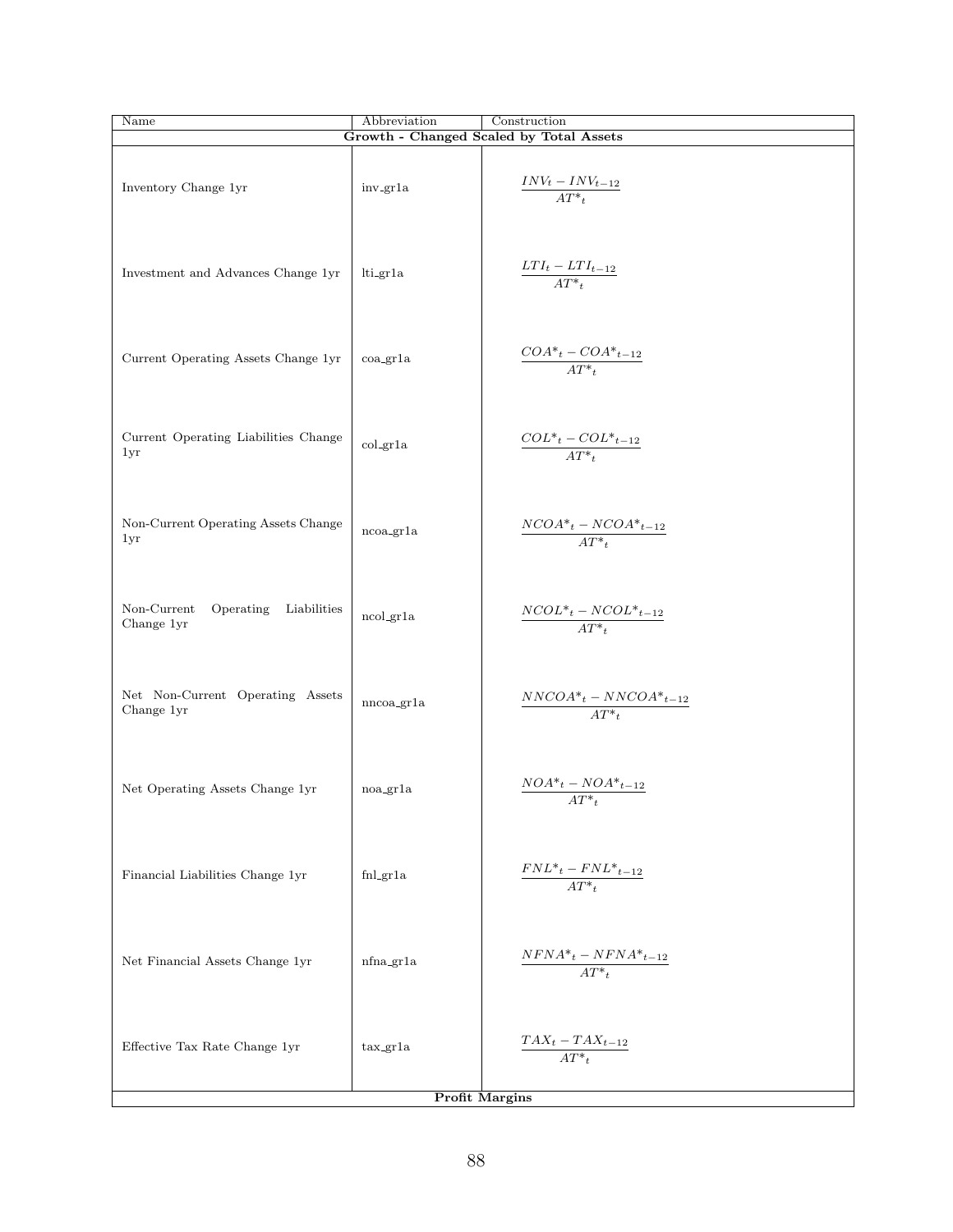| Name                                                   | Abbreviation             | Construction                         |  |  |
|--------------------------------------------------------|--------------------------|--------------------------------------|--|--|
| Operating Profit Margin after Depre-<br>ciation        | ebit_sale                | $\frac{EBIT^*{}_{t}}{SALE^*{}_{t}}$  |  |  |
|                                                        |                          | <b>Return on Assets</b>              |  |  |
| Gross Profit scaled by Assets                          | $gp$ <sub>-at</sub>      | $\frac{GP^*t}{AT^*{}_{t}}$           |  |  |
| Cash Based Operating Profitability<br>scaled by Assets | $\operatorname{cop\_at}$ | $\frac{COP^{*}{}_{t}}{AT^{*}{}_{t}}$ |  |  |
|                                                        |                          | <b>Return on Book Equity</b>         |  |  |
| Operating Profit to Equity scaled by<br>BE             | $ope\_be$                | $\frac{OPE^*{}_{t}}{BE^*{}_{t}}$     |  |  |
| Net Income scaled by BE                                | ni_be                    | $\frac{NI^*{}_{t}}{BE^*{}_{t}}$      |  |  |
|                                                        |                          | Return on Invested Capital           |  |  |
| Operating Profit after Depreciation<br>scaled by BEV   | ebit_bev                 | $\frac{EBIT^*{}_{t}}{BEV^*{}_{t}}$   |  |  |
| <b>Issuance</b>                                        |                          |                                      |  |  |
| Net Issuance scaled by Assets                          | netis_at                 | $NETIS*_{t}$<br>$AT^*{}_{t}$         |  |  |
| Equity Net Issuance scaled by Assets                   | eqnetis_at               | $EQNETIS*_{t}$<br>$AT^*{}_{t}$       |  |  |
| Net Debt Issuance scaled by Assets                     | dbnetis_at               | $DBNETIS^*{}_{t}$<br>$AT^*{}_{t}$    |  |  |
| <b>Accruals</b>                                        |                          |                                      |  |  |
| Operating Accruals                                     | $\mathtt{oaccruals}\_at$ | $OACC^*$<br>$\overline{AT^*_{t}}$    |  |  |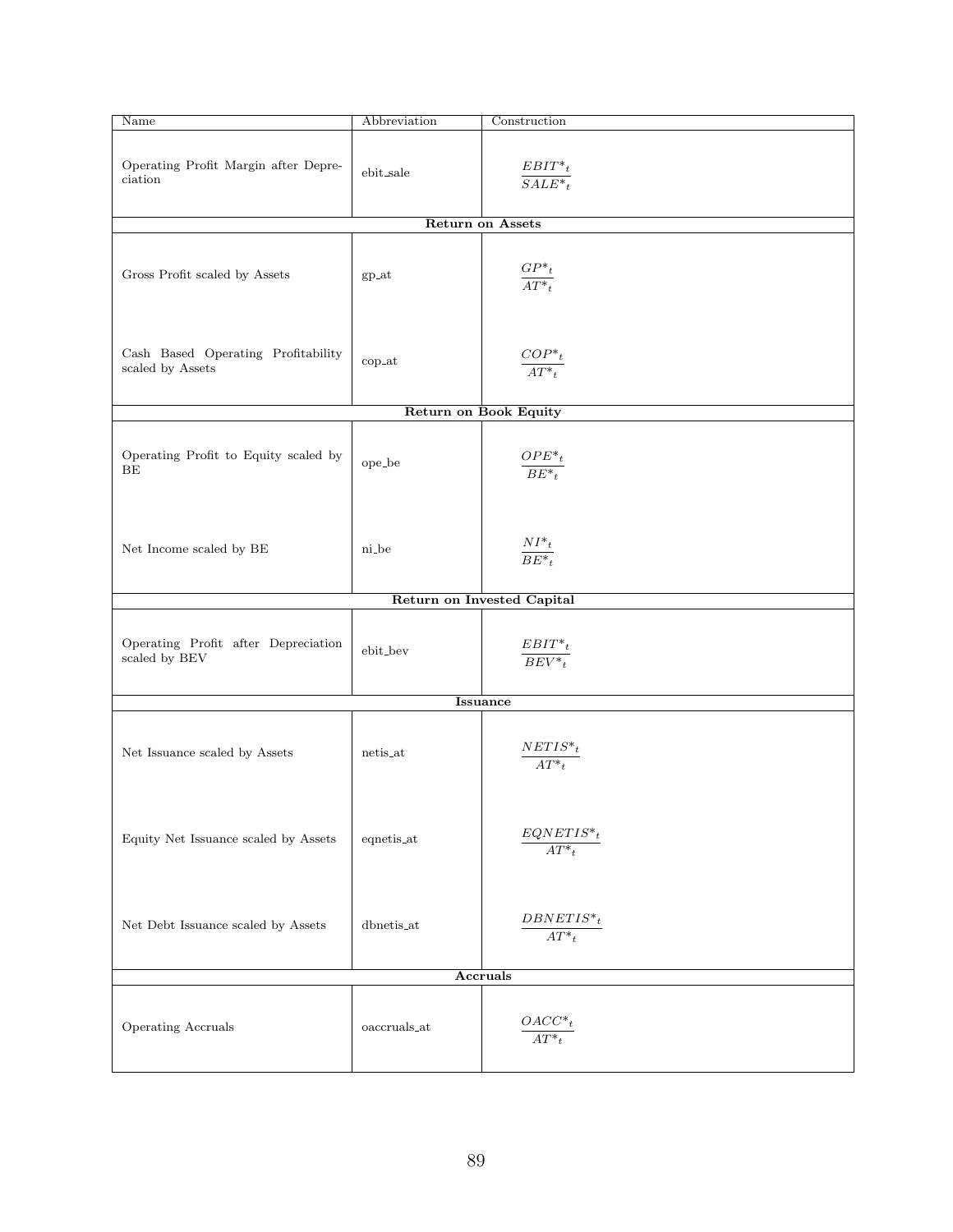| Name                                              | Abbreviation        | Construction                                  |  |
|---------------------------------------------------|---------------------|-----------------------------------------------|--|
| Percent Operating Accruals                        | oaccruals_ni        | $OACC^*{}_{t}$<br>$ NIX^*_{t} $               |  |
| Total Accruals                                    | taccruals_at        | $\frac{TACC^*{}_{t}}{AT^*{}_{t}}$             |  |
| Percent Total Accruals                            | taccruals_ni        | $TACC^*{}_{t}$<br>$\overline{ NIX^*_{t} }$    |  |
| Net Operating Asset to Total Assets               | noa_at              | $\frac{NOA^*{}_{t}}{AT^*{}_{t}}$              |  |
|                                                   |                     | <b>Financial Soundness Ratios</b>             |  |
| Operating Leverage                                | $opex\_at$          | $\frac{OPEX^*{}_{t}}{AT^*{}_{t}}$             |  |
|                                                   |                     | <b>Activity/Efficiency Ratios</b>             |  |
| Asset Turnover                                    | at_turnover         | $\frac{SALE^*_{t}}{(AT^*_{t}+AT^*_{t-12})/2}$ |  |
|                                                   |                     | Miscellaneous                                 |  |
| Sales scaled by BEV                               | sale_bev            | $\frac{SALE^*{}_{t}}{BEV^*{}_{t}}$            |  |
| ${\rm R\&D}$ scaled by Sales                      | $rd$ -sale          | $XRD_t$<br>$SALE*_{t}$                        |  |
| <b>Balance Sheet Fundamental to Market Equity</b> |                     |                                               |  |
| Book Equity scaled by Market Equity               | be_me               | $\frac{BE^{*}{}_{t}}{ME_{t}}$                 |  |
| Total Assets scaled by Market Equity              | $at$ <sub>-me</sub> | $\frac{AT^*t}{ME_t}$                          |  |
| <b>Income Fundamentals to Market Equity</b>       |                     |                                               |  |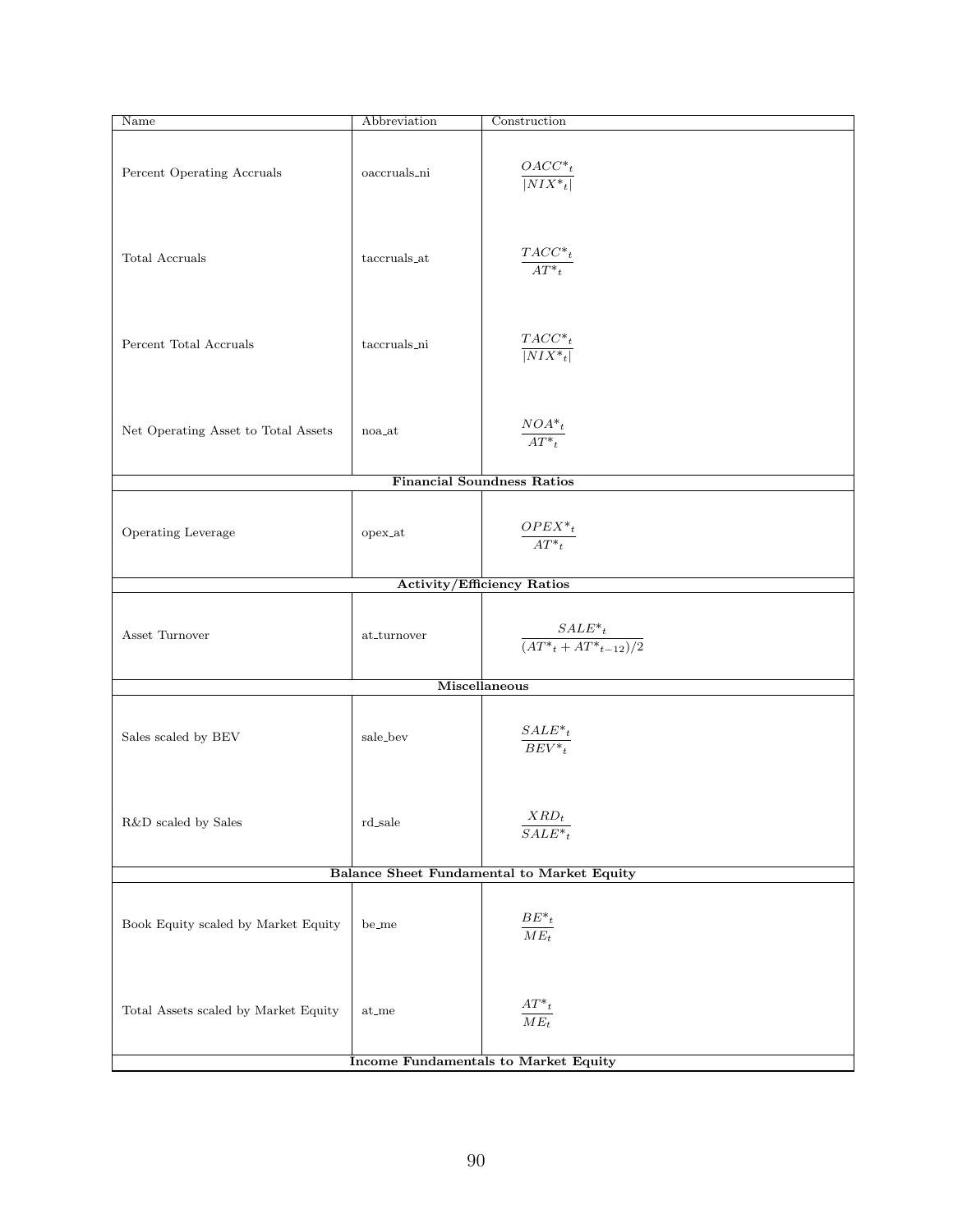| Name                                                  | Abbreviation        | Construction                                          |  |
|-------------------------------------------------------|---------------------|-------------------------------------------------------|--|
| Net Income scaled by ME                               | ni_me               | $\frac{NI^*{}_{t}}{ME_t}$                             |  |
| Sales scaled by ME                                    | sale_me             | $\frac{SALE^*{}_{t}}{ME_t}$                           |  |
| Operating Cash Flow scaled by ME                      | $\mathrm{ocf\_me}$  | $\frac{OCF^*t}{ME_t}$                                 |  |
| Free Cash Flow scaled by ME                           | fcf_me              | $\frac{FCF^*{}^t}{ME_t}$                              |  |
| $R\&D$ scaled by $ME$                                 | $rd$ <sub>-me</sub> | $\frac{XRD_t}{ME_t}$                                  |  |
|                                                       |                     | Balance Sheet Fundamentals to Market Enterprise Value |  |
| Book Enterprise Value scaled by MEV                   | bev_mev             | $\frac{BEV^*{}_{t}}{MEV^*{}_{t}}$                     |  |
|                                                       |                     | Equity Payout/Issuance to Market Equity               |  |
| Net Equity Payout scaled by ME                        | eqpo_me             | $\frac{EQPO^{*}{}_{t}}{ME_{t}}$                       |  |
| Equity Net Payout scaled by ME                        | eqnpo_me            | $EQNPO*_{t}$<br>$ME_t$                                |  |
| Income Fundamentals to Market Enterprise Value        |                     |                                                       |  |
| Operating Profit before Depreciation<br>scaled by MEV | $ebitda\_mev$       | $EBITDA*_t$<br>$\overline{MEV^*_{t}}$                 |  |
| New Variables not in HXZ                              |                     |                                                       |  |
| Operating Cash Flow scaled by Assets                  | ocf_at              | $\frac{OCF^*t}{AT^*{}_{t}}$                           |  |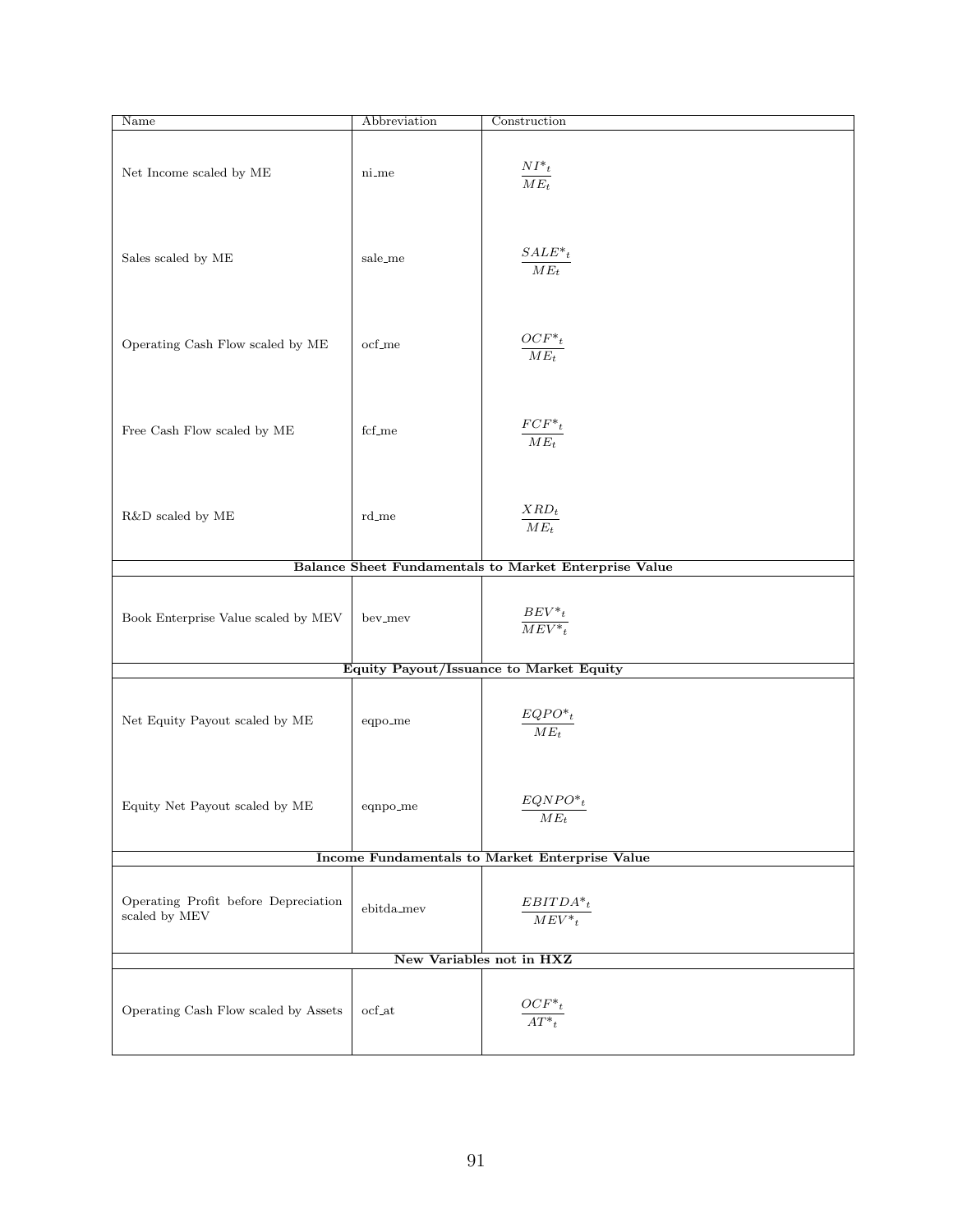| Name                                                                                                       | Abbreviation       | Construction                                                                                                                    |
|------------------------------------------------------------------------------------------------------------|--------------------|---------------------------------------------------------------------------------------------------------------------------------|
| Operating Cash Flow to Assets 1 yr<br>Change                                                               | $ocf\_at\_chg1$    | $OCF \_AT_t - OCF \_AT_{t-12}$                                                                                                  |
|                                                                                                            |                    | <b>New Variables from HXZ</b>                                                                                                   |
| Cash and Short Term Investments<br>scaled by Assets                                                        | cash_at            | $\frac{CASH_t}{AT^*{}_{t}}$                                                                                                     |
| Number of Consecutive Earnings In-<br>creases                                                              | ni_inc8q           | Count number of earnings increases over past 8 quarters                                                                         |
| Change in Property, Plant and Equip-<br>ment Less Inventories scaled by lagged<br>Assets                   | ppeinv_gr1a        | $\frac{PPEINV*_t - PPEINV*_t - 12}{AT*_t - 12}$                                                                                 |
| Change in Long-Term NOA scaled by<br>average Assets                                                        | lnoa_gr1a          | $\frac{LNOA*_t-LNOA*_t_{t-12}}{AT*_t-AT*_t_{t-12}}$                                                                             |
| CAPX 1 year growth                                                                                         | capx.gr1           | $\frac{CAPX_t}{CAPX_{t-12}} - 1$                                                                                                |
| CAPX 2 year growth                                                                                         | $\text{capx\_gr2}$ | $\frac{CAPX_t}{CAPX_{t-24}} - 1$                                                                                                |
| CAPX 3 year growth                                                                                         | $\text{capx\_gr3}$ | $\frac{CAPX_t}{CAPX_{t-36}}-1$                                                                                                  |
| $\begin{minipage}{.4\linewidth} Change & in & Short-Term & Investments \end{minipage}$<br>scaled by Assets | sti_gr1a           | $IVST_t - IVST_{t-12}$<br>$AT^*{}_{t}$                                                                                          |
| Quarterly Income scaled by BE                                                                              | niq_be             | $\underset{}{\text{N}}\underset{}{\text{L}}\underset{}{\text{Q}}\underset{}{\text{T}}\underset{}{\text{R}}^*$<br>$BE^*{}_{t-3}$ |
| Change in Quarterly Income scaled by<br>ВE                                                                 | niq_be_chg1        | $NIQ$ <sub>-B</sub> $E_t$ – $NIQ$ <sub>-B</sub> $E_{t-12}$                                                                      |
| Quarterly Income scaled by AT                                                                              | niq_at             | $\frac{NI\_QTR^*_{t}}{AT^*_{t-3}}$                                                                                              |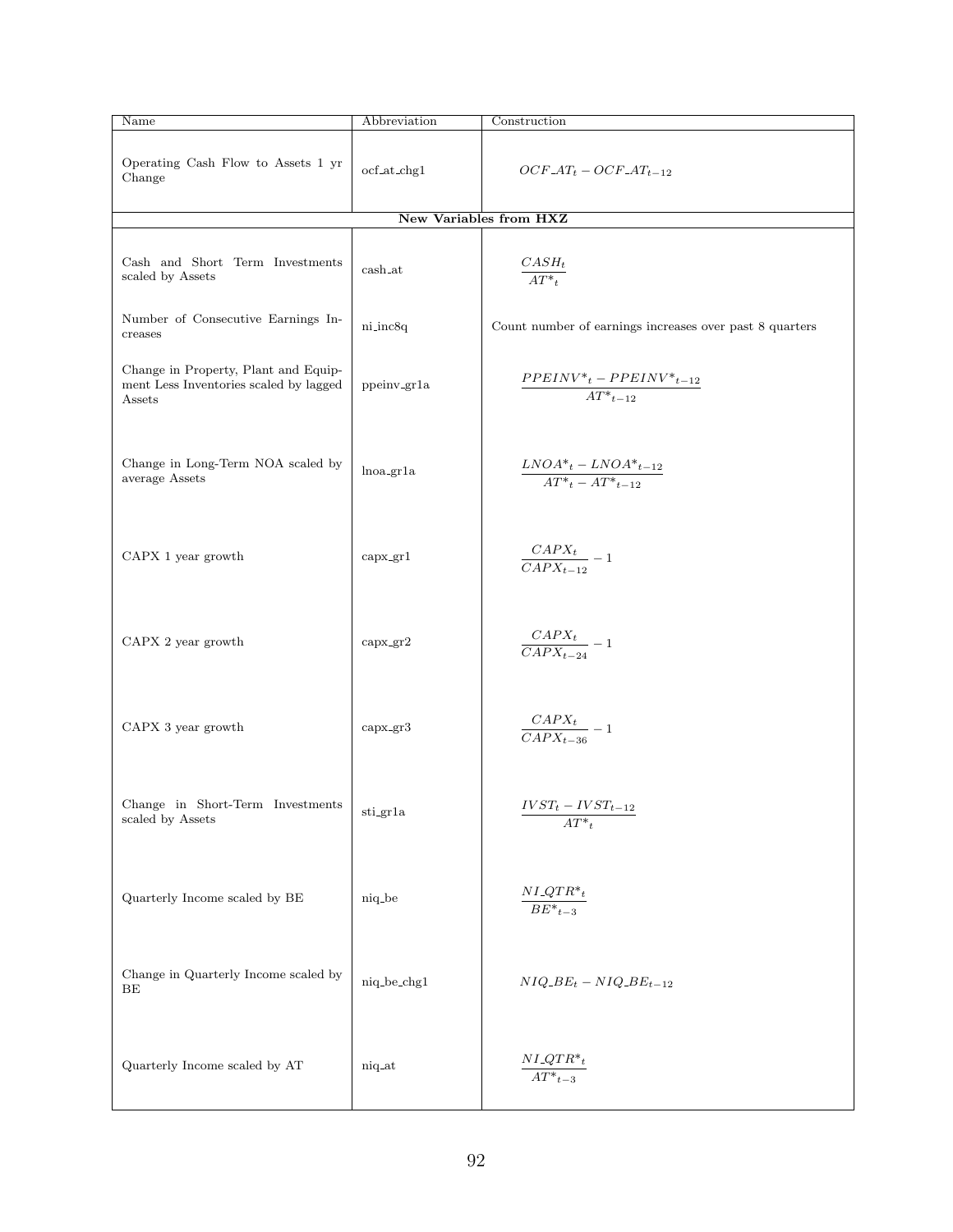| Name                                       | Abbreviation         | Construction                                                                                   |
|--------------------------------------------|----------------------|------------------------------------------------------------------------------------------------|
| Change in Quarterly Income scaled by<br>АΤ | $niq$ -at-chg $1$    | $NIQ.AT_t - NIQ.AT_{t-12}$                                                                     |
| Quarterly Sales Growth                     | saleq.gr1            | $\frac{SALE\_QTR^*_{t}}{SALE\_QTR^*_{t-12}}-1$                                                 |
| R&D Capital-to-Assets                      | $rd5$ <sub>-at</sub> | $\frac{\sum_{n=0}^{4}(1-.2\bullet n)(XRD_{t-12*n})}{AT^*}$                                     |
| Age                                        | age                  | Age of the firms in months                                                                     |
| Change Sales minus Change Inventory        | dsale_dinv           | $CHG\_TO\_EXP(SALE*_t) - CHG\_TO\_EXP(INV_t)$                                                  |
| Change Sales minus Change Receiv-<br>ables | $dsale\_tree$        | $CHG\_TO\_EXP(SALE*_t) - CHG\_TO\_EXP(REC_t)$                                                  |
| Change Gross Profit minus Change<br>Sales  | $dgp$ _dsale         | $CHG\_TO\_EXP(GP*_t) - CHG\_TO\_EXP(SALE*_t)$                                                  |
| Change Sales minus Change SG&A             | dsale_dsga           | $CHG\_TO\_EXP(SALE*_t) - CHG\_TO\_EXP(XSGA_t)$                                                 |
| Earnings Surprise                          | saleq_su             | $SUR(SALE_QTR^*)$                                                                              |
| Revenue Surprrise                          | niq_su               | $SUB(NI\_QTR*)$                                                                                |
| Total Debt scaled by ME                    | $debt$ <sub>me</sub> | $DEBT^*{}_{t}$<br>$ME_t$                                                                       |
| Net Debt scaled by ME                      | $net debt_m$ e       | $NETDEBT\mbox{\ensuremath{^*}}_t$<br>$ME_t$                                                    |
| Abnormal Corporate Investment              | capex_abn            | $\frac{CAPX\_SALE^*_{t}}{(CAPX\_SALE^*_{t-12}+CAPX\_SALE^*_{t-24}+CAPX\_SALE^*_{t-36})/3} - 1$ |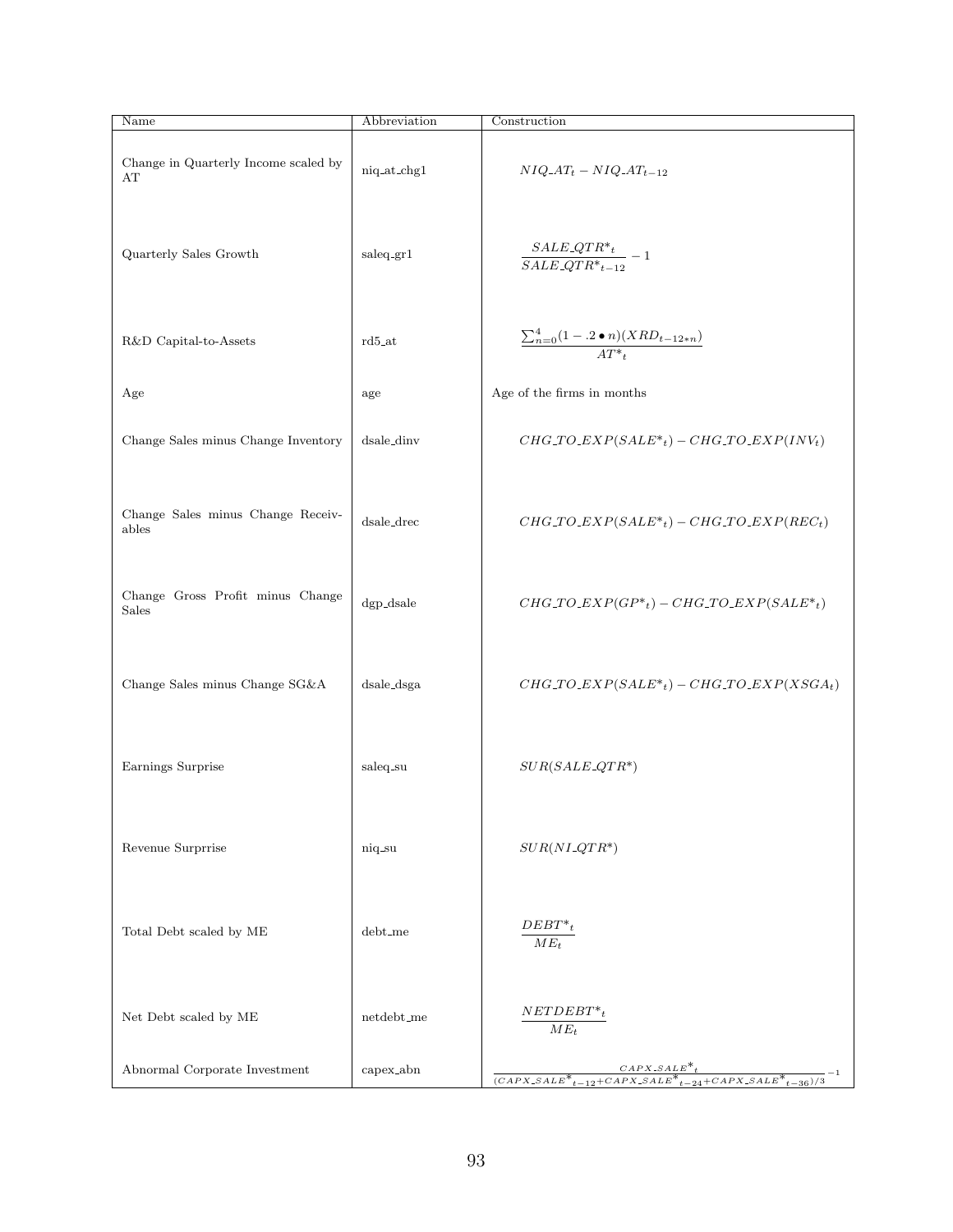| Name                                                                                            | Abbreviation               | Construction                                              |
|-------------------------------------------------------------------------------------------------|----------------------------|-----------------------------------------------------------|
| Inventory Change 1 yr                                                                           | inv_gr1                    | $\frac{INV_{t}}{INV_{t-12}}-1$                            |
| Book Equity Change 1 yr scaled by As-<br>sets                                                   | $\rm be\_gr1a$             | $BE^*{}_{t}-BE^*{}_{t-12}$<br>$AT^*{}_{t}$                |
| Ball Operating Profit to Assets                                                                 | op_at                      | $\frac{OP^*{}_{t}}{AT^*{}_{t}}$                           |
| Earnings before Tax and Extraordi-<br>nary Items to Net Income Including<br>Extraordinary Items | pi_nix                     | $PI^*{}_{t}$<br>$\overline{NIX^*_{t}}$                    |
| Ball Operating Profit scaled by lagged<br>Assets                                                | op_atl1                    | $OP^*_{\underline{t}}$<br>$\overline{AT^*_{t-12}}$        |
| Operating Profit scaled by lagged<br><b>Book Equity</b>                                         | ope_bel1                   | $OPE^*{}_{t}$<br>$\overline{BE^*_{t-12}}$                 |
| Gross Profit scaled by lagged Assets                                                            | $gp$ <sub>-atl</sub> $1$   | $GP*_t$<br>$\overline{AT^*_{t-12}}$                       |
| Cash Based Operating Profitability<br>scaled by lagged Assets                                   | cop_atl1                   |                                                           |
| Book Leverage                                                                                   | $\mathrm{at}\_\mathrm{be}$ | $AT^*{}_{t}$<br>$\overline{BE^*_{t}}$                     |
| Operating Cash Flow to Sales Quar-<br>terly Volatility                                          | $ocfq\_saleq\_std$         | $SDEV\_16Q\left(\frac{OCF\_QTR*_t}{SALE\_QTR*_t})\right)$ |
| Liquidity scaled by lagged Assets                                                               | aliq_at                    | $\frac{ALIQ^*{}_{t}}{AT^*{}_{t-12}}$                      |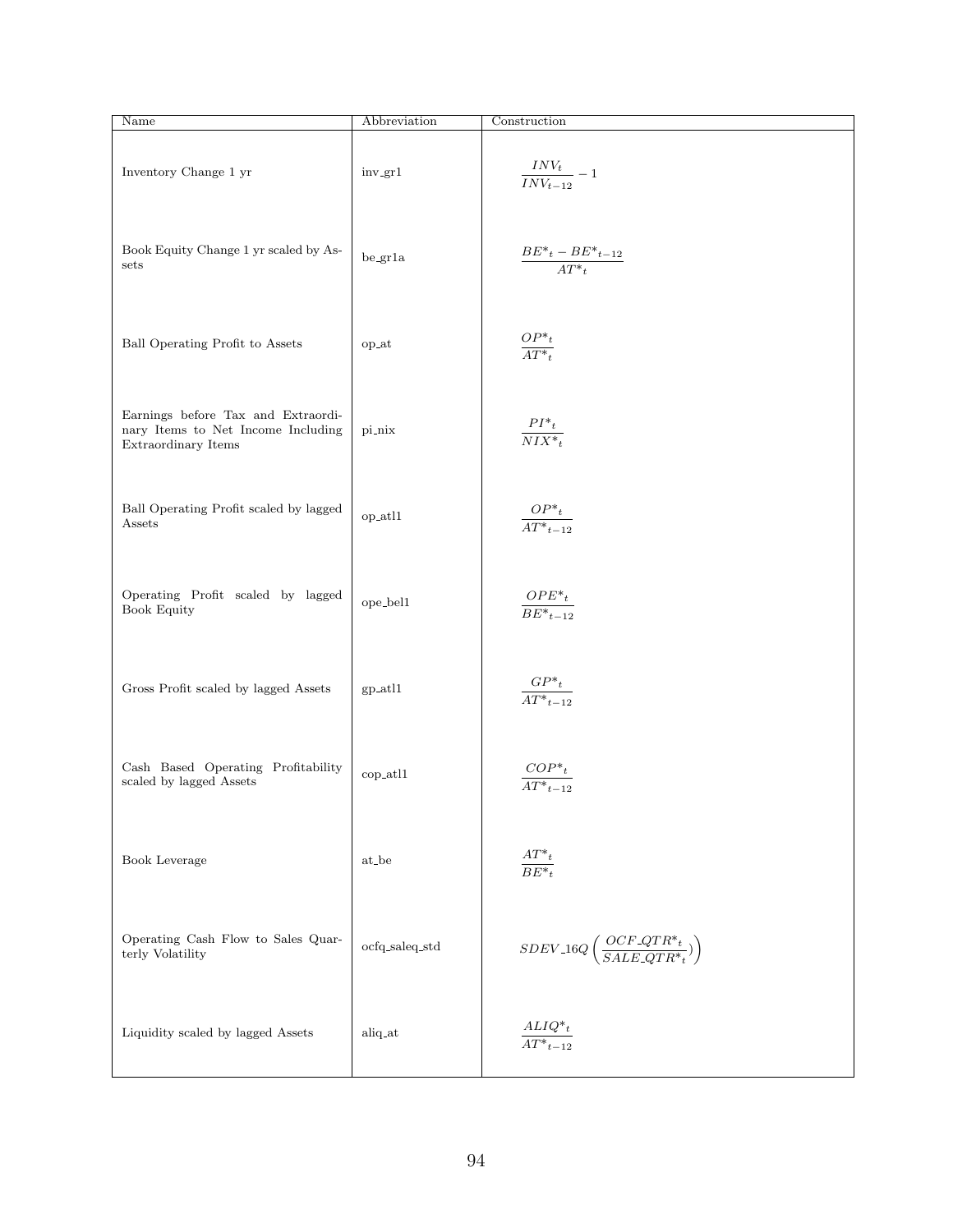| Name                                                                                                                              | Abbreviation                                                                            | Construction                                                                                                                                                                                                                                                                                              |
|-----------------------------------------------------------------------------------------------------------------------------------|-----------------------------------------------------------------------------------------|-----------------------------------------------------------------------------------------------------------------------------------------------------------------------------------------------------------------------------------------------------------------------------------------------------------|
| Liquidity scaled by lagged Market As-<br>sets                                                                                     | aliq_mat                                                                                | $\frac{ALIQ^*{}_{t}}{MAT^*{}_{t-12}}$                                                                                                                                                                                                                                                                     |
| Tangibility<br>Equity Duration<br>Piotroski F-Score<br>Ohlson O-Score<br>Altman Z-Score<br>Kaplan-Zingales Index<br>Intrinsic ROE | tangibility<br>$eq_dur$<br>f_score<br>o_score<br>z_score<br>kz_index<br>intrinsic_value | $CASH_t + 0.715 \bullet REC_t + 0.547 \bullet INV_t + 0.535 \bullet PPEG_t$<br>$AT^*{}_{t}$<br>Following Dechow, Sloan and Soliman (2004)<br>Following Piotroski (2000)<br>Following Ohlson (1980)<br>Following Altman (1968)<br>Following Kaplan and Zingales (1997)<br>Following Frankel and Lee (1998) |
| Sales scaled by Employees Growth 1 yr                                                                                             | sale_emp_gr1                                                                            | $\frac{SALE\_EMP_t}{SALE\_EMP_{t-12}}-1$                                                                                                                                                                                                                                                                  |
| Employee Growth 1 yr                                                                                                              | emp.gr1                                                                                 | $EMP_t - EMP_{t-12}$<br>$0.5 \bullet EMP_t + 0.5 \bullet EMP_{t-12}$                                                                                                                                                                                                                                      |
| Earnings Variability                                                                                                              | earnings_variability                                                                    | $\frac{SDEV\text{-}60M\left(\frac{NI^*}{AT^*_{t-12}}\right)}{SDEV\text{-}60M\left(\frac{OGF^*_{t}}{AT^*_{t-12}}\right)}$                                                                                                                                                                                  |
| 1 yr lagged Net Income to Assets                                                                                                  | ni_ar1                                                                                  | $\frac{NI^*{}_{t-12}}{AT^*{}_{t-12}}$                                                                                                                                                                                                                                                                     |
| Net Income Idiosyncratic Volatility                                                                                               | ni_ivol                                                                                 | Following Francis et al. (2004)                                                                                                                                                                                                                                                                           |

# E.3 Market Based Characteristics

#### E.3.1 Datasets

- $\bullet~$  CRSP.<br>MSF
- $\bullet~$  CRSP.<br>DSF
- COMP.SECD
- COMP.G SECD
- COMP.FUNDQ
- $\bullet~$  COMP.<br>FUNDA
- COMP.SECM
- COMP.SECURITY
- $\bullet$  COMP.G\_SECURITY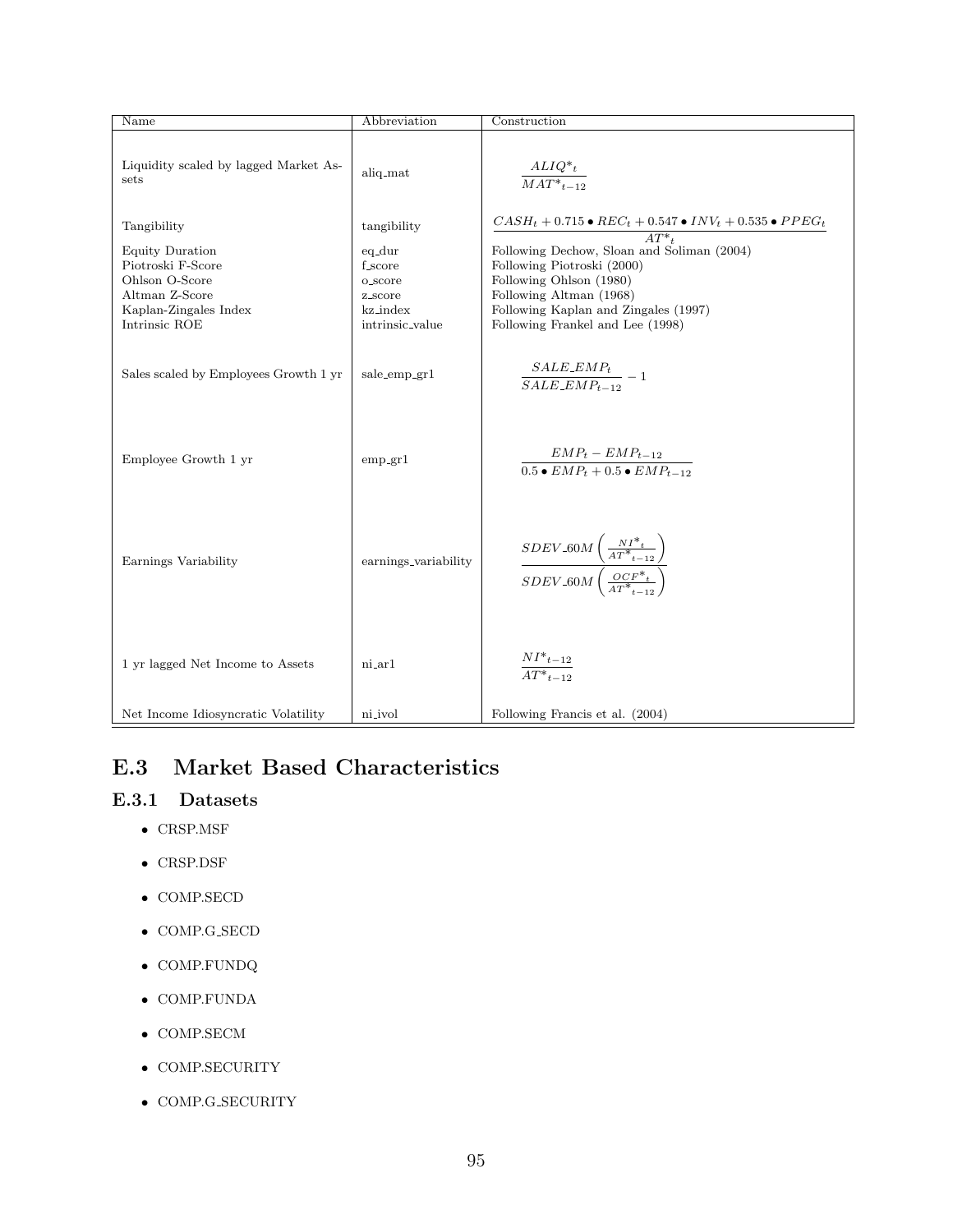#### E.3.2 Market Variables

The abbreviation is used to refer to the accounting variable. A suffix of '\*' indicates that we have altered the original Compustat item to increase the coverage. The characteristic name will reflect the accounting name except the '\*' suffix. As an example, 'gp at' is gross profit scaled by assets. In general, we will refer to Compustat variables using capital letters. We use the CRSP Market Variable values if they are available, and if they are not, we use the Compustat Market Variables.

| Name                            | Abbreviation              | Construction                                                                |  |
|---------------------------------|---------------------------|-----------------------------------------------------------------------------|--|
| $CRSP\ Variables47$             |                           |                                                                             |  |
| Share Adjustment Factor         | $adjft*$                  | We use CFACSHR                                                              |  |
| <b>Shares</b>                   | shares*                   | We use SHROUT/100                                                           |  |
| Price                           | $\text{prc}^*$            | We use $ {\rm PRC} $                                                        |  |
| <b>Adjusted Proce</b>           | $\text{prc}_\text{adj}^*$ | We use $PRC^* \bullet ADJFCT^*$                                             |  |
| Market Equity                   | $me^*$                    | We use PRC*•SHARES*                                                         |  |
| Dollar Volume                   | $dolvol^*$                | We use VOL.PRC*                                                             |  |
| Return                          | $RET^*$                   | We use RET                                                                  |  |
|                                 |                           | We use $(RET^*T30RET)/21$ . If T30RET is unavailable, we                    |  |
| Excess Return                   | $ret\_exc*$               | use $RF$ . If the return is a daily return rather than a monthly            |  |
|                                 |                           | return, the RET - T30RET is divided by 1 rather than 21.                    |  |
| Cumulative Return               | $ri^*$                    | This is the cumulative return estimated from RET*                           |  |
|                                 |                           | We use                                                                      |  |
| Monthly Dividend                | $div\_tot*$               | $(RET - RETX) \bullet lag(PRC^*) \bullet (CFACSHR / lag(CFACSHR))$          |  |
|                                 |                           | <b>Compustat Variables</b>                                                  |  |
| Share Adjustment Factor         | $adifct*$                 | We use AJEXDI                                                               |  |
| Shares                          | shares*                   | We use CSHOC/1000000                                                        |  |
| Price                           | $\operatorname{prc}^*$    | We use PRC_LOCAL*•FX 48                                                     |  |
| Local Price                     | $prc\_local*$             | We use PRCCD                                                                |  |
| Market Equity                   | $\mathrm{me}^*$           | We use PRC*•SHARES*                                                         |  |
| Dollar Volume                   | $dolvol^*$                | We use CSHTRD.PRC*                                                          |  |
| Return                          | $RET^*$                   | We use RET_LOCAL*•FX                                                        |  |
| Cumulative Return - Local       | $ri\_local*$              | We use PRC_LOCAL <sup>*</sup> • TRFD/AJEXDI                                 |  |
| Local Return                    | $ret\_local*$             | We use $\text{RI\_LOCAL*}/\text{lag}(\text{RI\_LOCAL*}) - 1$                |  |
| Cumulative Return               | $ri^*$                    | $RILOCAL*$ • $FX*$                                                          |  |
| Monthly Dividend                | $div\_tot*$               | We use DIV $\bullet$ FX <sup>*</sup> . If DIV is missing, we set it to zero |  |
|                                 |                           | <b>Asset Pricing Factors</b>                                                |  |
| Excess Market Return            | $m$ ktrf*                 | Country specific market return                                              |  |
|                                 |                           | Country specific factor following Fama and French (1993) and                |  |
| High Minus Low                  | $hml*$                    | using breakpoints from non-micro cap stocks within the coun-                |  |
|                                 |                           | try                                                                         |  |
| Small Minus Big ala Fama-French | $smb$ -ff <sup>*</sup>    | Average of small portfolios minus average of large portfolios               |  |
|                                 |                           | from $hml^*$                                                                |  |
|                                 |                           | Country specific factor following Hou, Xue and Zhang (2015)                 |  |
|                                 |                           | and using breakpoints from non-micro cap stocks within the                  |  |
| Return on Equity                | $\mathrm{roe}^*$          | country. We use double sorts on return on equity and size                   |  |
|                                 |                           | rather than triple sorts with investment, due to the limited                |  |
|                                 |                           | number of stocks in some international markets.                             |  |
|                                 |                           | Country specific factor following Hou, Xue and Zhang (2015)                 |  |
|                                 |                           | and using breakpoints from non-micro cap stocks within the                  |  |
| Investment                      | $inv$ <sup>*</sup>        | country. We use double sorts on investment and size rather                  |  |
|                                 |                           | than triple sorts with return on equity, due to the limited                 |  |
|                                 |                           | number of stocks in some international markets                              |  |

<span id="page-96-0"></span> $^{47}$ lag is a lag function where lag(x) is the value of x from the previous time period

 $^{48}{\rm FX}$  scales the price to USD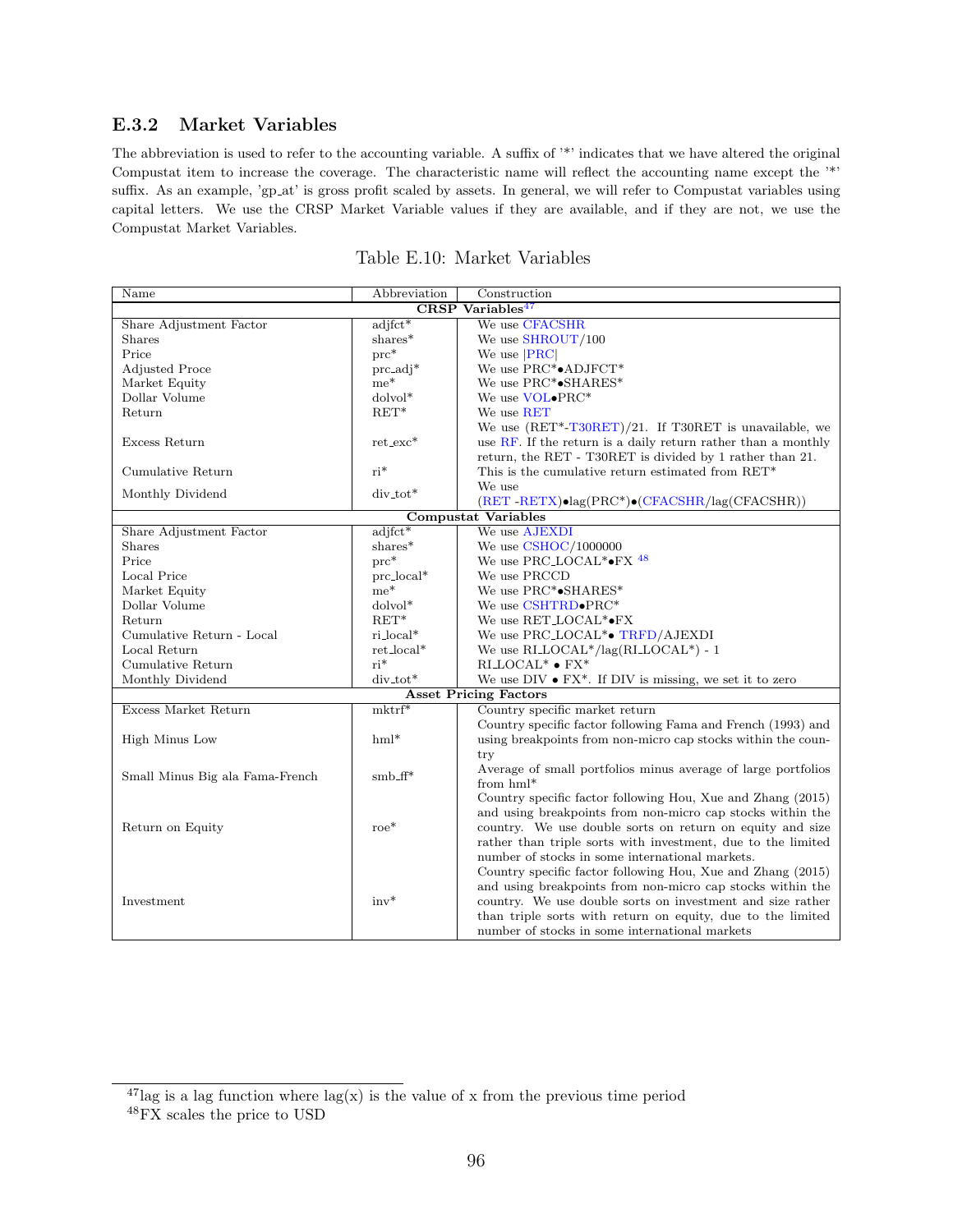| Name                             | Abbreviation   | Construction                                                                                                |
|----------------------------------|----------------|-------------------------------------------------------------------------------------------------------------|
| Small Minus Big ala Hou et al    | $smb_hxz^*$    | Average of small portfolios minus average of large portfolios<br>from roe <sup>*</sup> and inv <sup>*</sup> |
| Market Volatility for Each Stock | $-mktvol_zd^*$ | $SDEV_zD(MKTRF*_t)^{-49}$                                                                                   |

### Table E.11: Market Characteristics

| $\overline{\text{Name}}$      | Abbreviation  | Construction                                                                                    |
|-------------------------------|---------------|-------------------------------------------------------------------------------------------------|
| <b>Size Based Measures</b>    |               |                                                                                                 |
| Market Equity                 | market_equity | $ME^*{}_{t}$                                                                                    |
|                               |               | Total Dividend Paid to Market Equity                                                            |
| Dividend to Price - 12 Months | div12m_me     | $\frac{\sum_{n=0}^{11} DIV\_TOT*_{t-n} \bullet SHARES*_{t-n}}{ME*_{t}}$                         |
|                               |               | <b>Change in Shares Outstanding</b>                                                             |
| Change in Shares - 12 Month   | chcsho_12m    | $\frac{SHARES^*{}_{t} \bullet ADJFCT^*{}_{t}}{SHARES^*{}_{t-12} \bullet ADJFCT^*{}_{t-12}} - 1$ |
|                               |               | <b>Net Equity Payout</b>                                                                        |
| Net Equity Payout - 12 Month  | $eqnpo_12m$   | $log\left(\frac{RI^*_{t}}{RI^*_{t-12}}\right) - log\left(\frac{ME^*_{t}}{ME^*_{t-12}}\right)$   |
|                               |               | Momentum/Reversal                                                                               |
| Short Term Reversal           | $ret_1_0$     | $\frac{RI^*t}{RI^*t_{t-1}} - 1$                                                                 |
| Momentum 1-3 Months           | $ret_3_1$     | $\frac{RI^*_{t-1}}{RI^*_{t-3}} - 1$                                                             |
| Momentum 1-6 Months           | $ret_6_1$     | $\frac{RI^*_{t-1}}{RI^*_{t-6}} - 1$                                                             |
| Momentum 1-9 Months           | $ret_9_1$     | $\frac{RI^*_{t-1}}{RI^*_{t-9}} - 1$                                                             |

 $^{49}{\rm Must}$  have enough non-missing values of stock to be estimated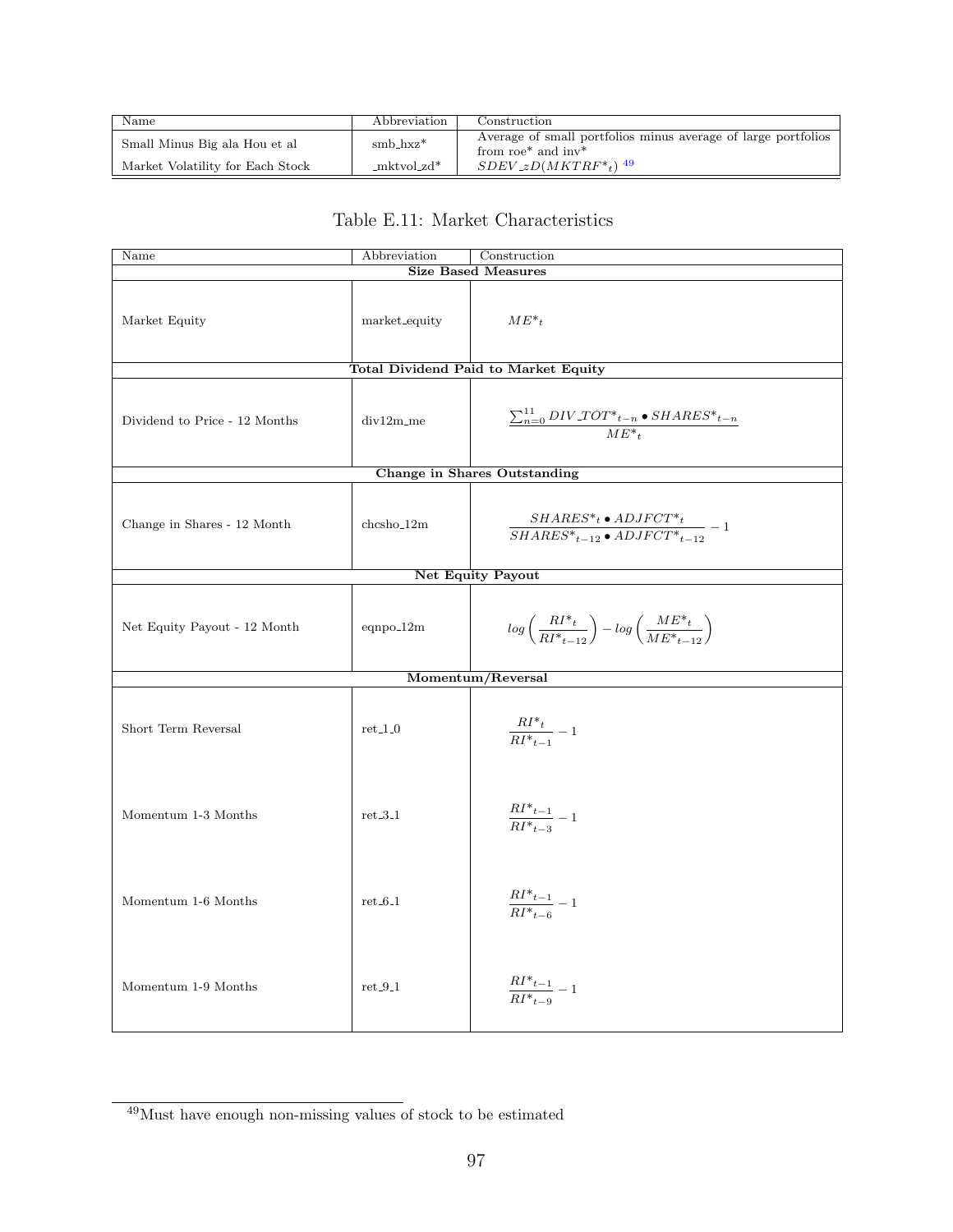| Name                                                                                           | Abbreviation        | Construction                                                                                                      |  |  |
|------------------------------------------------------------------------------------------------|---------------------|-------------------------------------------------------------------------------------------------------------------|--|--|
|                                                                                                |                     |                                                                                                                   |  |  |
|                                                                                                |                     |                                                                                                                   |  |  |
| Momentum 1-12 Months                                                                           | $ret_12_1$          | $\frac{RI^*_{t-1}}{RI^*_{t-12}}-1$                                                                                |  |  |
|                                                                                                |                     |                                                                                                                   |  |  |
|                                                                                                |                     |                                                                                                                   |  |  |
|                                                                                                |                     |                                                                                                                   |  |  |
|                                                                                                |                     |                                                                                                                   |  |  |
|                                                                                                |                     |                                                                                                                   |  |  |
| Momentum 7-12 Months                                                                           | $ret_12_7$          | $\frac{RI^*_{t-7}}{RI^*_{t-12}}-1$                                                                                |  |  |
|                                                                                                |                     |                                                                                                                   |  |  |
|                                                                                                |                     |                                                                                                                   |  |  |
|                                                                                                |                     |                                                                                                                   |  |  |
|                                                                                                |                     |                                                                                                                   |  |  |
| Momentum 12-60 Months                                                                          | $ret_60_12$         | $\frac{RI^*_{t-12}}{RI^*_{t-60}}-1$                                                                               |  |  |
|                                                                                                |                     |                                                                                                                   |  |  |
|                                                                                                |                     |                                                                                                                   |  |  |
|                                                                                                |                     | Seasonality                                                                                                       |  |  |
| 1 Year Annual Seasonality                                                                      | seas_1_1an          | Return in month t-12                                                                                              |  |  |
| 2 - 5 Year Annual Seasonality                                                                  | $seas_2_5an$        | Average return over annual lags from year t-2 to t-5                                                              |  |  |
| 6 - 10 Year Annual Seasonality                                                                 | $seas_6_10an$       | Average return over annual lags from year t-6 to t-10                                                             |  |  |
| 11 - 15 Year Annual Seasonality                                                                | $seas_11_15an$      | Average return over annual lags from year t-11 to t-15                                                            |  |  |
| 16 - 20 Year Annual Seasonality                                                                | $seas_16_20an$      | Average return over annual lags from year t-16 to t-20)                                                           |  |  |
| 1 Year Non-Annual Seasonality                                                                  | seas_1_1na          | Average return from month t-1 to t-11                                                                             |  |  |
| 2 - 5 Year Non-Annual Seasonality                                                              | $seas_2_5na$        | Average return over non-annual lags from year t-2 to t-5                                                          |  |  |
| 6 - 10 Year Non-Annual Seasonality                                                             | $seas_6_10na$       | Average return over non-annual lags from year t-6 to t-10                                                         |  |  |
| 11 - 15 Year Non-Annual Seasonality                                                            | $seas_11_15na$      | Average return over non-annual lags from year t-11 to t-15                                                        |  |  |
| 16 - 20 Year Non-Annual Seasonality                                                            | $seas_16_20na$      | Average return over non-annual lags from year t-16 to t-20                                                        |  |  |
|                                                                                                |                     | Combined Accounting and Market Based Characteristics                                                              |  |  |
|                                                                                                |                     | Let $e_t$ be the residuals of a cross-sectional regression of $RET\_EXC_t$ on $MKTRF_t$ , $SMB\_FF_t$ and $HML_t$ |  |  |
|                                                                                                |                     |                                                                                                                   |  |  |
|                                                                                                |                     |                                                                                                                   |  |  |
| 60 Month CAPM Beta                                                                             | $beta_0$ 60m        | $COVAR\_60M(RET*_{t}, MKTRF*_{t})$                                                                                |  |  |
|                                                                                                |                     | $VARC_60M(MKTRF*_{t})$                                                                                            |  |  |
|                                                                                                |                     |                                                                                                                   |  |  |
|                                                                                                |                     |                                                                                                                   |  |  |
| Performance Based Mispricing                                                                   | $mispricing-perf50$ | $\frac{1}{4}(O\_SCORE^{r01}_t + RET\_12\_1_t^{r01} +$                                                             |  |  |
|                                                                                                |                     |                                                                                                                   |  |  |
|                                                                                                |                     | $GP \_\mathit{AT}^{r01} + NIQ \_\mathit{AT}^{r01})$                                                               |  |  |
|                                                                                                |                     |                                                                                                                   |  |  |
|                                                                                                |                     | $\frac{1}{6}(CHCSHO.12M_t^{r01} + EQNPO.12M_t^{r01} +$                                                            |  |  |
|                                                                                                |                     |                                                                                                                   |  |  |
| Management Based Mispricing                                                                    | mispricing_mgmt     | $OACCRUALS \_AT_t^{r01} + NOA \_AT_t^{r01} +$                                                                     |  |  |
|                                                                                                |                     | $AT\_GR1^{r01}_t + PPEINV\_GR1A^{r01}_t)$                                                                         |  |  |
|                                                                                                |                     |                                                                                                                   |  |  |
|                                                                                                |                     |                                                                                                                   |  |  |
|                                                                                                |                     |                                                                                                                   |  |  |
| Residual Momentum - 6 Month                                                                    | $resff3_6_1$        | $-1 + \prod_{1}^{6} 1 + e_{t-n}$                                                                                  |  |  |
|                                                                                                |                     |                                                                                                                   |  |  |
|                                                                                                |                     |                                                                                                                   |  |  |
|                                                                                                |                     |                                                                                                                   |  |  |
|                                                                                                |                     |                                                                                                                   |  |  |
|                                                                                                |                     |                                                                                                                   |  |  |
| Residual Momentum - 12 Month                                                                   | $resff3_12_1$       | $-1 + \prod_{n=1}^{12} 1 + e_{t-n}$                                                                               |  |  |
|                                                                                                |                     |                                                                                                                   |  |  |
|                                                                                                |                     |                                                                                                                   |  |  |
|                                                                                                |                     | Daily Market Data <sup>51</sup>                                                                                   |  |  |
|                                                                                                |                     |                                                                                                                   |  |  |
| Let $\epsilon_t$ be the residuals of a cross-sectional regression of $RET\_EXC_t$ on $MKTRF_t$ |                     |                                                                                                                   |  |  |

<span id="page-98-0"></span><sup>&</sup>lt;sup>50</sup>A rank characteristic has the value of that characteristics rank with respect to other companies' same characteristic of the same month and country scaled [0, 1]. This is identified with a "r01" superscript.

<span id="page-98-1"></span><sup>51</sup>Many of the variables in this section are estimated using rolling windows of data, and the variables are estimated using a variety of window lengths: 21, 126, 252 and 1260 days. In this section, I refer to the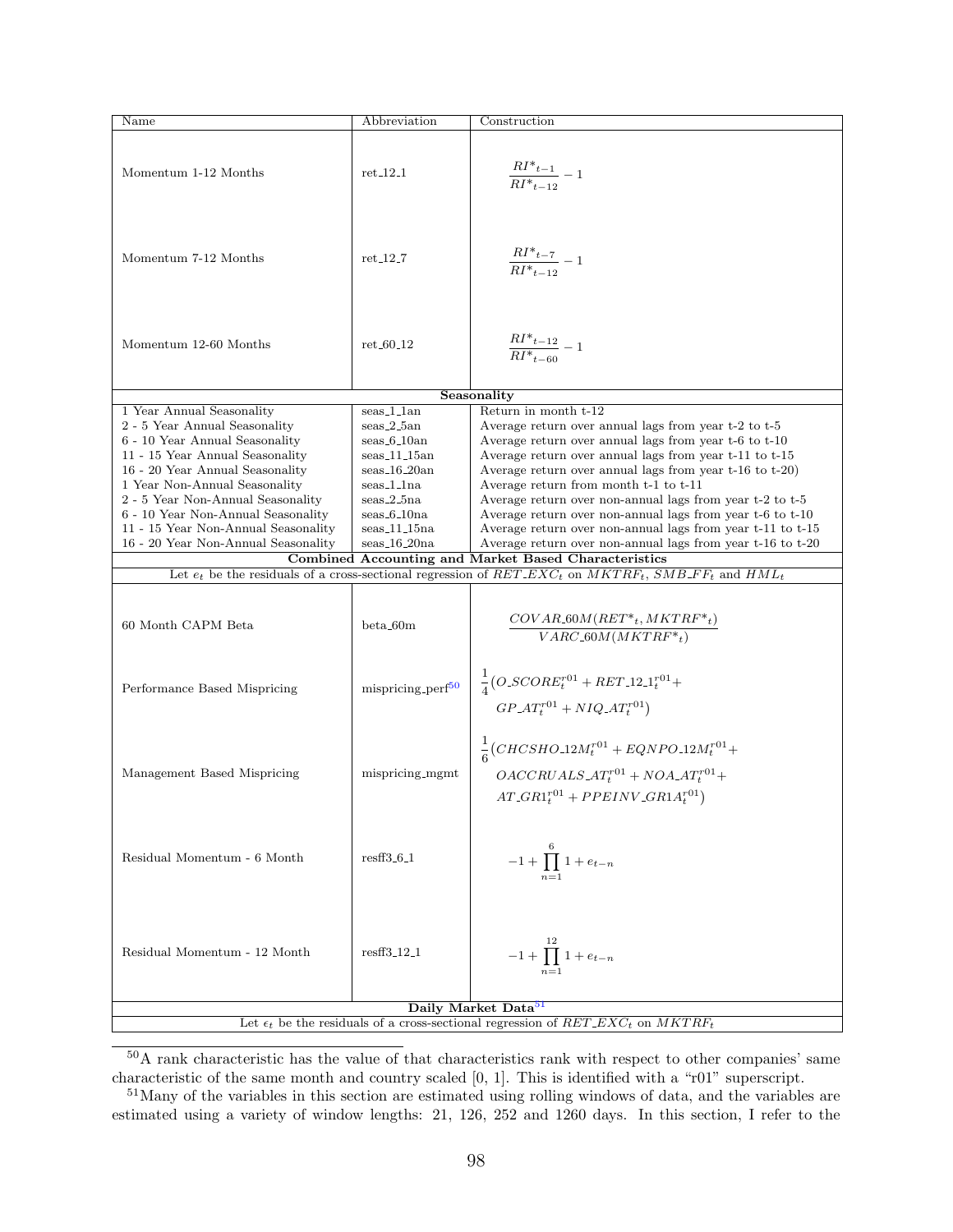| Name                               | Abbreviation            | Construction                                                                                                                                                                   |
|------------------------------------|-------------------------|--------------------------------------------------------------------------------------------------------------------------------------------------------------------------------|
|                                    |                         | Let $\sigma_t$ be the residuals of a cross-sectional regression of RET_EXC <sub>t</sub> on MKTRF <sub>t</sub> , SMB_HXZ <sub>t</sub> , ROE <sub>t</sub> , and INV <sub>t</sub> |
| Return Volatility                  | rvol_zd                 | $SDEV_zD(RET\_EXC*_t)$                                                                                                                                                         |
| Maximum Return                     | $rmax1_zd$              | $MAX1_zD(RET*_t)$                                                                                                                                                              |
| Mean Maximum Return                | $rmax5_zd$              | $\frac{1}{5}\sum_{n=1}^{5}X_n, X_n \in MAX5\_zD(RET^*)$                                                                                                                        |
| Return Skewness                    | rskew_zd                | $SKEW_zD(RET\_EXC*_t)$                                                                                                                                                         |
| Price-to-High                      | prc_highprc_zd          | $PRC\_\mathit{ADJ*_t}$<br>$\overline{MAX1_zD(PRC_ADJ^*_{t})}$                                                                                                                  |
| Amihud (2002) Measure              | ami_zd                  | $MEAN\_zD\left(\frac{ RET^*_{t} }{DOLVOL^*_{t}}\right) * 1000000$                                                                                                              |
| CAPM Idiosyncratic Vol.            | ivol_capm_zd            | $SDEV_zD(\epsilon_t)$                                                                                                                                                          |
| CAPM Idiosyncratic Skewness        | iskew_capm_zd           | $SKEW_zD(\epsilon_t)$                                                                                                                                                          |
| Coskewness                         | ${\rm coskew\_zd}^{52}$ | $MEAN_zD(\epsilon_t \bullet MKTRF\_DM_t^2)$<br>$\sqrt{M EAN\_zD(\epsilon_t^2)}\bullet MEAN\_zD(MKTRF\_DM_t^2)$                                                                 |
| Fama and French Idiosyncratic Vol. | ivol_ff3_zd             | $SDEV_zD(e_t)$                                                                                                                                                                 |

number of days as m as a proxy for any of the possible window lengths.

<span id="page-99-0"></span> $^{52}MKTRF\_DM_t = MKTRF*_{t} - MEAN\_zD(MKTRF*_{t})$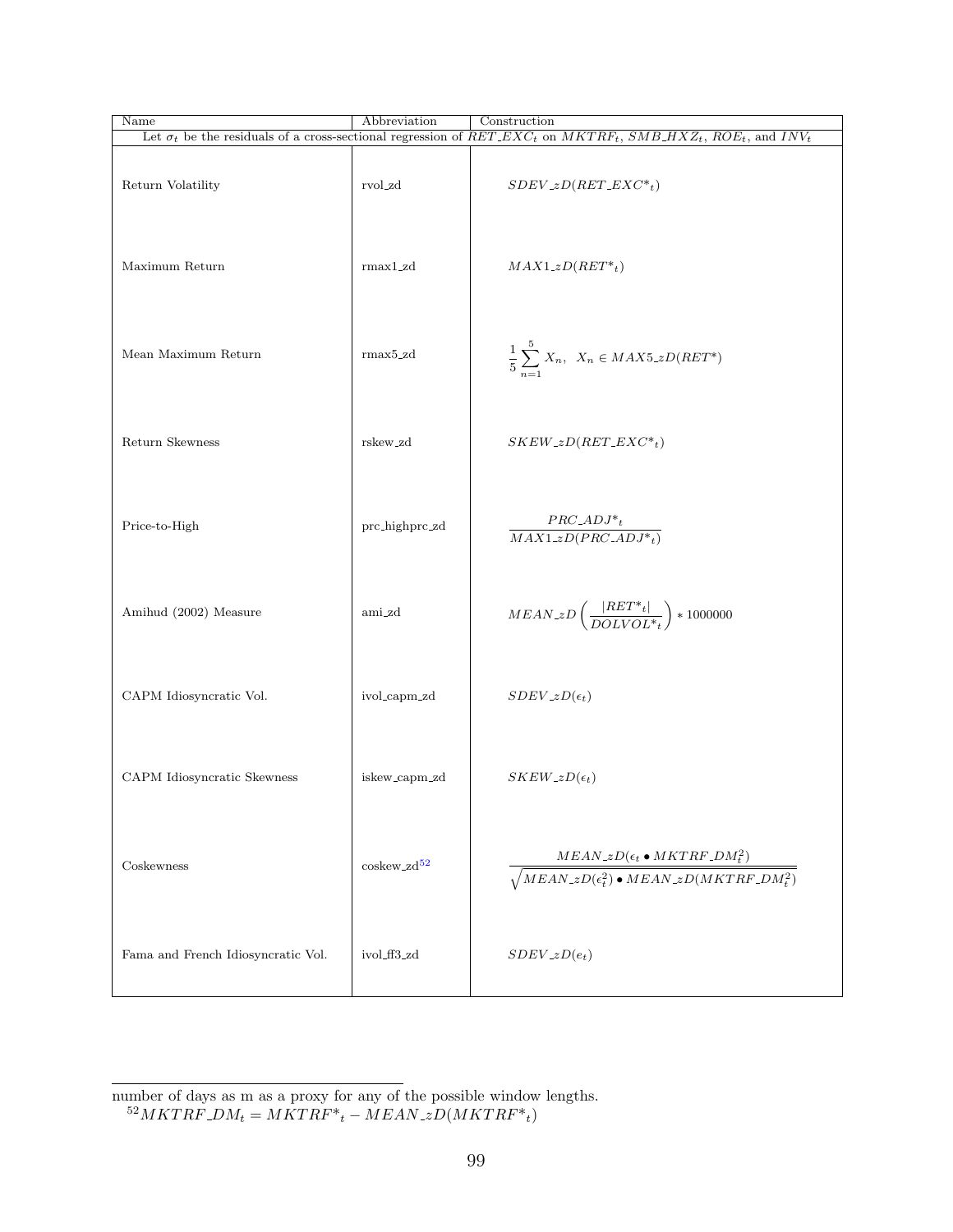| Name                                                | Abbreviation              | Construction                                                                                                                                                              |
|-----------------------------------------------------|---------------------------|---------------------------------------------------------------------------------------------------------------------------------------------------------------------------|
| Fama and French Idiosyncratic Skew-<br>ness         | iskew_ff3_zd              | $SKEW_zD(e_t)$                                                                                                                                                            |
| Hou, Xue and Zhang Idiosyncratic Vol.               | ivol_hxz4_zd              | $SDEV_zD(\sigma_t)$                                                                                                                                                       |
| Hou, Xue and Zhang Idiosyncratic<br><b>Skewness</b> | iskew_hxz4_zd             | $SKEW_zD(\sigma_t)$                                                                                                                                                       |
| Dimson Beta                                         | beta_dimson_zd            | Following Dimson (1979)                                                                                                                                                   |
| Downside Beta                                       | betadown_zd               | Coefficient from regression of $RET\_EXC*_{t}$ on $MKTRF*_{t}$<br>when $MKTRF*_{t} < 0$                                                                                   |
| Zero Trades                                         | zero_trades_zd            | Number of days with zero trades over period. In case of equal<br>number of zero trading days, turnover_zd will decide on the<br>rank following Liu (2006)                 |
| Turnover                                            | turnover_zd               | $MEAN\_zD(\frac{TVOL*_{t}}{SHARES*_{t}*1000000})$                                                                                                                         |
| Turnover Volatility                                 | turnover_var_zd           | $\frac{SDEV\_zD\left(\frac{TVOL^*t}{SHARES^*t^{*1000000}}\right)}{$<br>$TURN OVER_zD_t$                                                                                   |
| Dollar Volume                                       | dolvol_zd                 | $MEAN_zD(DOLVOL*_{t})$                                                                                                                                                    |
| Dollar Volume Volatility                            | turnover_var_zd           | $SDEV_zD(DOLVOL*_{t})$<br>$DOLSDEV_zD_t$                                                                                                                                  |
| Correlation to Market                               | corr_zd                   | The correlation between $RET\_EXC^*_{3}l = RET\_EXC^*_{t}$ +<br>$RET\_EXC^*_{t-1}$ + $RET\_EXC^*_{t-2}$ and $MKT\_EXC_3l$ =<br>$MKTRF*_{t} + MKTRF*_{t-1} + MKTRF*_{t-2}$ |
| Betting Against Beta                                | betabab <sub>-1260d</sub> | $CORR_1260d_t \bullet RVOL_252d_t$<br>$\_MKTVOL\_252d^*{}_{t}$                                                                                                            |
| Max Return to Volatility                            | $rmax5_rvol_21d$          | $RMAX5.21d_t$<br>$RVOL_252d_t$                                                                                                                                            |
| 21 Day Bid-Ask High-Low                             | bidaskhl_21d              | High-low bid ask estimator created using code from Corwin<br>and Schultz (2012)<br><b>Quality Minus Junk</b>                                                              |